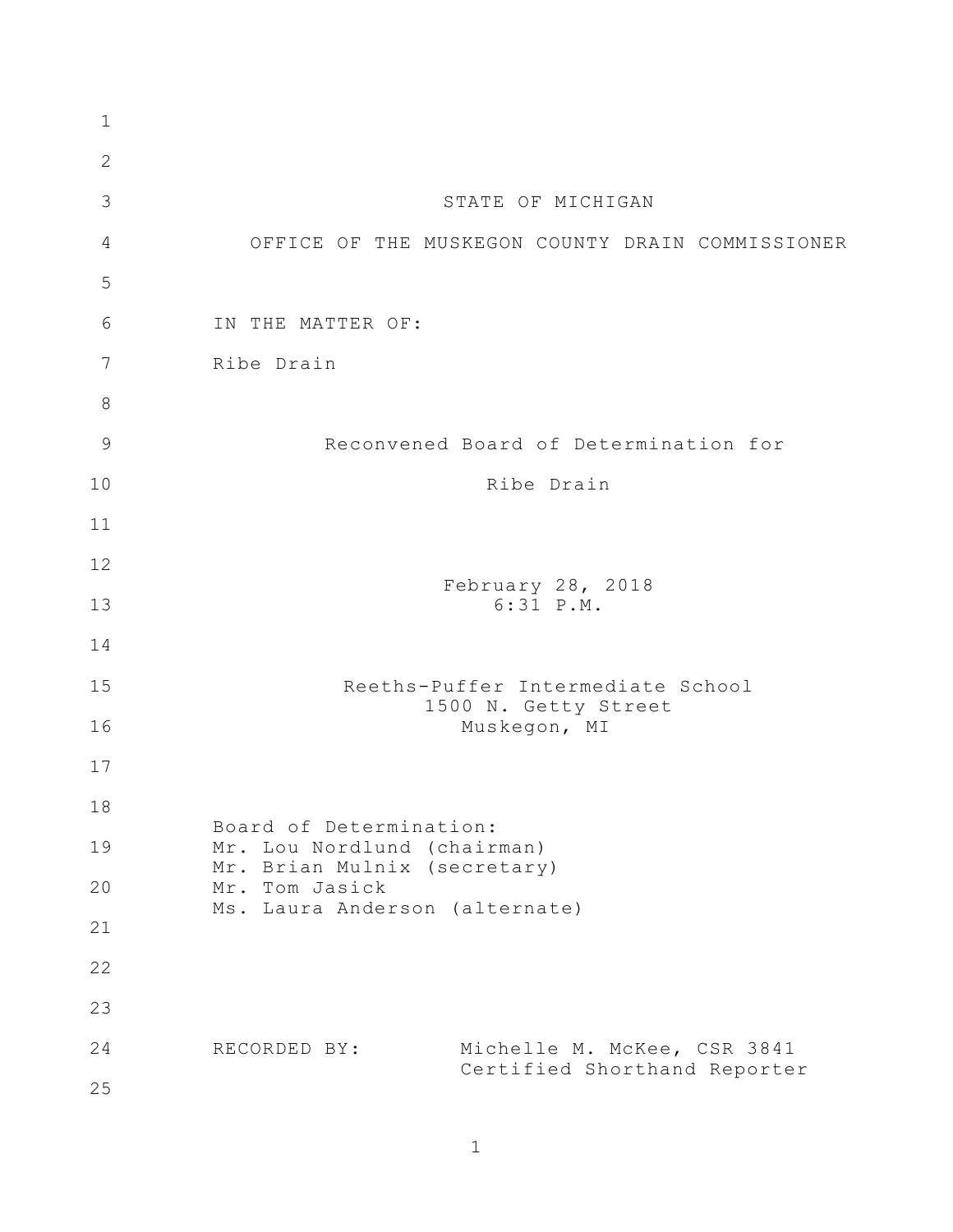1 2 3 4 5 6 7 8 9 10 11 12 13 14 15 16 17 18 19 20 21 22 23 24 25 MS. BRENDA MOORE: We're going to get started pretty quick. Sorry about the delay, but we're letting everybody get settled here a little bit. BOD members, are you okay, want us to get started? (Whereupon, heads nodding.) MS. BRENDA MOORE: Okay. Well, welcome. I'm Brenda Moore, the drain commissioner. This is Stephanie Barrett, our deputy. And thank you for coming out again tonight. My role will be to give a few introductions, give the oath of office again to the BOD, and then we turn the meeting over to them. So we have Ryan McEnhill, he is the engineer who you probably -- if you were here last time, he was here at the last meeting. Stacy Hissong and Cole Hendrick are actually our attorneys to help with the process. We've got our original BOD members, Tom Jasick, Lou Norlund, Brian Mulnix. And last time, we did not have an alternate because there was an illness in the family so we had to get another alternate. This is Laura Anderson is our alternate. And the Michelle McKee is our court reporter, so we'll have all this available on the website when it's ready, the court reporter's verbatim transcript.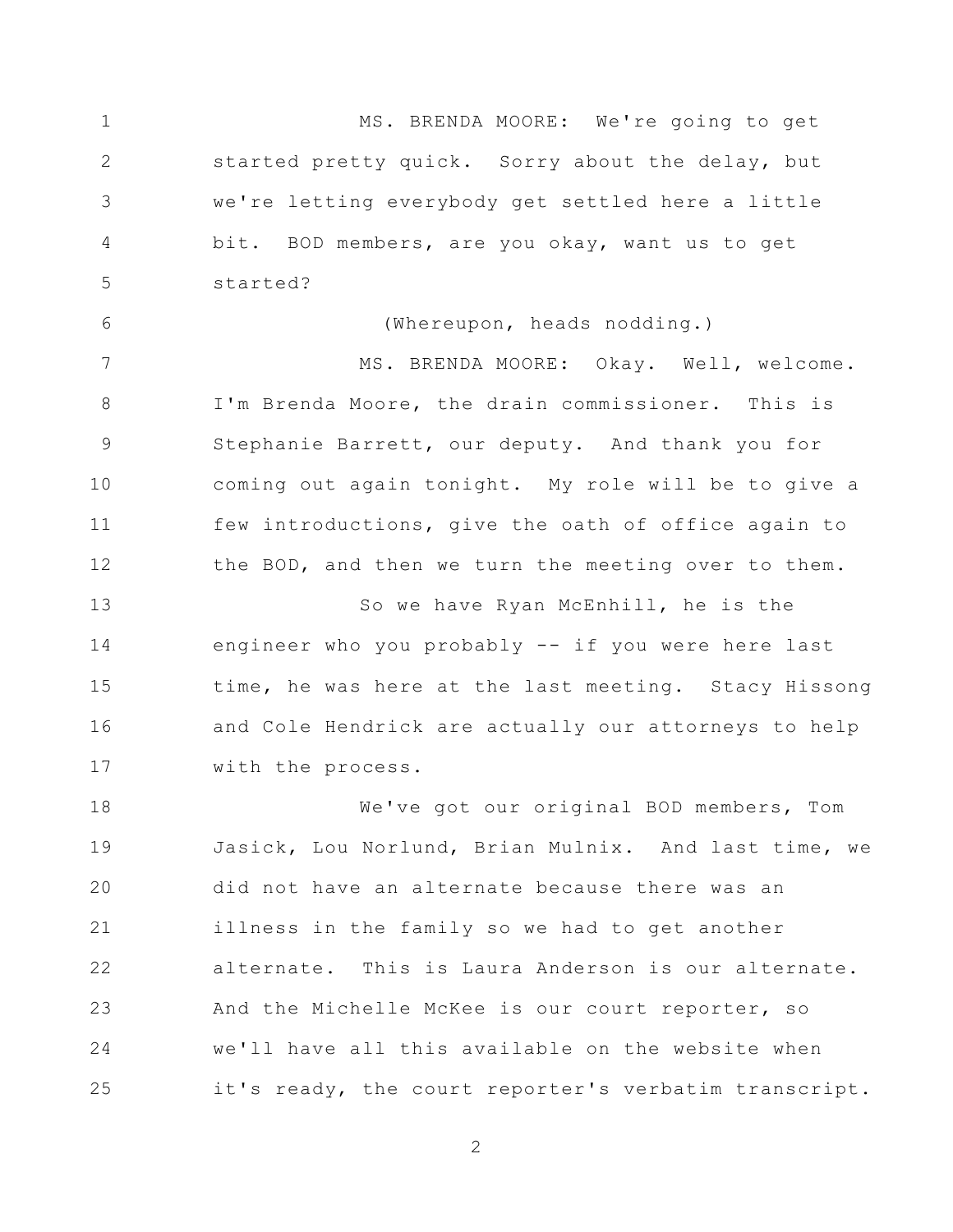1 2 3 4 5 6 7 8 9 10 11 12 13 14 15 16 17 18 19 20 21 22 23 24 25 Okay? So what I need to do now is administer the oath of office so I can turn this over to you. Would you all please raise your right hand? We each solemnly swear that we will faithfully perform and discharge the duties imposed upon us as required by law as members of the reconvened Board of Determination appointed by the Muskegon County Drain Commissioner to determine the necessity for maintenance and improvements of the Ribe Drain for the protection of the public health in Dalton Township and Cedar Creek Township in said county. We each affirm that we were land -- we are not land -we are not land owners and residents of Muskegon County. We are land owners and residents of Muskegon County but do not own lands or reside in Holton Township -- no, Dalton or Cedar Creek Townships. Make a correction. UNIDENTIFIED SPEAKER: I will quickly go find a battery. MS. BRENDA MOORE: Help. Yeah, because I got the red on this baby. Okay. You don't have to sign, but if the BOD would be kind enough to sign this. MR. TOM JASICK: Do we have to say I do or --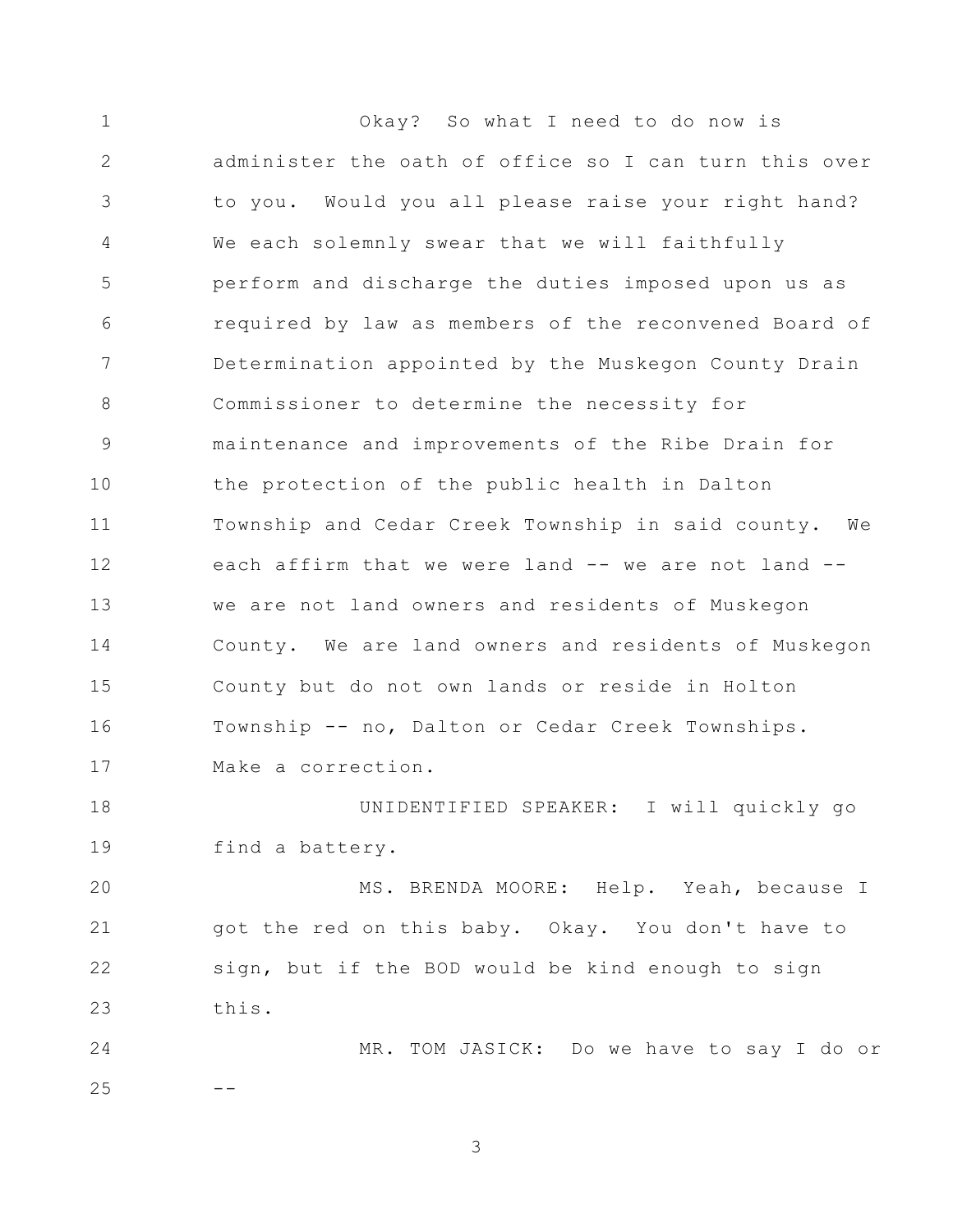1 2 3 4 5 6 7 8 9 10 11 12 13 14 15 16 17 18 19 20 21 22 23 24 25 MS. BRENDA MOORE: Yes. MR. TOM JASICK: We will. MR. LOU NORDLUND: Yes. MR. BRIAN MULNIX: Yes. MS. LAURA ANDERSON: Yes. MS. BRENDA MOORE: It's on now. MR. LOU NORDLUND: You're back on. MS. LAURA ANDERSON: Yeah, you're on. MS. BRENDA MOORE: I still got the red light. And you did say you affirm. You do. Thank you. I don't know if you want this and then we can hand it to the audience, that's probably -- Thank you very much. MR. TOM JASICK: I think it's time for us to decide -- MS. STACY HISSONG: So the Board may keep the same officers or they may elect new officers, so I would -- If you want to keep the same officers, I would prefer a motion to that effect or if you want to make brand new ones, then make new motions for that. MR. LOU NORDLUND: Okay. What do we want to do? MR. TOM JASICK: I make a motion that we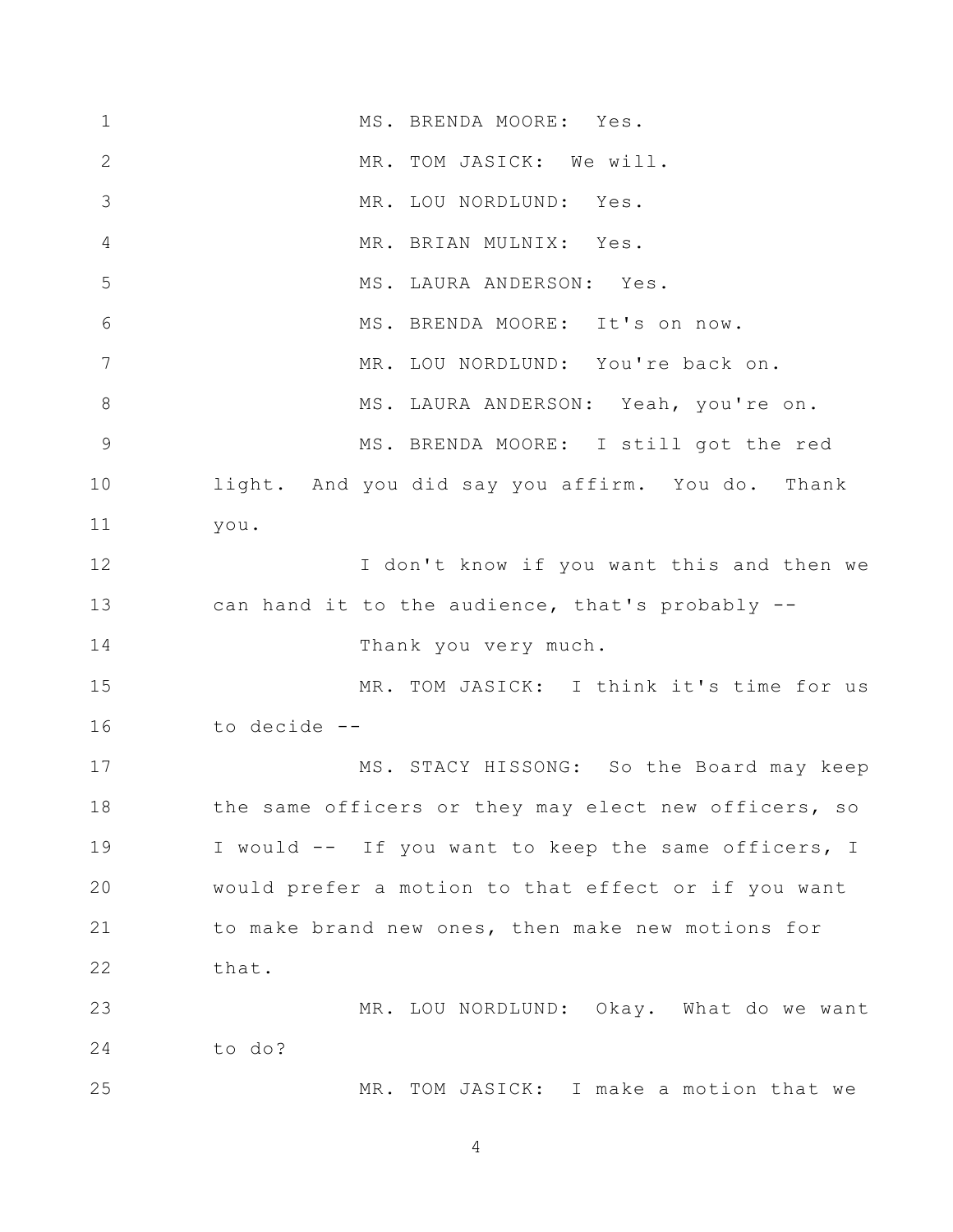1 2 3 4 5 6 7 8 9 10 11 12 13 14 15 16 17 18 19 20 21 22 23 24 25 keep the officers. I make a motion that we keep the original officers as they were at the original Board of Determination, Lou is the chairman, Brian was the secretary. I just sit here and looked at --MR. LOU NORDLUND: Okay. I'll second. All in favor? MR. BRIAN MULNIX: Aye. MR. TOM JASICK: Aye. MR. LOU NORDLUND: It passed. Quit working. It passed. MS. STACY HISSONG: We have batteries. Hold on just a moment. So at this point, the Board may make rules for public comment, if it chooses to. If you're going to make a motion, say is really loud. MR. LOU NORDLUND: All right. Go ahead. MR. BRIAN MULNIX: I'd like to make a motion to start -- start out with limiting the time to three minutes per speaker. I do want to add a caveat to that because I do understand that there is a presentation by -- there is a presentation being offered by Dalton Township. Am I correct with that? So that one obviously will run a little more than three minutes, so I would like to make that motion. MR. LOU NORDLUND: Anyone second that?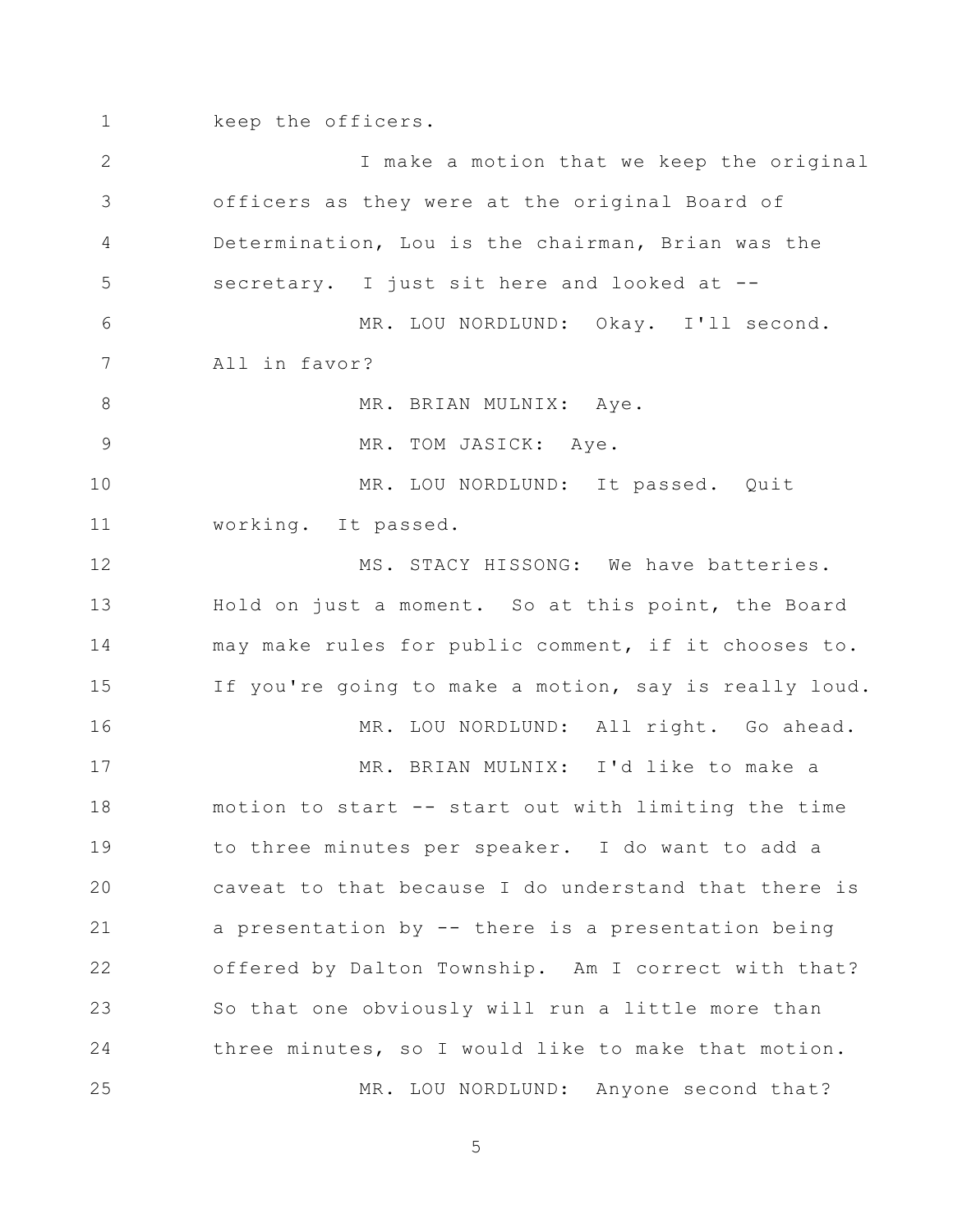1 2 3 4 5 6 7 8 9 10 11 12 13 14 15 16 17 18 19 20 21 22 23 24 25 MR. TOM JASICK: I second that. MR. LOU NORDLUND: Okay. All in favor? MR. BRIAN MULNIX: Aye. MR. LOU NORDLUND: Aye. Motion passed. Three minutes. We also have comment cards here to call speakers to the stand with. Do we have to say that as a motion? MS. STACY HISSONG: I don't think you need to vote on that. You can, if you wish to. Do you wish to do that? MR. TOM JASICK: No. MR. LOU NORDLUND: No. MS. STACY HISSONG: We have more comment cards. So they're going to call these cards and if you wish to speak, we can make more available to you, just raise your hand and we'll get a new comment card to you. MR. TOM JASICK: What else do we have to do? MR. BRIAN MULNIX: All right. So we were handed several documents and we have documents in front of us, as well. I would like to make a motion to add these affidavits and the materials that were at our tables to the record. MR. TOM JASICK: I second that.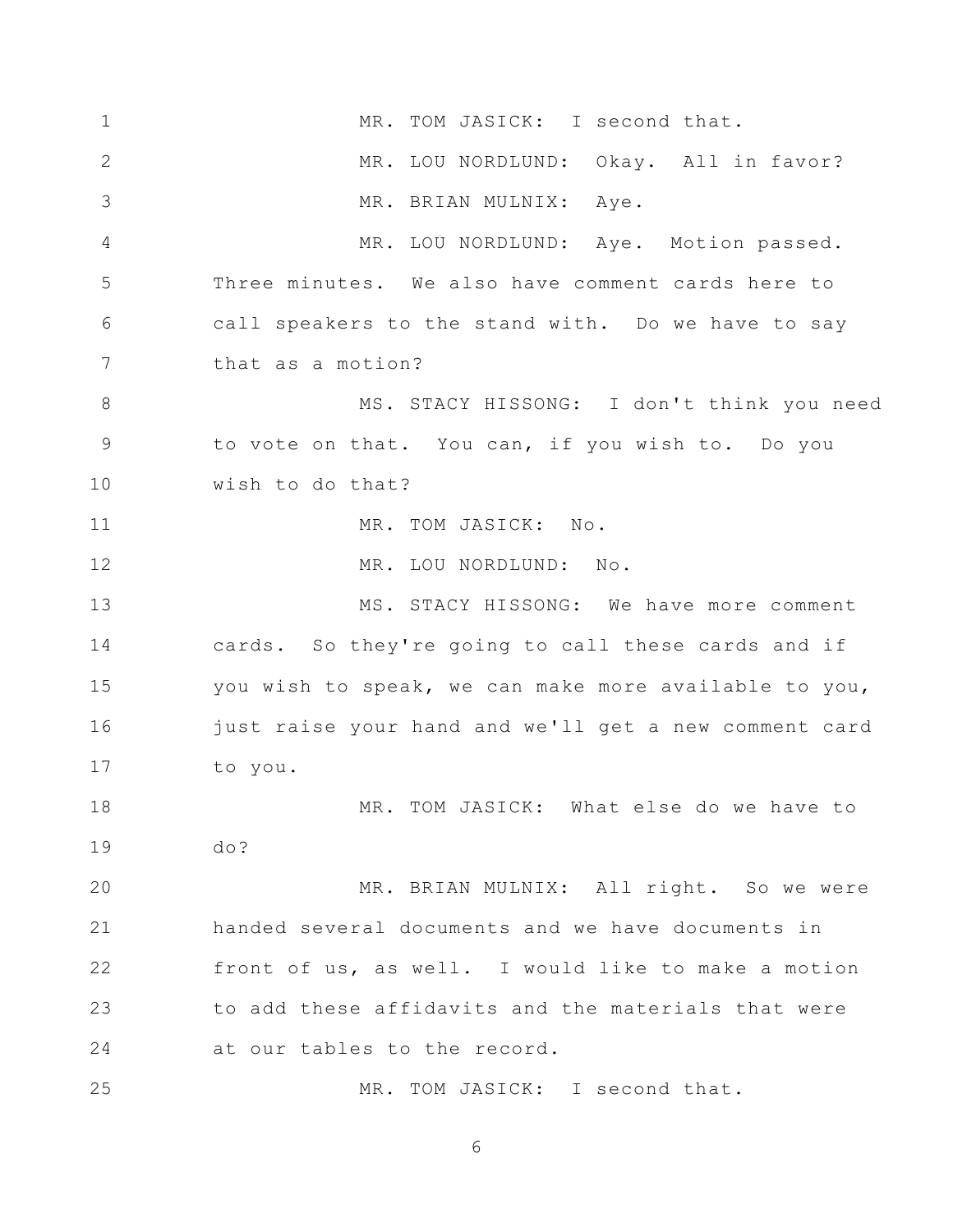1 2 3 4 5 6 7 8 9 10 11 12 13 14 15 16 17 18 19 20 21 22 23 24 25 MR. LOU NORDLUND: All in favor? MR. BRIAN MULNIX: Aye. MR. TOM JASICK: Aye. MR. LOU NORDLUND: Aye. Motion carried. Anything else? Comments? MS. STACY HISSONG: Function of the Board. Role and function of the Board, if it's okay -- MR. LOU NORDLUND: Yep. MS. STACY HISSONG: So the next part on the agenda is the role and function of the Board. My name is Stacy Hissong. I'm the attorney for the drainage district. I'm from Fahey, Schultz, Burzych, Rhodes in Okemos, Michigan, and my practice is representing drain commissioners all across the state. This is an unusual Board of Determination because it's a reconvening for one particular issue. So there was originally a Board of Determination to decide the necessity of a project, is it necessary for a project to move forward. And at that point, the Board of Determination voted no, not necessary. That decision was appealed to the circuit court, as you have a right to do under the drain code, and the circuit court reviewed the proceedings on the record, the transcript of what was said, the information that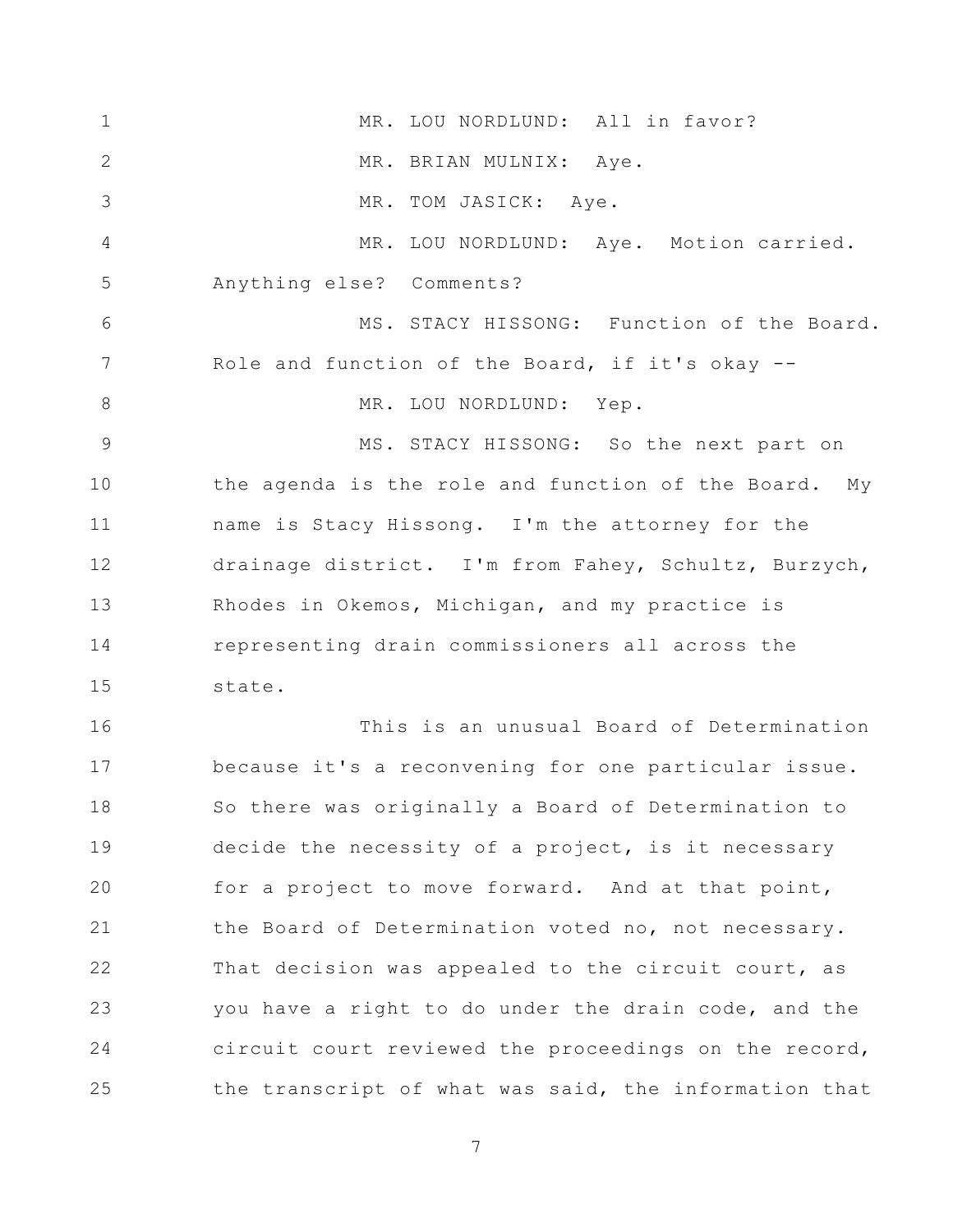1 2 3 4 5 was on the record available to the Board of Determination and overturned the Board of Determination's decision, making the project necessary and a court order was entered with regard to that.

6 7 8 9 10 11 12 13 14 15 16 17 So with regard to the court order, the project is deemed necessary under that court order and that is out of our hands. So because it was found not necessary, normally if a project is found necessary at a Board of Determination then the second vote is is it necessary for public health such that the townships would receive all or a portion of the cost of the project at large. Because it was found not necessary, the Board never voted on that. And because it was found overturned by the court, the court didn't decide whether that was appropriate or not because the Board never voted on it.

18 19 20 21 22 23 So we are reconvening for the sole purposes of determining whether the Ribe Drain Project is necessary for the protection of public health for Dalton Township and Cedar Creek Township. And I believe the Board is going to do that by two separate motions, not both townships together.

24 25 So what does that mean and why do you care? If it is found that all or a portion of -- If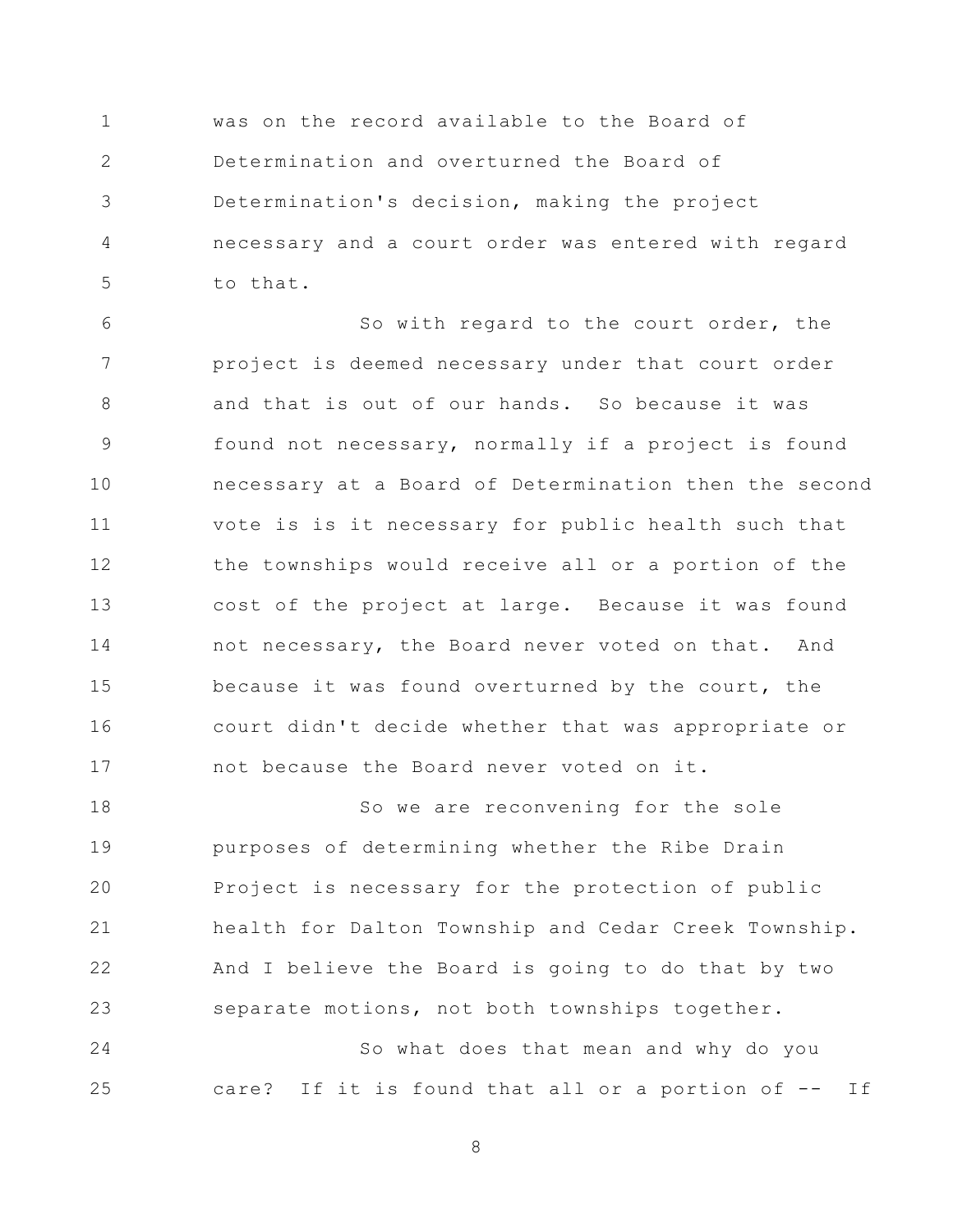1 2 3 4 5 6 7 8 9 10 11 12 13 14 15 16 it's found that the whole project is necessary for public health, then the township would -- townships would pay for the entire project. If it's found that a portion of it is necessary -- is necessary for public health and that a portion should be paid for by the township, either or both of the townships, separate votes, then the township would pay for a portion of the cost of the drain project at large out of their general funds. So if it's found not necessary for the protection of public health, the township general funds do not pay any of it. It would be paid by the county for benefit to county roads and, for the property owners, by the property owners. If it's found necessary for either or both then the township is also given a portion of that project cost.

17 18 19 20 21 22 23 24 25 So they decide is it necessary for either one, and there's going to be separate votes for each township as to that. If they vote yes then the township pays an at-large assessment. If they vote no then the township does not pay an at-large assessment, it's spread amongst the remaining entities, which would be the property owners and the county and I believe M-DOT in this situation? Yep, and M-DOT.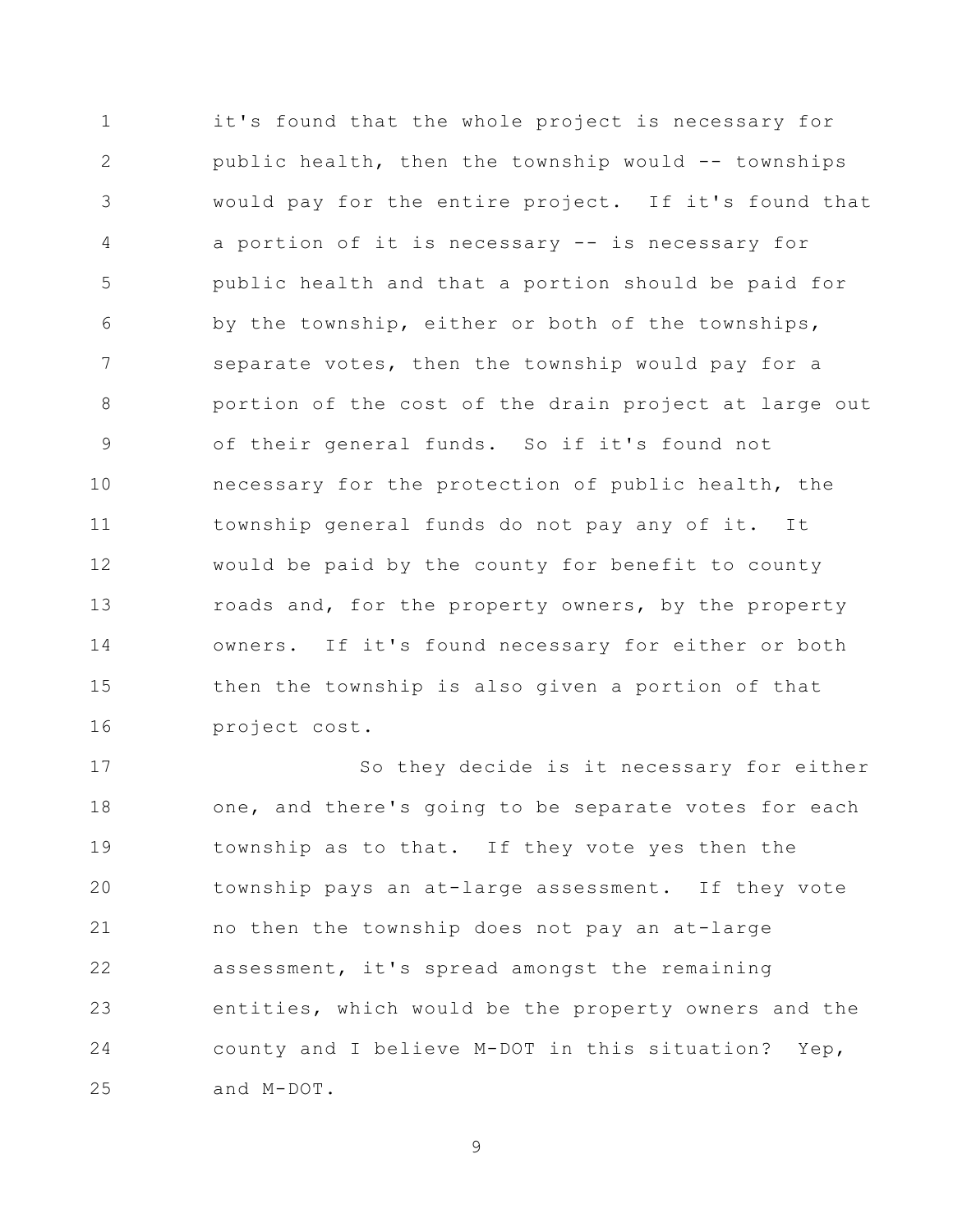1 2 3 4 5 6 This Board does not decide what that percentage is. The drain -- If they vote yes, it is necessary for either or both of the townships, then the drain commissioner determines what percentage of the project cost that is at the end of the project after it has been bid.

7 8 9 10 11 12 13 14 15 16 So this Board -- Let's go through what this Board is not deciding. This Board is not deciding whether there is going to be a project or not because it's out of their hands. The court decided that. This Board is not deciding what the project is, the project scope, not deciding that. Not deciding how much the project is going to cost, not deciding who is going to pay for what. Those will be decided by the drain commissioner later. The only thing that will be decided today

17 18 19 20 is whether each of the townships should -- is it necessary for public health such that each of the townships would be responsible for all or a portion of the cost of the project.

21 22 23 24 25 Do you have any questions? MR. TOM JASICK: No. MR. LOU NORDLUND: When we talk public health, are we talking for the township at large or for any individual in that township or --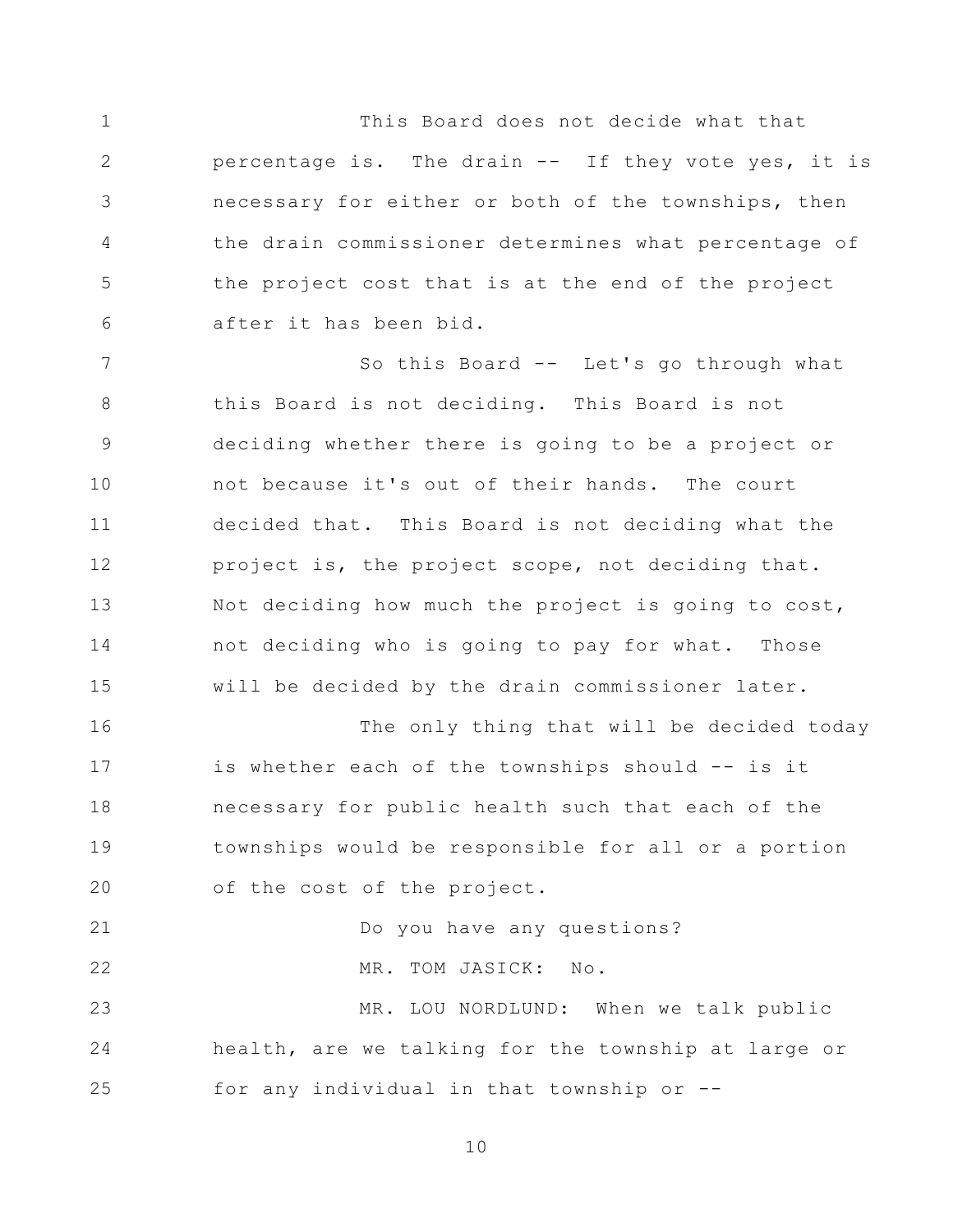1 2 3 4 5 6 7 8 9 10 11 MS. STACY HISSONG: Okay. Great question. So the drain code does not define what necessary for public health means, but it means -- but there are - there is a Court of Appeals case that provides some guidance with regard to that. And when I'm saying that, I'm referring to Standard Aggregates versus Ingham County Drain Commissioner, 1 May, 2002, case. And in that ruling where they found -- in that case, there was a determination of necessity for public health. The township appealed that decision. The probate court -- Those appeals --

12 13 14 15 16 So each township, if you decide whatever you decide, has an opportunity to appeal that but that goes to probate court, not circuit court, and the probate court has an opportunity to review the decision made tonight.

17 18 19 20 21 22 23 24 25 In the -- in the Standard -- or in the Standard Aggregates case, it was actually Ingham County Circuit Court -- or Probate Court, the Ingham County Court reviewed it, found it necessary, and then it was appealed and I believe the -- in doing that, they showed a couple of examples of public health would be  $--$  Oh, excuse me. I'm going to  $--$ I'm going to take that back. That was actually for necessity.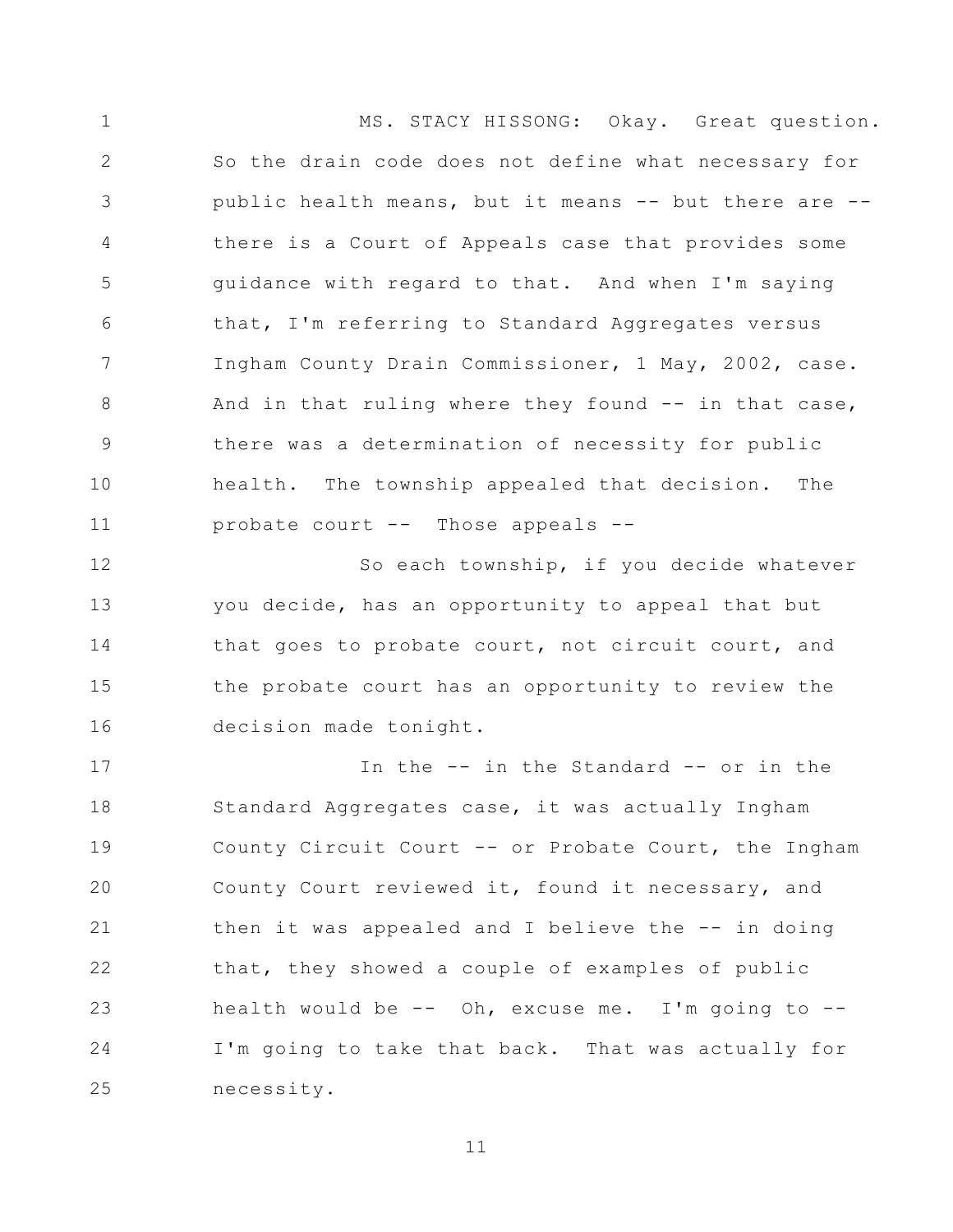1 2 3 4 5 6 7 8 In the probate court ones that I've dealt with in probate court, they've looked at basement flooding, because that's a -- might be considered a public health issue, failed septics, road flooding such that ambulatory service or bus service might not be available, but it is not defined. Stagnant water for purposes of disease. There is no definition of that.

9 10 11 And so I misspoke about Standard Aggregates. That was about necessity in general, so I apologize about that.

12 13 14 15 16 MR. LOU NORDLUND: What I say, is that just for like -- like if there were -- if there were two people in the township that had a little backup in their sewer system, would that create a public health problem for the whole township?

17 18 19 20 21 22 23 24 25 MS. STACY HISSONG: Okay. It doesn't say that it's public health for the whole township, but I can't answer that. That's for you as determiners to decide the significance of whatever the testimony is to determine whether that's public health or not. There isn't a tipping point, so to speak, as to how much there needs to be. That's for you to determine in your own -- in your own decision making. MR. LOU NORDLUND: Thank you.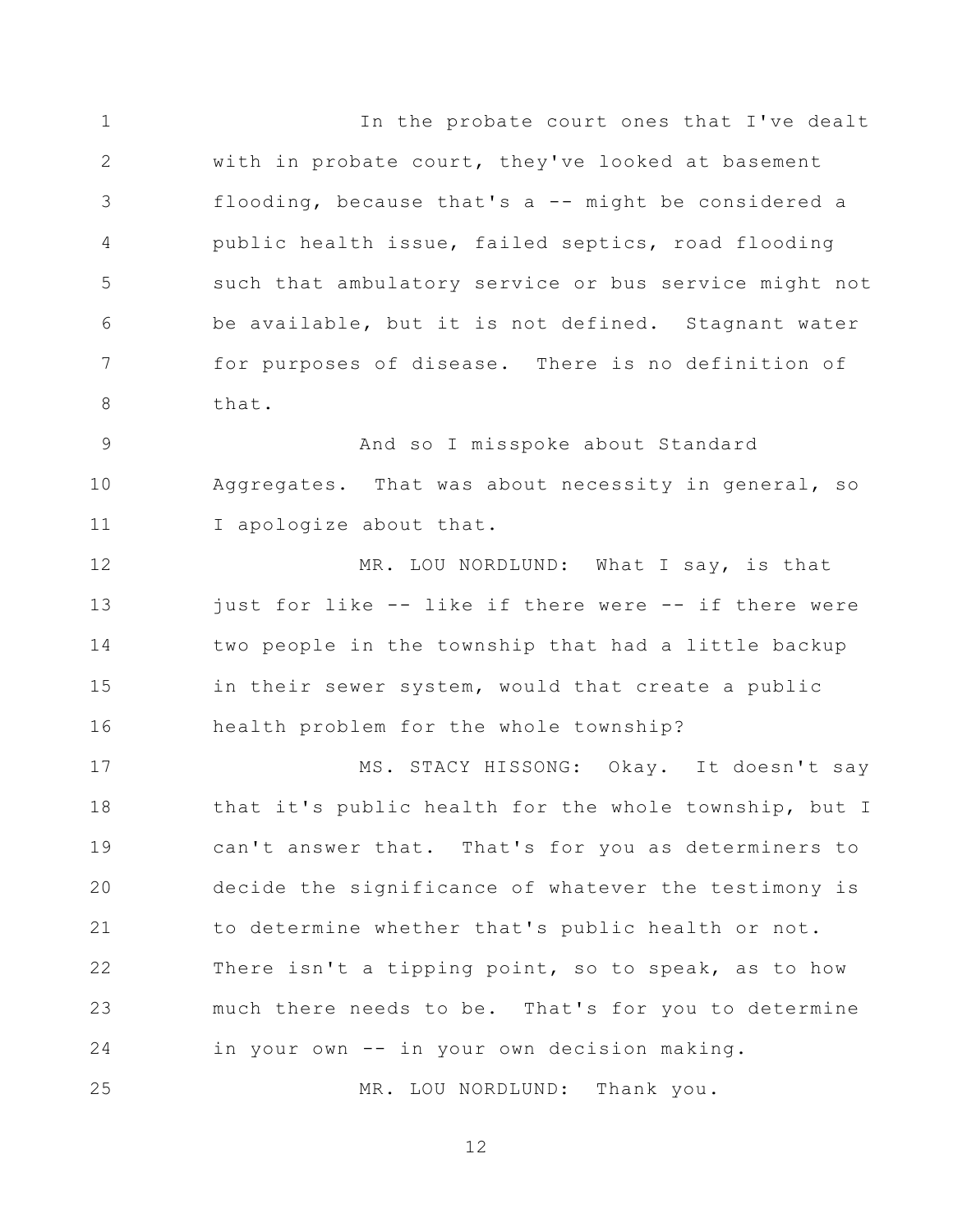| $\mathbf 1$ | MS. STACY HISSONG: Yes, sir?                          |
|-------------|-------------------------------------------------------|
| 2           | MR. BRIAN MULNIX: I have a couple of                  |
| 3           | questions.                                            |
| 4           | MS. STACY HISSONG: Yep.                               |
| 5           | MR. BRIAN MULNIX: So I'm -- I'm                       |
| $\epsilon$  | wondering, so you outlined like the yes-or-no         |
| 7           | options. So will this project happen no matter what   |
| 8           | the vote is, is it -- is it going to move forward?    |
| $\mathsf 9$ | MS. STACY HISSONG: Okay. Great question.              |
| 10          | So it is my opinion that the vote here today does not |
| 11          | determine whether the project moves forward or not    |
| 12          | because necessity of the entire project is not        |
| 13          | something that is being decided today. So there are   |
| 14          | opportunities for a project to be abandoned based on  |
| 15          | the drain commissioner's decision. But unless that    |
| 16          | happens, which is not normally the case, a project    |
| 17          | will move forward. That is not your decision to make  |
| 18          | today. The court has already decided that.            |
| 19          | Any other questions? Yes.                             |
| 20          | MR. BRIAN MULNIX: So as we -- as we saw               |
| 21          | before with the original decision, it was appealed    |
| 22          | and overturned and I was just wondering if you could  |
| 23          | maybe explain what the options for appeal this time   |
| 24          | around would be.                                      |
| 25          | MS. STACY HISSONG: Okay. So the appeal                |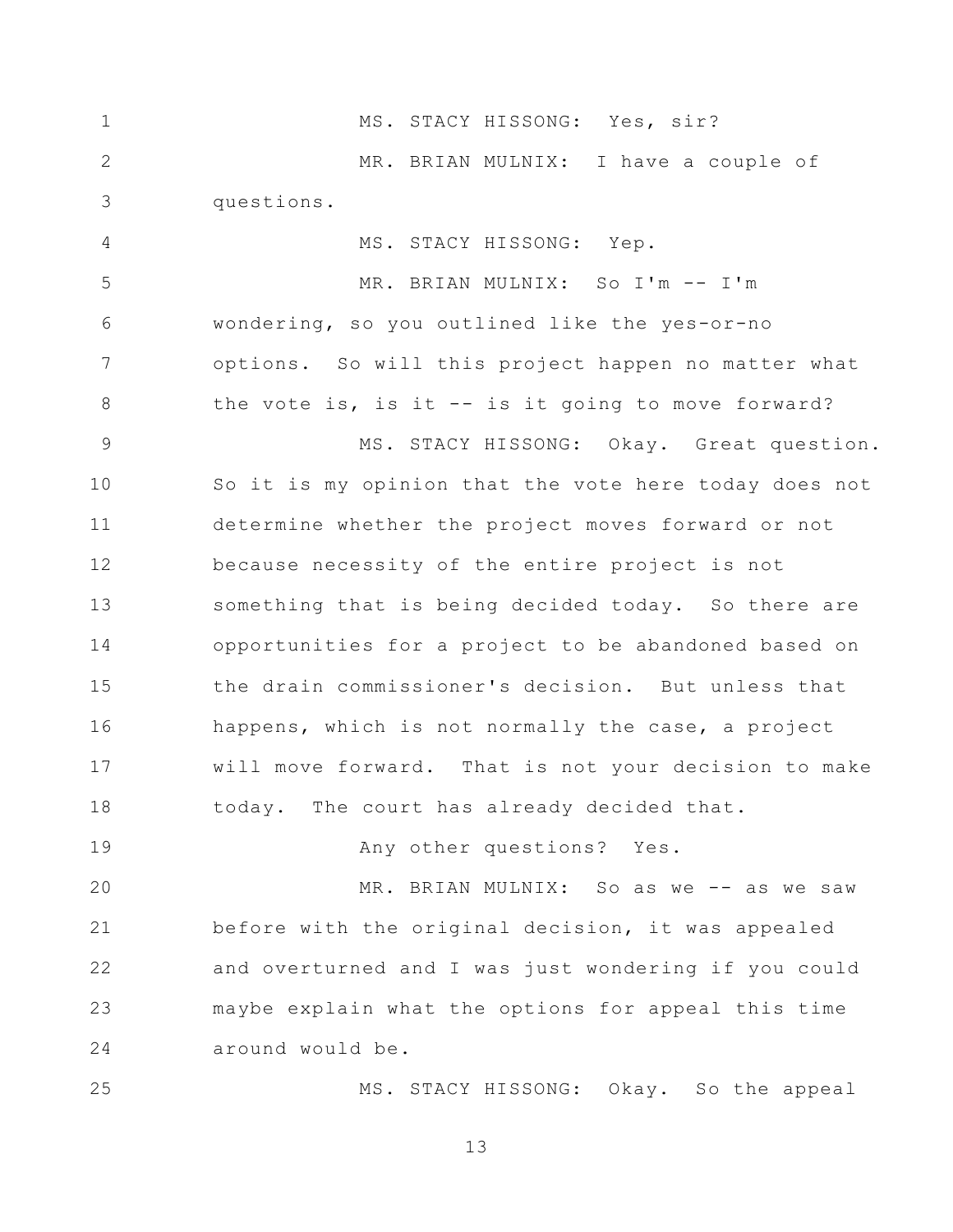1 2 3 4 5 6 7 of the decisions made tonight go to probate court. And it's not a 10-day appeal period, it's actually a 20-day appeal period. And anyone deciding that they should -- would like to appeal should seek their own legal counsel with regard to that. But it does go to probate court and not circuit court for the determinations made tonight.

8 9 10 11 12 13 14 15 16 17 18 19 20 21 In terms of what happens after today, if there is an appeal then that will be adjudicated, but then engineering continues. And then there will be -- the next thing that you'll receive in the mail, most likely, is what's called a Notice of Letting and Day of Review of Apportionment. So what that means is they're going to bid the project out and then there's going to be -- and then we'll know what the full project cost is after the project is bid out. And then there will be a apportionment review basically where we'll take the cost of the project and you'll know your percentage of the cost of the benefit and can let you know how much it will cost each property and we do that by apportionment.

22 23 24 25 So the scope of the project has not been determined yet. Regardless of what you might have heard in the community, the cost of the project and the scope of the project has not been determined yet.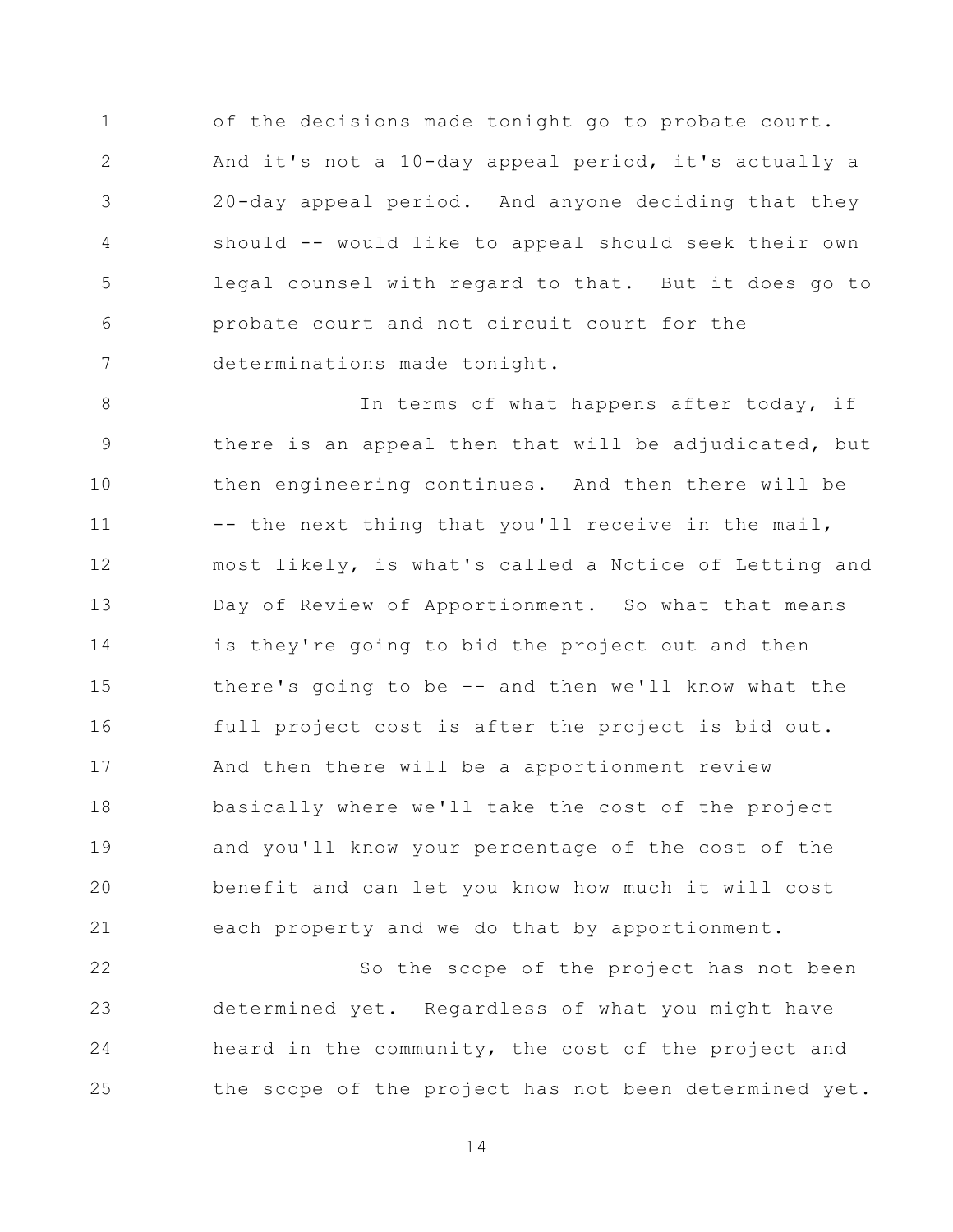1 2 3 4 5 That will be determined later. There has been some engineering done and there's a start of an idea what that has been determined. But if you had heard that that has been determined and final, that is not the case.

6 7 8 9 10 11 12 13 14 15 16 So after the Day of Review of Apportionments, all property owners, the county, M-DOT, the townships, everybody will have an opportunity to appeal the percentage. So an appeal of tonight's is whether the township gets - townships is necessary for public health, so whether they receive an assessment at all. And the Day of Review is appealing if you wish the certain percentage apportioned to each of the entities that are appealing, if that makes sense, and that goes to probate court, as well.

17 18 19 20 21 22 MR. LOU NORDLUND: So if we determine it's not -- If we determine that it is not necessary for the health of the entire township then the cost of the project will be placed on the people who are within that drain? The one who has most benefit gets the --

23 24 25 MS. STACY HISSONG: Okay. So the percentage is based on benefits derived. If this Board decides that there's no necessity for public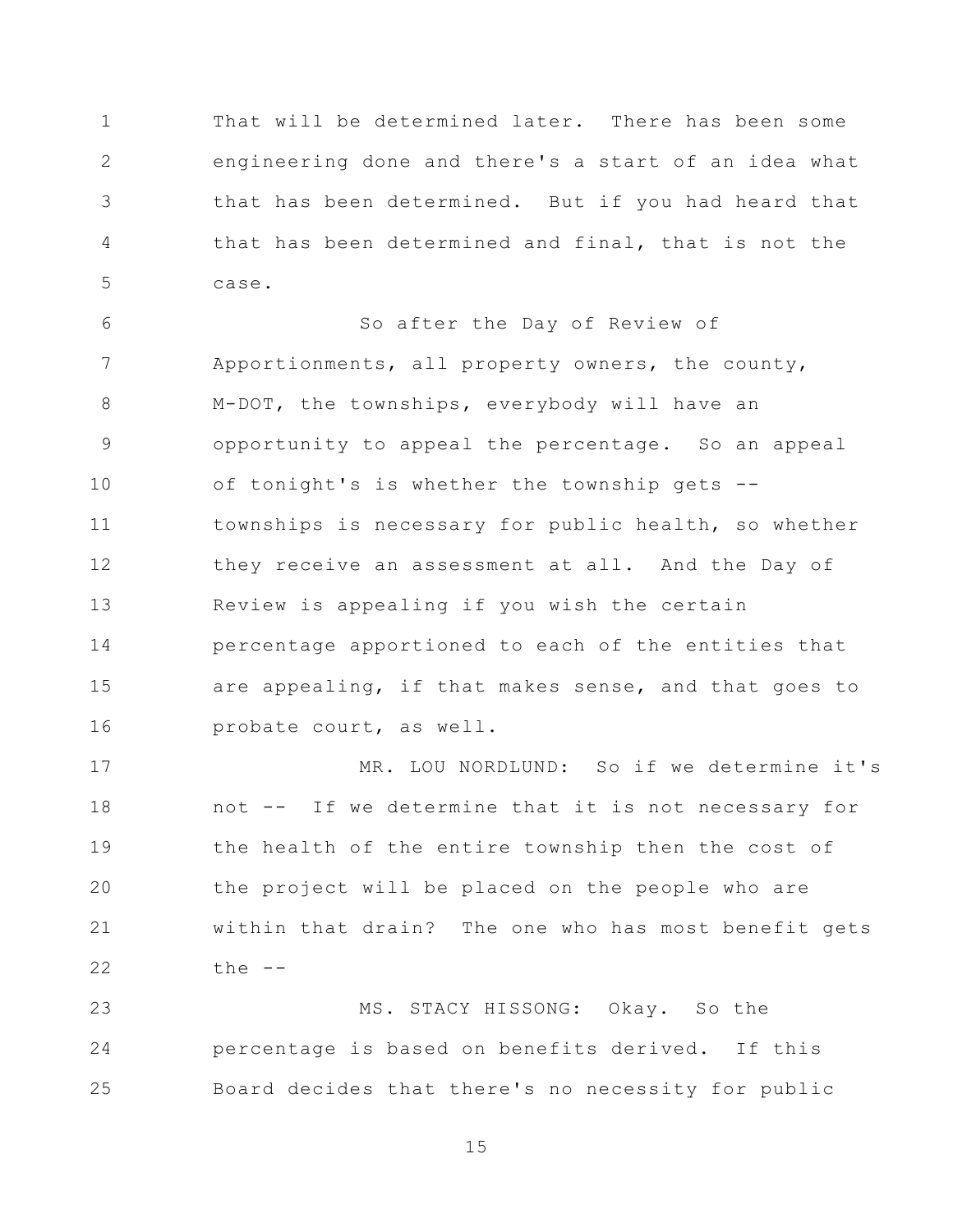1 2 3 4 5 6 7 8 9 10 11 12 13 14 15 16 17 18 19 20 21 22 23 24 25 health and the townships don't pay an at-large assessment then it's the same group of people and entities that pay minus the townships. So M-DOT will receive an assessment regardless of your decision today for -- for benefit to state highways; the county will receive an assessment, regardless of your decision today, for benefit to county roads; and the property owners within the drainage district will receive an assessment regardless of your decision today, but all those percentages need to add up to a hundred percent. The only difference will be is there a percentage that is given to each of the townships or not based on the determination of necessity for public health. Great question. If there's no other questions, the engineer actually has a presentation. MR. LOU NORDLUND: Okay. The engineer has a presentation next. UNIDENTIFIED SPEAKER: What's it matter? UNIDENTIFIED SPEAKER: Can we get a name of the judge of the Supreme Court and the decision? MS. STACY HISSONG: So as to the Standard Aggregate -- UNIDENTIFIED SPEAKER: Phone numbers. MS. STACY HISSONG: -- I said I misspoke.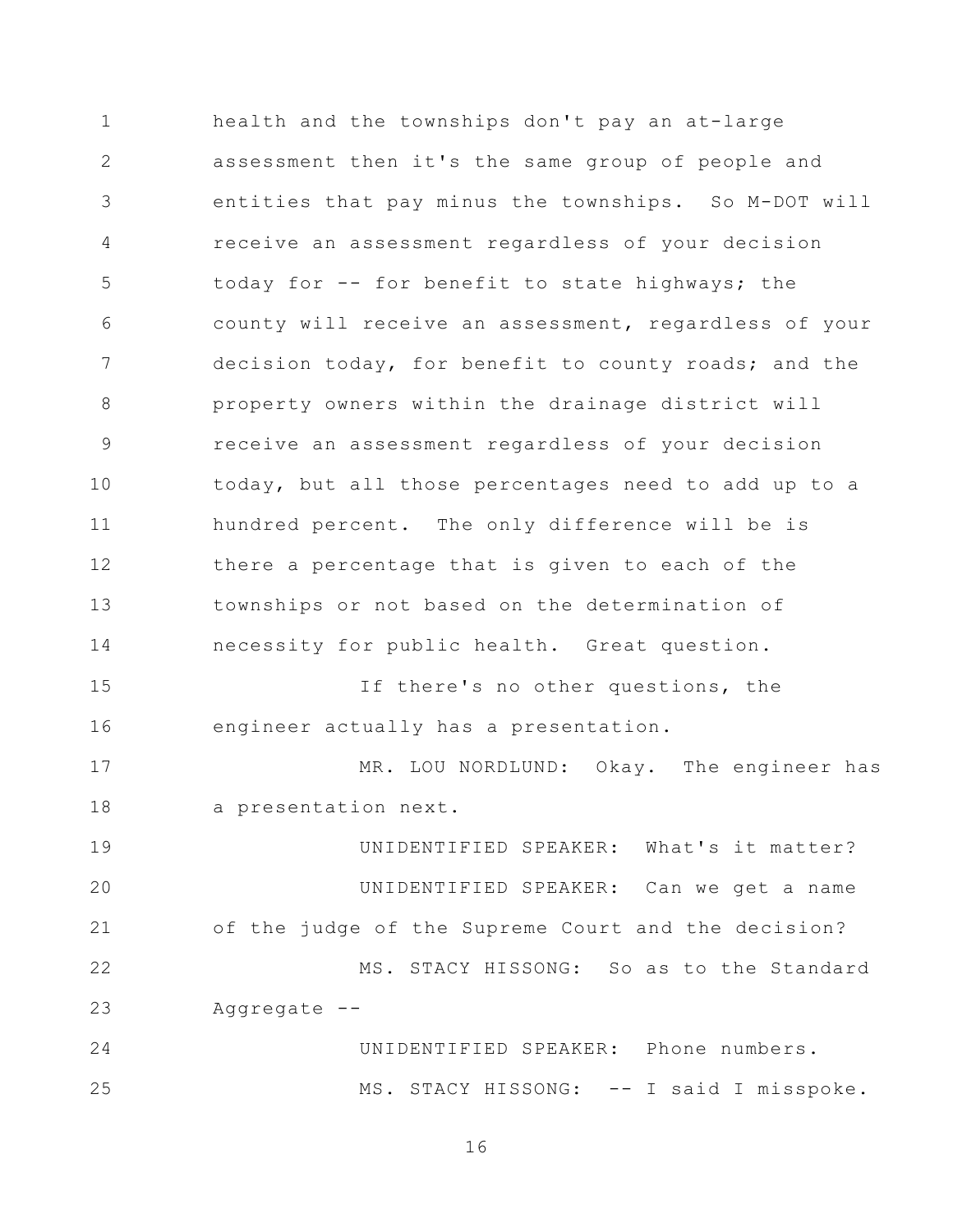1 2 3 4 5 6 7 8 9 10 11 12 13 14 15 16 17 18 19 20 21 22 23 24 25 Do you want me to answer that question? MR. LOU NORDLUND: Yes. MS. STACY HISSONG: Okay. I misspoke as to the case I cited. That was actually to the necessity of the entire project. With regard to -- With regard to the appeal that I participated in where a township appealed the -- or the determination, that was in probate court in Wayne County and I don't recall the name of the judge. It was Brownstown Township and Brownstown Creek, so -- UNIDENTIFIED SPEAKER: They're talking about this decision. MS. STACY HISSONG: This one? Oh, this one? UNIDENTIFIED SPEAKER: This one, yep. MS. STACY HISSONG: All right. May I answer that question? MR. LOU NORDLUND: Yes. MR. TOM JASICK: Yes, please. MS. STACY HISSONG: Thank you. All right. So this was Judge Marietti. And I can give you the case number, if you'd like to look at the case. It's Case Number 15-50122-AA. UNIDENTIFIED SPEAKER: Who appealed?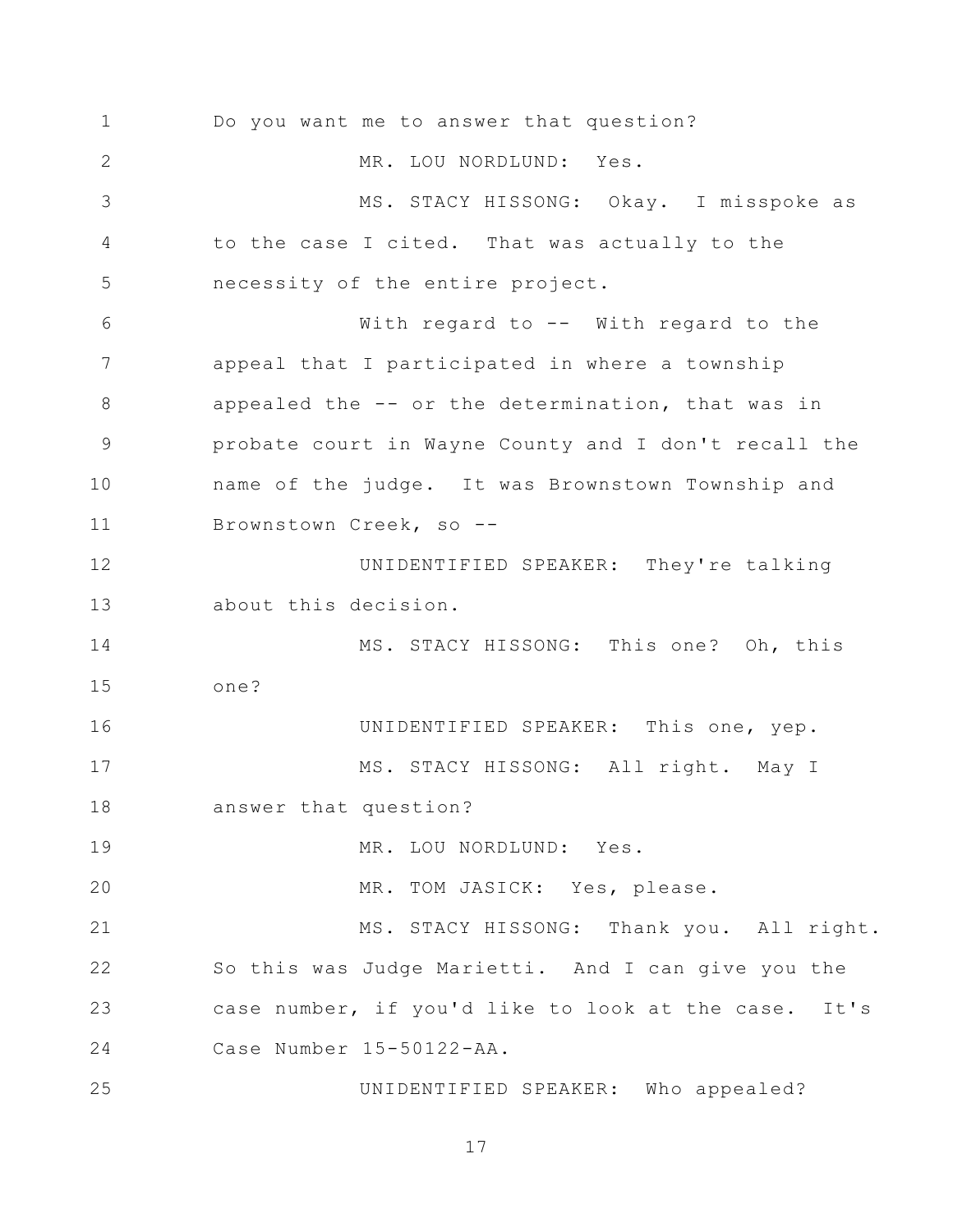1 2 3 4 5 6 7 8 9 10 11 12 13 14 15 16 17 18 19 20 21 22 23 24 25 MS. STACY HISSONG: The answer -- The question was who appealed. The appeal was by Michael and Marijean Smith, Donald and Doris Brandt, Richard and Jaye Jeiler. I'm not sure how to pronounce their last name. UNIDENTIFIED SPEAKER: Jeiler. MS. STACY HISSONG: Jeiler. And the order was entered on January 4th, 2016. UNIDENTIFIED SPEAKER: Can you read that court case again? MS. STACY HISSONG: I'll just bring it over to you. MS. BRENDA MOORE: Stacy, do you feel comfortable speaking to the fact that our office did not tell everybody there was a court -- that we were in court? MS. STACY HISSONG: If the Board has a question, I'll be happy to. UNIDENTIFIED SPEAKER: Anybody else wants that case number, I'll say it loud. 15-50122-A as in apple, A as in apple. MR. RYAN McENHILL: All right. Well good evening, everybody. My name is Ryan McEnhill with ENG. And as mentioned, I was with you back in June of 2015, I believe, for the original July -- for the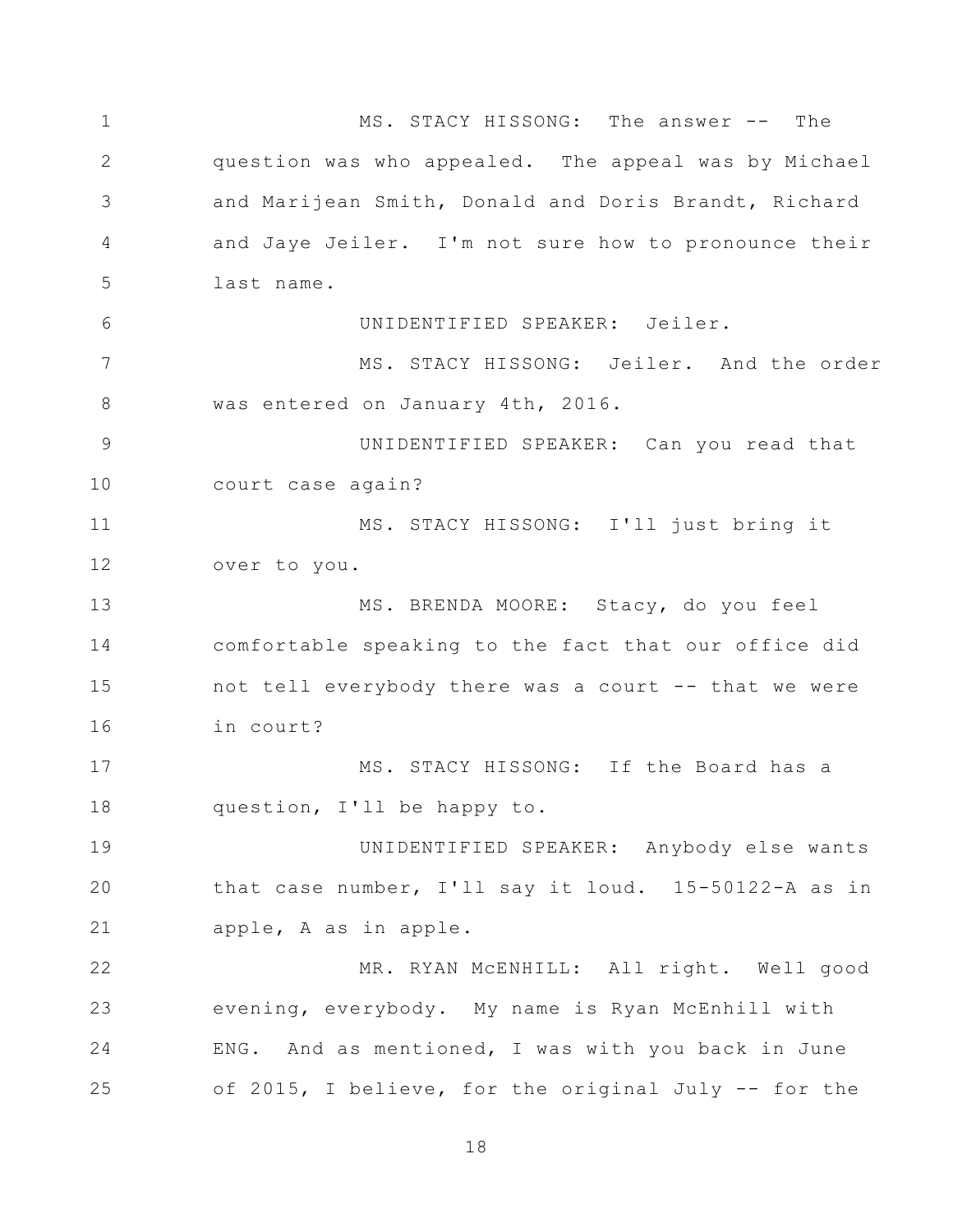1 2 3 4 5 original Board of Determination. And I'm a professional engineer in the State of Michigan. I operate and manage our Grand Haven office location and we work with drain commissioners, water resource commissioners all across southern lower Michigan.

6 7 8 9 10 11 12 13 14 15 16 17 18 So just to give you a brief overview and timeline, I think this has kind of been touched on already, but so actually won't even go through the top two since Stacy covered those. But we did have a scope meeting for this project in June of 2016 at Reeths-Puffer High School Auditorium just to kind of review the design elements at that time. There was probably maybe a tenth of the people that are here today that were at that meeting. And then obviously on February 28th, we're here today for the reconvened BOD to determine the necessity, improvements, protection of public health to the two municipalities involved.

19 20 21 22 23 24 25 And just to give the Board just a general overview of the district boundary and the system as a whole, the Ribe Drain was established in 1907. There hasn't been any maintenance performed on this 5.2 mile drain since 1981. It basically extends from all the lakes up in the northern part of the district all the way down to McMillan Road where it meets up with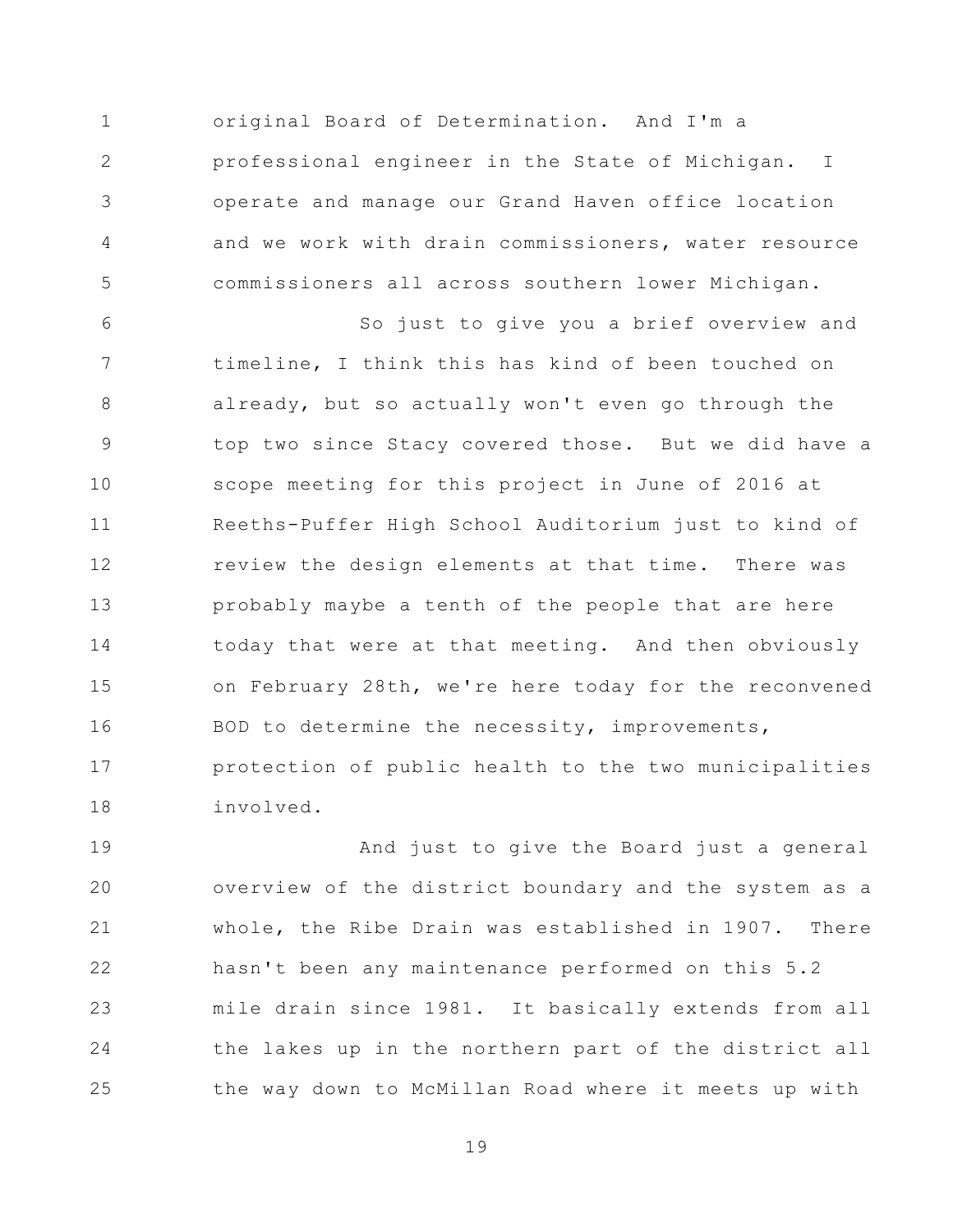1 2 3 4 Bear Creek and it's part of the Bear Creek Watershed, so all the water that comes from this system eventually makes it down to Bear Lake, Muskegon Lake, Lake Michigan.

5 6 7 8 9 10 11 12 13 14 15 There is two other county drains that drain into the Ribe Drain, the Furman and the Brandstrom, so that's one confusing thing I think that a lot of people have is, well, I'm in those districts, why am I in the Ribe, and it's very common for people to be in multiple drainage districts. Because those flow into the Ribe, you automatically become part of the Ribe Drain district, as well. And then it also includes, I think in 1984, as most of you are aware, there was that extension to serve the upper watershed in those three lake areas.

16 17 18 19 20 21 22 So there's just three things I'm going to cover primarily about the existing conditions of the system, the open channel conditions and then we'll talk about some of the culvert capacity condition issues, and then we'll talk about more of the issues in the upper watershed, the lakes and the channels and those sorts of things last.

23 24 25 So as I mentioned, there hasn't been a lot of maintenance done on this system and that's kind of part of the system that Brenda can't really control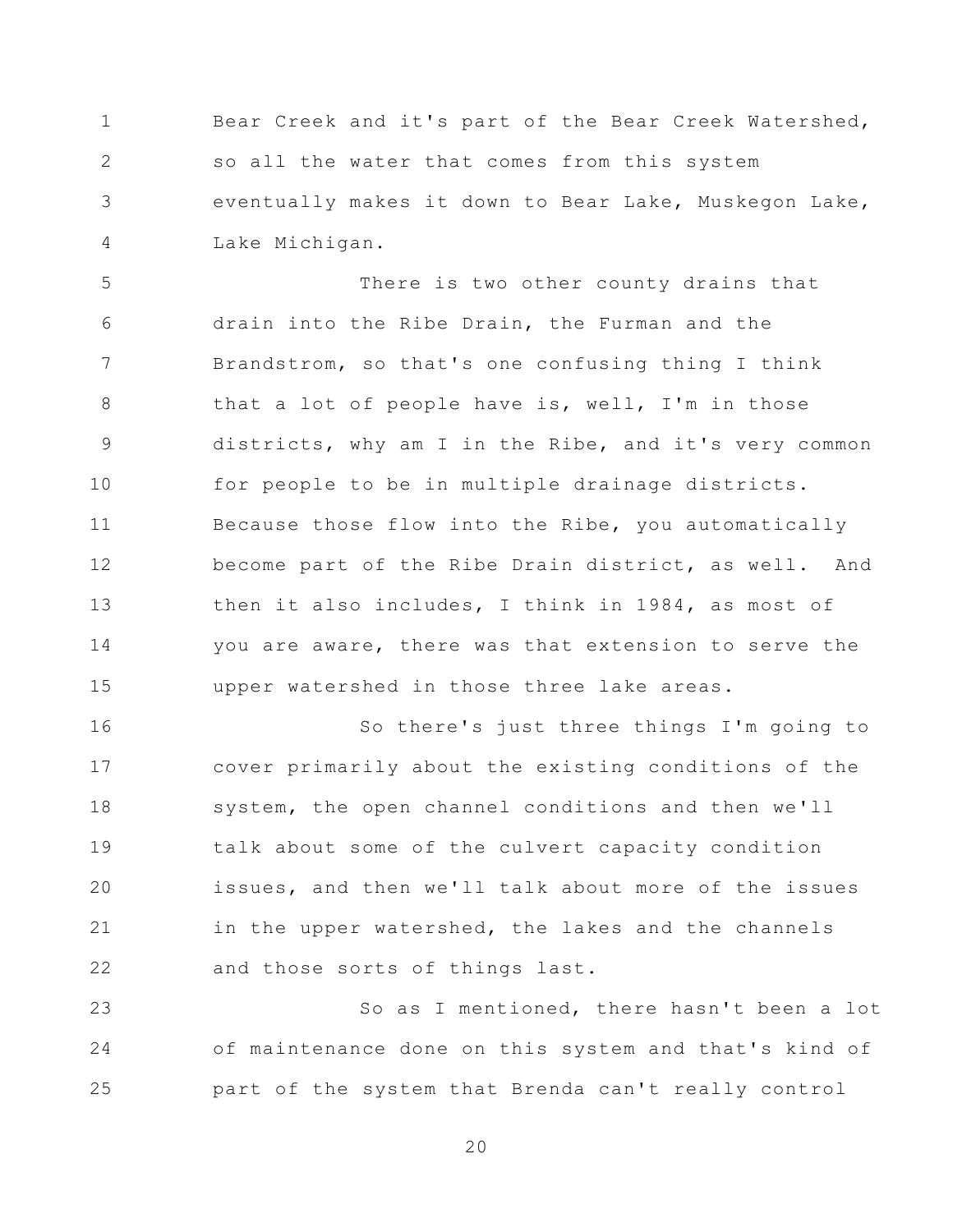1 2 3 4 5 6 7 8 9 10 11 what her predecessors did. I mean, typically you get routine maintenance on systems like these every 5 to 10 years, something is done just to maintain the integrity of the system. When it's not maintained, what you end up with is a lot of sediment in the system, a lot of vegetation buildup, all those things kind of affect capacity, they reduce the velocity of the water in the system so things start to back up. And as you'll see, that sedimentation has really become a big issue with a lot of the culverts in this drain.

12 13 14 15 16 17 18 19 20 So the biggest things that we noticed in the Ribe Drain -- And being 5.2 miles, there are a lot of roadway and driveway crossings that most of the time -- or at least that we found in the files were not very well-documented, so permits were not necessarily pulled from the drain commissioner's office. What you end up with is kind of a lot of variability in the sizes of the culverts that are put in place.

21 22 23 24 25 So the failing culverts, there's actually two right there, the Bard Road and also one of the private culverts near the railroad there, that are both very close to the end of their lifespan and at risk of failing. The other one is that some of these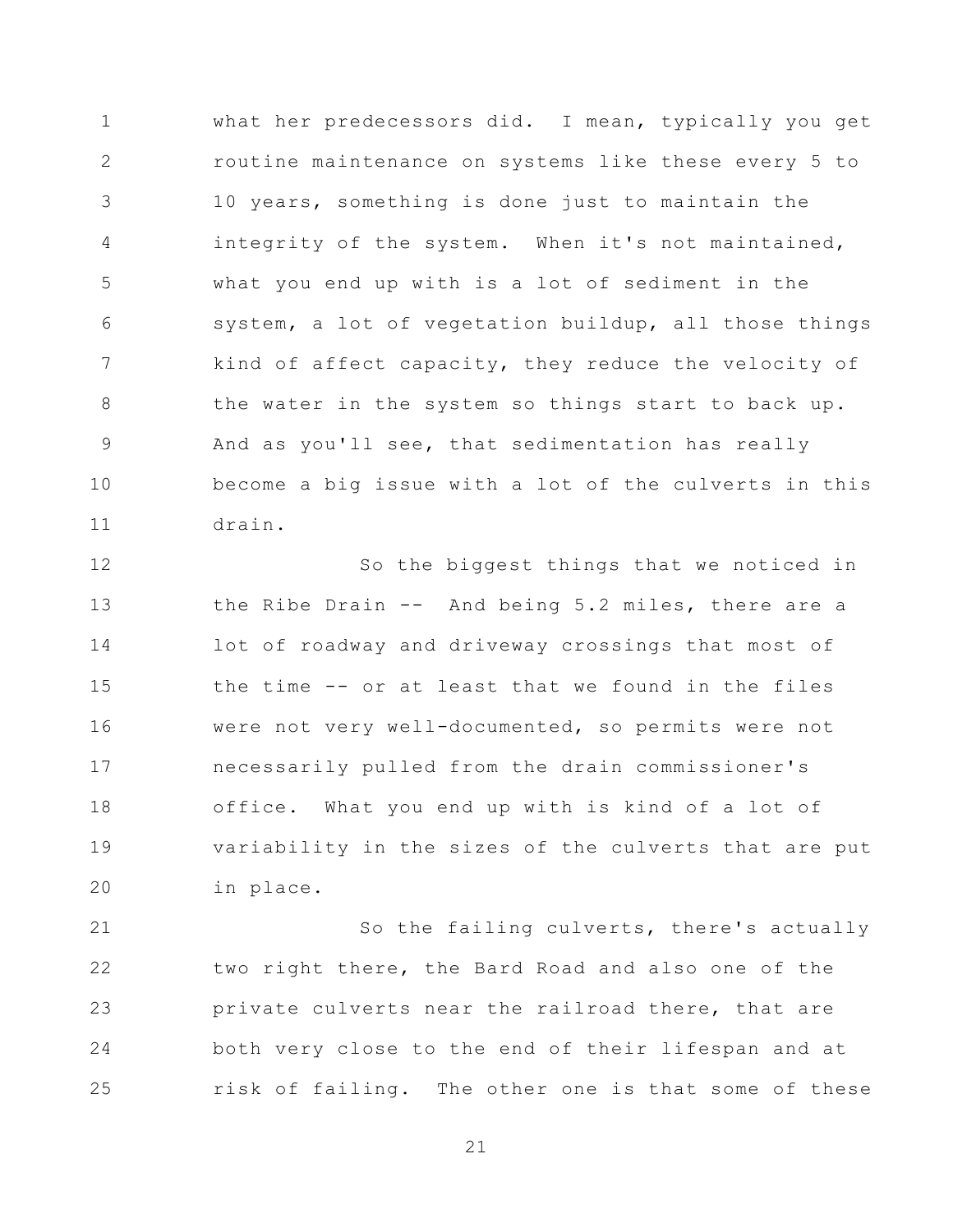1 2 3 4 5 6 7 8 are set at improper elevations. So actually the Bard Road culvert that you'll see is almost 90 percent full of sediment, the capacity of it severely restricted was actually set with back fall, so we want these culverts set to drain downstream. This one is actually set in the opposite direction, so that kind of plays a factor in why this one is so heavily filled with sediment.

9 10 11 12 13 14 15 16 17 18 19 20 21 22 23 24 These are kind of three other culverts that I wanted to touch on. Obviously this Middle Lake Road bridge, just touching base with the road commission, we kind of figured that this type of bridge that was typically constructed anywhere from 1925 to 1940, so pretty old as far as structures go. It's in poor condition. I think it's actually been hit on a couple of different occasions. There's cracking in the concrete. Typically footings on this system are only one foot in depth, which would never be built that way today. It's a safety hazard. I mean, there's no guardrail extending out on each side of it, so that one is -- is probably well past its serviceable lifespan and that actually is on one of the channels between the lakes, so it's pretty important to have it in good order.

Here is the -- just another culvert near

22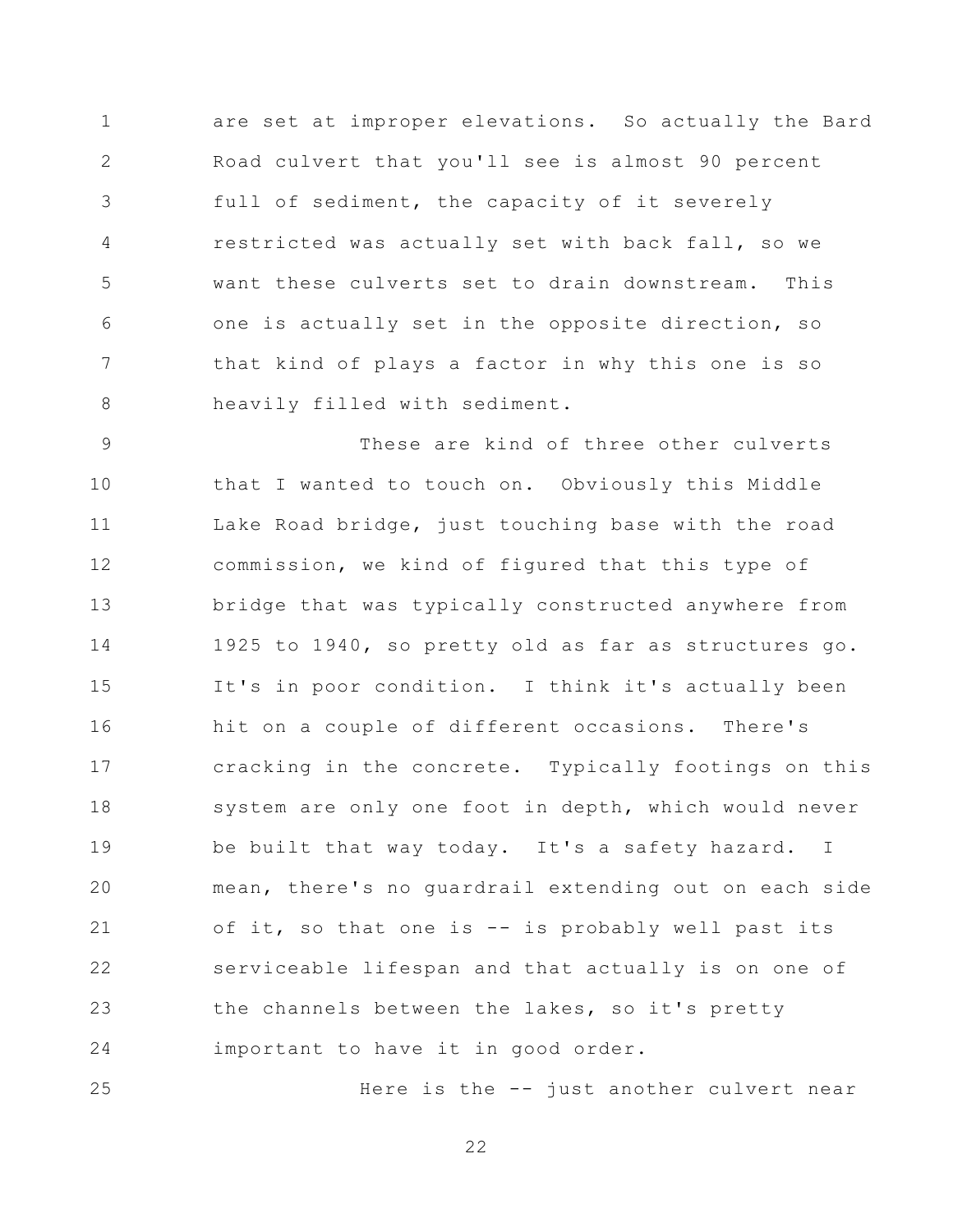1 2 3 4 5 6 7 the road -- or near the railroad, excuse me. And you can kind of see all the sediment accumulation there. That one is about 50-percent full of sediment and those -- that one in particular and then the one that I just showed previously near the railroad, both have an impact on upstream of there all the way up to the lake.

8 9 10 11 12 13 14 15 16 And then -- and then we have this culvert at Riley Thompson Road. Actually the horizontal elliptical pipe is actually in good condition but, again, you got just heavy sediment loading. You can see up here kind of the deterioration of the sandbag headwalls that ultimately are contributing to the sedimentation problem and now you have sediment from behind those bags starting to push into the system, as well.

17 18 19 20 21 22 23 24 25 So here is the Bard Road culvert. Again, you can't actually see the culverts here. They're both submerged in this location. And then I may have misspoken, that might be Pillon Road for this one, as well. But we actually pulled -- We did a discharge request from the M-DEQ to see what the peak flow rates were for these two specific culverts, and it's anywhere from 600 to 650 cubic feet per second for 100-year rain event, and these are not even in the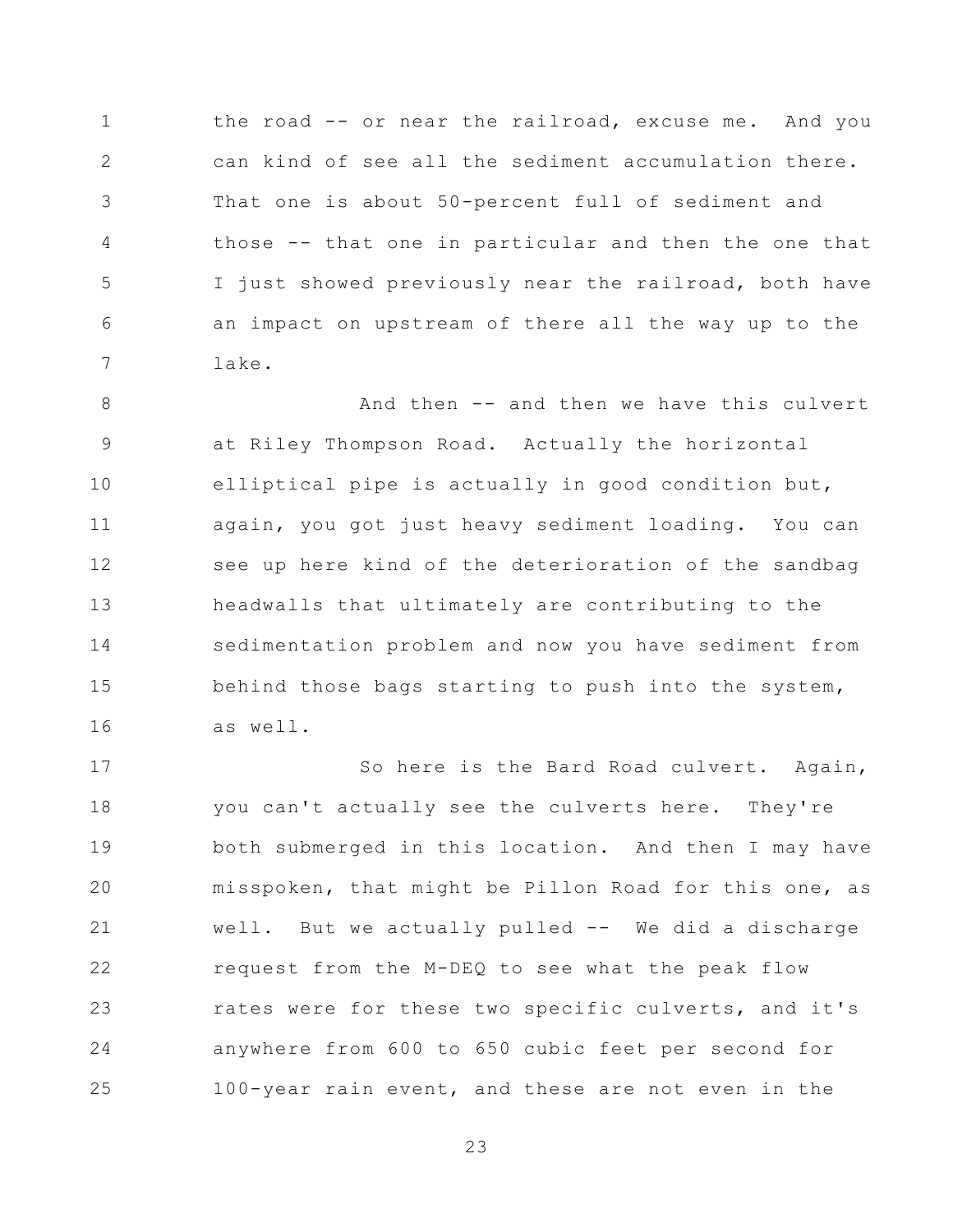1 2 3 4 5 ballpark of being able to convey those kind of flow rates. So I'm actually surprised that this one is not over top the roadway already, although there is kind of a big flood plain area here that can at least store that upstream water for a little bit.

6 7 8 9 10 11 12 And same thing here. I mean, this culvert is -- You have the water depth and then there's only about a foot of water there before you're into the sediment, so there's a lot of capacity and decreases just by the continual sedimentation in the system. And again, that kind of goes back to the lack of routine maintenance for a very, very long time.

13 14 15 16 17 18 19 20 21 22 23 24 25 And then finally just touching on the upstream watershed, I spent a lot of time back in 2015 at the meeting kind of going through the 1984 design and how -- and the conditions that we're seeing in 2015. And one of the things was when that was designed, that extension that extended it all the way up to Twin Lake, was that it was put in very flat, I mean extremely flat, .06 percent. Water doesn't like to move very well at those kind of percentages, so it's hard to get the water away from the lake. And it really only operates correctly if it's got a free flowing outlet, so it needs to be clean as a whistle, basically, for that thing to meet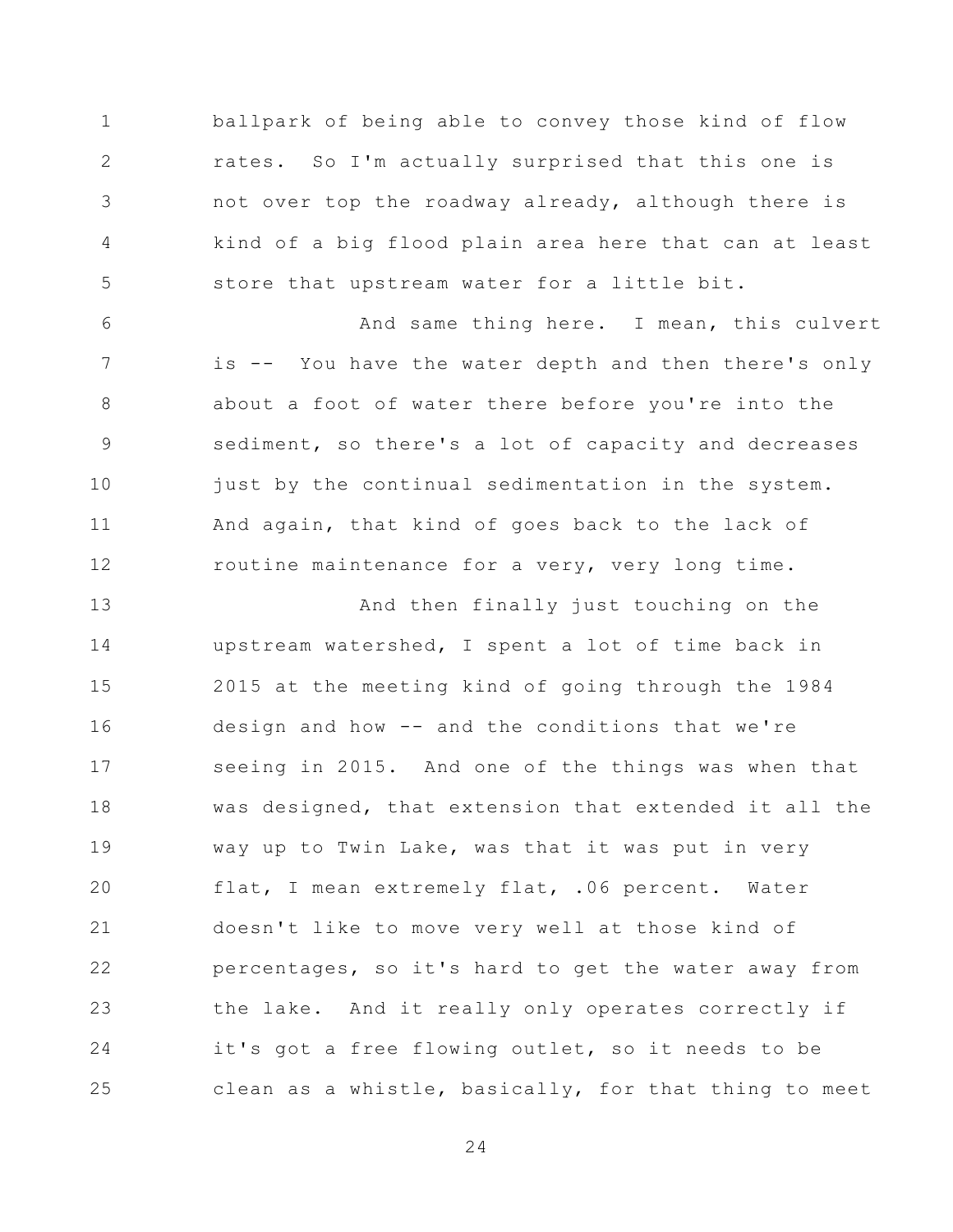1 2 3 4 5 6 7 8 9 10 the intent of the design that was put forth in 1984. So any kind of drain incumbrance, such as sediment accumulation, which we know is an issue in the system, log jams, vegetation growth. I mean, if you have a deer that died in the middle of the drain, that's automatically going to kind of cause water to backup upstream in this system. And then also, I'll touch on -- there's a couple more slides that I will go through the actual channels in between -- in between the lakes, as well.

11 12 13 14 15 16 17 18 19 20 21 22 23 24 25 So this is the -- the actual -- I think a lot of you are familiar with this now and probably gone back and looked at this headwall. This is actually the discharge into the open channel water course from the pipe that actually extends out into Twin Lake. And to meet the intent of the design, the water  $--$  And this is a 24-inch pipe that you're looking at. -- the water level either needs to be at the bottom of that 24-inch pipe during the winter months; spring, fall, it's supposed to be at the bottom of that 24-inch pipe. You can see here, this was May, 2015, I think it's 14 inches above the bottom, here relatively about the same, and then this one actually was just taken a few weeks ago that showed it probably about 50 percent or 12 inches.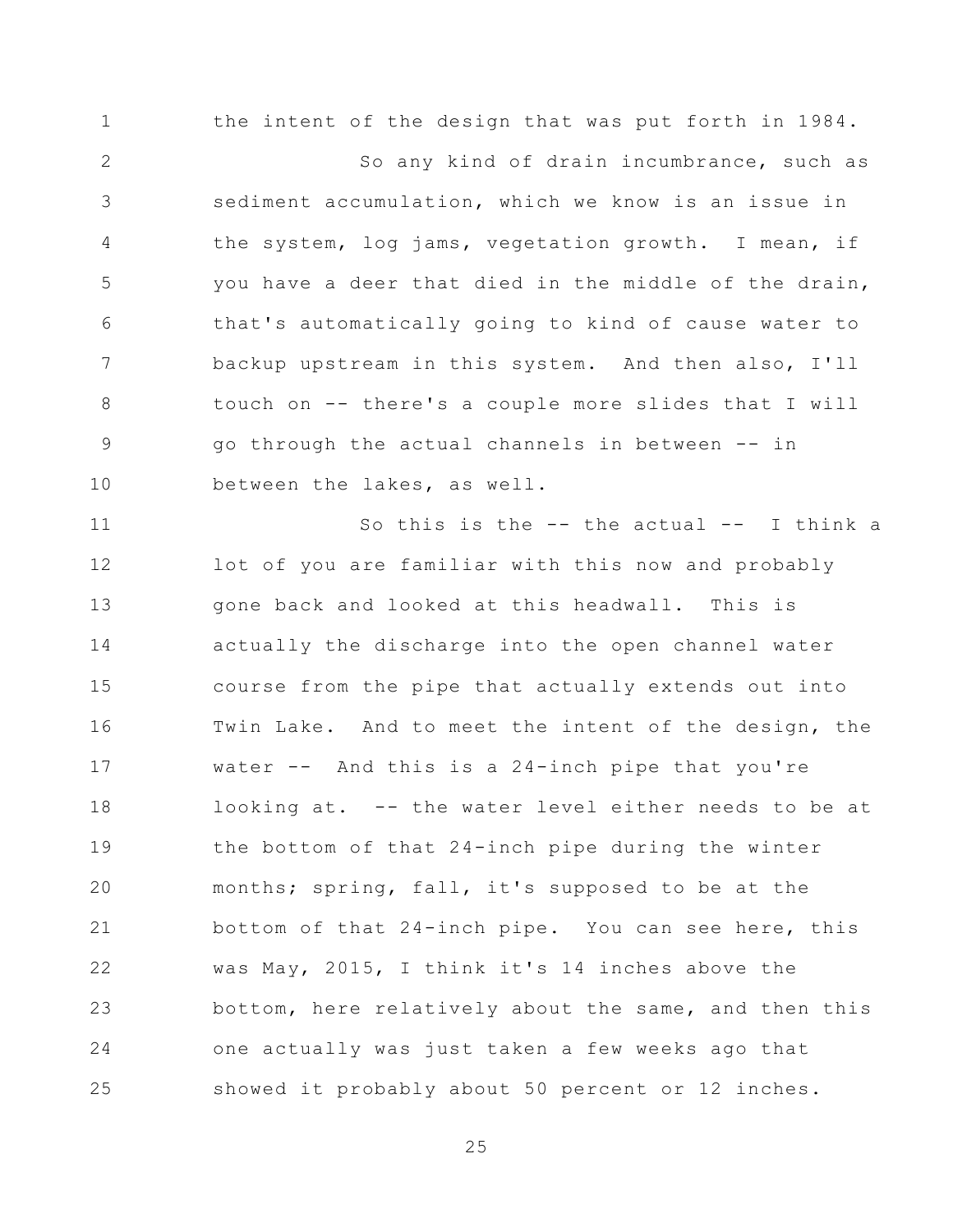1 2 And you can kind of see that line of water that gives you a reference point.

3 4 5 6 7 8 9 10 So that's why I say, as we've kind of monitored this system since 2015, I can tell you that I've rarely seen that headwall at zero to six inches in depth, so it's something that's -- it's not something that rises and then goes back down right away. It's kind of a long-term situation that seems to be occurring to where you're seeing the elevated levels for long periods of time.

11 12 13 14 15 16 17 18 And then these are the channels between the lakes. Again, to meet the intent of that 1984 design, there needs to be channels that have the ability to convey water between each of the lakes, and it's just not occurring now. You can see this is actually that has developed at West Lake that this is just not possible for that to convey water to Middle Lake and in a very good manner.

19 20 21 22 23 24 25 This is actually the opposite end of it. I mean, this is our channel. I mean, it's just not -- doesn't have the ability to meet the intent of the design without it's -- built today. And a lot of that is just -- you know, it's on private property. Nobody has easements over these private channels so there's really not a mechanism for them to be cleaned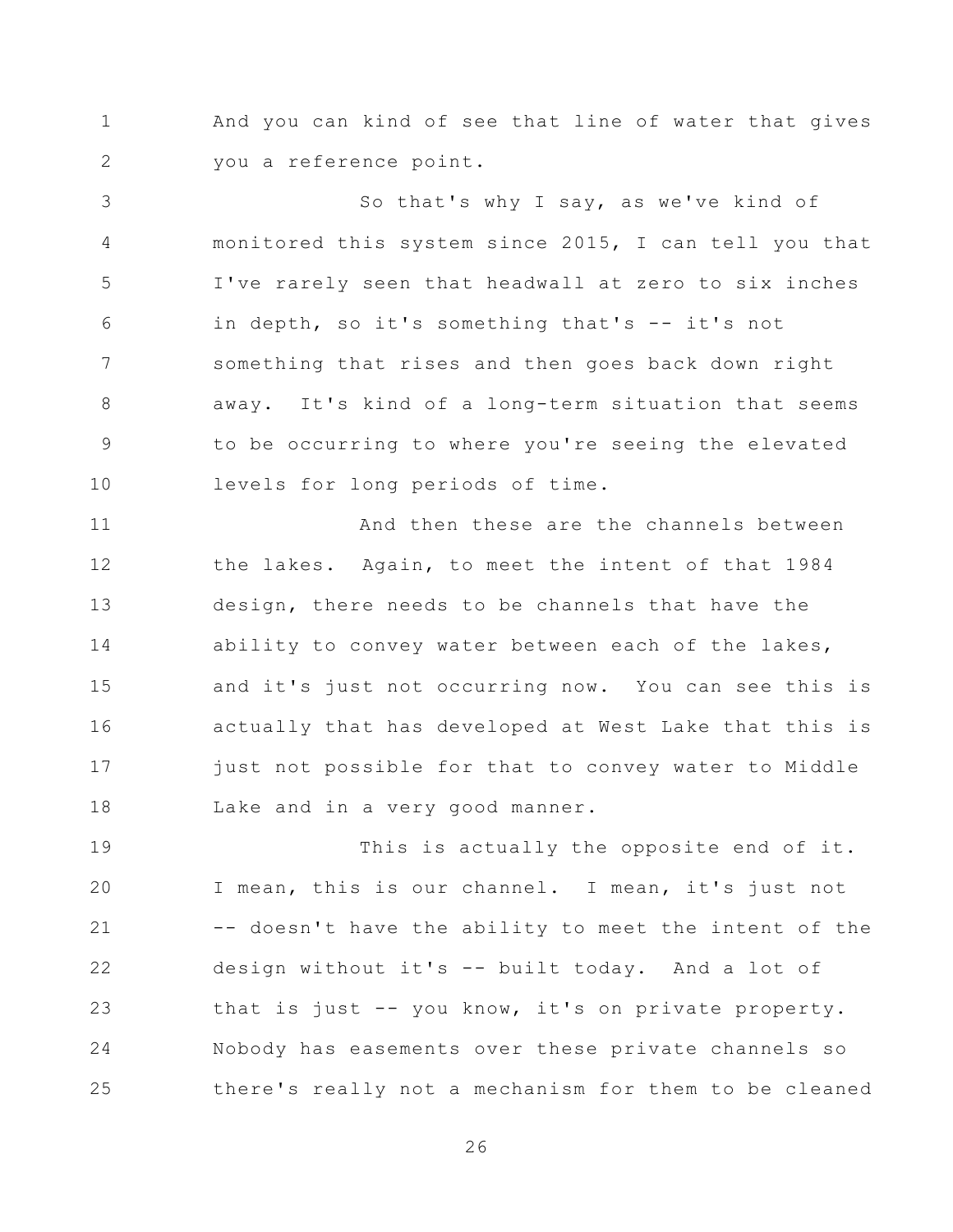1 2 3 4 5 6 7 8 9 10 11 12 13 14 15 16 17 18 19 20 21 22 23 24 25 out at this point. And then kind of the impacts of that and you go back and look through -- UNIDENTIFIED SPEAKER: I'm sorry to interrupt. Did you say there's no easements to maintain that as of right now? MR. RYAN McENHILL: So the question. Can I answer? MR. LOU NORDLUND: Go ahead. MR. RYAN MCENHILL: So the question that was presented was is there not any easements to maintain those channels? And the answer is no, there's not. UNIDENTIFIED SPEAKER: So is it -- MR. LOU NORDLUND: We'll have public comment in a little bit. You can ask him anything then. MR. RYAN MCENHILL: So when I went back and looked through the transcript from the 2015 meeting, these impacts right here are all kind of the things that came up as a result of just poor drainage between the lakes. We have structure damage, lost property because we had rising water levels, and then there was some septic system inundation, as well, so those were all things that were in those minutes.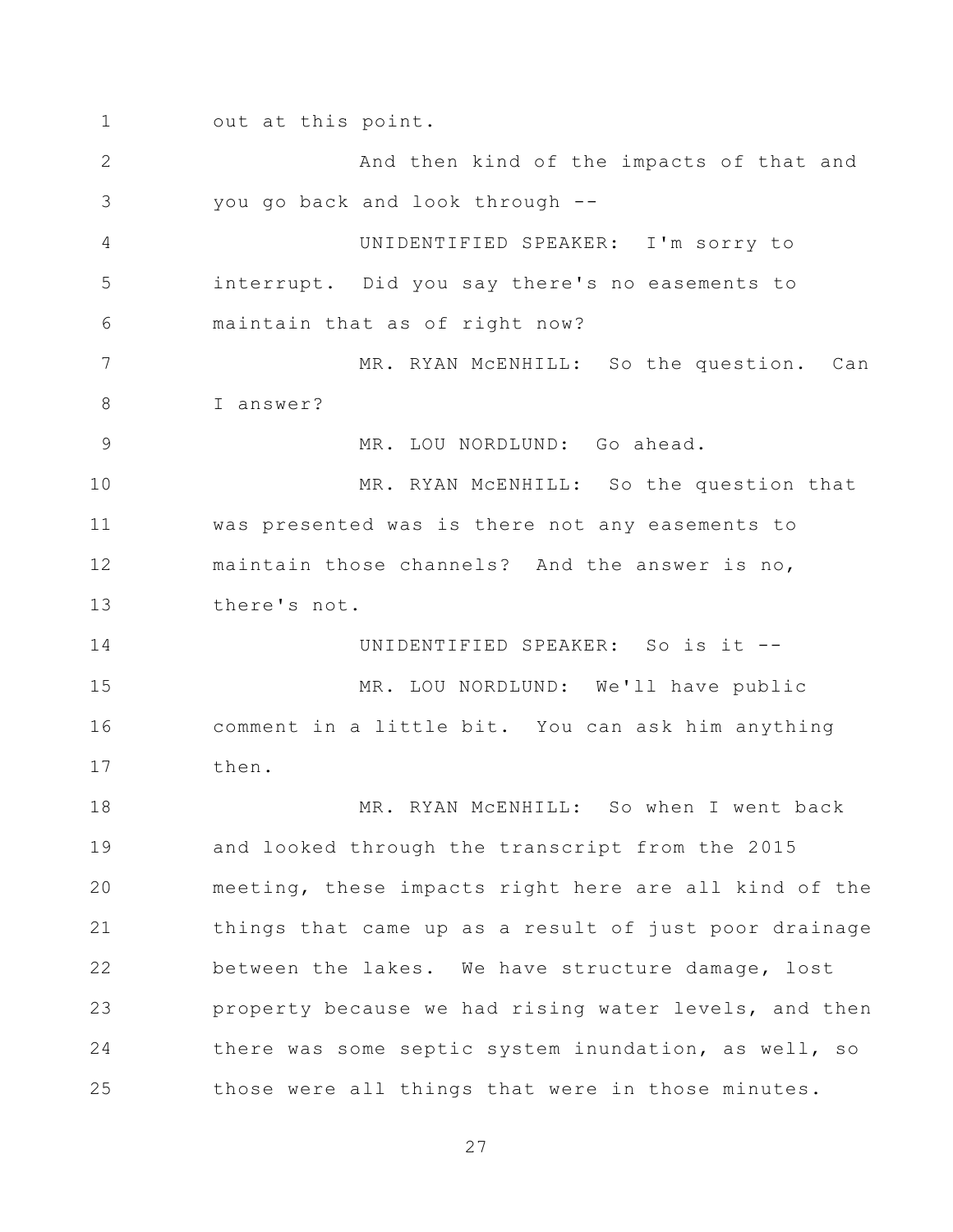1 2 3 4 5 6 7 8 9 10 11 And this just visually gives you a better representation. This is from the channel from Middle Lake to Twin Lake. This is actually the channel here. You can see, it's actually kind of spilling over on the private property, as well. And this is the profile, so we actually surveyed this section. This is -- The intent of the design is that this line here -- and this is actually what that ground profile is at, so it's just not possible to meet the intent of the design with how these are constructed right now.

12 13 14 15 16 17 So that's all I have. A little bit briefer than last time. There will be public testimony after this, so you each have an opportunity to speak and talk to the issues or non-issues that you have in the system. And then we talked about the Board's duties today.

18 19 20 21 22 23 24 25 Just to give you an idea of the next steps of the project, because I'm sure you have questions on that, we have actually already obtained a Michigan DEQ permit on this project, which some of you may be aware that was issued in May of 2017. We're still, you know, working with everybody to finalize the design and specs and we don't anticipate this project actually moving forward until Spring of 2019, just to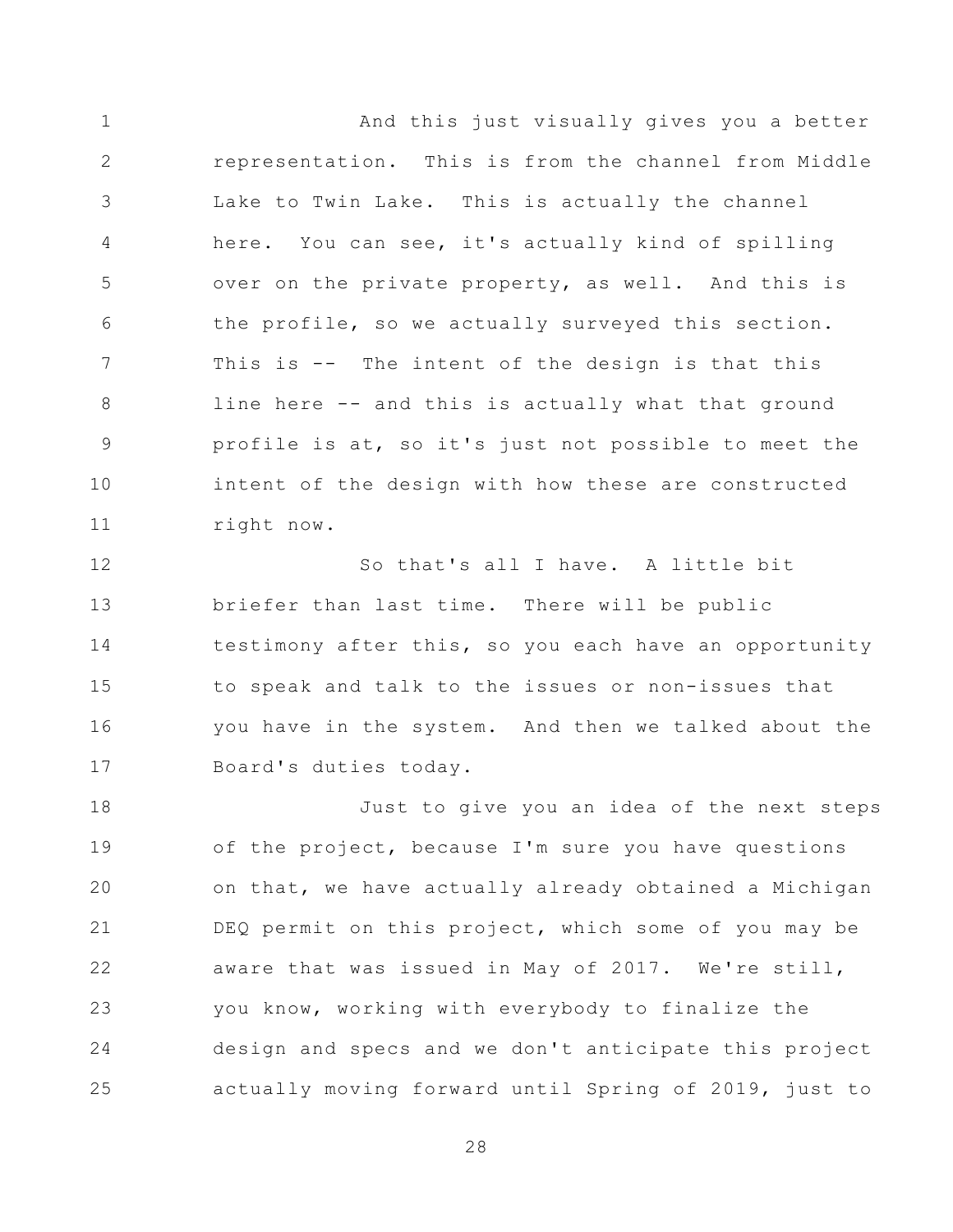1 give you that background.

So thank you.

2

3 4 5 6 7 8 MR. LOU NORDLUND: So if I can clarify what you said so it's straight in my mind, what you have is you've got like a retaining wall system that when it goes to a certain height, it overflows so the lake levels always stay the same, supposedly, as long as everything is cleaned out?

9 10 11 12 13 14 15 16 17 18 19 20 21 MR. RYAN MCENHILL: So I actually covered that in the 2015, but I didn't include it in this presentation. But there's actually a -- there's a pipe that extends out into the lake that was done as part of the 1984 project. There's a control structure that has stop logs in it that has the ability to control that lake level. And then that pipe that I showed in the headwall -- And I'll go back to it. Okay. So between October and May, the lake level is supposed to be even with the invert of that pipe. So by invert, I mean bottom of that pipe. And so you can see in those pictures that it's not at that location.

22 23 24 25 And then in the summer when higher levels are preferred and it's only six inches difference, you would want -- you would see six inches above the bottom of that invert. It is typically how that's --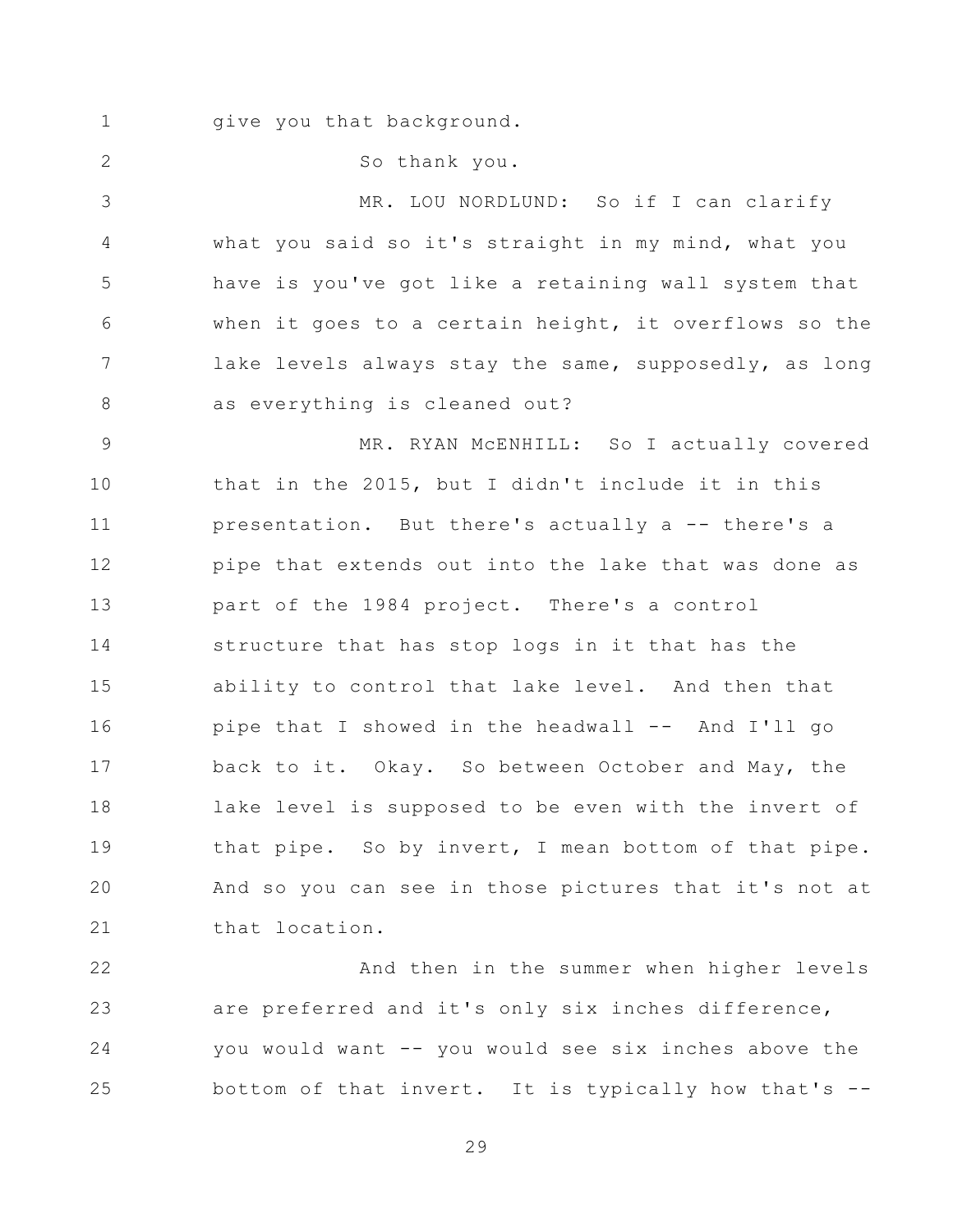1 2 3 how that's done. And then the downstream system, as I mentioned before, the ability to move the water away from that headwall is one of the issues.

4 5 6 7 8 9 10 11 12 13 14 When you look at the amount of sedimentation in the system, you look at the culverts that are blocked or 50 percent full of sediment, those are things that we believe are causing the prolonged higher levels than normal. And then the channels -- the channels specifically, all three of those lakes were supposed to be at the same level. Okay? And with the way that they exist today, it's not even possible. That channels -- The bottom of those channels are higher than the levels that were supposed to be intended. Does that makes sense.

15 16 17 18 19 MR. LOU NORDLUND: It does. But is -- is there with, you know, property laws and stuff like that, a solution to the different levels in the lake or is that something courts have to decide and we don't have anything to do with it?

20 21 22 23 24 25 MR. RYAN McENHILL: Correct. MR. LOU NORDLUND: Okay. MR. TOM JASICK: I guess I just might add one thing. Those who had their hand up, make sure you get a card so that you can give us name and then we'll put it in our stack so that we know that you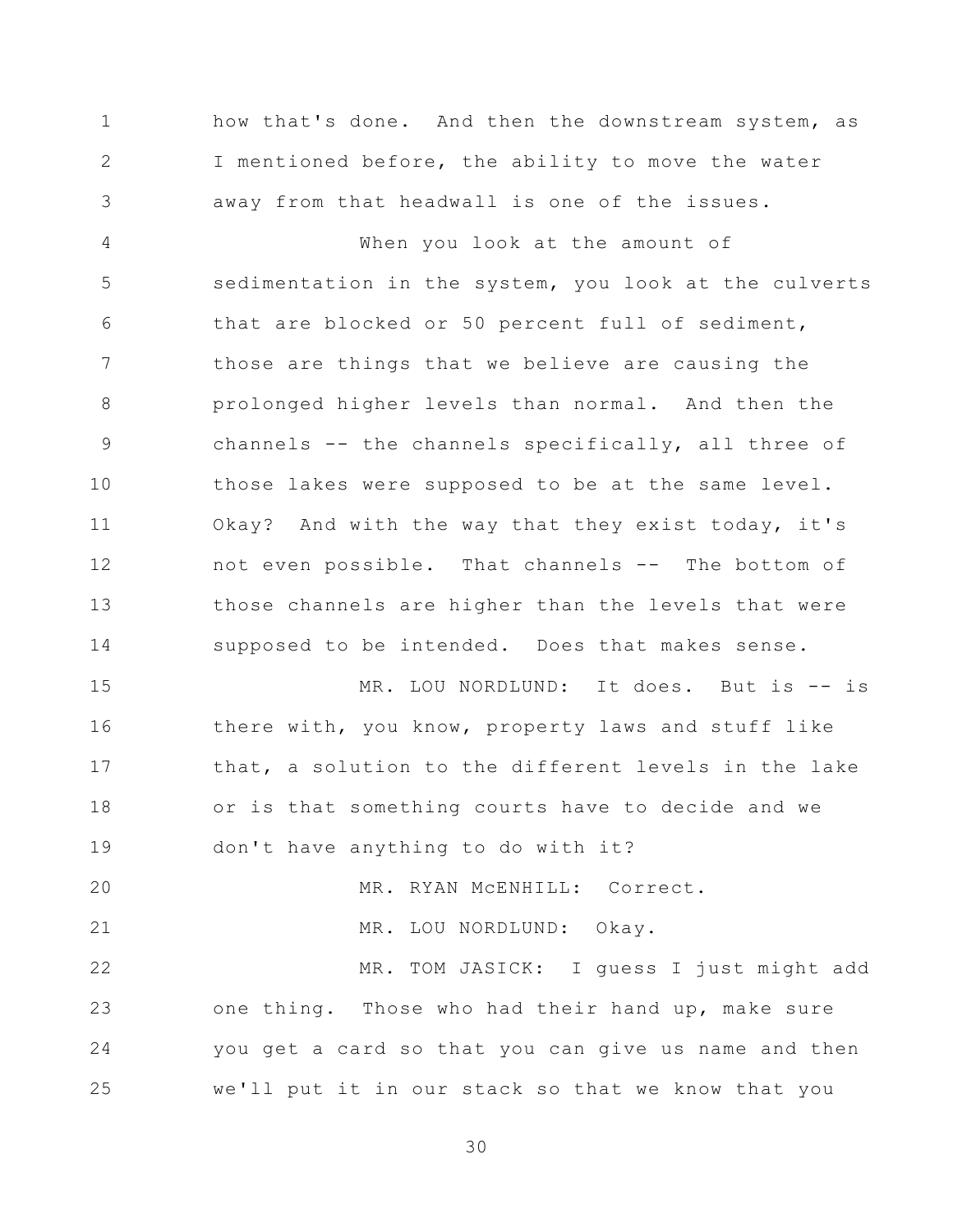1 2 3 4 5 6 7 8 9 10 11 12 13 14 15 16 17 18 19 20 21 22 23 24 25 have another question maybe that arose from the engineering presentation. MS. BRENDA MOORE: There are cards here. MR. LOU NORDLUND: Why don't we have the township, is that agreeable consensus? MR. BRIAN MULNIX: Yes. MR. TOM JASICK: Yes. MR. LOU NORDLUND: Consensus is to have the township presentation first. And these are the gentlemen from -- MR. JIM SCALES: Dalton Township. MR. LOU NORDLUND: Dalton Township. Okay. MR. JIM SCALES: After hearing the presentation, we'd prefer to go last so we can listen to some of the citizen comments and -- UNIDENTIFIED SPEAKER: Can't hear you out here. MS. STACY HISSONG: And can you say your name for the court reporter, please? MR. JIM SCALES: My name is Jim Scales. I am Dalton Township's attorney. After listening to the presentation, we'd prefer to go last, if we could, so that we can listen to the citizens comments about how they feel about the public benefit of the project, if that's acceptable to the Board.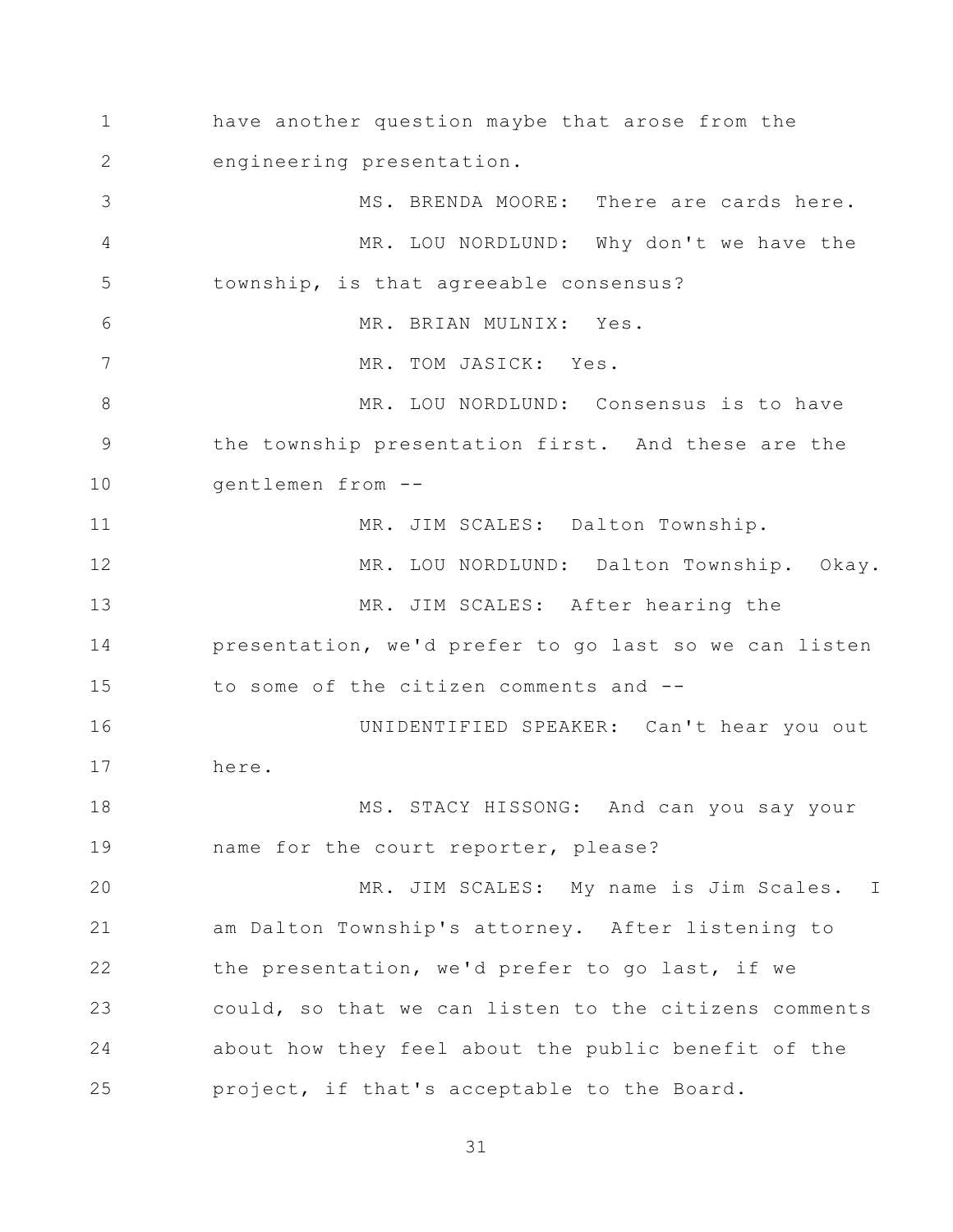1 2 3 4 5 6 7 8 9 10 11 12 13 14 15 16 17 18 19 20 21 22 23 24 25 MR. LOU NORDLUND: All set? MR. TOM JASICK: Yep. We're fine. MS. STACY HISSONG: So I normally tell who's the first speaker and then who's on deck. MR. LOU NORDLUND: Okay. Our first speaker will be Mark, and correct me if I'm wrong, Jastrzembski. And the next person will be -- after him will be Tony Barnes. And we have three minutes for comment. MS. STACY HISSONG: He's the township supervisor, so he's going last so -- MR. LOU NORDLUND: Okay. Okay. So is this -- MS. STACY HISSONG: So the next one would  $be$   $-$ MR. LOU NORDLUND: Okay. Mary Will be -- Mary Will will be on deck. MS. MARY WILL: I'm going to pass. MS. STACY HISSONG: And she's passing. MS. MARY WILL: I'm passing. MS. STACY HISSONG: So who's after that? MR. LOU NORDLUND: Bob Koehler. MR. MARK JASTRZEMBSKI: Ready? MR. TOM JASICK: And we are limiting to three minutes.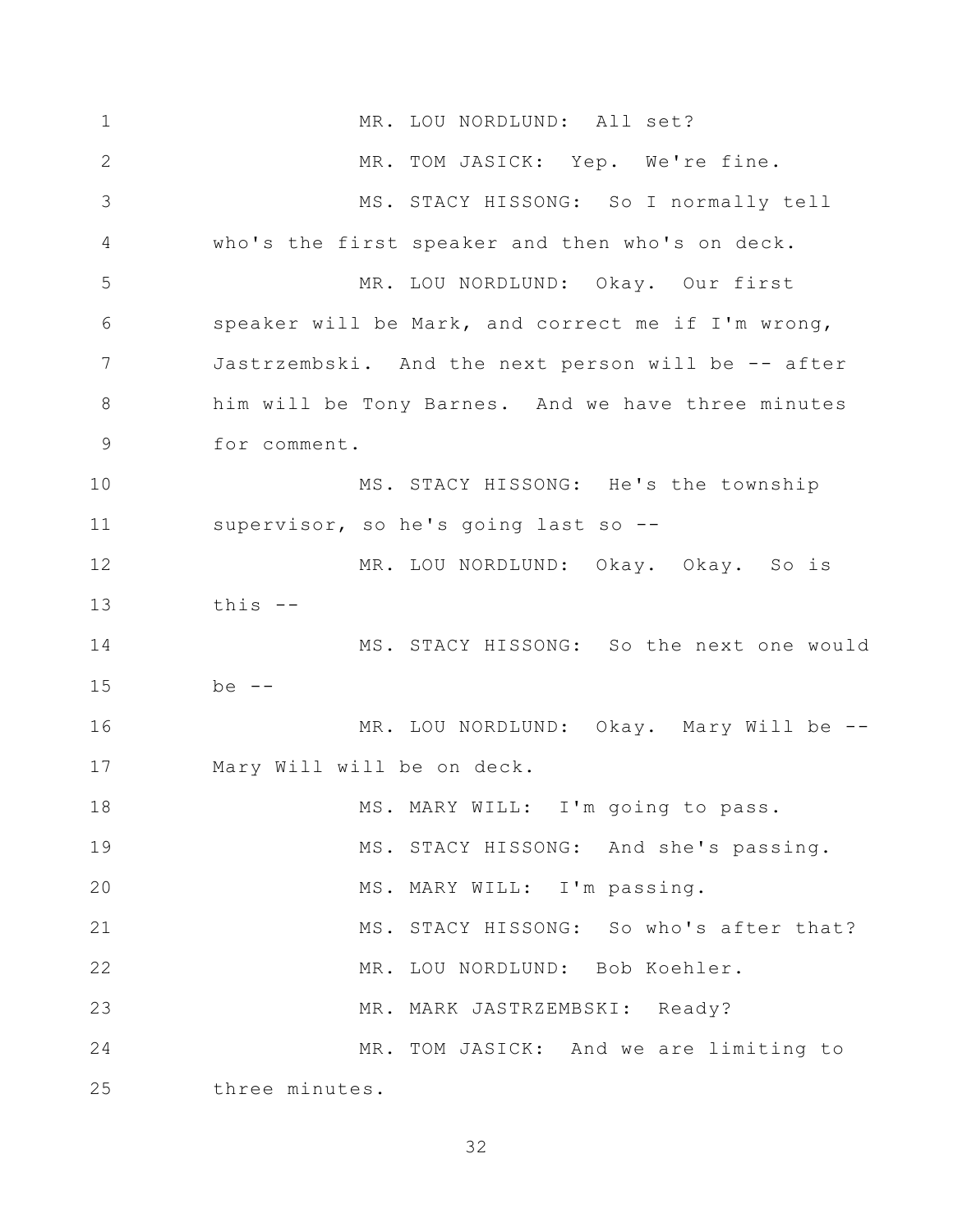1 2 3 4 5 6 7 8 9 10 11 12 13 14 15 16 17 18 19 20 21 22 23 24 25 MR. MARK JASTRZEMBSKI: Three minutes, talk fast. I've been -- My name is Mark Jastrzembski. I've been on the lakes for 61 years over on Twin Lake and then on West Lake. I've seen the lake levels go up. I've seen the lake levels go down. There's a cycle to this thing. Do we have an estimate as to how much, when this drain is completely fixed up, as to how -what the lake levels will be after this now? Will it drop down 10 inches, 20 inches, 30 inches, what? Any idea on that? MR. LOU NORDLUND: That would be a question for the engineer. Can he answer that? MR. TOM JASICK: If we want him to. MR. LOU NORDLUND: Okay. MR. TOM JASICK: You want to finish your comment, first? MR. MARK JASTRZEMBSKI: Okay. I'll finish my comment and you can answer that later, if you would. So we had a meeting before. You folks had a meeting before and you decided that we did not need this drain. Suddenly three people came forward, decided that they know better. They went to the - went to a judge. A judge decided that he knew better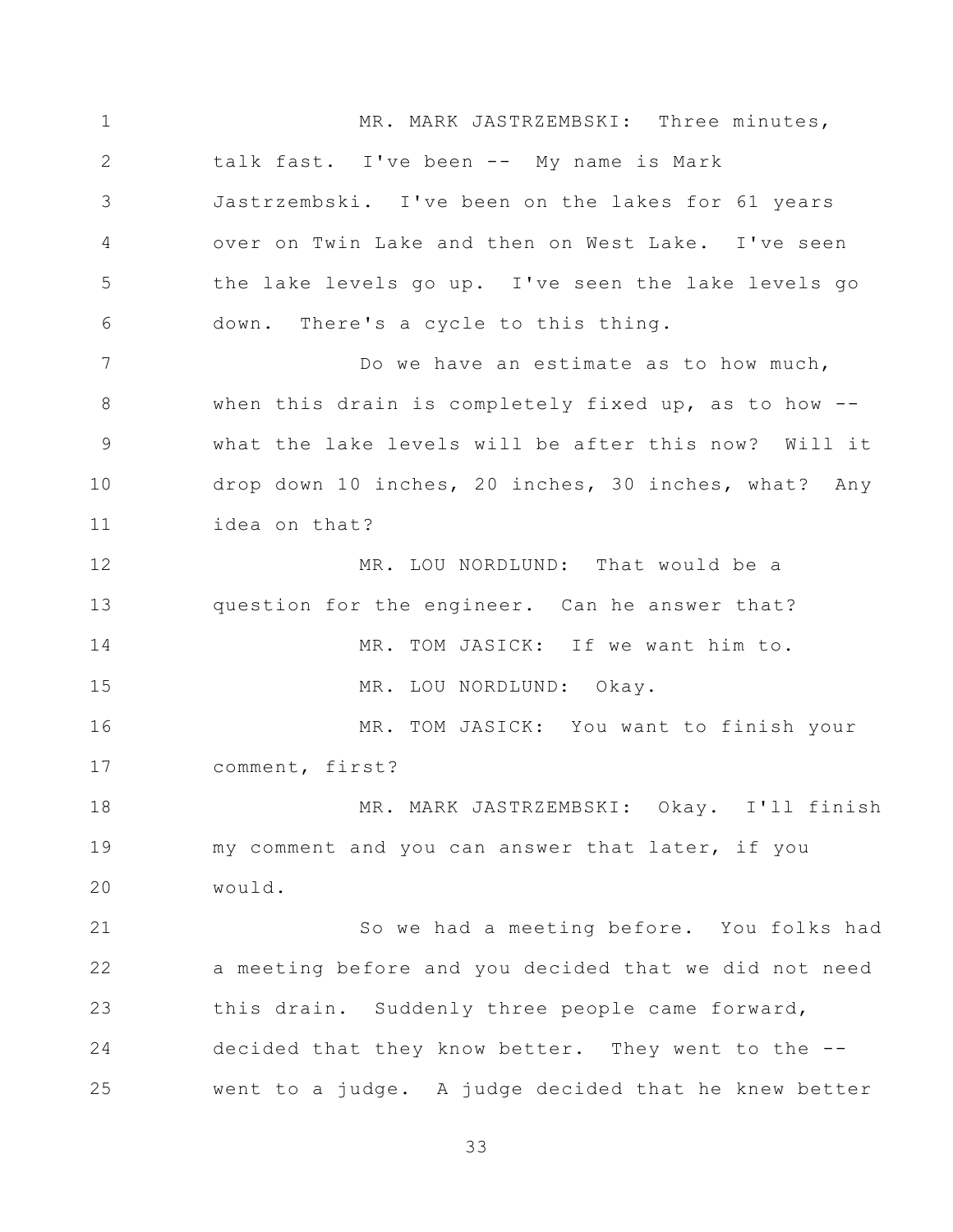1 2 3 than the rest of us out here and reversed everything. I just find that interesting that laws are made from the bench now.

4 5 6 7 8 9 10 11 12 13 And did I understand correctly that the DEQ has been -- surveyed that area? I live right by that swamp and for  $-$ - for 61 years, that swamp has been there. I seen kids come in there looking for frogs, looking for tadpoles. There's a lot of fauna and -- and wildlife in there. And if that drain comes through, is that swamp no longer going to be there for the kids from -- from schools won't be able to go in there and check things out anymore? It's a really nice ecosystem there.

14 15 MR. TOM JASICK: We'll let the engineer answer that.

16 17 MR. MARK JASTRZEMBSKI: Okay. I guess that's it, then. Yep. That's it. Thank you.

18 19 MS. STACY HISSONG: Did you want the engineer to answer?

20 MR. TOM JASICK: Yeah.

21 22 MR. LOU NORDLUND: Yeah. We might as well get it while it's in their heads.

23 24 25 MR. RYAN McENHILL: Okay. So the lake levels that were set by I believe the Michigan Department of Natural Resources, they were set at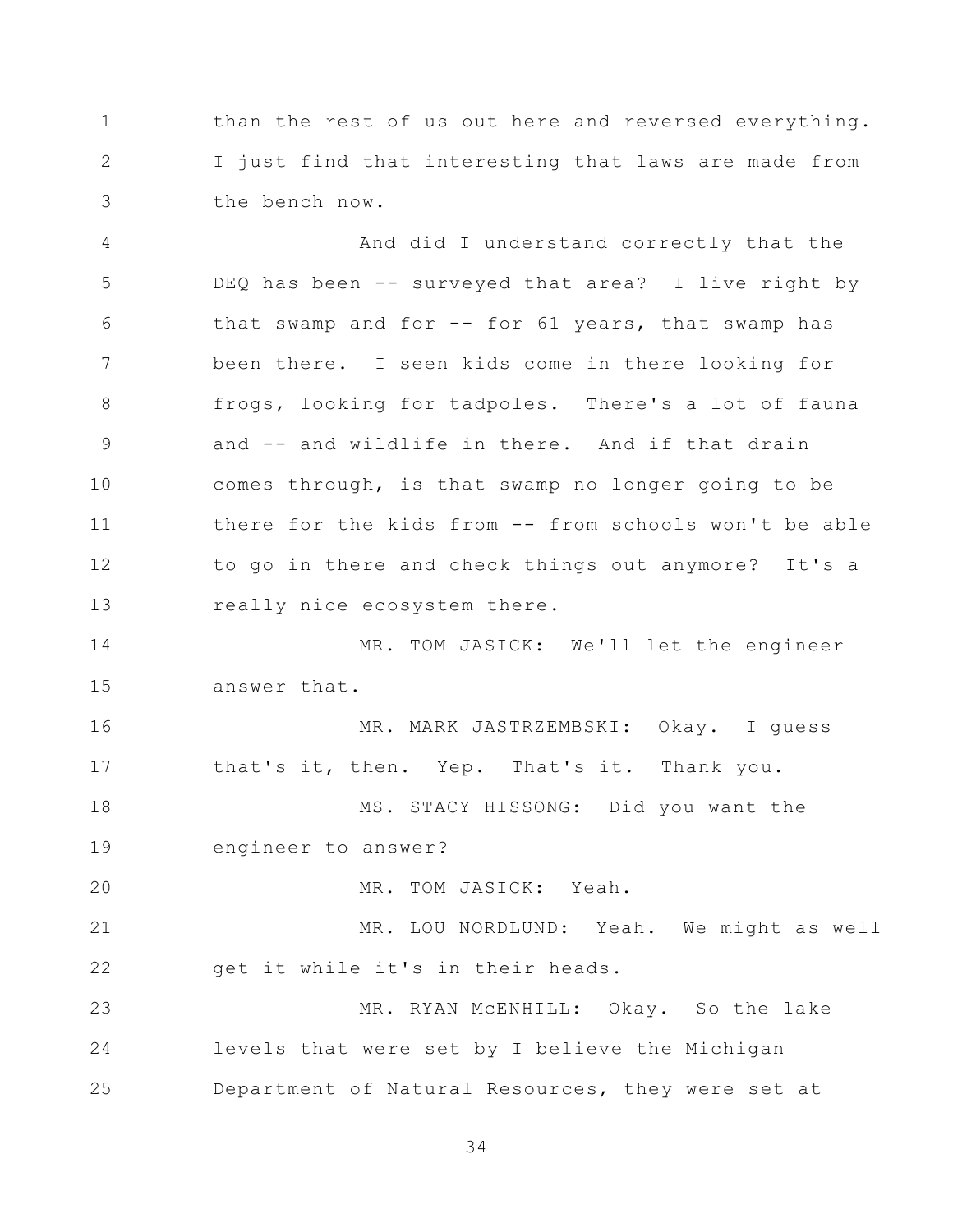1 2 3 4 5 6 7 those levels for a reason. They did a report, they did there due diligence, they set those there for a reason. All we're trying to do with this project is provide the proper drainage to maintain whatever - whatever that elevation was to move the water effectively away from those lakes. We're not looking to raise, lower. We're try -- we're just --

8 9 10 11 12 13 14 15 16 17 The control structure is the thing that's controlling the lake levels. Okay? That will be set at whatever the DNR set them at. From a downstream perspective, what we found is that just downstream of that headwall, it's not constructed properly, hasn't been maintained properly enough and is causing water to not move away effectively. So from a drainage standpoint, we just want to move that water -- water away effectively so that those levels can be maintained, whatever they are.

18 19 20 21 Same thing with the channels. The channels, we would look to obtain easement over to be able to properly move drainage from one lake to another.

22 23 24 25 And the wetland comment, I mean we're just as environmentally sensitive as you are. I mean, we get a Michigan DEQ permit. Brenda certainly is environmentally conscious. We want to keep those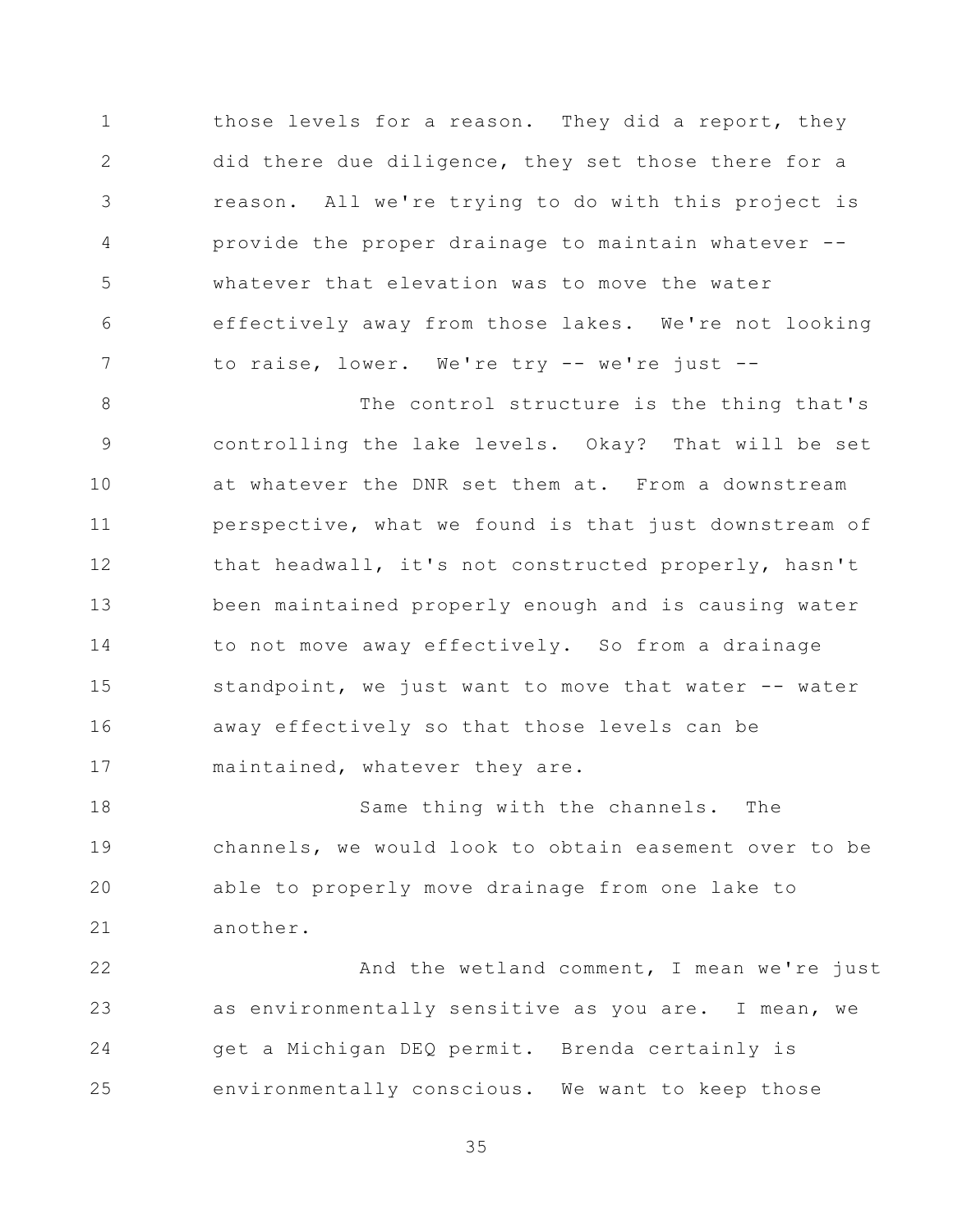1 2 3 4 5 6 7 8 9 10 11 12 13 14 15 16 17 18 19 20 21 22 23 24 25 things, too, so we certainly wouldn't do anything that would compromise those. MR. LOU NORDLUND: Thank you. Mary Will is up next and Chuck -- MS. STACY HISSONG: She passed. MR. LOU NORDLUND: She passed. Okay. Chuck Buzzell. MS. STACY HISSONG: And then who's next? MR. LOU NORDLUND: And after him, Dale Hobart. MR. CHUCK BUZZELL: Thank you. I'm going to go a little longer than three, so I'm going to go as fast as possible. My name is Chuck Buzzell. I'm 74 years old, life-long resident of Twin Lake, county commissioner for eight years, part owner of 1500 feet of the Ribe Drain Extension. This is what I remember as a youth. I remember the lakes 1960's, '70s, '80s, large swings and depths on the lakes. Some years, the water levels were so high, basements flooded, septic tanks failed. Other years, the lakes were so low you could play football in front of many homes. One year, my friends and I walked from the Twin Lake County Beach to the island without going underwater, so Twin Lake at that time was probably five foot five.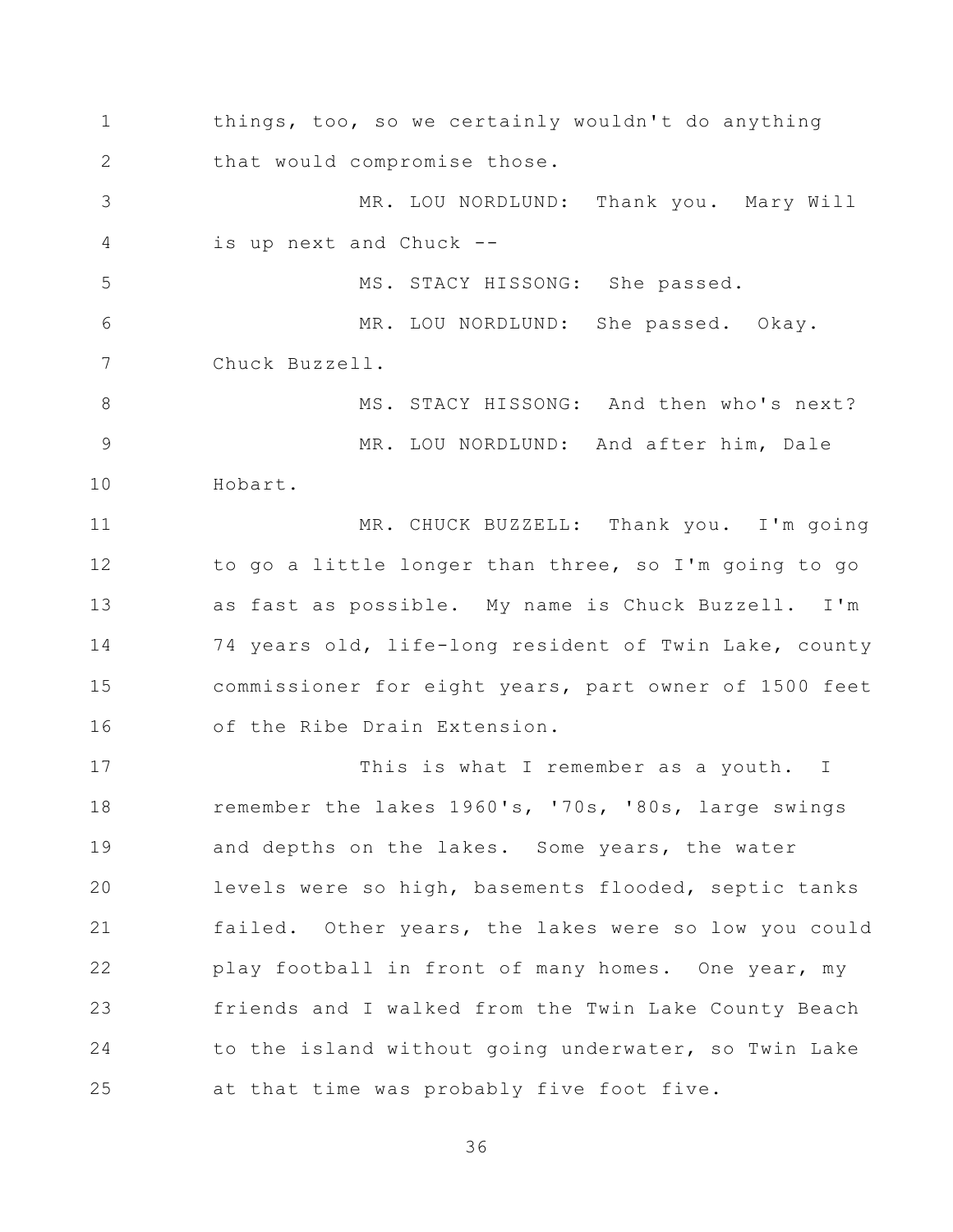1 2 3 4 5 6 7 8 9 10 I remember rowing boats between Twin Lake and Middle Lake, Middle Lake and West Lake, but I never knew who kept those channels open. As was pointed out, that one channel is completely plugged. I don't know. Was it the drain commissioner back in the '60s, the '70s that kept that open, was it is the township or the public? Somebody kept that drain open. It's plugged now, I agree with the drain commissioner on that point. Many of the points I disagree and I'll -- or the engineer.

11 12 13 14 15 16 17 18 19 20 21 22 23 24 25 During the early part of the 1980's, we were in a high water cycle. The people around the lakes were really suffering. Basements flooded, septic tanks backed up, et cetera. What happened next was truly amazing. Many Twin Lake residents, township supervisor, drain commissioner, road commission -- road commission banded together to solve the problem. A local excavator, under the direction of the township supervisor, built a temporary drain that tied into the existing Ribe Drain. An old agricultural tractor was equipped with a large pump. The tractor ran 24 hours a day. Local residents took turns in refueling the tractor. The effort got the lakes down until the present extension to the Ribe Drain was completed. It was great to see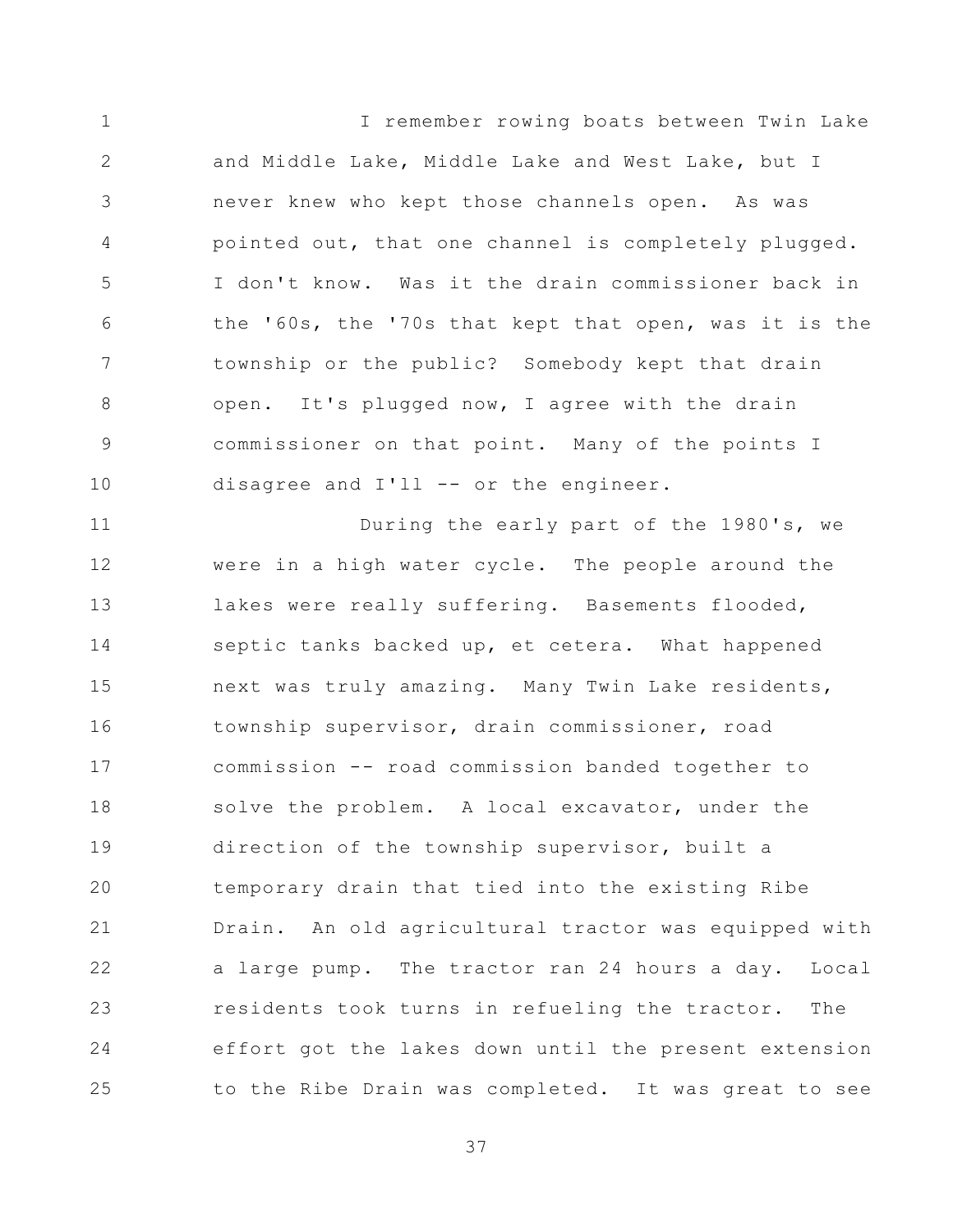1 2 cooperation between local residents and government. That's not happening right now.

3 4 5 6 7 8 9 10 11 12 13 14 What I know, and this is what I know having 1500 feet of the Ribe Drain Extension on my property, I watch the drain operate almost on a daily basis. Since the original Board of Determination of July 29th, 2015, I spent many hours trying to understand the drain commissioner's plans to assist the people of West Lake with the high water levels of the lake. The drain and the system put in during the 1980's was called Ribe Drain Extension. It started at Michillinda Road under the railroad tracks to Middle Lake, including the channels between - between Twin Lake and Middle Lake.

15 16 17 18 19 20 21 22 23 24 At the present time, I will give you a report on the drain. The drain is flowing well at Michillinda Road. The drain is flowing very well from the railroad tracks to Michillinda Road. Drain flowing from the railroad tracks to Middle Lake. The mechanism at Middle Lake Road working as prescribed. The channel between Twin Lake and Middle Lake slightly open, needs some cleaning. Channel between West Lake and Middle Lake, plugged, has to be open. No water leaving West Lake.

And if I remember last year, that was --

38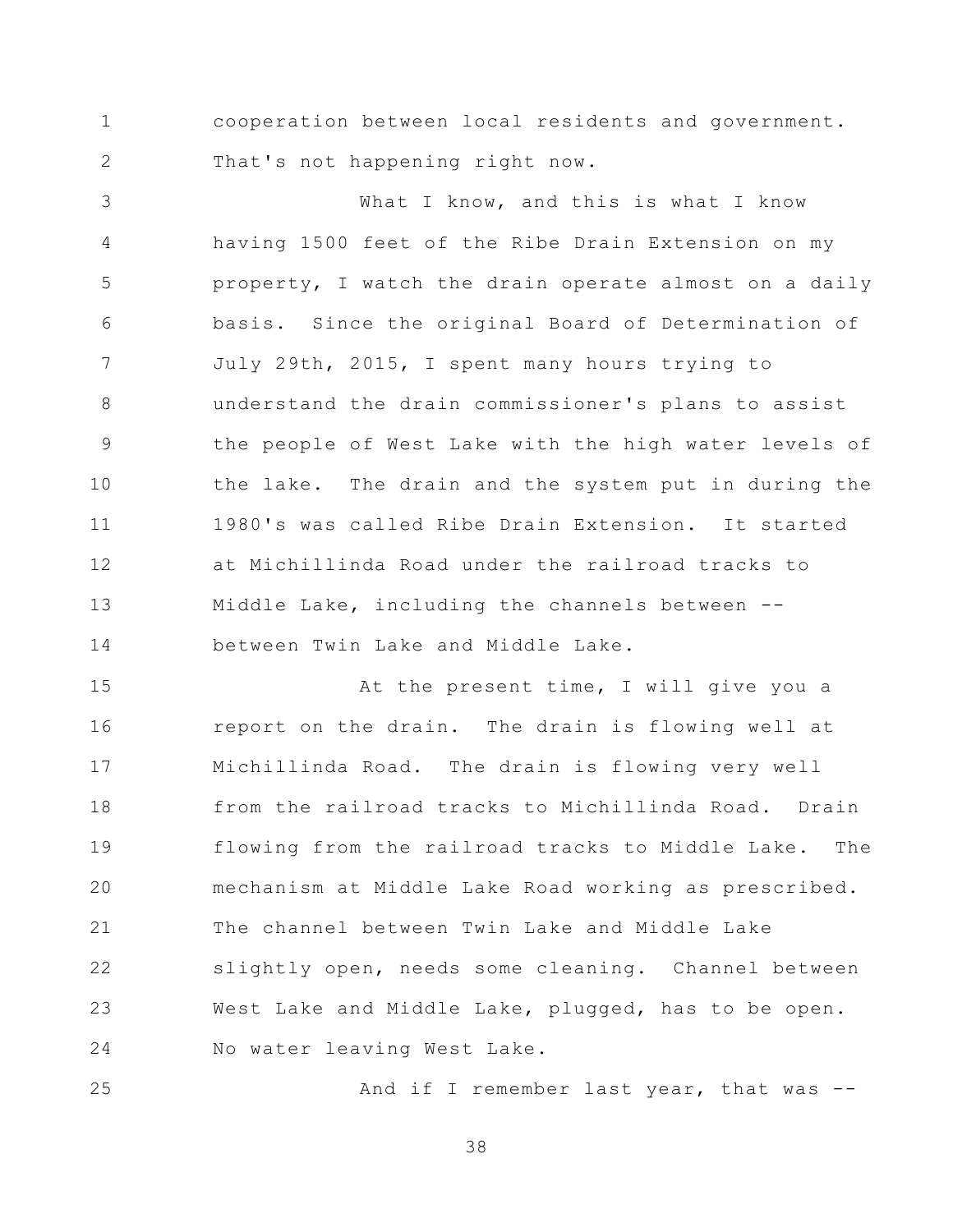1 2 3 4 5 6 7 8 9 10 11 12 13 14 15 16 17 18 19 20 21 22 23 24 25 or the last Board meeting, that was really the issue that the Board of Determination struggled with, the drain in between West Lake and Middle Lake plugged. And the Board -- the drain commissioner could not offer you any solution because there was no easement, and that was brought up there. MR. TOM JASICK: Chuck, we're going to have to  $-$ -MR. CHUCK BUZZELL: I've got one more just quick. Can I just finish this up and then I'm -- MR. BOB KOEHLER: Bob Koehler. He can have my three minutes. UNIDENTIFIED SPEAKER: Yep, he can have my three minutes. UNIDENTIFIED SPEAKER: He can have my three minutes. MR. CHUCK BUZZELL: Can I have another card? Can I come back? You know, no -- I --MR. TOM JASICK: When all the cards are done. Please finish up. MR. CHUCK BUZZELL: All right. For your information, the dry -- last year, the drain stopped flowing September 1st and the first two weeks in October, there was no water coming out of that mechanism. Basically what happened is is Twin Lake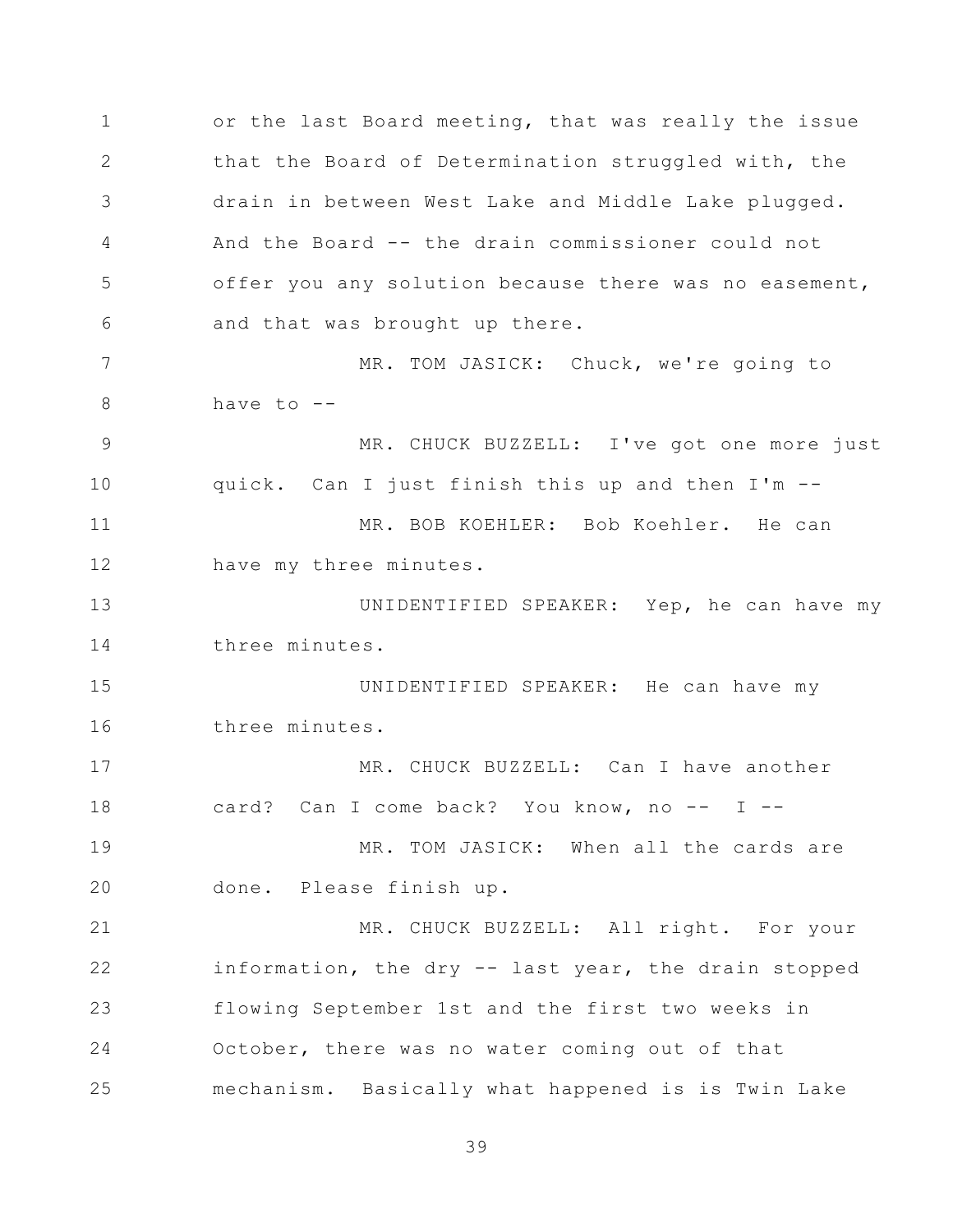1 2 3 4 5 6 7 8 9 10 11 12 13 14 equalized. Twin Lake came down to the prescribed level so no water went down. Yet at the other hand, West Lake was very high because the water could not flow from West Lake into Middle Lake into Twin Lake. Anyway, this -- this thing has got out of hand. It's -- it's ridiculous. The problem that we have is the drain between West Lake and Middle Lake is completely plugged. It's got to be opened up to -- to equalize the water. The rest of the system is working fine. There's no need for this elaborate plan that's going on. My plan would -- (Whereupon, applause.) MR. CHUCK BUZZELL: My plan -- I could get 25 volunteers today if the township supervisor or

15 16 17 the drain commissioner could get me an easement to go in there with -- with 25 volunteers with rakes, shovels, hose and axes, we could clean that out.

18 19 20 21 22 23 MR. LOU NORDLUND: Chuck -- Chuck, we really do appreciate all your -- your thoughts and your comments. It sounds like you have a lot of support from the community, but we really want to keep on the timeframe. If there's time at the end, we give you another card.

24 25 MR. CHUCK BUZZELL: We can fix this thing with volunteers, not a two -- two million dollar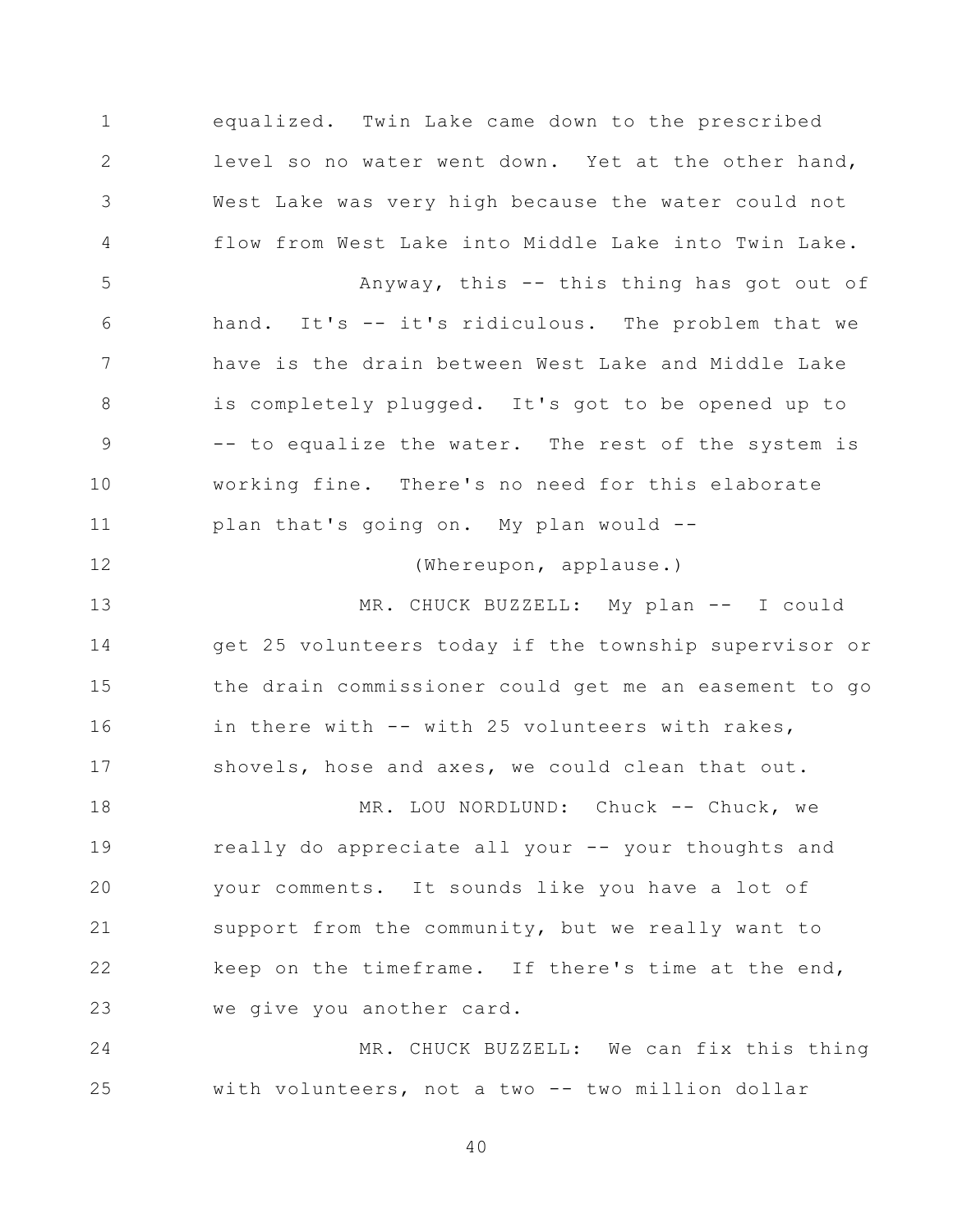project.

1

2 3 4 5 6 7 8 9 10 11 12 13 14 15 16 17 18 19 20 21 22 23 24 25 MR. TOM JASICK: Thank you, Chuck. (Whereupon, applause.) MR. LOU NORDLUND: Dale Hobart. UNIDENTIFIED SPEAKER: Hey, Buzzell, you want my three minutes? MR. LOU NORDLUND: Thank you, Dale. And next person up is Mike -- MR. MIKE JONES: Jones. MR. LOU NORDLUND: Jones? Okay. MR. DALE HOBART: Yeah, I live on West Lake, real close to the channel. I've seen water flow on that -- through that last year. Does need to be cleaned out. My concern is, like Mark -- Mark is my neighbor. -- is how -- how will they -- how far is that lake going to go down? I'm on a sandbar. There's two big sandbars on that lake. If you lower that water too -- too far, we're going to lose 15, 20 acres of -- of lake. That's my big concern. And I -- I agree with Buzzell that I don't think it's a big deal. Clean that drain out or that  $--$  that channel out, let's  $--$  let's  $--$  you know, let's get on with our lives. MR. TOM JASICK: Thank you, Dale. MR. LOU NORDLUND: Thank you. Okay. Mike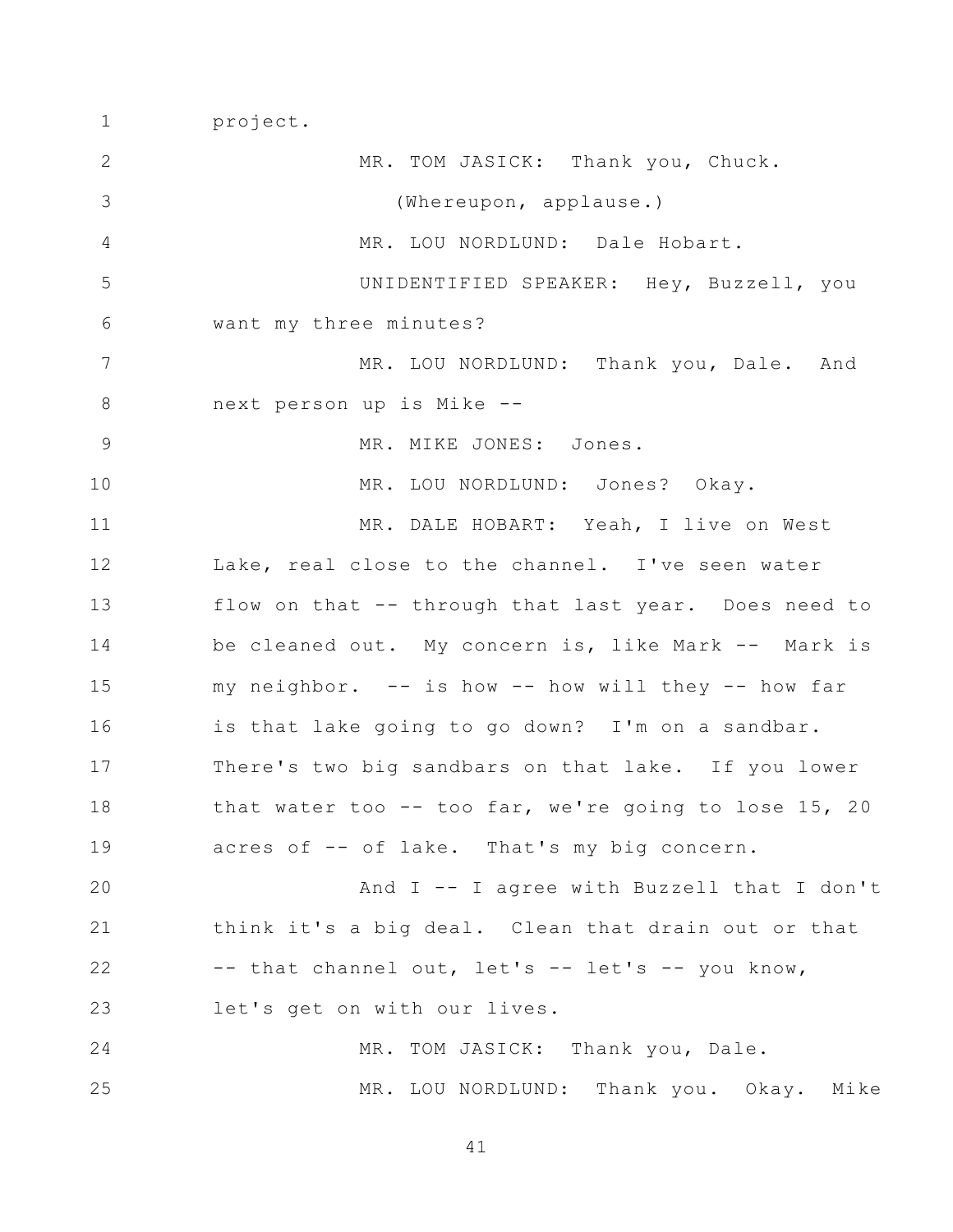1

Jones followed by Dale Weisney.

2 3 4 5 6 7 8 9 10 11 12 13 14 15 16 17 18 19 UNIDENTIFIED SPEAKER: Weisner. MR. LOU NORDLUND: Weisner. Okay. Thank you. MR. MIKE JONES: My name is Mike Jones. I've been playing around in Twin Lake since I was born. I grew up on these lakes. My grandfather was the original -- original owner -- or actually, his - his parents were. But I've lived my life up here my entire life and I know a lot of people, a lot of names in here. I'm 46 years old, but I am recently -- or I was part of the same group of people that are on this list that appealed this. I'm a real property owner in that same development. I'm not on this petition. I don't agree with them because I did my homework when I built my house. I don't have water in my basement. I don't have water standing in my yard because when I looked at that development, I hired a civil engineer.

20 21 22 23 24 I don't have the issues. I made sure I didn't have their issues. So now because they've got a little bit of money and some connections, now it's my issue. I agree with Chuck, it's not that big of an issue.

25

First of all, if this is going to work, I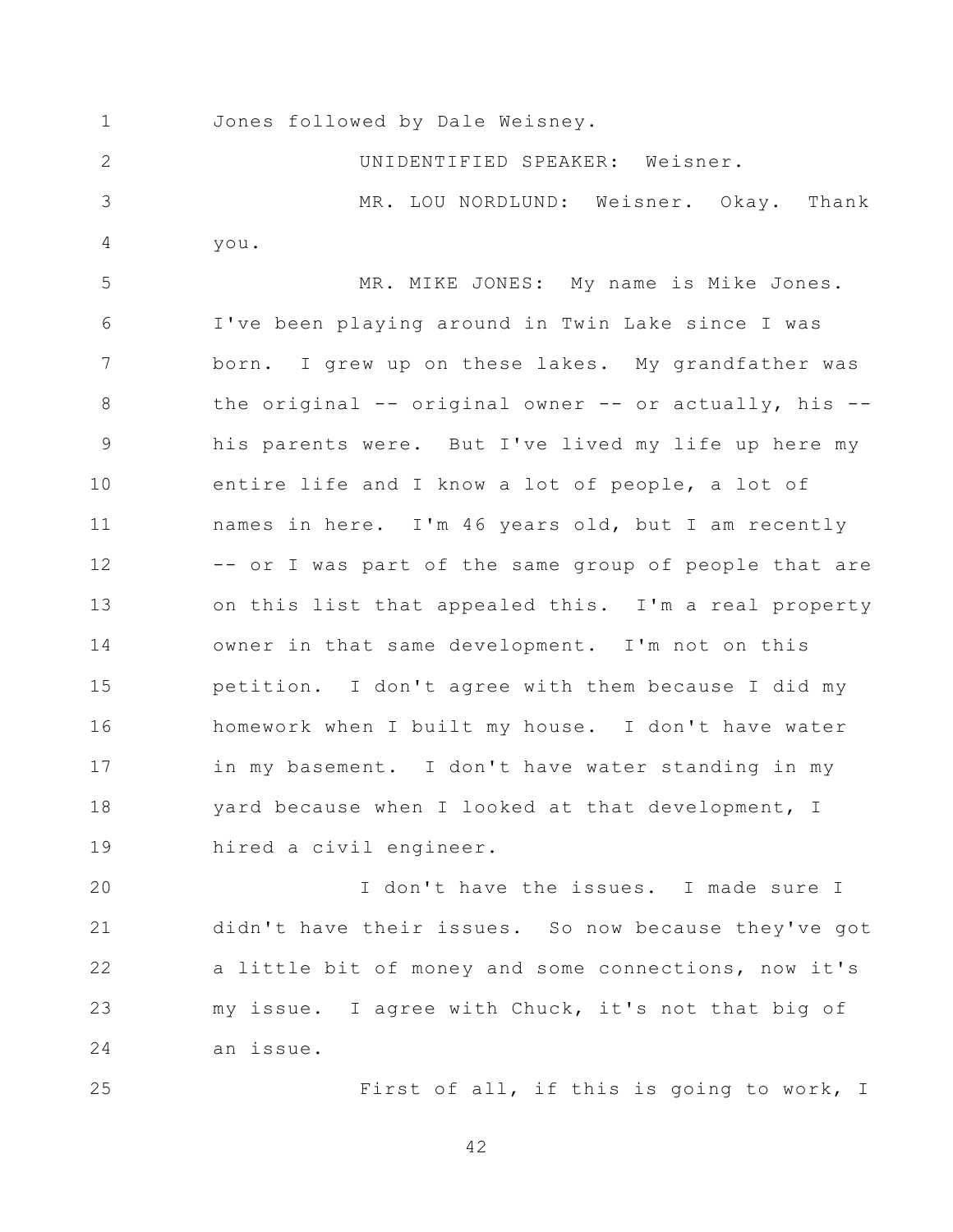1 2 3 4 5 6 7 agree, there's probably some maintenance that needs to be done because the drain commissioner, they failed us. They've been failing us for years. They've been taking our money and now they're going to take more. And the three individuals that are on here are just as bad as the drain commissioner now, prior, and prior. It wasn't maintained.

8 9 MR. TOM JASICK: We're not going to -- we aren't going to get into personal attacks.

10 11 12 13 14 15 MR. MIKE JONES: I'm not going to. I mean, it's not a personal attack, but it has to be said. If this was maintained, and I believe Ryan would tell us, we wouldn't have that issue, nor would we be here. Is that correct, Ryan? If it was maintained, we wouldn't have this issue.

16 17 18 19 So my last question, and then I'll -- I'll get off my soap box. If we don't have the easements to go between the lakes right now, are we going to be able to get them?

20 21 22 23 24 I live on what is called Camp Ridge. It's off of Douglas Trail off of Duck Lake. It's part of that same development. They sold that -- they sold that acreage and the camp altogether and that's where the development is.

MR. TOM JASICK: Mike, did you have a

43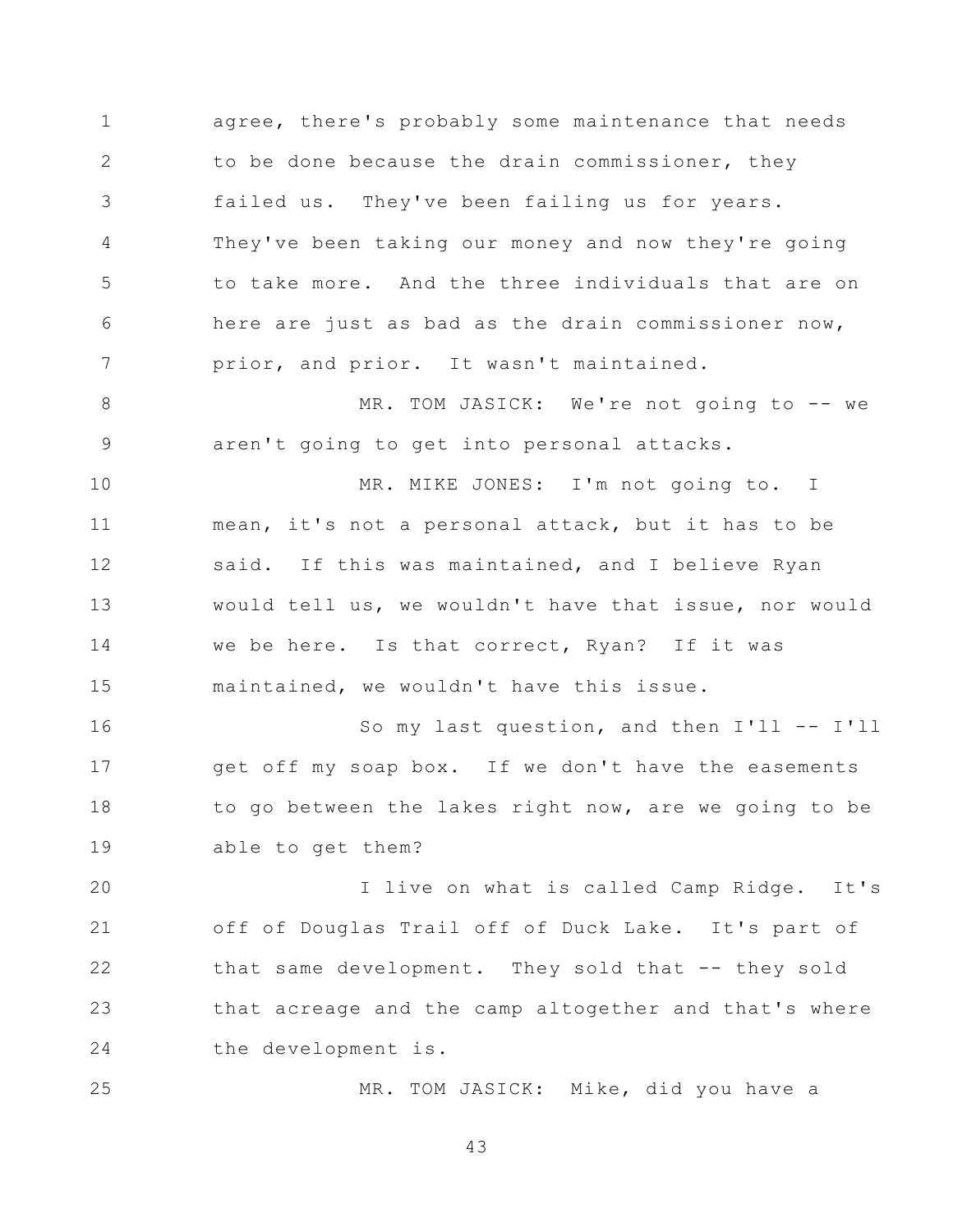1 2 3 4 5 6 7 8 9 10 11 12 13 14 15 16 17 18 19 20 21 22 23 24 25 question for the engineer? MR. MIKE JONES: Yeah, the question is --MR. TOM JASICK: Not about the easement? MR. MIKE JONES: No, not about the easement. But if this was maintained since 19 -- What was it, the last --MR. TOM JASICK: '84. MR. LOU NORDLUND: '84. MR. MIKE JONES: -- '81, '84, would we be here today, would we have the issues that we have? MR. RYAN McENHILL: Well, the -- If the  $--$ MS. STACY HISSONG: Repeat the question. MR. RYAN McENHILL: Would we have the issues here before us today if routine maintenance was done throughout this drain's lifetime? There are certain things that would have -- that would have certainly helped. We're restricted in the drain code by the amount of money that we can spend. We can spend \$5,000 per mile per year to do things and you can't replace a culvert for that amount. So there's culverts in these areas that you can't do under a maintenance, you have to have a petition to do, so - so those things, no, could still -- probably still would have an impact on the issues you see today.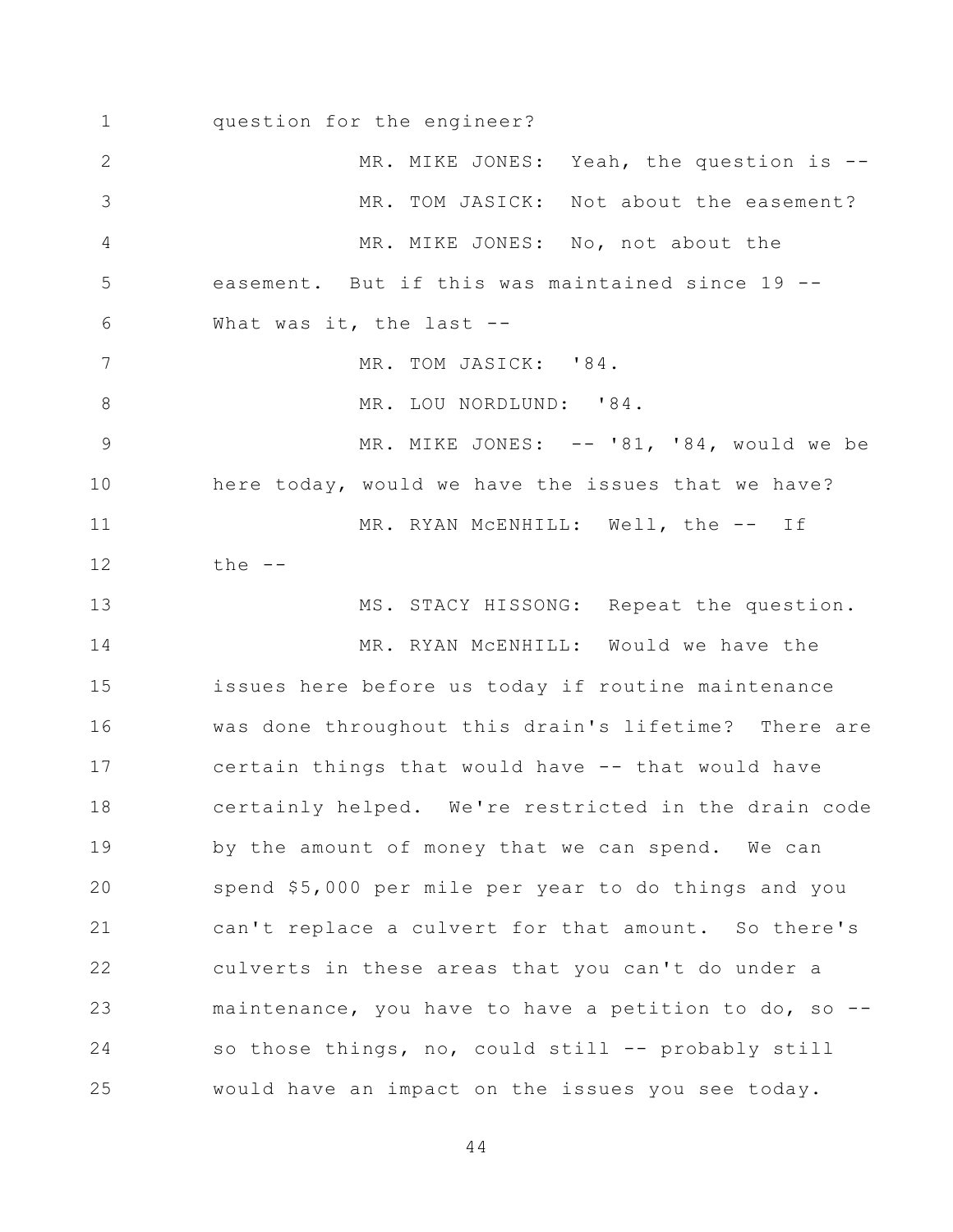1 2 3 4 5 6 7 8 9 10 11 12 13 14 15 16 17 18 19 20 21 22 23 24 25 And then the easement issue, do you want  $to$   $--$ MS. STACY HISSONG: Go ahead. MR. RYAN McENHILL: So if we were going to pursue that part of the project, we would certainly obtain the necessary easements to dig those out to be able to improve drainage between the lakes. MR. LOU NORDLUND: Then Dale, you're up. And Crystal Smith will be the -- on deck. MS. STACY HISSONG: Give it back to you now. MR. DALE WEISNER: Okay. I don't know where to start. Let me start with this. MS. STACY HISSONG: Hold it closer to your mouth. MR. DALE WEISNER: Brenda Moore was a student -- MR. LOU NORDLUND: You have to swallow it. MR. DALE WEISNER: What? MR. TOM JASICK: You almost have to swallow that like an ice cream cone. MR. DALE WEISNER: Brenda Moore was a student at Muskegon Community College. She took a course on  $--$  on  $--$  on maintaining water levels and  $-$ and the earth. Her teacher was Diana Casey. Diana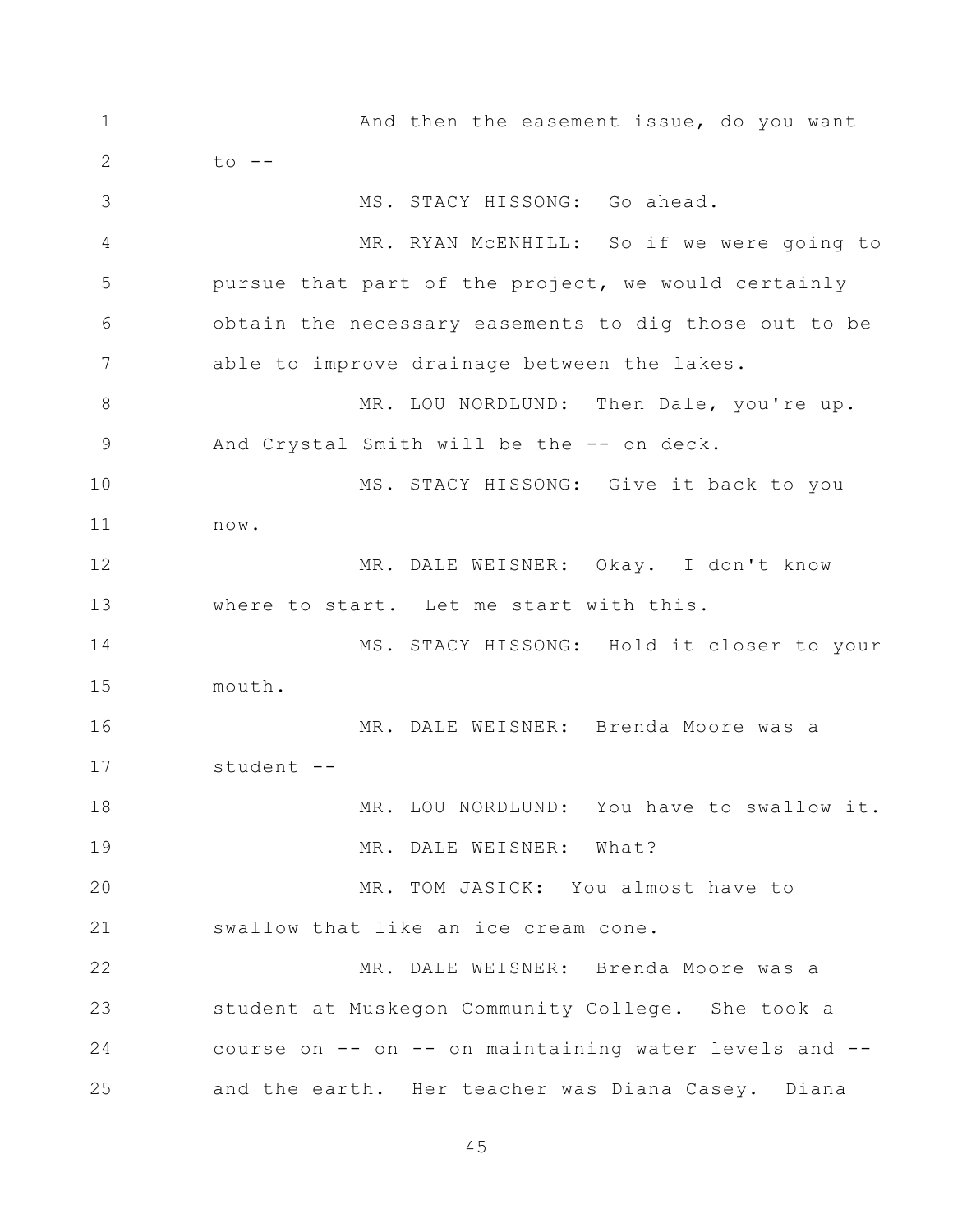1 2 3 4 5 6 7 8 9 10 11 12 13 14 15 16 17 18 19 20 21 22 23 24 25 has told me that if -- if they put in for a grant for a college to request money to -- to do this project, if they get the grant, she has the peoples to do it because that's what she teached and that's what her students do. That's what they're coming there to learn. The other thing is I don't know where -- I don't know where all this crap come from where - where if  $-$  if a  $-$  if a channel dries up the land owner next to it get the land. That's bullshit. That -- that ditch has been there for fucking 60 years -- MR. LOU NORDLUND: Sir, we're going to have to ask you to  $-$ -MR. TOM JASICK: If you got to talk like that  $--$ MR. LOU NORDLUND: -- clean it up. MR. TOM JASICK: -- if you got to talk like that, we got to ask you to sit down. MR. DALE WEISNER: The -- the drainage has been there for over 70 years. They -- the water table has gone up and down that maintained that. The problem is, nobody has maintained it. Now -- now that nobody has maintained it, you're saying, well, we get to get the landowner's permit. Bullshit.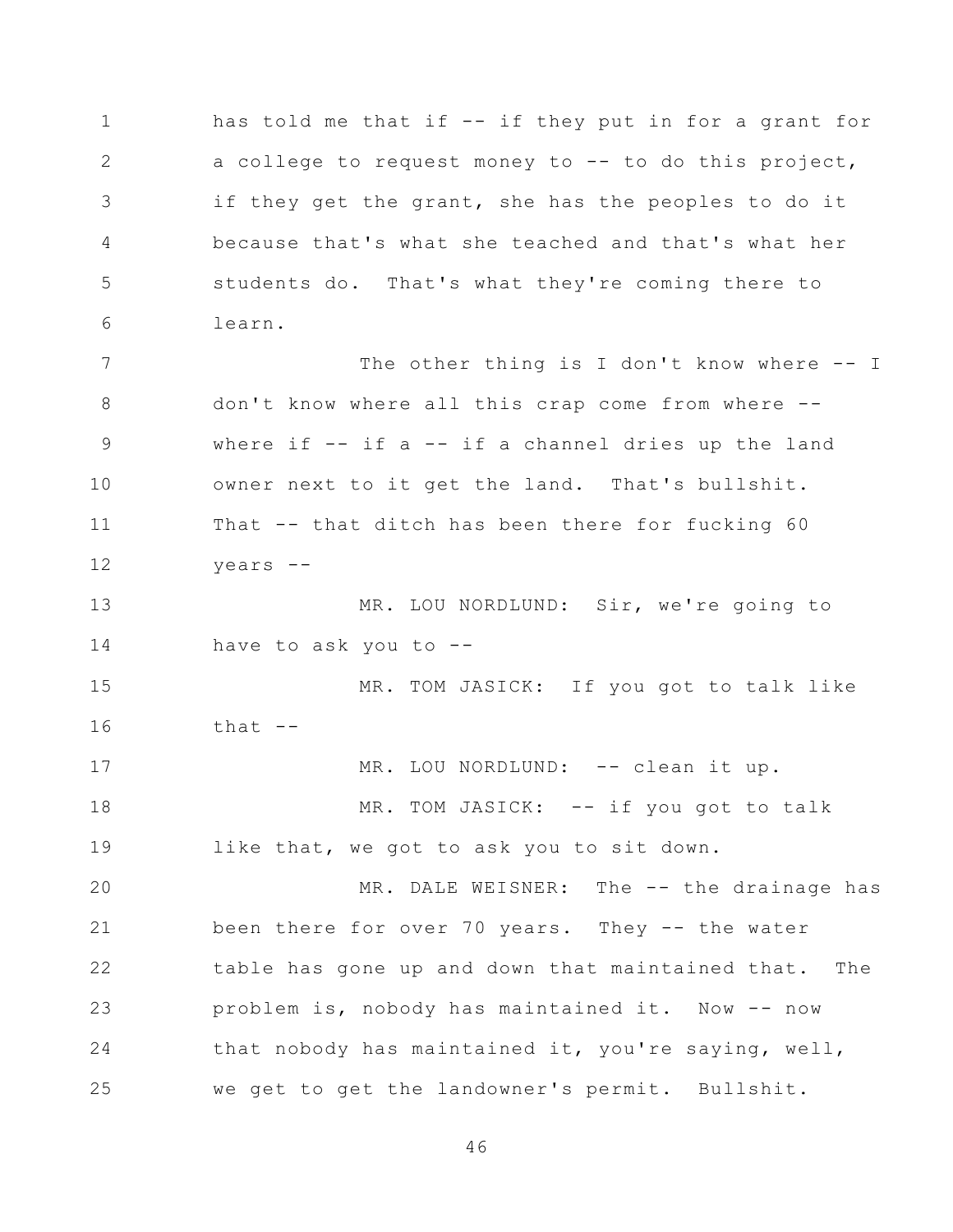1 2 3 4 5 6 7 8 9 That -- that -- Have you asked any of the landowners right there on -- on Lake Street if they can use their property to get in there and dig that out? Have you asked the township supervisor if he can write a grant to get money to -- to pay for this stuff? I don't see any problems other -- other, you let -- you let these drains go and then you give it to the landowners that lived on the other side of the drain. That's a bunch of crap.

10 11 12 13 14 15 16 17 18 19 20 21 22 23 24 And I'll tell you another thing, I know about these -- these drains. I have -- I have watched U.S. Forest Service dig drains, sand drains, call them traps. It's the same thing as this. You dig that ditch down to the bottom of that tile, a mile down, and within two years it will be full of dirt because dirt settles before the water flows. MR. LOU NORDLUND: Thank you, sir. MR. DALE WEISNER: I'm sorry I said -- (Whereupon, applause.) MR. LOU NORDLUND: Okay. Crystal Smith. And then on deck is Brent Link. MS. CRYSTAL SMITH: Hi. I'm Crystal Smith. I'm supervisor for Cedar Creek Township. I do want to make it clear that I do not actually live in the drain district. I'm just here to represent

47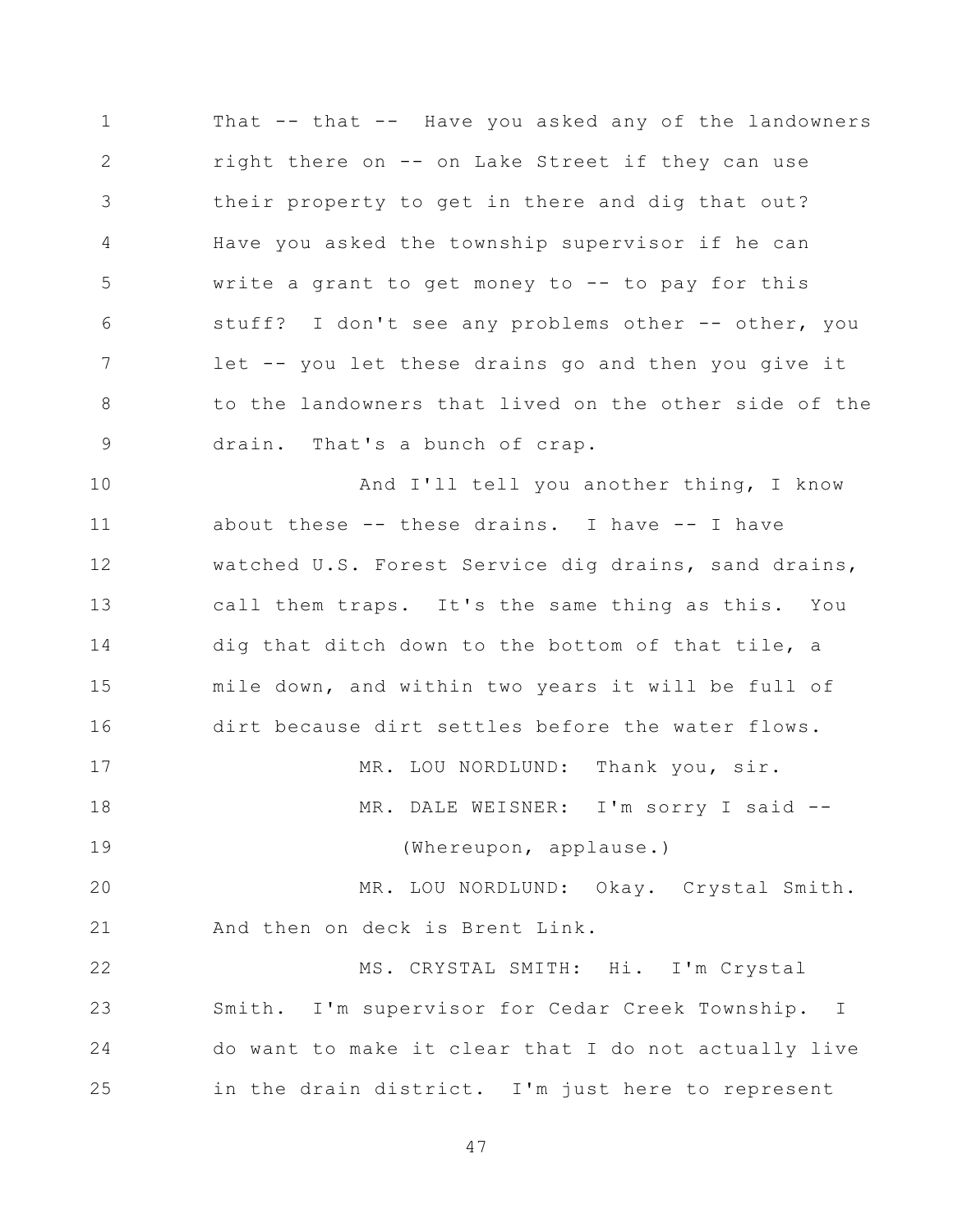1 the township itself.

2 3 4 5 6 I do have some concerns. I did live in the district for 20 years growing up. I do want to make note that I never, ever had any problems. My mother is here. She will let you know in the area, never any flooding basement, anything.

7 8 9 10 11 12 13 14 15 16 17 18 19 20 21 As a township supervisor though, I do have concerns. We have not even 10 percent of our residents in this district. The drain itself does not actually even flow in Cedar Creek Township at all. The concerns to assess our residents and the township itself is just something that I just can't accept. It's just it's a hard pill to swallow. You do have a signed and notarized affidavit from me stating I've been the township supervisor since November of 2016. I've not been the supervisor very long. But in my little over a year that I've been there, I've never once had a single resident ever come to me to tell me that they've had an issue with this drain, with flooding, with water leaving - flowing, anything like that.

22 23 24 I really don't have a whole lot more than that to say. Thank you for listening to me. I appreciate it.

MR. LOU NORDLUND: Thank you.

25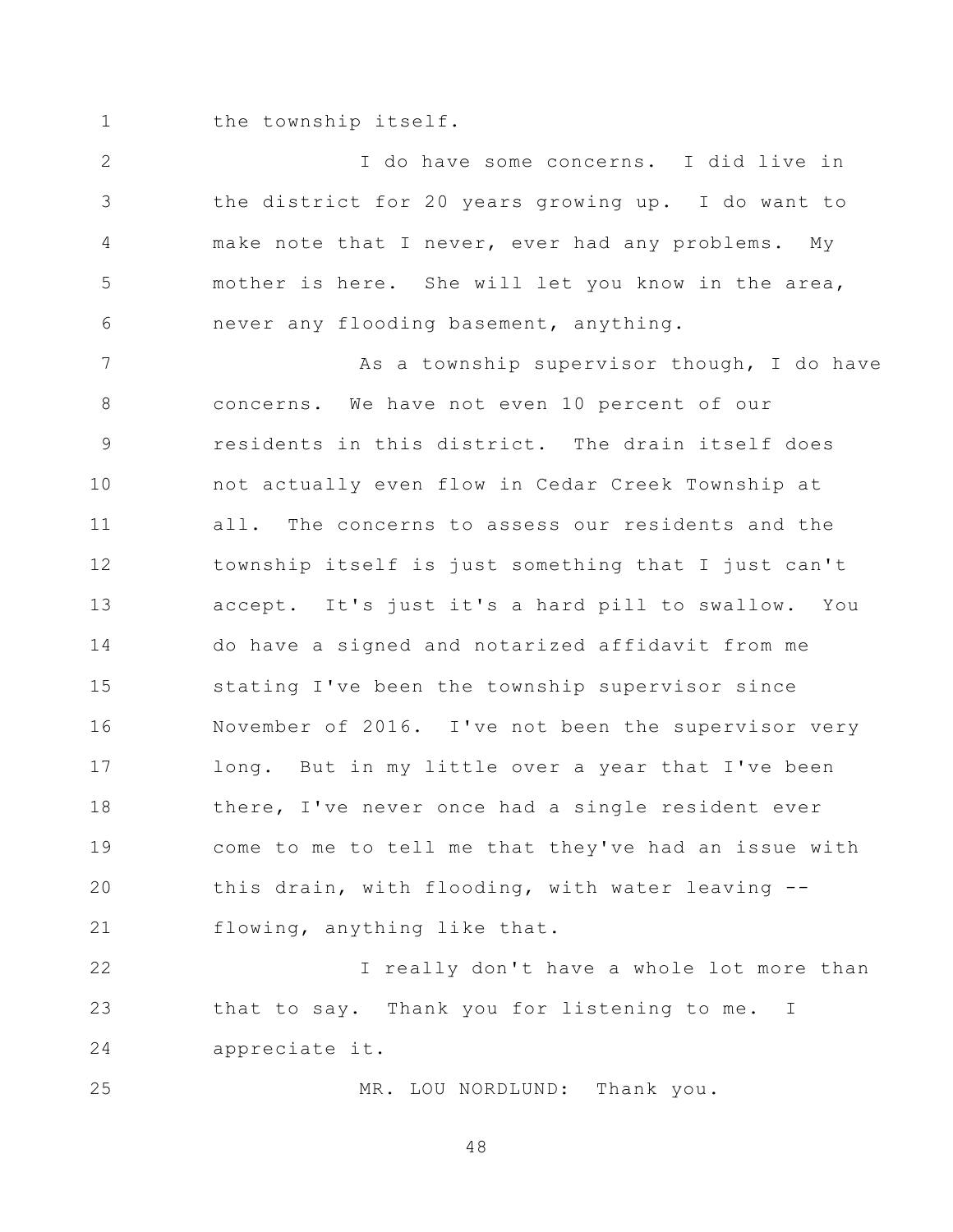1 2 3 4 5 6 7 8 9 10 11 12 13 14 15 16 17 18 19 20 21 22 23 24 25 MR. TOM JASICK: Thank you. MR. LOU NORDLUND: Brent. Brent Link. MS. STACY HISSONG: And then who is on deck? MR. LOU NORDLUND: And on deck is Larry Little. MR. BRENT LINK: I heard you say that the last maintenance was 1981. I heard you say that you graded the outlet from the lake in 1984. That doesn't make sense. And also, why would you expect something to survive if you don't maintain it for 36 years? I mean, why not just maintain it and let it work? And the engineers that did it, that designed the system -- system to begin with knew what they were doing. Why don't you maintain it? It's  $--$  it's your responsibility. That -- not --MR. LOU NORDLUND: Thank you. MR. TOM JASICK: Thank you. MR. LOU NORDLUND: Okay. Larry? MS. STACY HISSONG: And who is on deck? MR. LOU NORDLUND: Richard Jelier. MR. LARRY LITTLE: Hi. My name is Larry Little. Hey, Tom. How you doing? I've been a small farmer over there on Riley Thompson for probably the last seven, eight years. I'm a small blueberry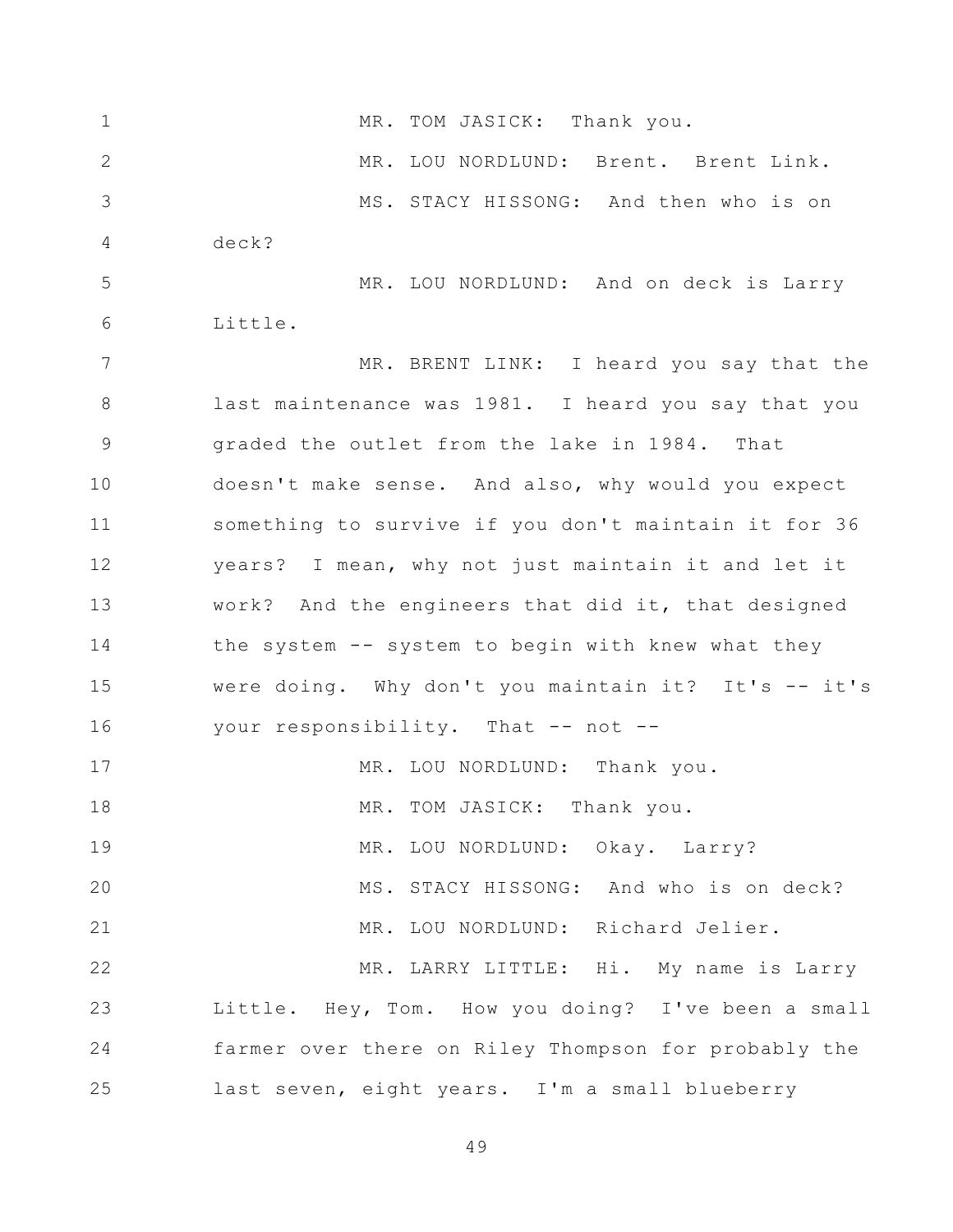1 2 3 4 5 6 7 farmer who's got a 1.2 person operation going on, and I'm right along one of these drainage ditches. And for me, if this water goes any faster than it does, leaves my land, I'm going to have to start putting in wells and that, and I really don't feel like doing that. So I would like to ask all of you to start drinking more water to help this problem, maybe.

8 9 10 11 12 13 14 15 16 17 Another thing that I'm concerned about is are there health records that I can go and see where how many people have been -- what the diseases we're getting in the area and that? Because I -- I tell you, I -- I have water right now pretty high up and I like it. You know, my ducks are out there and the water table is -- it's manageable. I'm managing the water. I released what I need. I moved it and it seems to be flowing very well and I don't know what else needs to be done to drain this water.

18 19 20 21 22 23 24 25 If it starts draining, I'm going to be affected seriously. And I think -- and there's many farmers along that area that are putting in blueberries along Riley Thompson. So if the water table starts dropping, I don't know. I -- I just can't afford to do that right now. I would really prefer to keep the water tables up a little bit. And I know, my septic tank, this is a new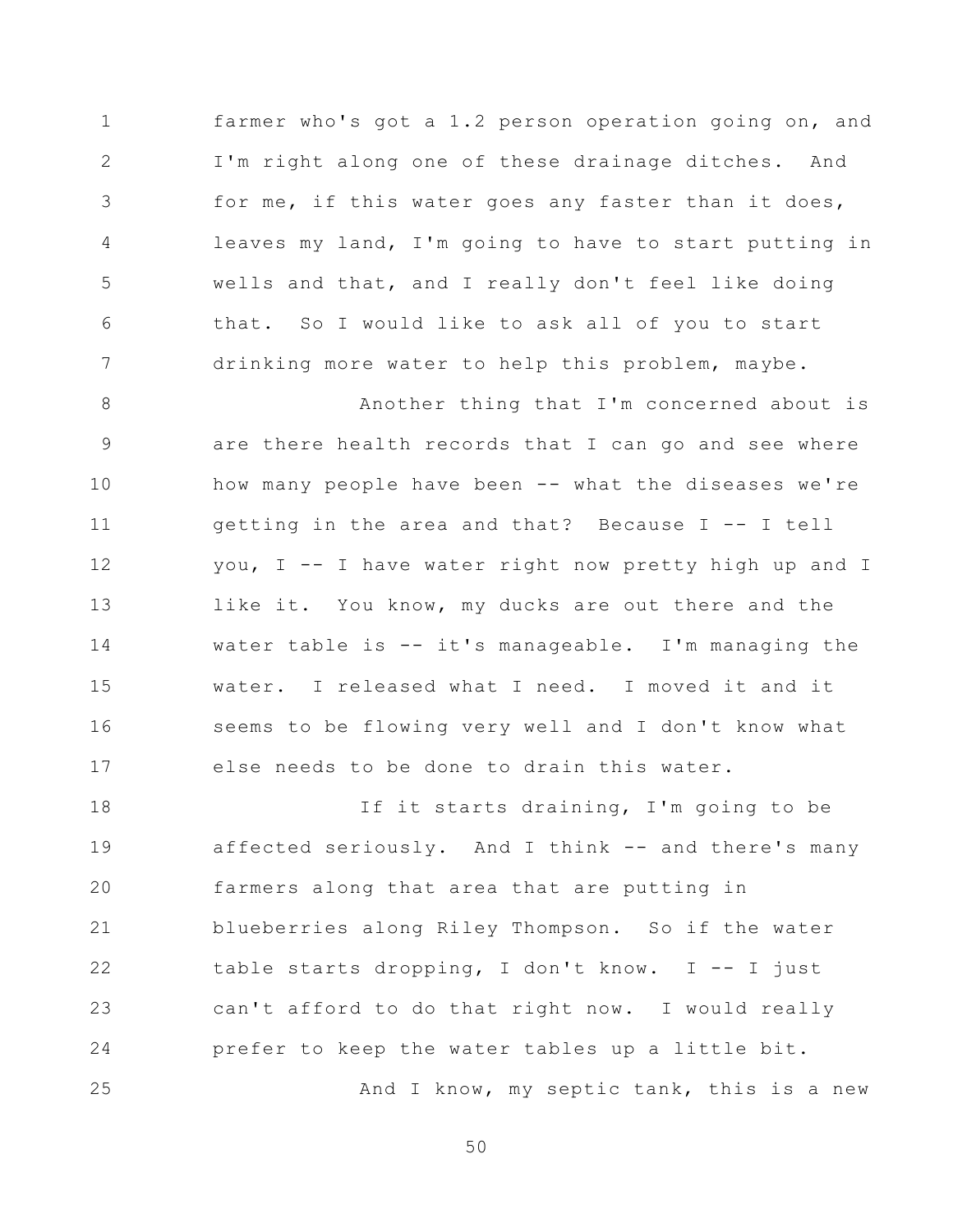1 2 3 4 5 6 7 8 9 10 11 12 13 14 15 16 17 18 19 20 21 22 23 24 25 build, built in 2000, and the septic tank is way above the water table. So if that's a way, each person would go out and raise their septic tank, I don't know, do something -- do something to, you know, keep this water as it's natural. You know, Muskegon stands for land of swamp. And if you live in Muskegon, you're in the land of swamp, and that's what you decided to move into. So, yeah, that's my point. I'll pass with that. Thanks. MR. LOU NORDLUND: Thank you. (Whereupon, applause.) MR. RICHARD JELIER: Good evening. MR. TOM JASICK: I guess Larry, was there a question for the engineer on the water table? I think there was a question asked earlier that was similar to that. MS. STACY HISSONG: No. MS. CRYSTAL SMITH: His question was whether there was any records of health concerns. MR. TOM JASICK: That would have been -- I don't know who would answer for that. Anybody here know the answer to that? (Whereupon, no response.)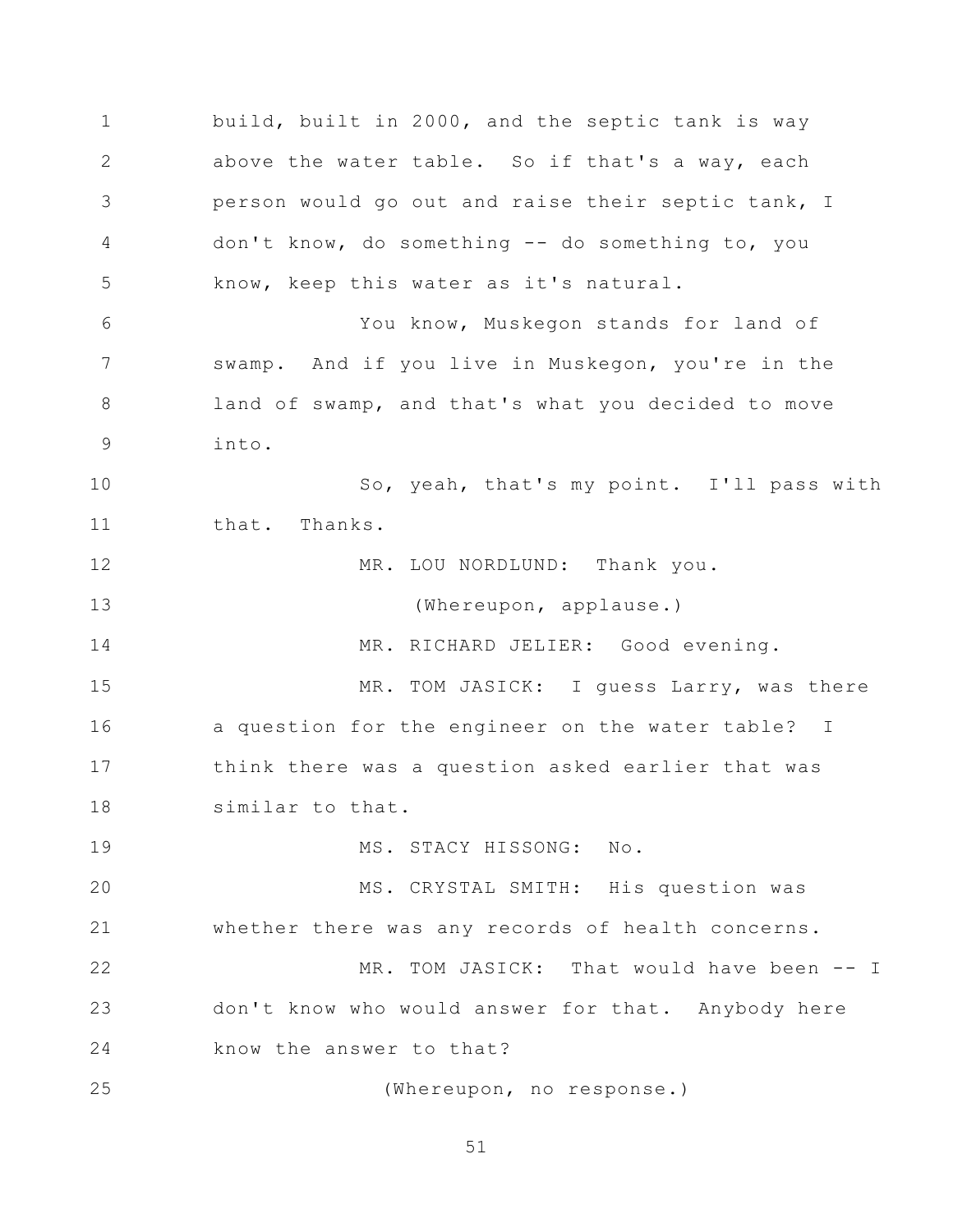1 2 3 4 5 6 7 8 9 10 11 12 13 14 15 16 17 18 19 20 21 22 23 24 25 MR. LOU NORDLUND: Okay. On deck is Charles Lothschutz. MR. CHARLES LOTHSCHUTZ: Lothschutz. MR. TOM JASICK: But you're up right now. MR. RICH JELIER: Thank you. I'm Rich Jelier and I've been on West Lake my 56 years. My grandfather built our -- our two-bedroom cottage in 1952. And I just want to give a little context. In the 1970's, there was tremendous flooding. The water went all the way to the back of the West Lake Road. We had  $2-1/2$  feet in our cottage and we had 3 foot in our porch. In 1974 and 1976, we sandbagged, my dad and my grandpa -- or I'm sorry, my dad and our neighbors and I. We had four properties that -- that were completely flooded out and it was a long and painful recovery. The Ribe Drain was an answer to all those flooding issues. And by the way, there are dozens and dozens of properties on the four lakes affected by the flooding in the '70s. The Ribe Drain was an answer to our prayers. We've been using this cottage every Sunday, our extended family, my entire 56 years and another 10 years before that. I now have 3 kids that enjoy the property who are 8, 11, and 13.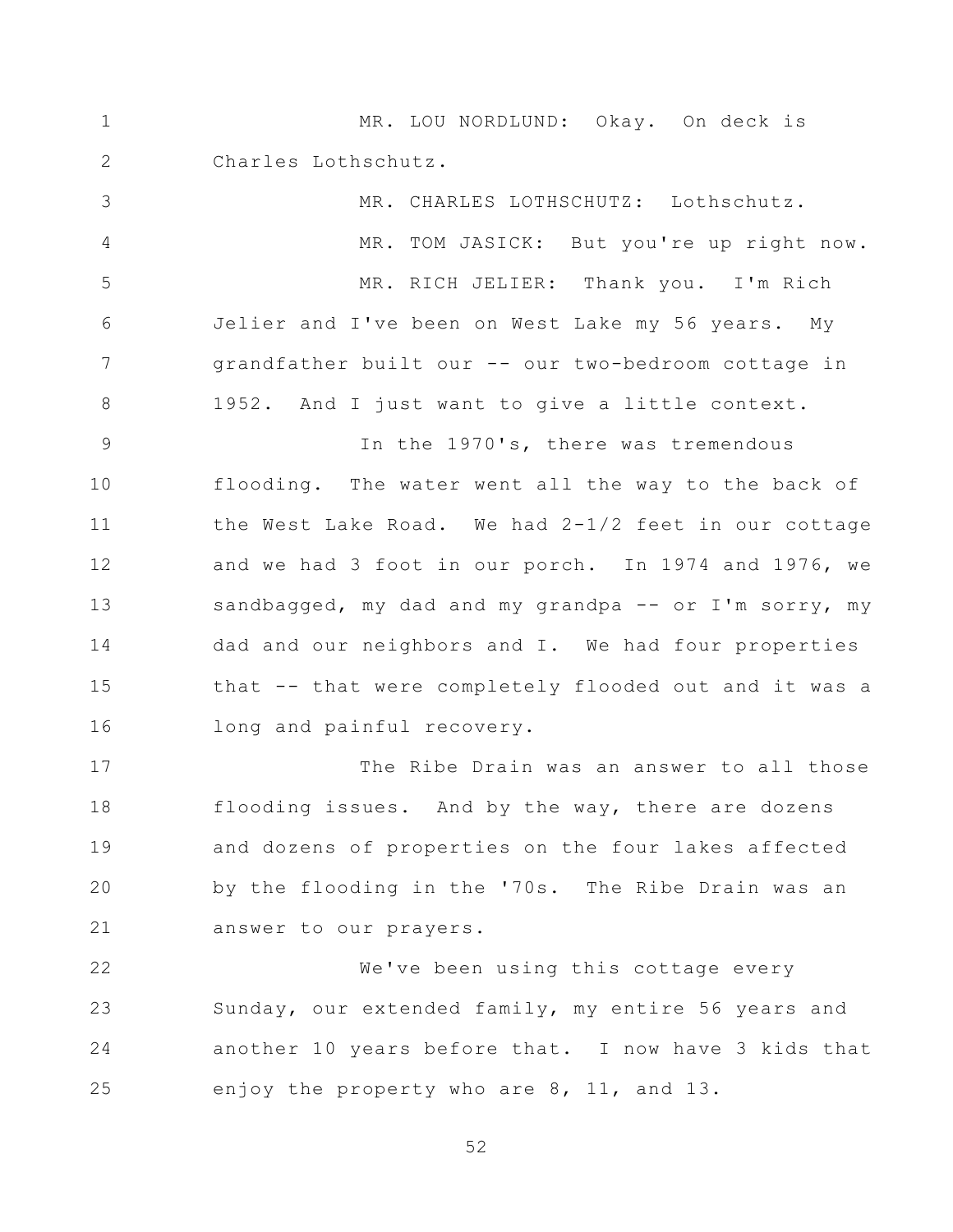1 2 3 4 5 6 7 8 9 10 11 12 13 14 15 16 17 18 The Ribe Drain worked. The channels were clear in the -- in the '80s and '90s and the early 2000's until the Ribe Drain was not basically monitored. The lake levels were kept at a -- at a reasonable level for all parties concerned, so I agree with the gentleman that West Lake Channel is our biggest predicament. I think all of us that are affected by the flooding agree that that would help solve the problem, but I don't believe that would solve the entire problem because the Ribe Drain was necessary in the '70s and we look at -- like folks say, water issues do come. And I understand when you're in high water that you're not experiencing flooding, but we have a system of government to protect people in case of flooding. Or we look at the tremendous flooding in this country, no one says, well, we shouldn't have a response to that because I'm on high ground. That's not the way it works.

19 20 21 22 23 24 25 The health issues. We've had our porch, the last three summers, we've had two inches of water four or five times a summer. We have black mold in our areas where we have all slept, our residential porch, for years. We have water over our drain field. We have -- On a heavy rain, we have an inch and a half of standing water in our yard. I'm very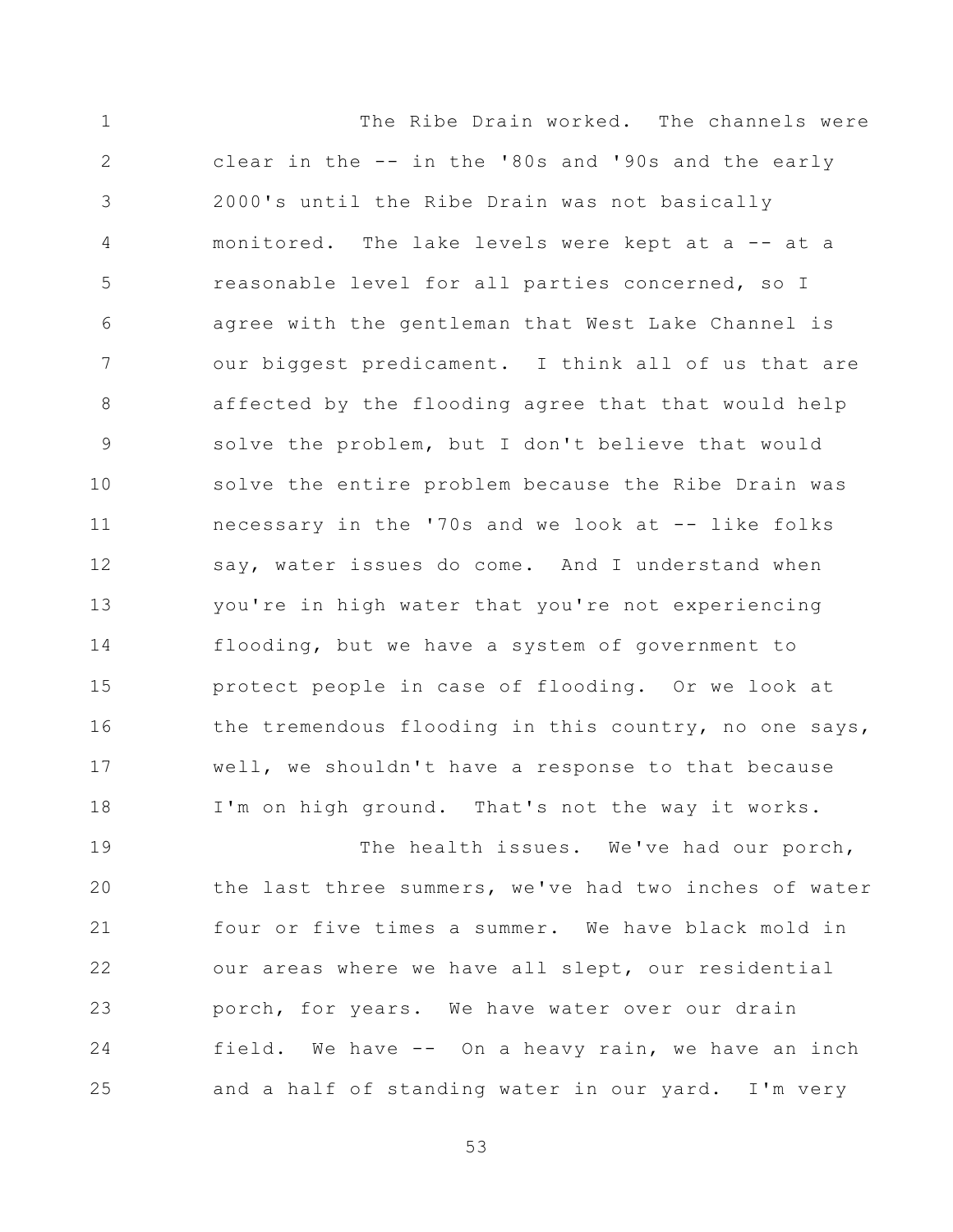2 3 4 5 6 One of the reasons we love West Lake is the quality of the lakes. There's no question this high water over drain fields, over lawns that have fertilizer and other pesticides does constitute some issues with respect to the water quality.

7 8 9 10 11 12 13 14 15 16 17 18 So we have a flooding problem. We think the solution is there. I'm not an active engineer. I can't tell you if the Ribe Drain is functioning at what capacity. From the gentleman's presentation, it appears there's significant structural issues. But I would agree, and I think most of us on the lower parts of West Lake, which are at least 10 neighbors or more, and others on Middle and Twin on the lower parts of the lake would all agree that flooding is a significant part of our life. The waters are the highest that they've been since the 1970's. And I've been out there every summer my entire life.

19 Thank you.

20 MR. LOU NORDLUND: Thank you.

MR. TOM JASICK: Thank you.

MR. LOU NORDLUND: Okay. Charles?

23 MR. TOM JASICK: And on deck?

24 MR. LOU NORDLUND: Yep. On deck is Robert

25 Weerstra.

21

22

1

--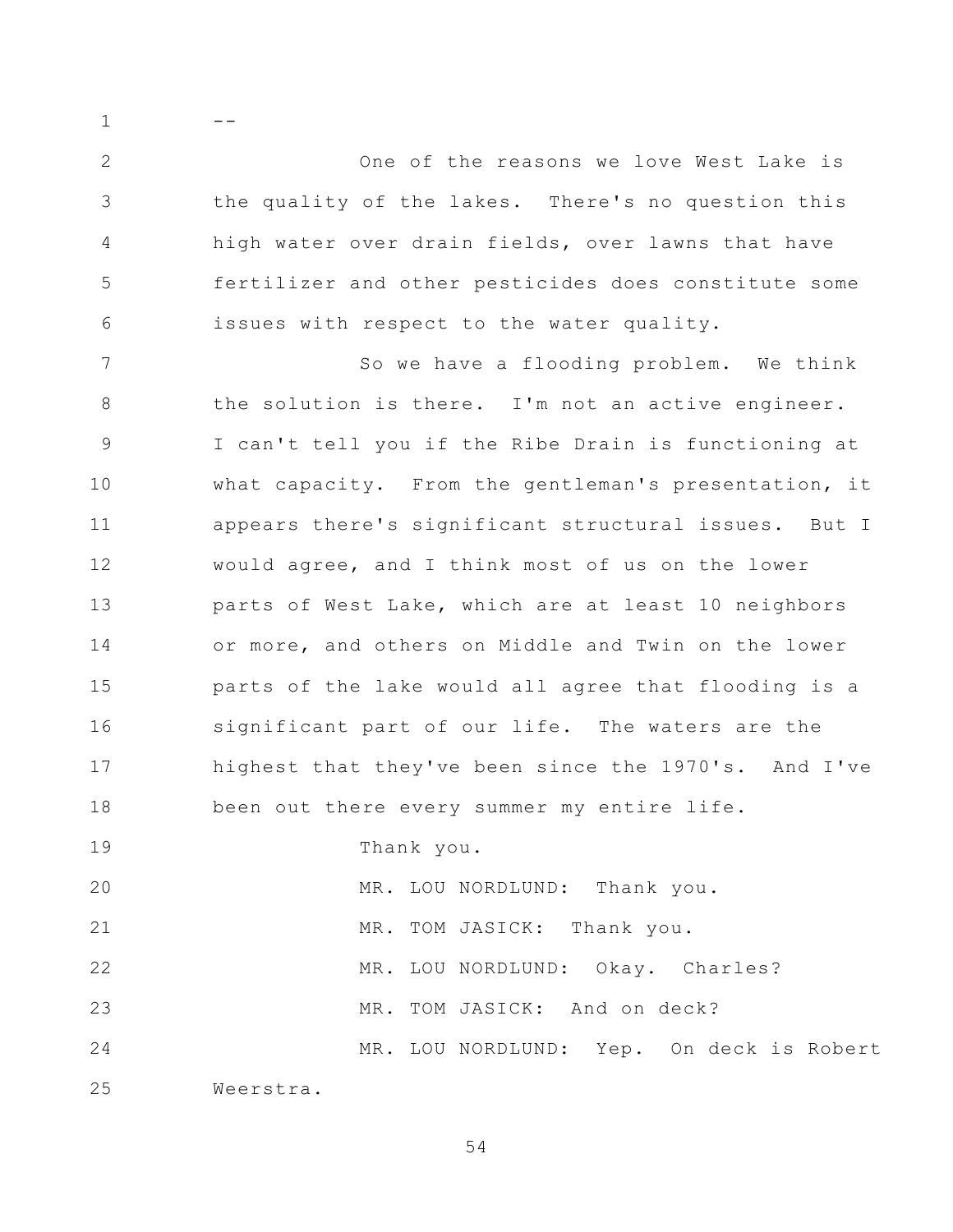1 2 3 4 5 6 7 8 9 10 11 12 13 14 15 16 17 18 19 20 21 22 23 24 25 MR. CHARLES LOTHSCHUTZ: Charles Lothschutz, 3233 East McMillan Road. But the biggest thing is my brother and I farm blueberries on M-120 on the Furman Drain. And looking across here, I'm so happy to see all you people out here because when the Furman Drain needs to be cleaned, you're going to be helping us out. Thank you. MR. LOU NORDLUND: Thank you. Robert? MR. ROBERT WEERSTRA: No. MR. LOU NORDLUND: Pass? MR. ROBERT WEERSTRA: Yeah. MR. LOU NORDLUND: Okay. Earl Langler. And on deck is Dale Gee. MR. EARL LANGLER: You're talking about being confused, I'm quite confused. Now did I understand that the drain commissioner has the right to overrule this project? MR. TOM JASICK: The project is going forward no matter what. MR. EARL LANGLER: Well, yeah. MR. TOM JASICK: That has been decided. MR. LOU NORDLUND: The court has decided. MR. TOM JASICK: Anything we say and do tonight is not about if the project is going forward.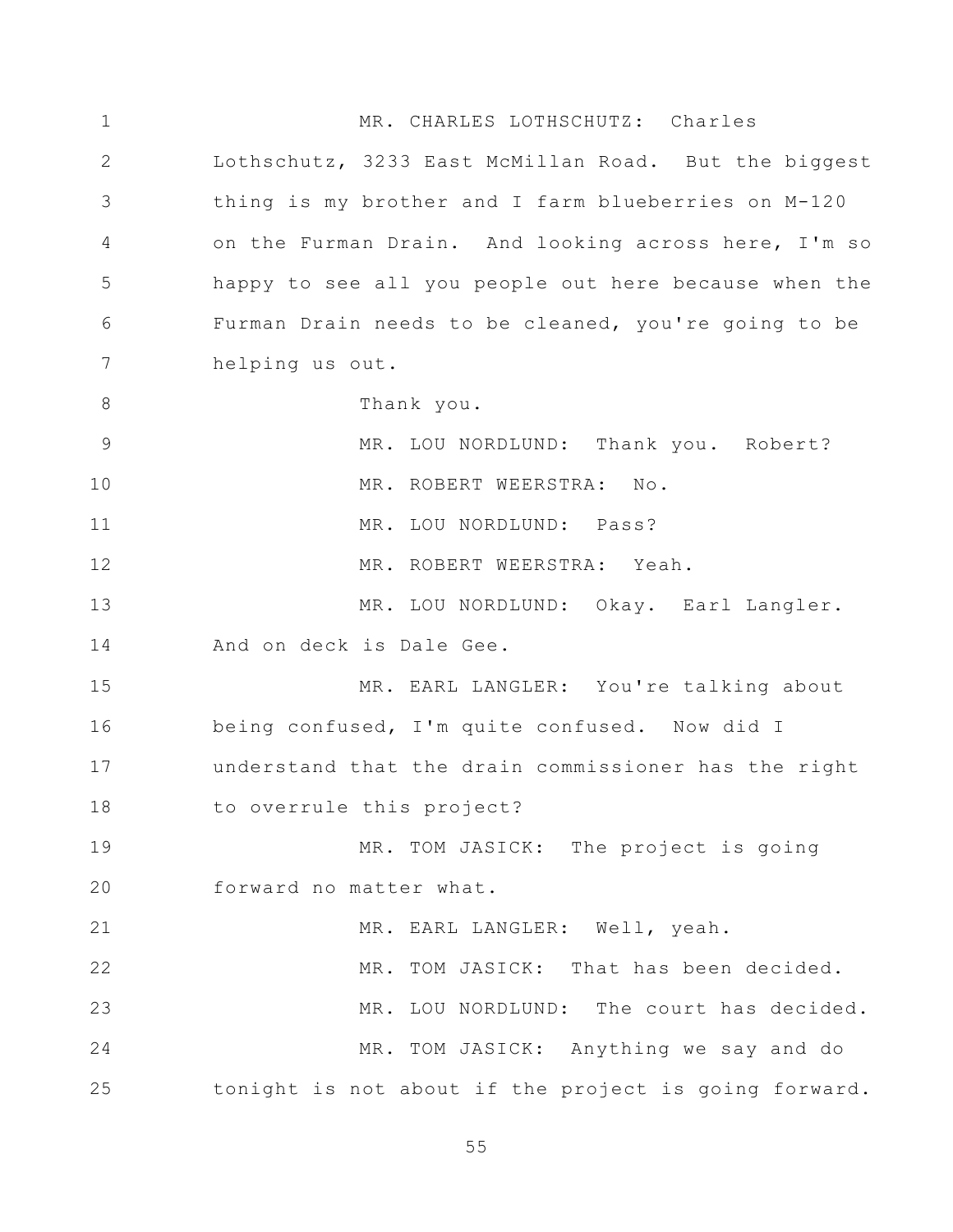1 2 3 4 5 6 7 8 9 10 11 12 13 14 15 16 17 18 19 20 21 22 23 24 25 The project is going to get done. MR. EARL LANGLER: But can --MR. TOM JASICK: The purpose of this meeting is for us to decide -- We've already decided we didn't think any of this had to be done. Remember that? MR. EARL LANGLER: But can -- but --MR. TOM JASICK: But a judge has now said it does have to be done. Okay. Our determination here tonight, and correct me if mistake -- if I'm wrong, is only is there a health issue for the township? Is there a health issue for the township? That's what we're here to try to determine tonight. That's what we're going to decide from what we're hearing. MR. EARL LANGLER: But can she lower the price of this project so it isn't such an elaborate -- like a clean out of the ditch, just a skimming - skimming of the ditch and -- and that --I -- I and Mr. Buzzell walked down that drain February -- the last week and that -- that tube under the road was running like it is over there. It was running to capacity of the water coming out of Twin Lake. Now do you intend, when you drop those channels -- I should point this at the engineer --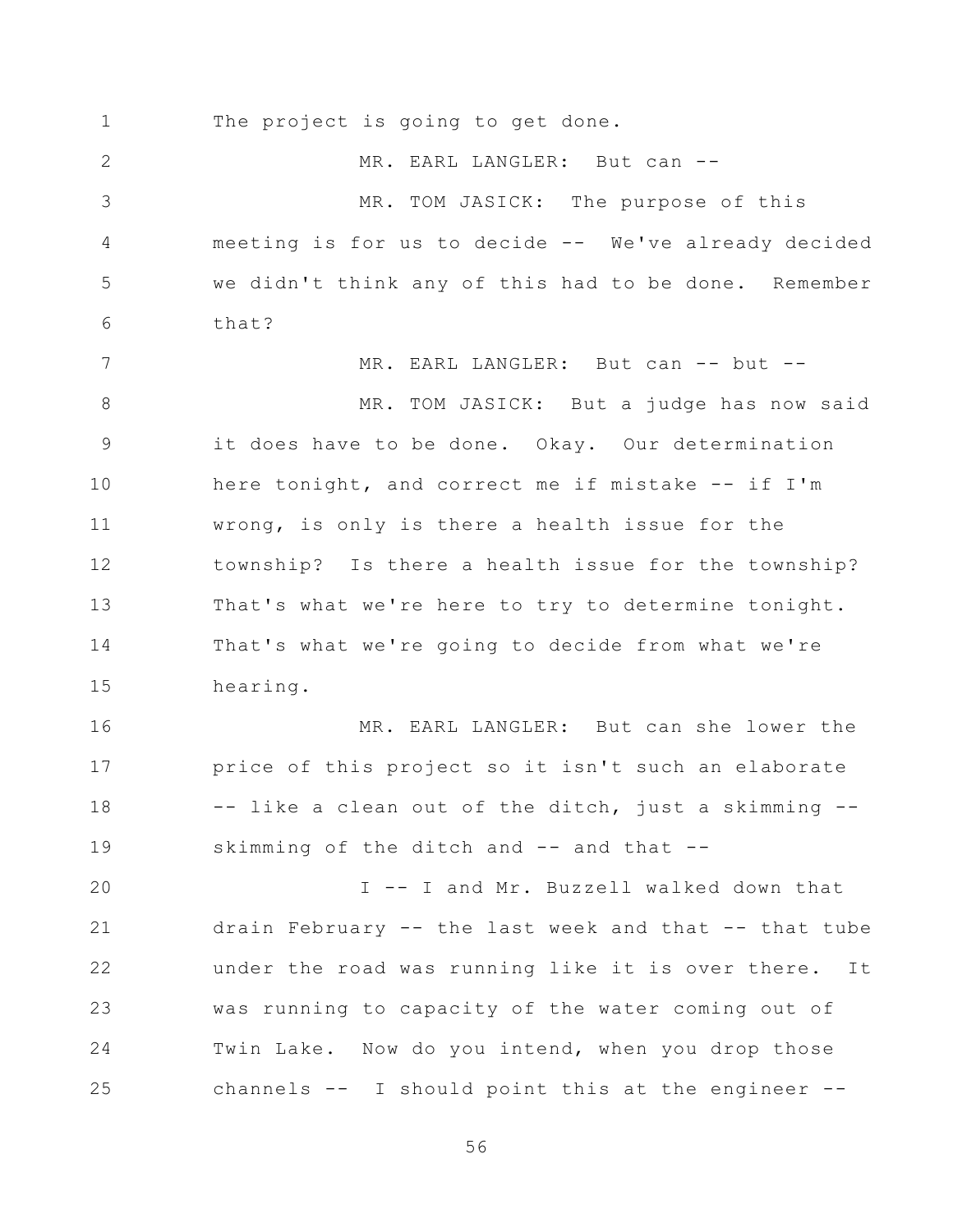1 2 3 4 5 6 7 8 9 10 11 12 13 14 15 16 17 18 19 20 21 22 23 24 25 MR. TOM JASICK: Thank you. MR. EARL LANGLER: -- but I'm looking at you guys because I don't want to offend the engineer. But anyway, you drop them channels, are you going to also put -- leak more water out of the lake? Then what is your purpose? If you don't leak more water out of the lake, you can put all the water -- or equalize them lakes and they won't equalize. Think about it. MR. TOM JASICK: I think there are questions that we're hearing tonight possibly for the drain commissioner. She is here, obviously. MR. EARL LANGLER: She's here. I see her. MR. TOM JASICK: She's going to be here after the meeting. So if there are questions you have in particular for her, then I would suggest that you see Brenda after the meeting. MR. EARL LANGLER: Well, she can hear me. She hears me. That's all I got to say. MR. LOU NORDLUND: Thank you. MR. TOM JASICK: Thank you, Earl. MR. LOU NORDLUND: Okay. Dale Gee, followed by -- whoops, Michael Smith. Is that correct? MR. MICHAEL SMITH: Yes.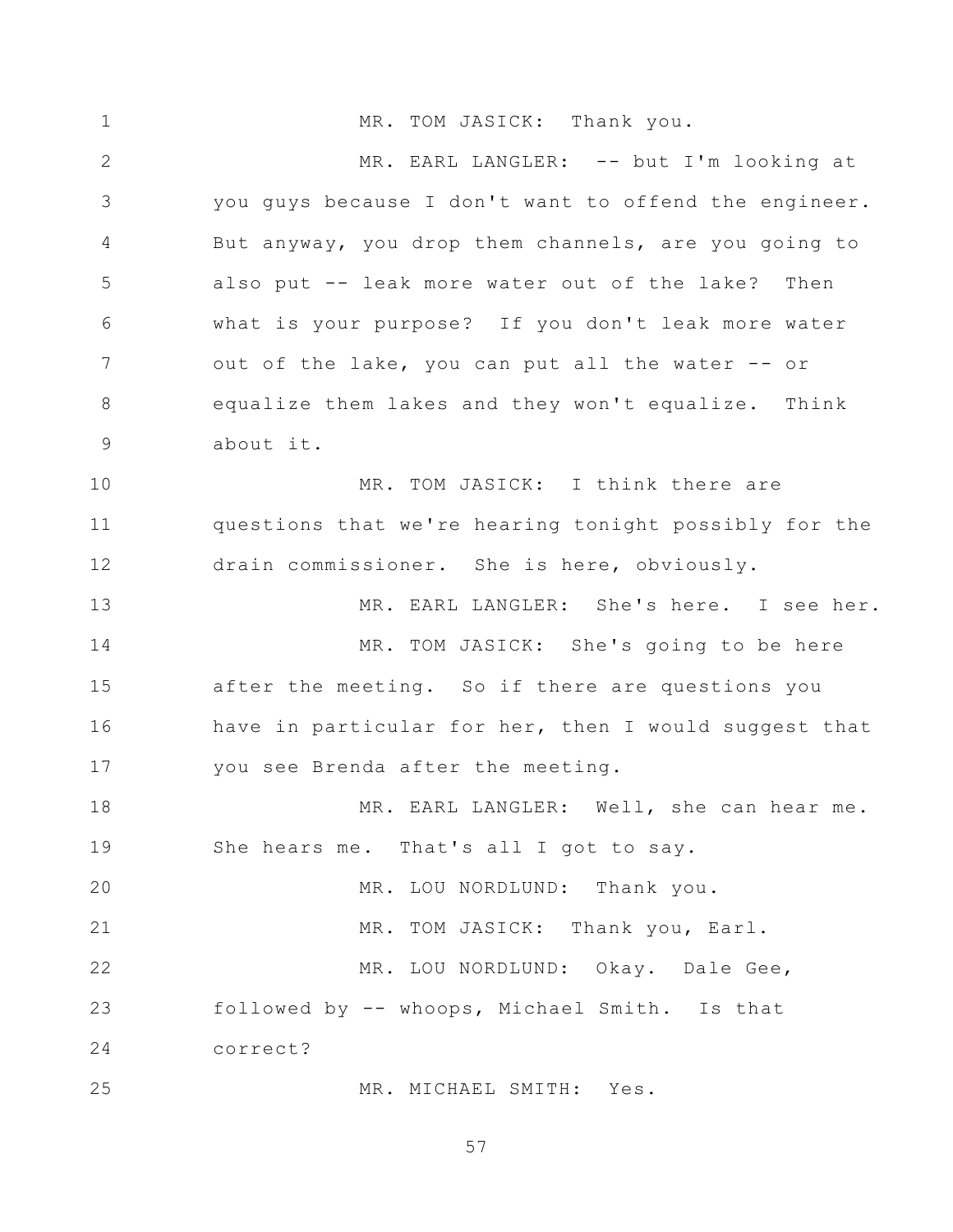1 2 3 4 5 6 7 8 9 10 11 12 13 14 15 16 17 18 19 20 21 22 23 24 25 MR. DALE GEE: Pass my three minutes. I'll give them to Mr. Buzzell, if he would like. MR. TOM JASICK: Sir, we are not doing proxies tonight. So if you want to give up your minutes, you can. MR. DALE GEE: I will. MR. LOU NORLUND: And if Dale wants to fill out a card and come on back up later, that would be fine. Sir, are you Dale? MR. MICHAEL SMITH: No, I'm not. MR. TOM JASICK: The gentleman in the back who just said he's giving up his time, are you Dale? MR. DALE GEE: No. I'm Dale. Comments made by the other people, especially Mr. Buzzell, and  $- -$ MR. TOM JASICK: It's covered basically what you  $-$ MR. DALE GEE: Covered my comments that I wanted to make. MR. TOM JASICK: Understood. MR. DALE GEE: But if I could give my three minutes to one of them to continue on their positive points on -- MR. TOM JASICK: Okay. Well --MR. DALE GEE: -- why we don't need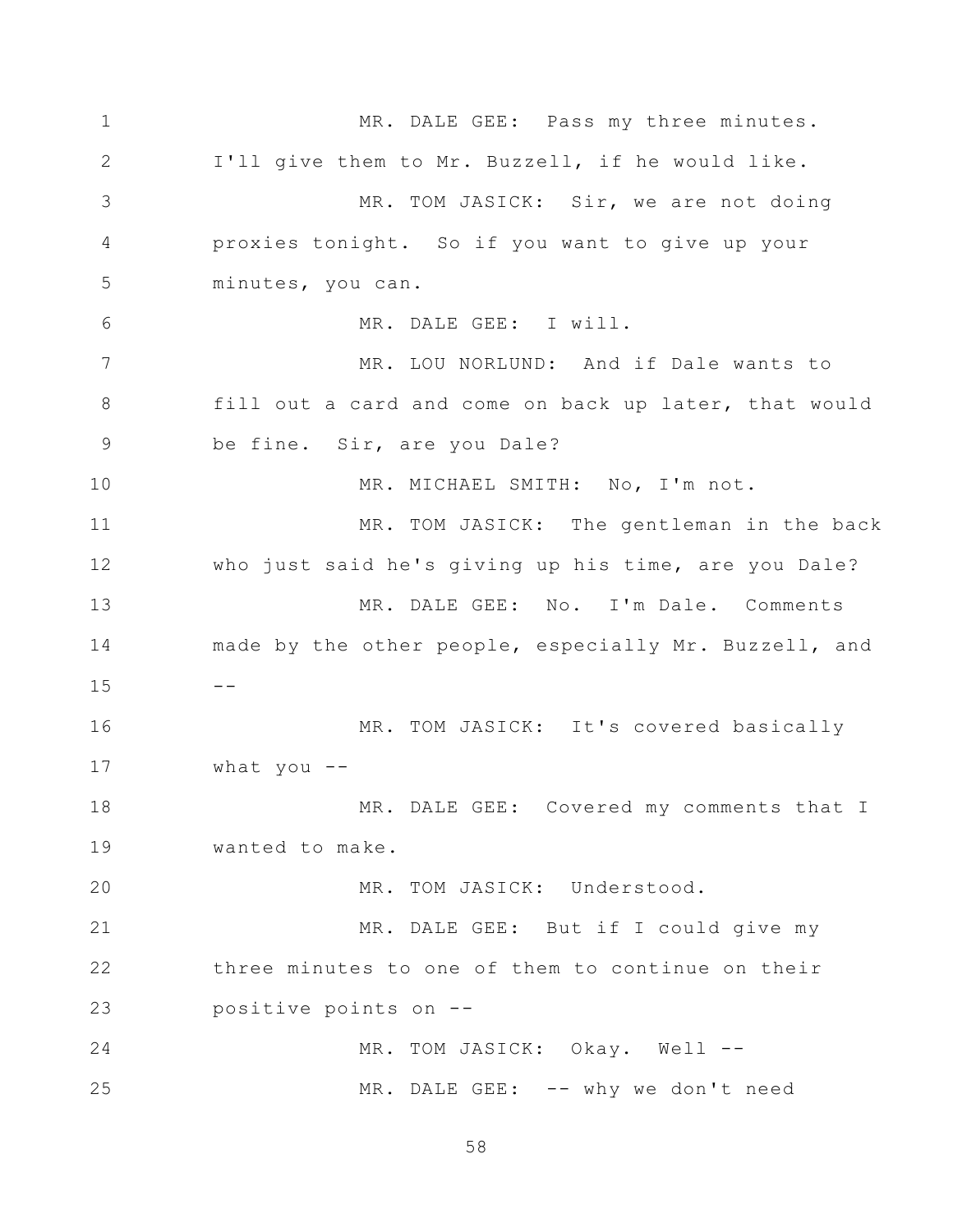1 2 3 4 5 6 7 8 9 10 11 12 13 14 15 16 17 18 19 20 21 22 23 24 25 this -- MR. TOM JASICK: Thank you. MR. DALE GEE: -- because the lakes will seek their own level, always have, always will. So that's all I got to say. MR. LOU NORDLUND: Okay. Michael Smith. And then Jim Scales. MS. STACY HISSONG: He is with the township. MR. MICHAEL SMITH: Good evening. I am the Michael Smith that brought the petition forward. So if you'd like to speak to me individually, I'd be more than welcome to entertain those discussions. We did this because we know what the law was, we followed the law. There was no law made from the bench. The purposes for us is tonight to determine the health, welfare and safety of this drain. I agreed with a lot of what people are saying here, but the problem here is the infrastructure has not been cared for since the '80s. I was one of those people that helped and did that bagging in 1976. I know what the welfare of the individual lakes can be and the health of these lakes is dependent upon the proper effluent and drainage of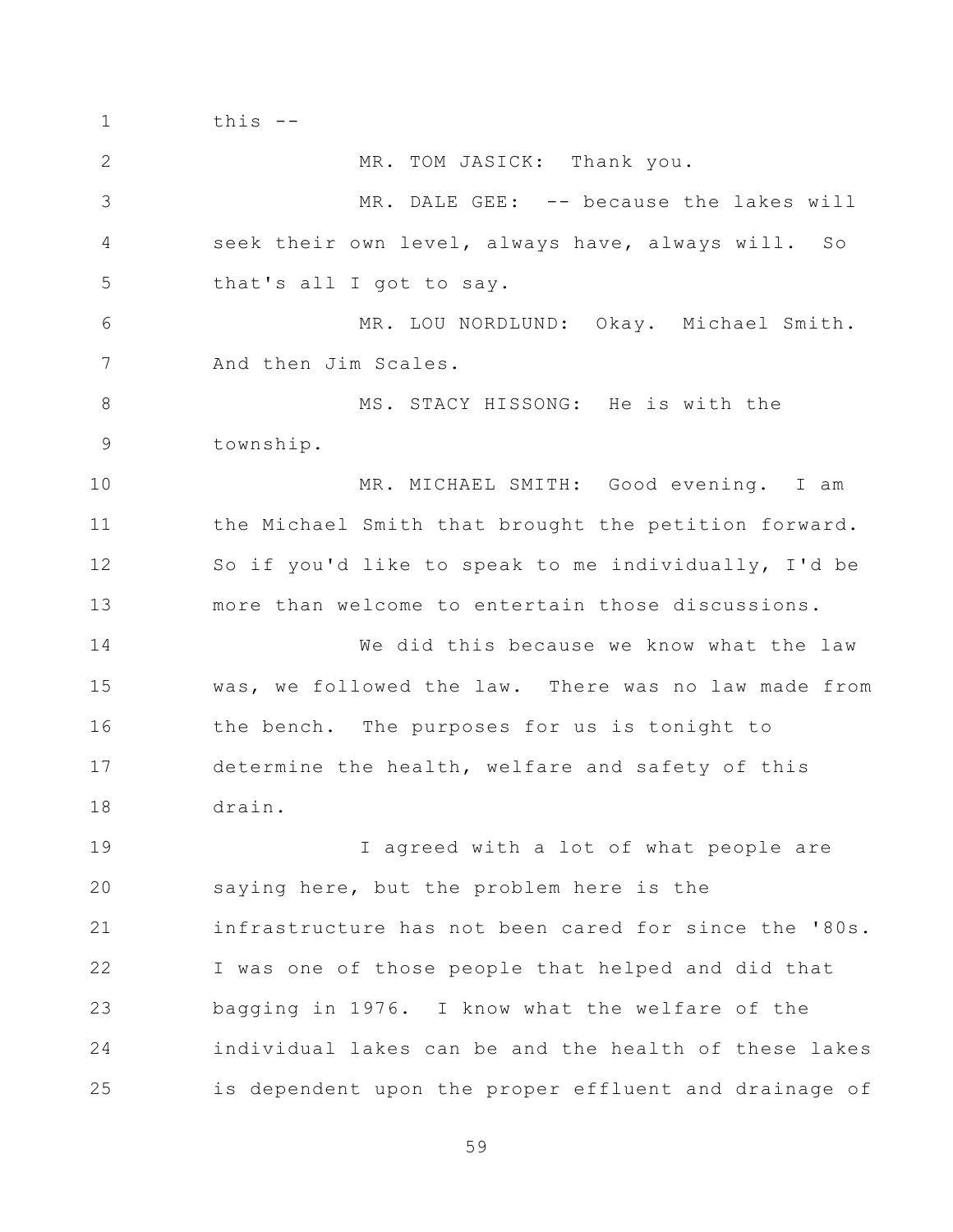1 2 3 4 5 6 7 8 9 10 11 12 13 14 15 16 17 18 19 20 21 22 23 this system. When it works, it works great. It will not overly lower the level of the lakes. It will maintain the level of the lake at a safe -- at a safe level. The engineering piece of that is beyond the scope of my education. But health, I -- I will tell you that the health of these lakes, the septic systems and the effluents from these septic systems has the potentiality of causing problems. Stagnant water, when -- when you do not have water which is draining out of a system properly is a -- is a breeding ground for many of the diseases that we talk about, emerging viral disease. We haven't had that, but do we want that? No. So the question is is the health of our community at risk because the system which was designed is not functioning? And I will tell you I believe that it is. If we can get the system functioning as it was designed, the health and welfare and well being of the community will be well served for all of us. MR. LOU NORDLUND: Thank you, sir. Okay. That was Michael Smith?

24 MR. JASICK: Yes.

25 MR. LOU NORDLUND: Okay. Richard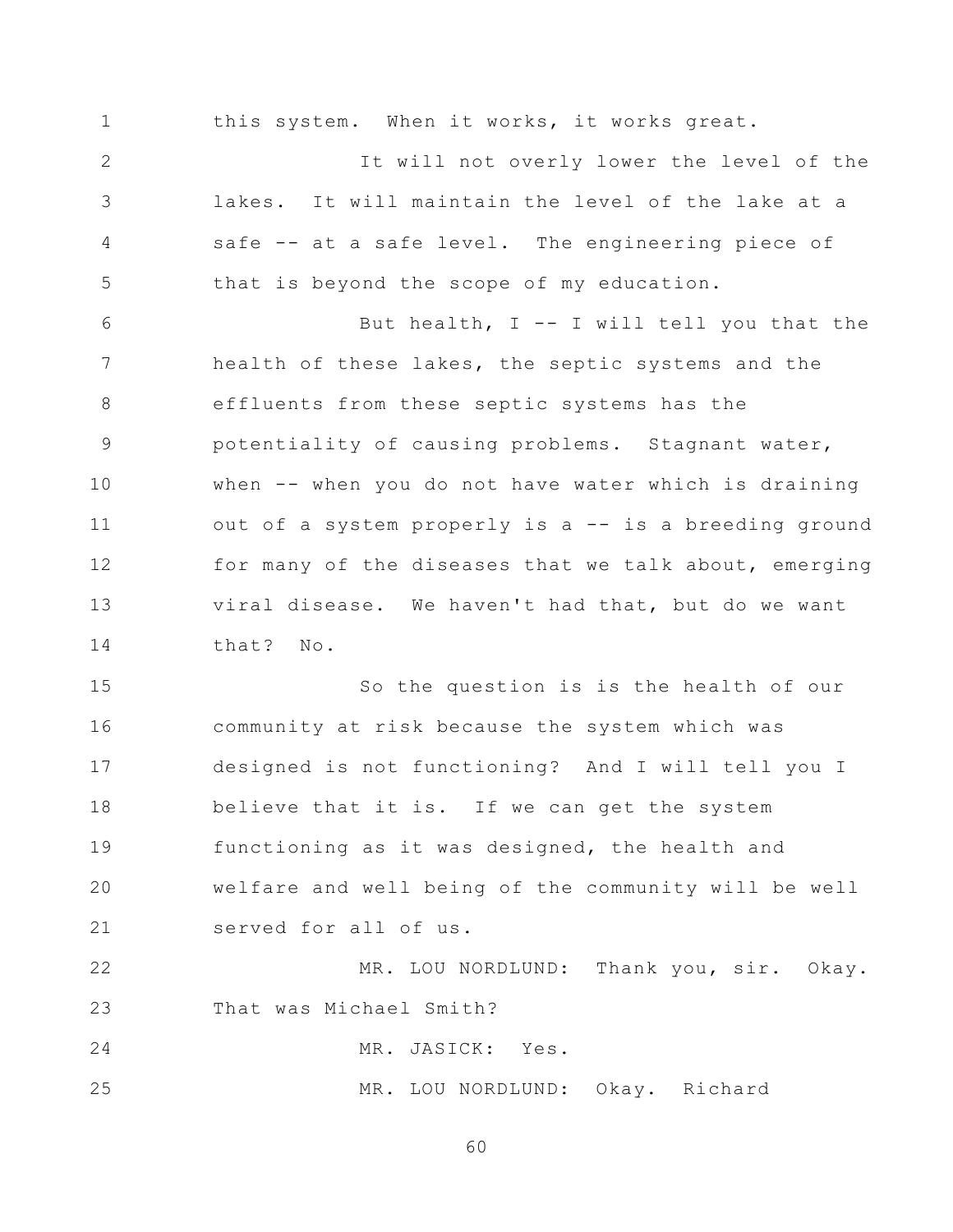1 2 3 4 5 6 7 8 9 10 11 12 13 14 15 16 17 18 19 20 21 22 Sahlhoff. I've got that name murdered. I'm sorry. MR. RICHARD SAHLHOFF: It was close. MR. LOU NORDLUND: Was it close? Thank you. And then Bob Koehler and Jim Scales. Bob Koehler? Okay. Are on deck. No. Okay. MR. RICHARD SAHLHOFF: I had a number of things to say, but a lot of them have been said already, and some -- some quite eloquently. Moved here in '73. I've seen water so high that I had sandbags across the front of my house to keep the water out of my house. I didn't get any help from any government. Neighbors came down and helped fill sandbags, run pumps. I seen the water so low that I had thought I had to take a taxicab to get out to the edge of the lake. Sometimes we -- we see these numbers here and they show for three years, period, but I've seen this cycle going on for a lot longer. There's a man back here, Mark Jastrzembski that's has kept record of this for -- monthly for 20 years, and somehow no one ever asked him about this record because it could show these fluctuations.

23 24 25 I agree that the drain -- the culverts and stuff probably need maintenance. That looks pretty obvious from the pictures, but I don't want to have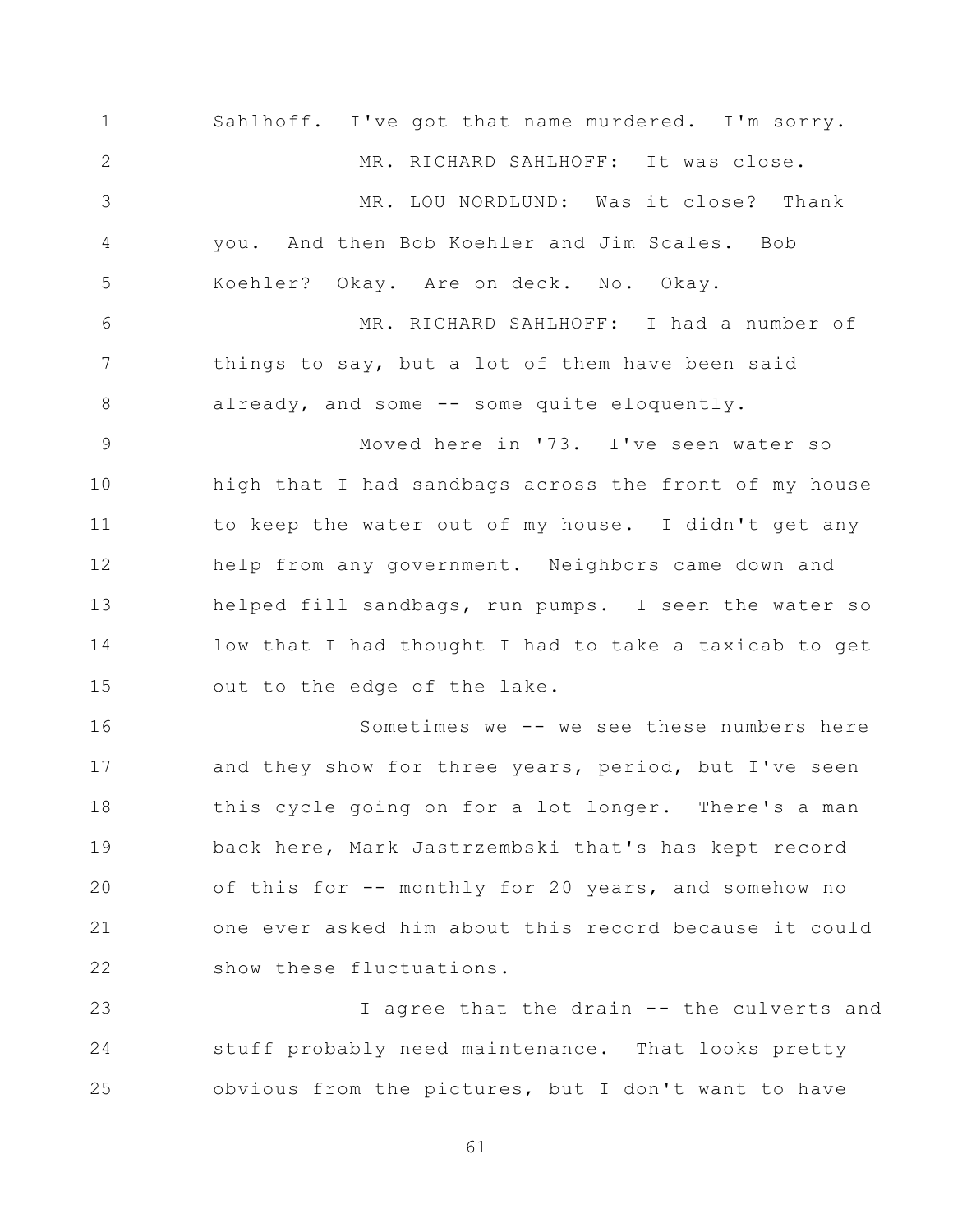1 2 3 4 5 6 7 8 9 10 11 12 13 14 15 16 17 18 19 20 21 22 23 24 25 the lake drop so low that I have to use a taxicab to get to my lake, because I live on a shallow area. It's -- and it's -- that part of the lake is quite shallow and go a long ways out to put a dock out to float my boat. I guess that's about all I have to say. MR. LOU NORDLUND: Thank you. MR. TOM JASICK: Thank you. MR. LOU NORDLUND: Yes. Bob Koehler. MR. BOB KOEHLER: I'll give my three minutes to Charlie, too, or anybody else that wants it. MR. LOU NORDLUND: Okay. Thank you. Steve Krukowski. MR. STEVE KRUKOWSKI: Hello. I'm born and raised Twin Lake. Lived on West Lake all my life. Now I'm Middle Lake. I've played in those creeks. I do agree, so based on what I understand here, and I think the frustration is is that -- to Chuck's point is it's gotten out of hand to the point where we're talking about millions of dollars where in a weekend we could probably have opened up the mouth of West Lake and then cleaned that out with property owners easily. MR. CHARLES BUZZELL: And the problem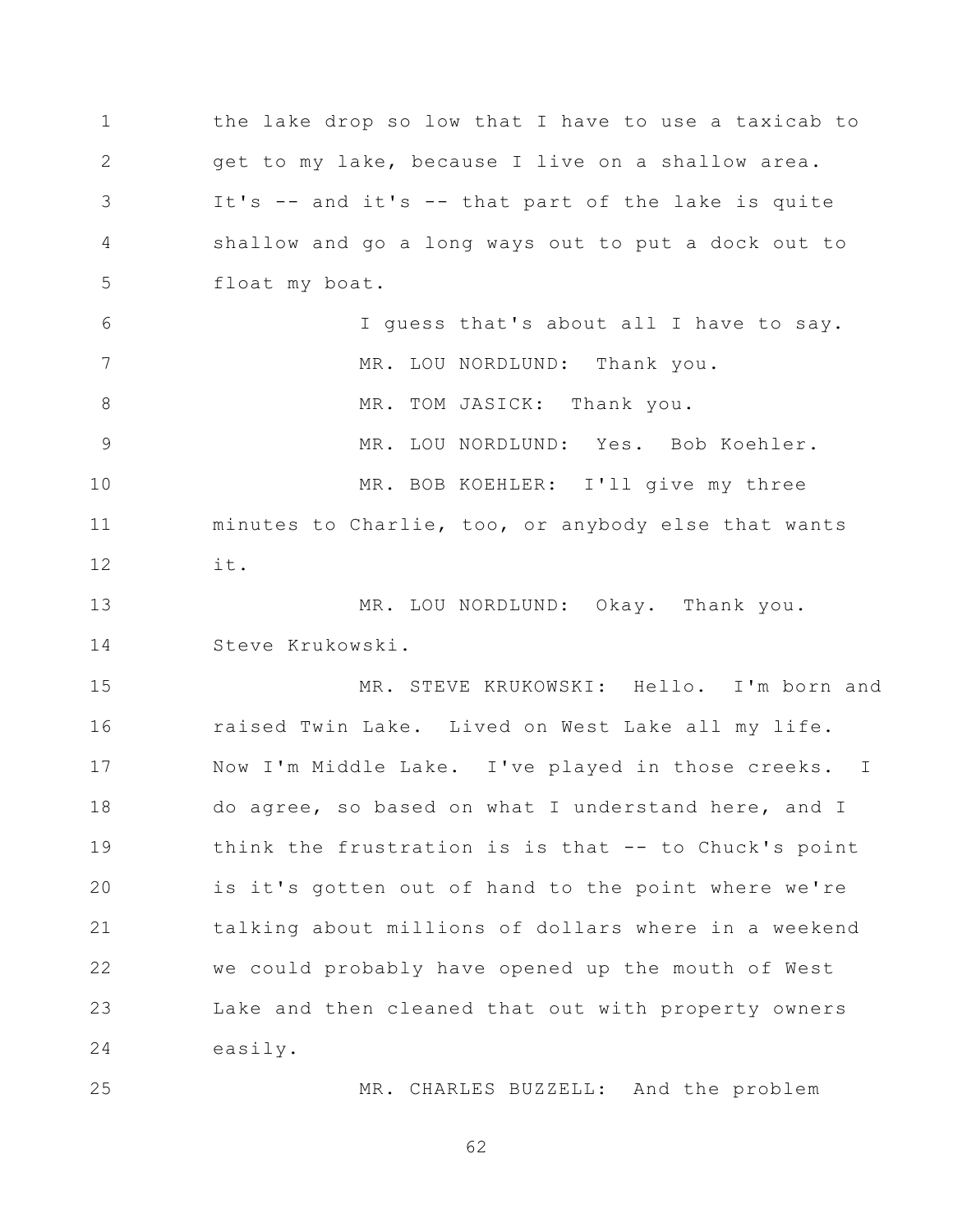1 would have been solved.

2 3 4 5 6 7 8 9 MR. STEVE KRUKOWSKI: And problem would have been solved. I do believe we probably have to open up the one on Middle Lake, too, that -- I don't know that that flows very well. I can walk on dry land in the summer on that. When I was a kid, I used to -- I used to take a canoe through there to get to Twin Lake and go play in that pond and ecosystem you're talking about.

10 11 12 13 14 15 16 17 18 19 20 21 22 23 24 25 So I guess the frustrating part from our standpoint is is that it's come to this point where we're kind of forced now to do it. We don't -- I don't believe there's any health issues. Maybe there's some isolated spots where some people have some black mold or -- or whatever, but I don't believe that -- I believe the simple solution is to open up that mouth that you can walk across when you should never be able to on West Lake, clean that out so it flows and then clean the other one out. I believe you could probably -- based on what I'm seeing on the flow, you can get away with no maintenance for probably years to come, other than maybe a little bit of sediment cleaning out around it, and allow it to flow and we could solve this really simple. So I'm frustrated on the standpoint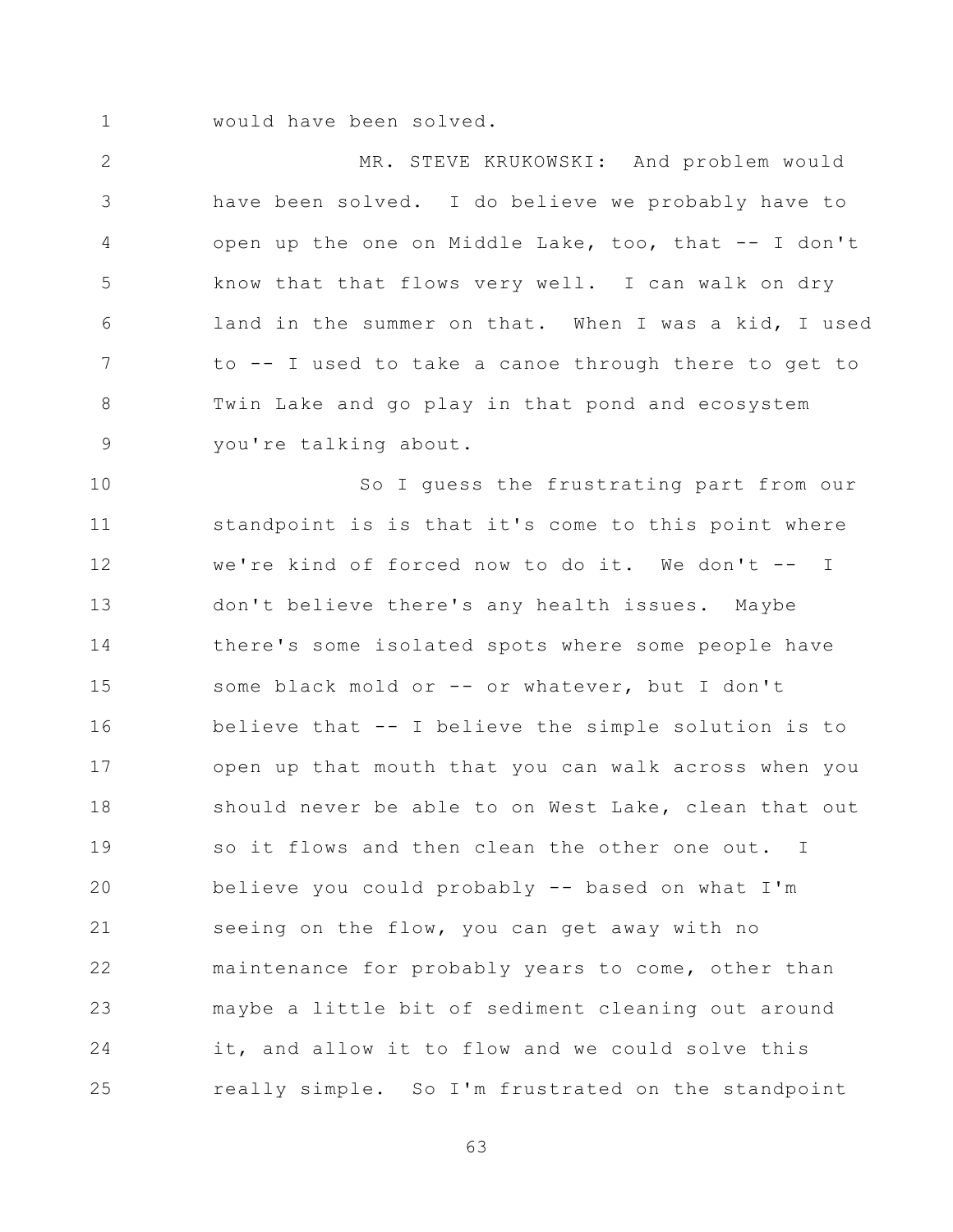1 2 3 4 5 6 7 8 9 10 11 12 13 14 15 16 17 18 19 20 21 22 23 24 25 that the public is kind of stuck looking at a big bill when there's simple solutions. And then I believe the vote should be that there is no health concern, but there are some simple solutions that we can do. And if we want to avert the whole idea of spending millions of dollars of taxpayer money, we could probably get enough volunteers to open that -- that mouth up pretty easily and wouldn't take long. So thank you. MR. LOU NORDLUND: Thank you. MR. TOM JASICK: Thanks. MR. LOU NORDLUND: Now we have no other comment cards. MR. CHUCK BUZZELL: Can I just answer two questions that haven't been answered? And I'm answering -- MR. TOM JASICK: Are there any new -- new individuals, first of all? MR. LOU NORDLUND: Yeah. MR. TOM JASICK: Are there any new individuals who did not get a chance to speak that would like to? MS. BECKY HENDRICKSON: I just have one question that the engineer did not answer.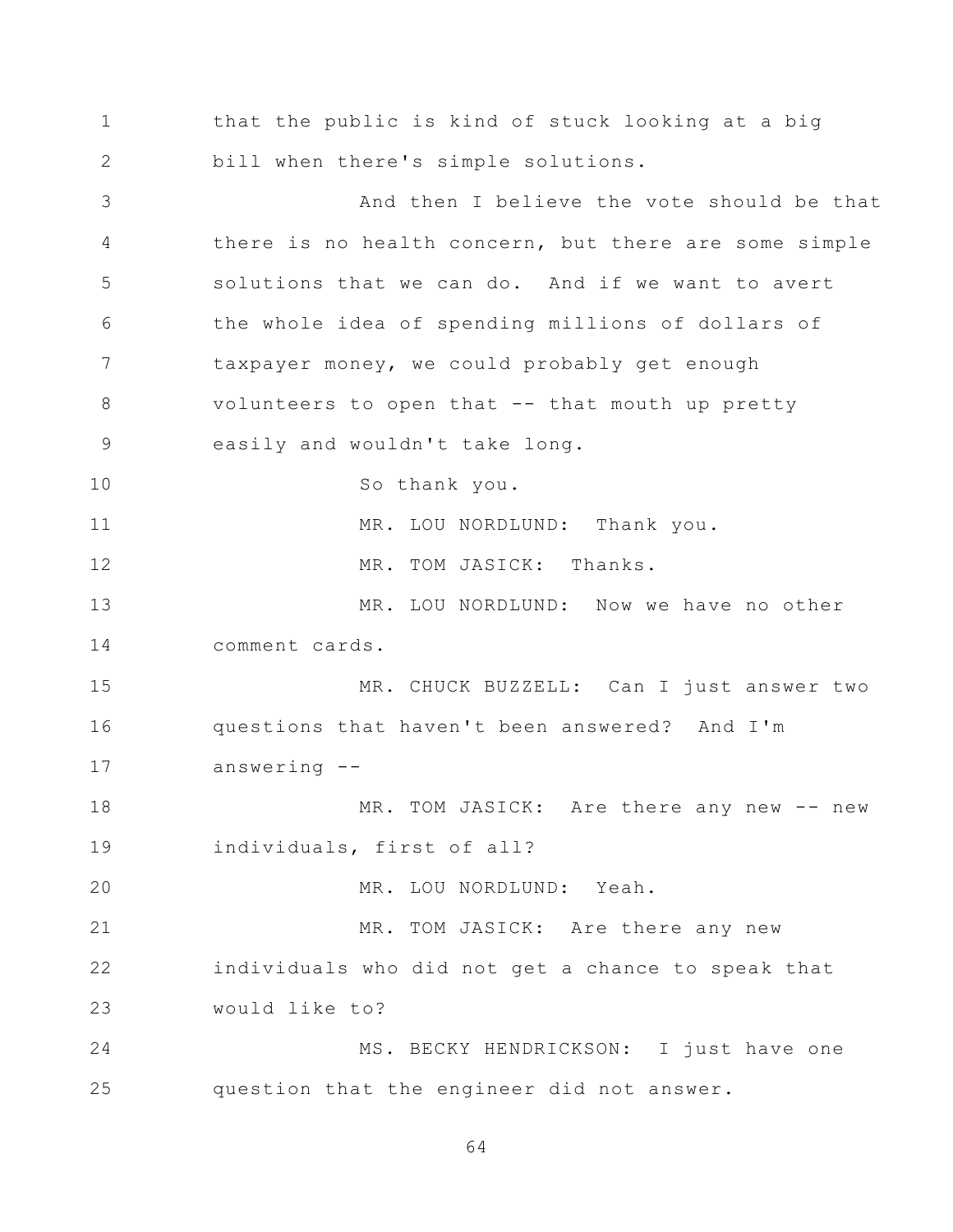1 2 MS. STACY HISSONG: Excuse me. The court reporter needs your name.

3 4 5 6 7 8 9 10 11 12 13 MS. BECKY HENDRICKSON: Becky Hendrickson. My name is Becky Hendrickson. I live on Middle Lake. And the question was asked how that would affect the depth of the water and you never gave an answer to that, you kind of skirted it. And we live on a very shallow part of Middle. And come September, we lose half our water. And so when the water level goes down, is my dock going to be 30 feet out with -- in the sand? You know what I mean? So you never gave a specific answer how much the water level would go down.

14 MR. TOM JASICK: Yes, please.

15 16 17 18 MR. RYAN McENHILL: Okay. So the reason I didn't answer that question is because the Board didn't direct me to answer that question, that's the only reason why.

19 20 21 22 23 24 25 And I'm actually glad that you asked it, because a lot of people have spoke to it and I just want to make this clear. So, if you were to -- What we saw was that Twin Lake was considerably higher than it was originally designed to be, somewhere in the range of 12 to 14 inches, and those pictures kind of showed it over a period of 3 years. That's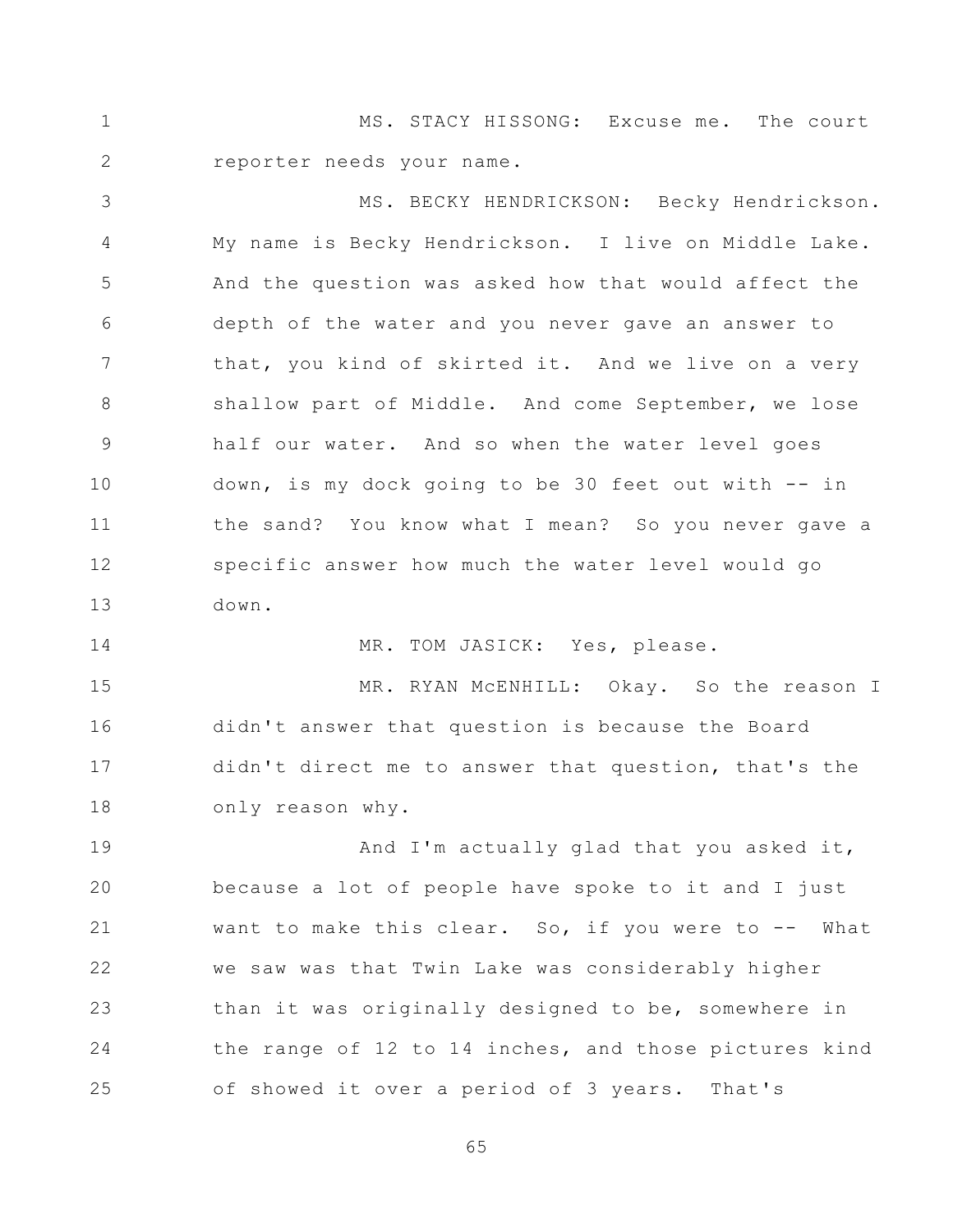1 2 considered the -- right next to the outlet to the Ribe Drain.

3 4 5 6 7 8 9 10 11 12 13 So with that control structure that's there, they have stop log control in it to control the lake level. Those lake levels were set by the M-DNR as part of that 1984 project. We're not looking to do anything with that then -- then what was set -- those levels were set at. That's not -the lake levels aren't going to drop drastically. They're not going to rise. We're hoping to maintain the levels or and improve the drainage downstream to be able to meet those levels is basically what we're trying to do.

14 15 16 17 18 19 20 21 22 23 24 25 So if you were to just do the work in between the channels, basically what that would do is equalize with the level in Twin Lake. The problem is is that the level in Twin Lake is still higher over the last three years that we've been monitoring it than it's supposed to be, so just doing that work is not going to solve the problem. It will get it down to the Twin Lake level. That's why we made mention of the downstream drainage improvements from that headwall all the way down to Michillinda is where the improved drainage is going to help that to maintain what it was supposed to be at.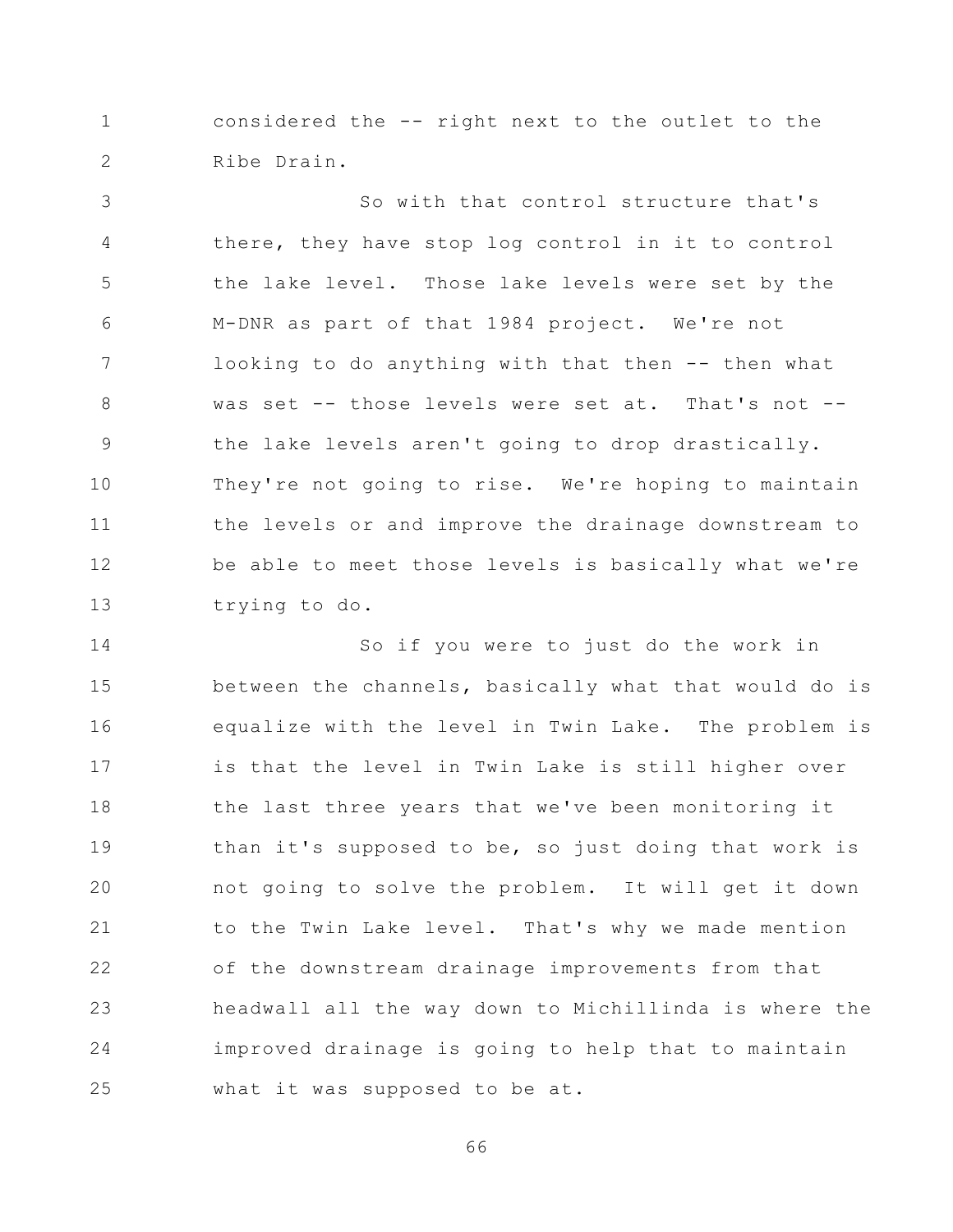1 2 3 4 5 6 7 8 9 10 11 12 13 14 15 16 17 18 19 20 21 22 23 24 25 MS. BECKY HENDRICKSON: What was that number? We've only been on the lake three years, so I don't know what that number should be. MR. RYAN MCENHILL: The level that they set was I believe 678.0 between October and May and the  $--$ MS. BECKY HENDRICKSON: Above sea level? MR. RYAN McENHILL: Above sea level. MS. BECKY HENDRICKSON: Okay. MR. RYAN McENHILL: And then 678.5 in the summer months. Okay? So we're not -- we're not proposing to lower it, raise it anything above what those levels that were set. MS. BECKY HENDRICKSON: Thank you. MR. TOM JASICK: Thank you. MR. CHARLES BUZZELL: Two answers. MR. TOM JASICK: Are there any more questions by anybody who has not had a chance? Sir, would you please come up and identify yourself? MR. JIM FAULKNER: This will be very brief. My name is Jim Falukner. How do you determine who will be assessed? I have property on none of the bodies of water, but I'm what may be a half a mile from Twin Lake. So who -- how do you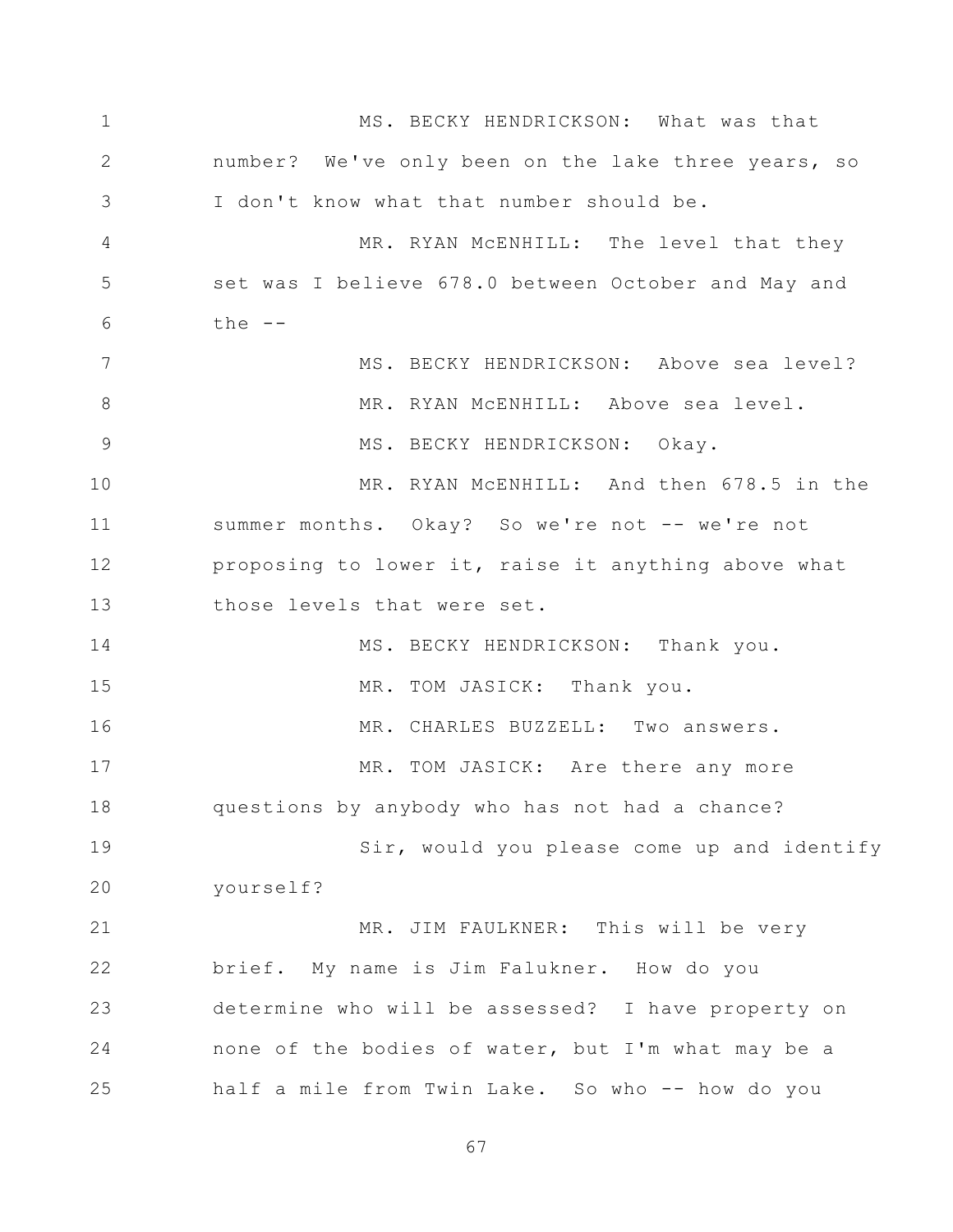1 2 determine who is going to be assessed when you're not on the water? Thank you.

3 4 5 6 7 8 9 10 11 12 13 14 15 16 MR. LOU NORDLUND: Can you answer that? MS. STACY HISSONG: Sure. MR. LOU NORDLUND: Okay. MS. STACY HISSONG: So if it's okay with the Board, I'll answer that. So there's a special assessment district set up and the properties within that special assessment district assist in paying for that. As part of this project, the engineers are going to be asked to update the boundaries of that special assessment district. We're not doing that tonight. But before assessments are levied, they will -- the drain commissioner has asked the engineer to update those, so that will be part of the hearing for the Day of Review is to update the boundaries.

17 18 19 20 21 22 23 24 25 So how that works is normally if you -- if your property contributes water to the Ribe Drain, when it rains, eventually the water gets to the Ribe Drain or what will be established as the Ribe Drain then you're part of the special assessment district, and if it flows a different way or a different watershed then you will not. And then all properties within this special assessment district are not necessarily treated equal. We're looking at acreage,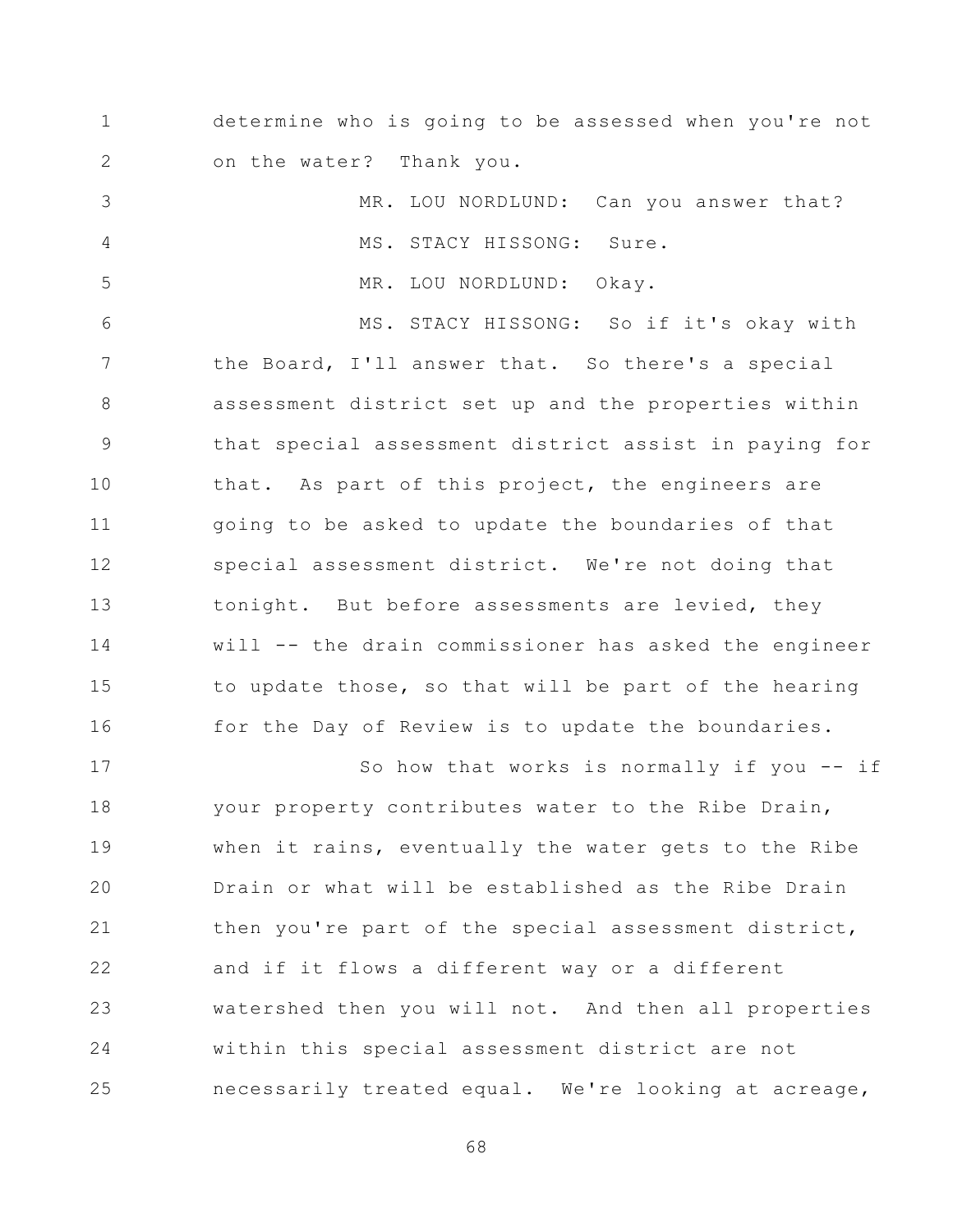1 2 3 but it's not acreage of your entire parcel. It's acreage of the -- acreage of your parcel that's within those boundaries.

4 5 6 7 8 9 10 So on -- if you're smack dab in the middle, your entire parcel will be in this special assessment district. If you're on the edges then only a portion of it might be. The engineers will go right down to the tenth of an acre, maybe even sometimes hundredth of an acre as to what part of your property is in.

11 12 13 14 15 16 17 18 19 Then the engineers will look at how your property is categorized for purposes of equalization, and then the drain commissioner's office also looks at different parts of the drainage district and the scope of the project. And somebody where there's an intense amount of work, perhaps at the lakes, might receive more of a dollar per acre or percent of the project per acre than somebody down at the outskirts of the drainage district.

20 21 22 23 24 Same with the township at larges. Normally the township at larges aren't equal. It depends on the percentage of property and the type of work in each township as it goes to the at-large percentage.

25

MR. LOU NORDLUND: Thank you. Okay. Are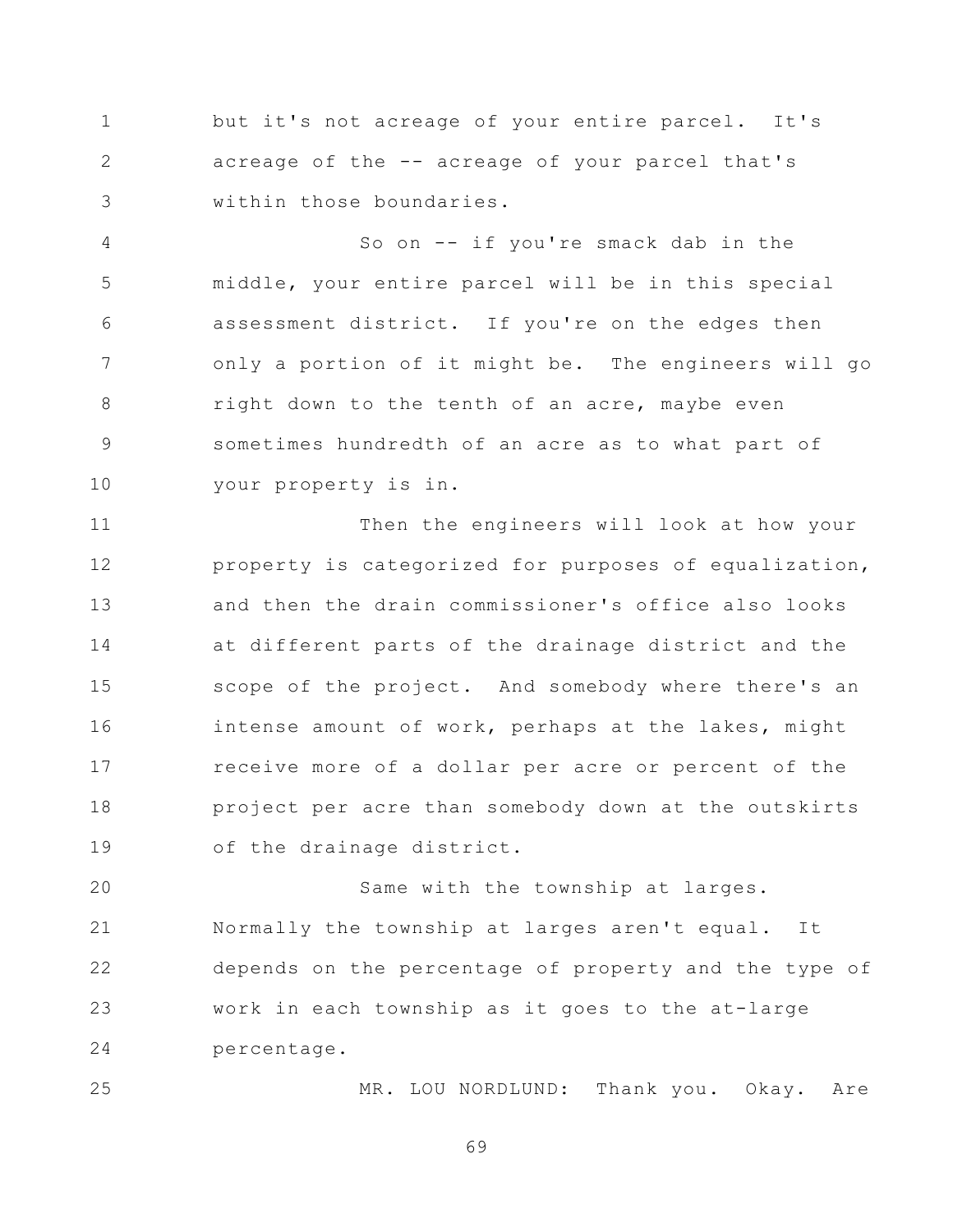1 2 3 4 5 6 7 8 9 10 11 12 13 14 15 16 17 18 19 20 21 22 23 24 25 there -- Before Chuck gets back up again, is there anyone else who would like to ask a question or say something? Yes. Go ahead. MR. DALE HOBART: I haven't heard anything about  $--$ MR. LOU NORDLUND: Sir, you need to identify yourself. MR. DALE HOBART: Dale Hobart. I'd like to know, I haven't heard anything about North Lake. I've heard West Lake, Twin Lake, Middle Lake. I haven't heard nothing about North Lake. Is this - is it affected as much as West Lake and -- MR. TOM JASICK: What is your question? MR. DALE HOBART: Is it -- is it being affected? I -- I don't know. MR. LOU NORDLUND: You're asking if there is anything to be done with North Lake? MR. TOM JASICK: If it will be affected. MR. LOU NORDLUND: Oh, if it will be affected. Okay. MR. RYAN McENHILL: Okay. So when we did the Board of Determine -- in 2015, we went back and looked at the 1984 drawings that did this extension project to provide the positive outlook for the lakes. And at that time, part of the project was to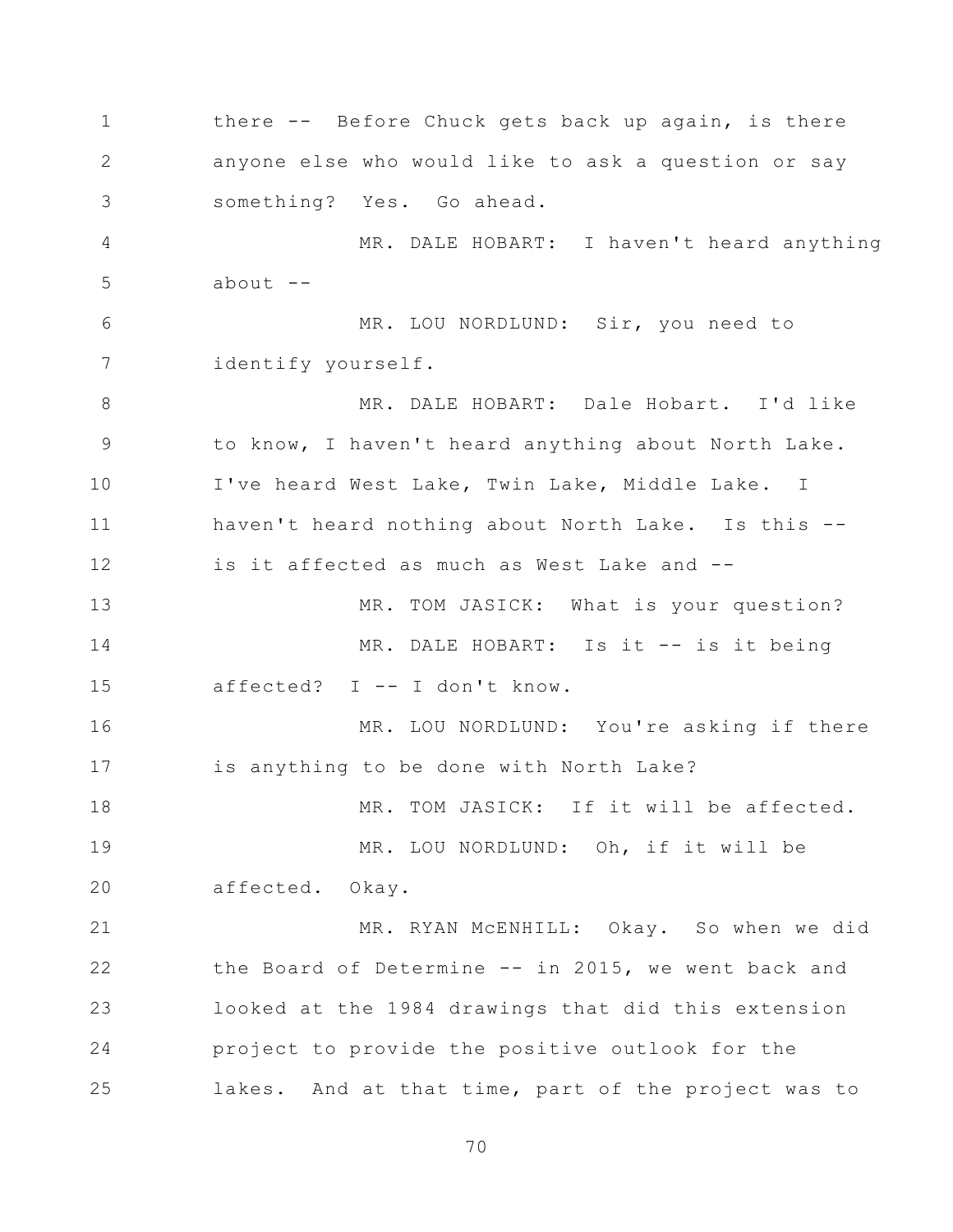1 2 3 4 5 6 7 8 9 10 11 12 13 14 15 16 17 18 19 20 21 22 23 24 25 have a pipe between North Lake and I guess Middle Lake was -- was originally a part of that project. And then so at that time, we  $-$  during our survey work, we tried to search for and find that connection. What we ultimately found is that it didn't exist and wasn't actually done as part of the 1984 project. So as it sits right now, there is no physical connection between North Lake and Middle Lake, so they're not a part of  $-$  a part of this project at this point. MR. LOU NORDLUND: Okay. Are there any others? Yes? MR. LARRY HILL: Larry Hill. Okay. If  $I - -$ MR. TOM JASICK: Sorry. Sorry. Sorry. MR. LOU NORDSTROM: Sir? MR. TOM JASICK: Folks, we are not doing repeats. Although we've told -- we've insinuated that Chuck can get up and say -- if there's something pertinent that you haven't already talked about, Chuck? MR. CHUCK BUZZELL: Yes. I'd -- MR. TOM JASICK: Okay. MR. CHUCK BUZZELL: -- like the answer to a couple --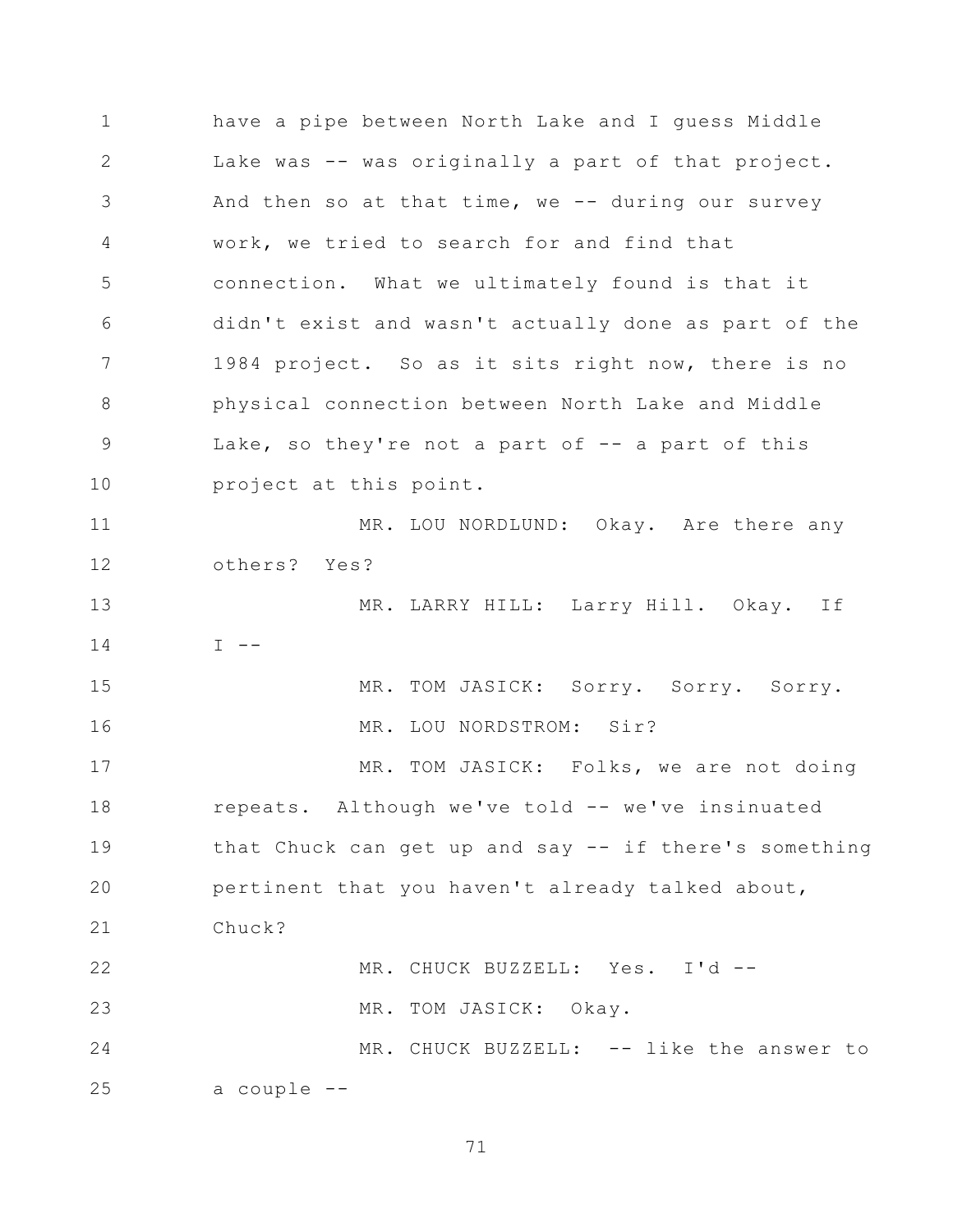1 2 3 4 5 6 7 8 9 10 11 12 13 14 15 16 17 18 19 20 21 22 23 MR. TOM JASICK: But you got to remember, if we start this, then everybody has the right to speak again and that's really what we don't want to start because it's already after 8:00. We have another presentation from the township to be made and then there's other discussions that have to go on, and I think you've all made your points. I mean, but Chuck, briefly, please. MR. LOU NORDLUND: Yes. MR. CHUCK BUZZELL: Yes. Several times it's been mentioned that there was no maintenance on these drains. As a past community commissioner, I know Martin Hulka, drain commissioner, had staff that did annual maintenance on these drains. Mr. Hulka had an employee that would get prisoners out of the jail. Martin Hulka did provide maintenance. After that, Jeff Hepler become the drain commissioner. His staff and himself did maintenance on that drain. After that, I don't know if Mr. Fisher did any maintenance on the drain. Stephanie probably could answer that. And I don't believe that the present drain commissioner has done any -- any maintenance on the drain.

24 25 The comment by our -- our engineer, I've been told that the mechanism that transfers the water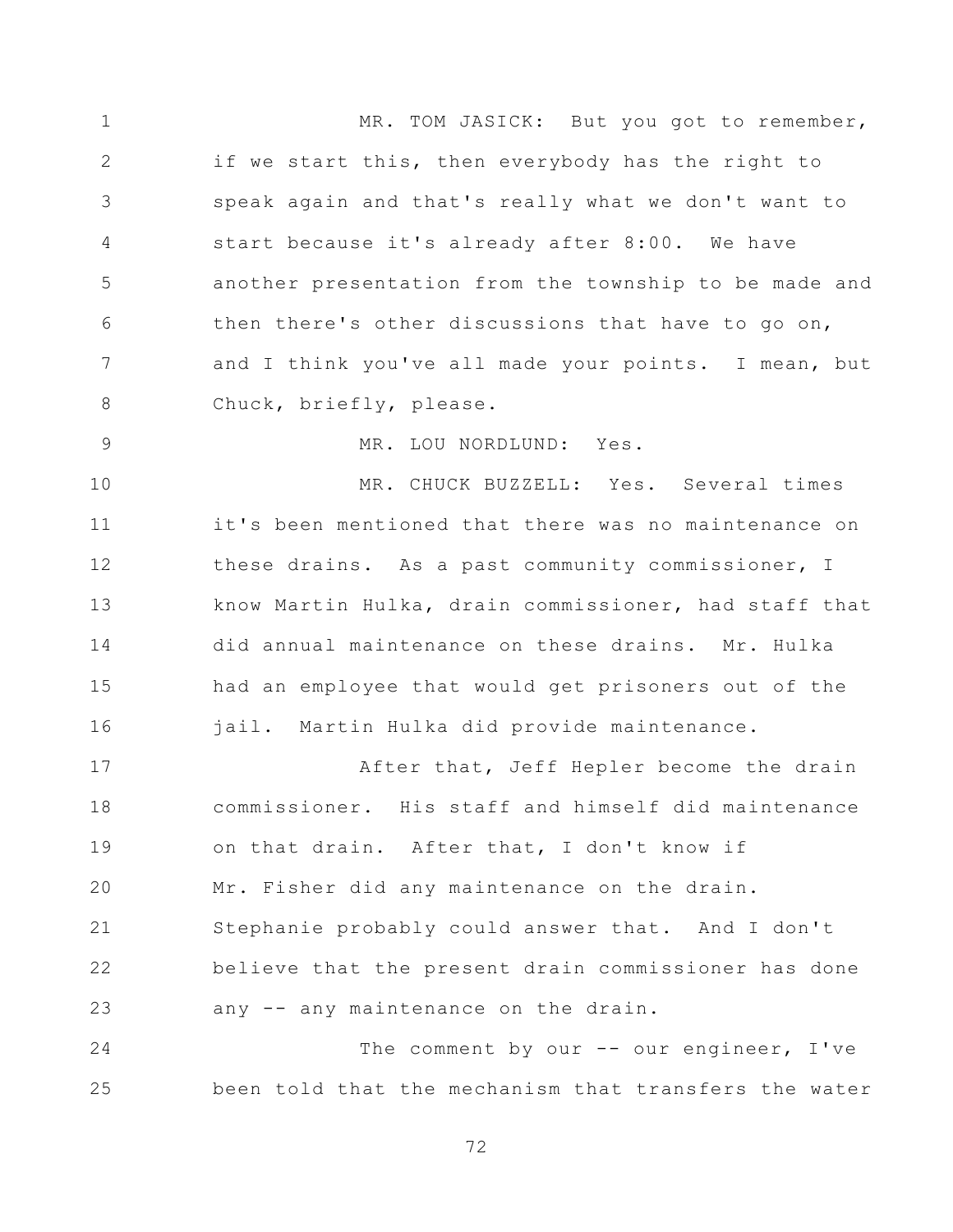1 2 3 4 5 6 under the -- is working well. He alludes there's problem. I know prior drain commissioners said they would go to the outlet that's in the lake and clean weeds out of it, so I don't think anybody has been cleaning the weeds out of the -- the inlet into that thing. That's the only comment.

7 8 9 10 Anybody want to tour the Ribe Drain, I live on it and I'd be glad to give a person a tour, show them, answer any questions. A lot of this is wrong that our engineers put up.

11 12 13 14 MR. TOM JASICK: Thanks, Chuck. Appreciate that. Thank you. All right. I believe we have a presentation by the township here of Dalton.

15 16 17 18 19 20 21 22 23 24 25 MR. JIM SCALES: Thank you. My name is Jim Scales from Mika Meyers in Grand Rapids. I am Dalton Township's attorney. Tony Barnes, the township supervisor, is here with me tonight. We are here to oppose any finding that this drain improvement project would have a benefit or is necessary for the public health of the people of Dalton Township. Only about 20 percent of the people that live in Dalton Township are within this drain district. And there are about 9900 people that live in Dalton Township and I think tonight we've heard 1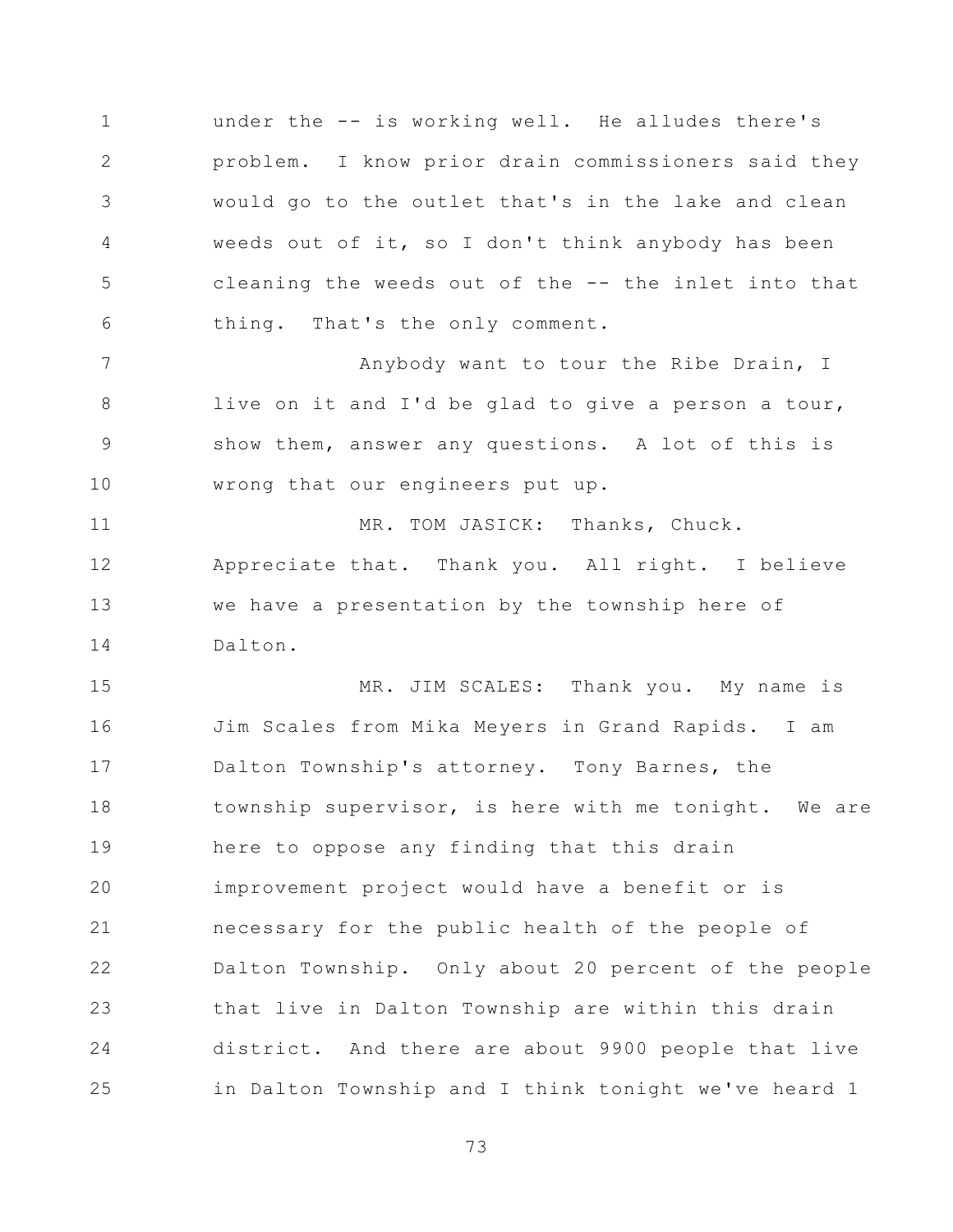1 or 2 people speak in favor of this project.

2 3 4 5 6 7 8 9 10 Our position is the project is not necessary in the first place. But put it another way, is the drain functioning in a way that is currently causing a threat to the public health? Tony has some -- some videos to show you in a few minutes that were taken just a few weeks ago during a period of very heavy rainfall, on top of snow back, and it will demonstrate that the drain is functioning properly.

11 12 13 14 15 16 17 18 19 20 We did not have the opportunity to participate in the circuit court of appeal of your original decision that the project wasn't necessary. In the first place, we didn't know about it. In the second place, this second decision not having been made, we would not have had a basis for being in that case because you have -- you did not determine back then and still haven't determined whether this project is necessary for the public health of Dalton Township.

21 22 23 24 25 And again, what we're talking about here tonight in Dalton Township's case is everybody in Dalton Township, including the 80 percent of the taxpayers that are not in the drainage district, are they going to have to contribute general fund money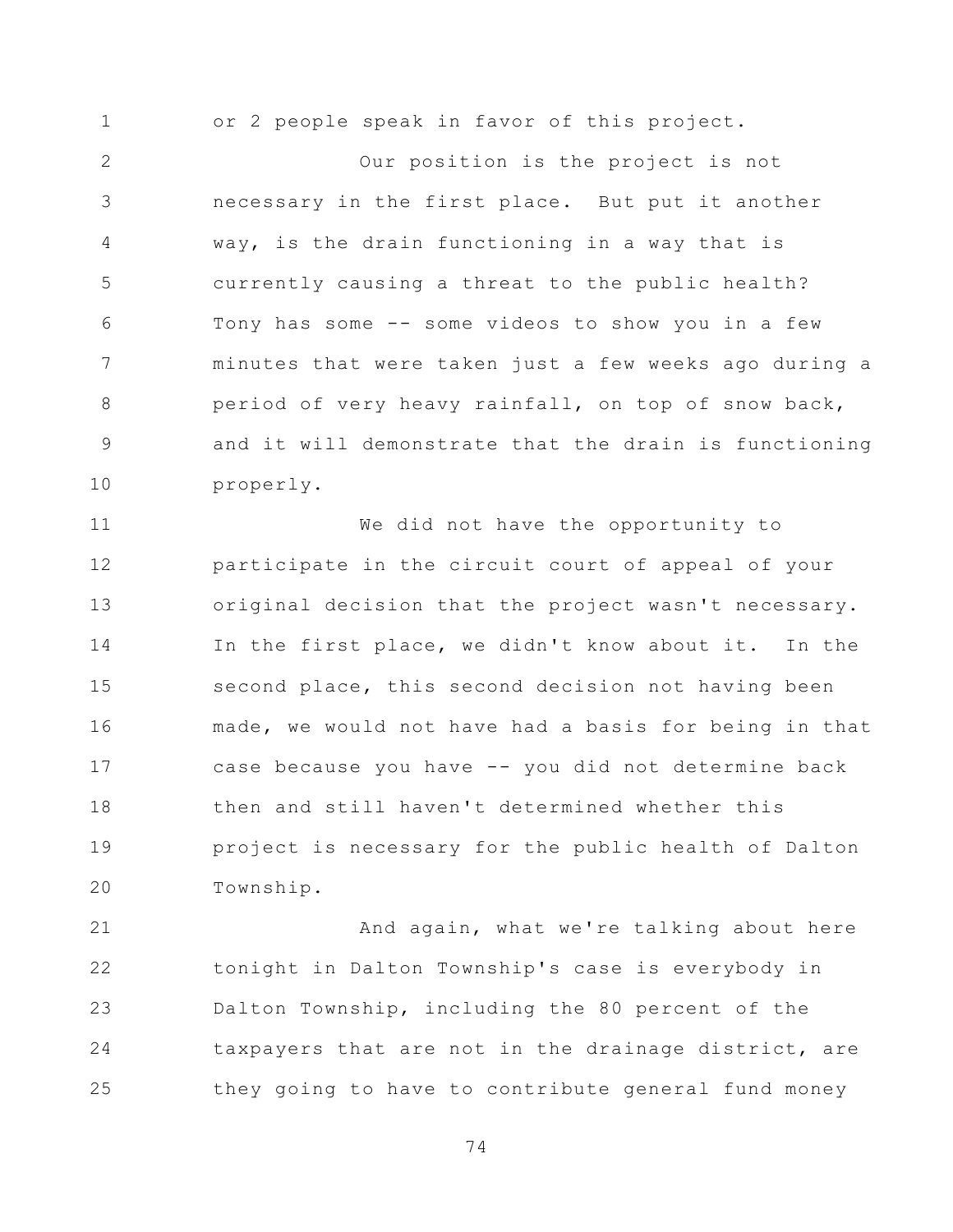1 2 3 4 5 for this drain project that can't go to the fire department operations, it can't go to assessing, or zoning enforcement or ordinance enforcement. So that's why it's important to Dalton Township and that's why -- that's why we're here tonight.

6 7 8 9 10 11 12 13 14 15 16 17 18 19 The second thing, and I'll sound like a lawyer for a minute here, we don't have the burden of proof, of proving to you that this project is not necessary. Your job is to determine whether, based on what has been presented to you, these drain improvements are necessary for the public health of the entire township, and we submit that they're not. We haven't heard any data or statistics about septic tank failures. We haven't heard any talk about roads being flooded. We haven't heard any data about diseases or ecoli or phosphorus or any problems in the lake. There's nothing in front of you that would justify finding that there's a public benefit from this project to the township.

20 21 22 23 24 25 The township also has limited powers. The township doesn't run the roads. We heard about the condition of one of the bridges. That, I think, falls on the road commission for not taking care of it. We don't have parks. We don't run the public access to these lakes. Anybody in the State of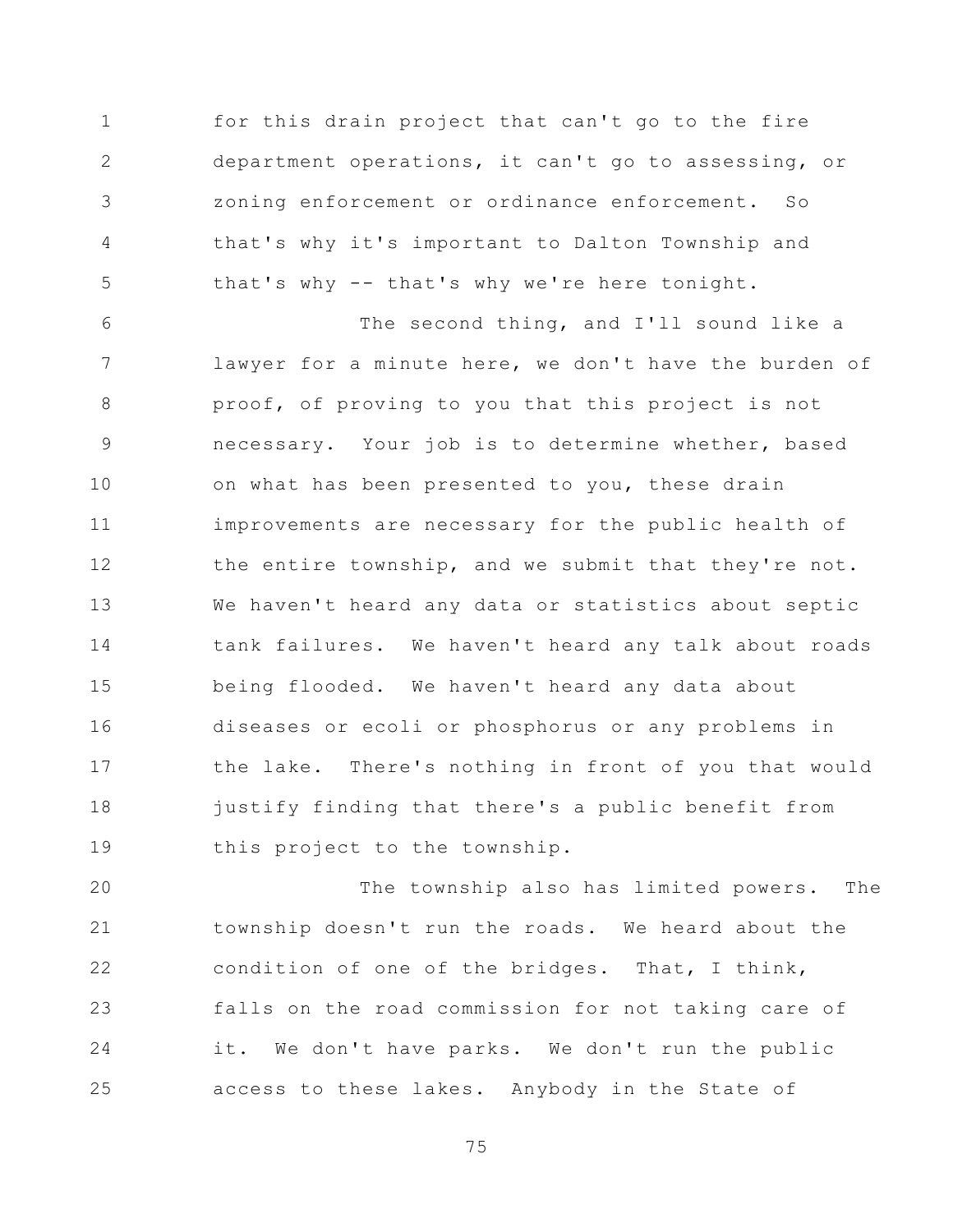1 2 3 4 5 Michigan or anywhere can use these lakes for access. There's no particular benefit to the citizens of Dalton Township from improvements to the lake above that which falls on the people that actually live on that lake.

6 7 8 9 So in -- you know, in conclusion of that issue, you just haven't been presented with data that justifies a finding that there's a public health benefit for this project.

10 11 12 13 14 15 16 17 18 19 20 21 22 We did present to you a letter from our firm with affidavits from the township supervisor, treasurer and clerk, and please, please do take some time to look at those. Tony Barnes did submit an affidavit very similar to what Crystal from Cedar Creek Township submitted. They have not been receiving complaints about this drain. And, again, this does not serve any public facilities that benefit all the residents of the township. This project, if it is necessary at all, is for the benefit of the people that are in this drainage district, it does not benefit the people that are not in this drainage district.

23 24 25 In addition, in the packet of information in -- attached to the affidavit from Tony, we did hire a consulting engineer from Traverse City, the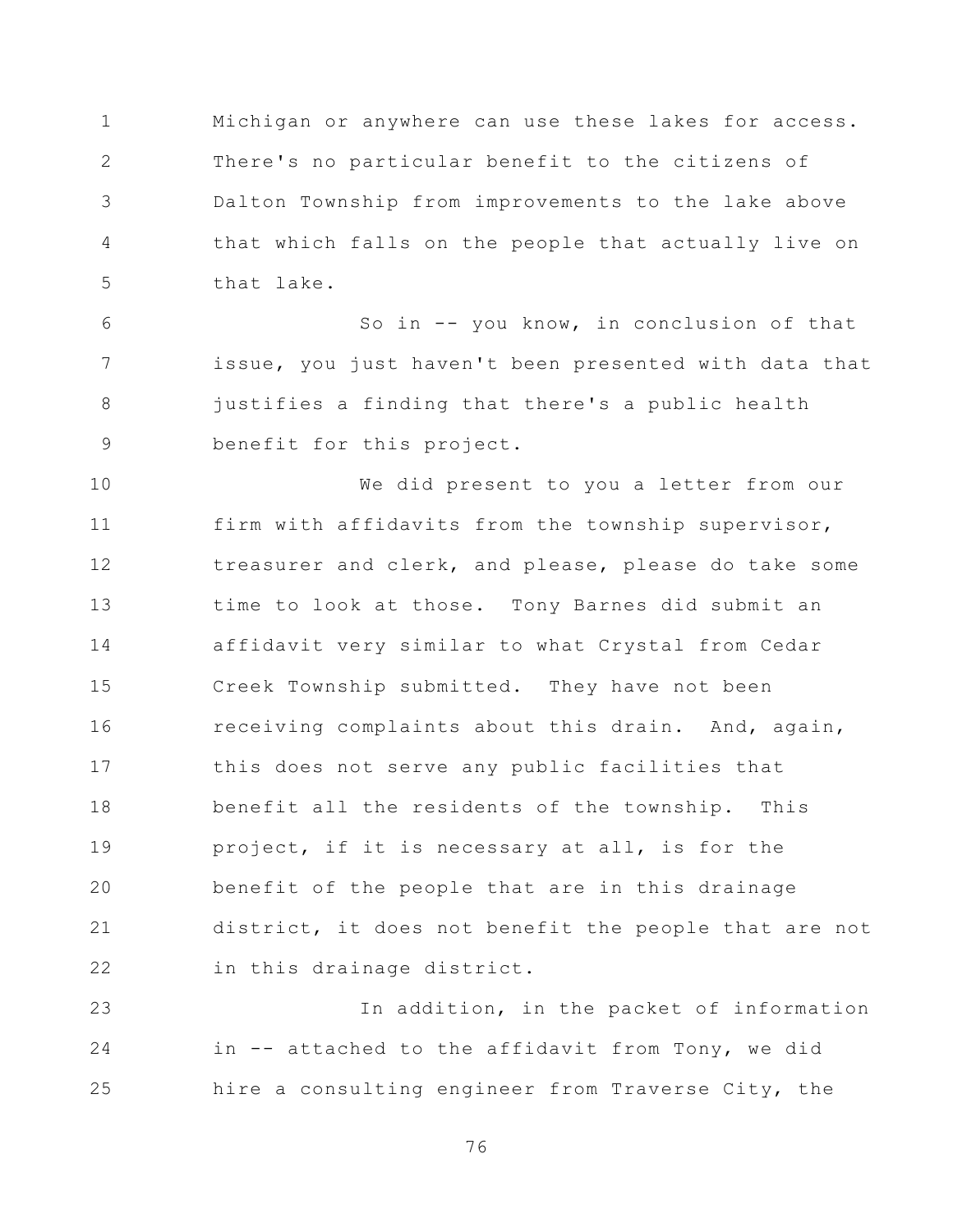1 2 3 4 5 6 7 8 Gourdie-Fraser firm, to come and take a look at the Twin Lake outlet. His conclusion, like many people have said tonight, is that the issue is that the channels between the lakes have not being cleaned out and that's what's preventing the flow. And in the engineer's conclusion, he concludes that improvements downstream from the Twin Lake outlet are not going to have an impact on that -- on that.

9 10 11 12 13 14 15 In addition, you know, we became aware of a letter from the drain commissioner dated back in 2014, probably 10 months before the petitions came in, in support of a grant stating that she was committed to assessing this project, so I think that shows that there was an intention for this project to go ahead before anybody even asked for it.

16 17 18 19 20 21 22 23 24 25 So in short, this project is not necessary to alleviate any public health risk. It doesn't benefit the 80 percent of the people in the township, the over 9,000 people that live in Dalton Township, except for the people that, you know, might be benefited if they lived directly on the drain or if they're in the drainage district. So we would ask that you find that -- that there is no necessity for this project to prevent -- to preserve public health. And I think I'll turn it over to Tony now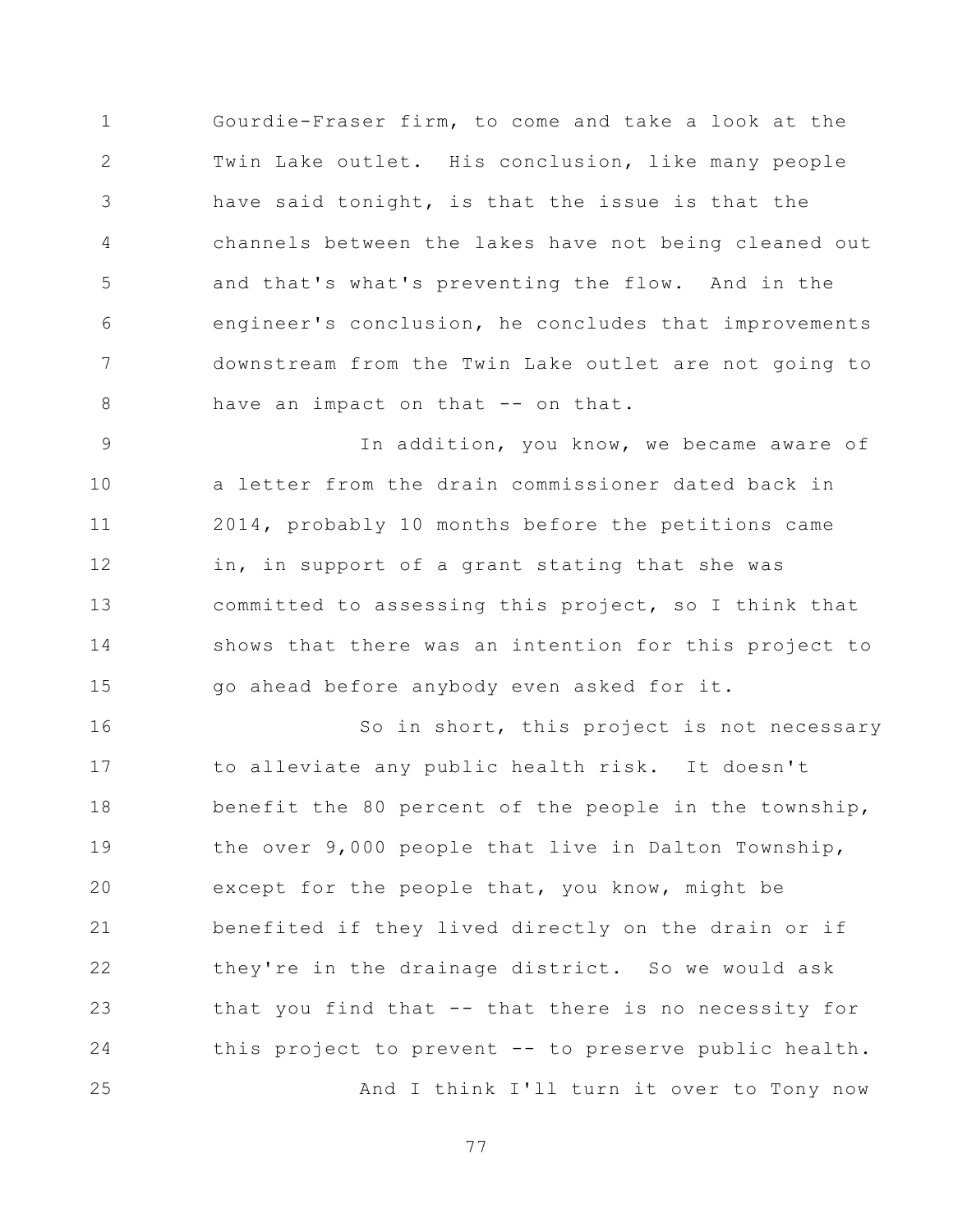1 2 3 4 5 6 7 8 9 10 11 12 13 14 15 16 17 18 19 20 21 22 23 24 25 and he has some videos that show the functionality of the drain and can walk you through those. MR. TONY BARNES: All right. I don't need a microphone. My name is Tony Barnes. I'm the Dalton Township supervisor. Everybody knows. I did supply the BOD with some pictures. They were taking -- UNIDENTIFIED SPEAKER: Need a mic. UNIDENTIFIED SPEAKER: Can't hear you. MR. LOU NORDLUND: Yep. You do need a microphone. MR. TONY BARNES: Are you serious? MR. LOU NORDLUND: There's a lot of people here. MR. TONY BARNES: There's not many that say that. MR. LOU NORDLUND: Yeah. MR. TONY BARNES: All right. My name is Tony Barnes. I'm the Dalton Township supervisor. I've been taking pictures of this Ribe Drain since the ice melted last winter -- or last spring, if you will. I agree that the channels are choked up. I'm going to show videos that -- pictures were left up here showing that the channels are not flowing.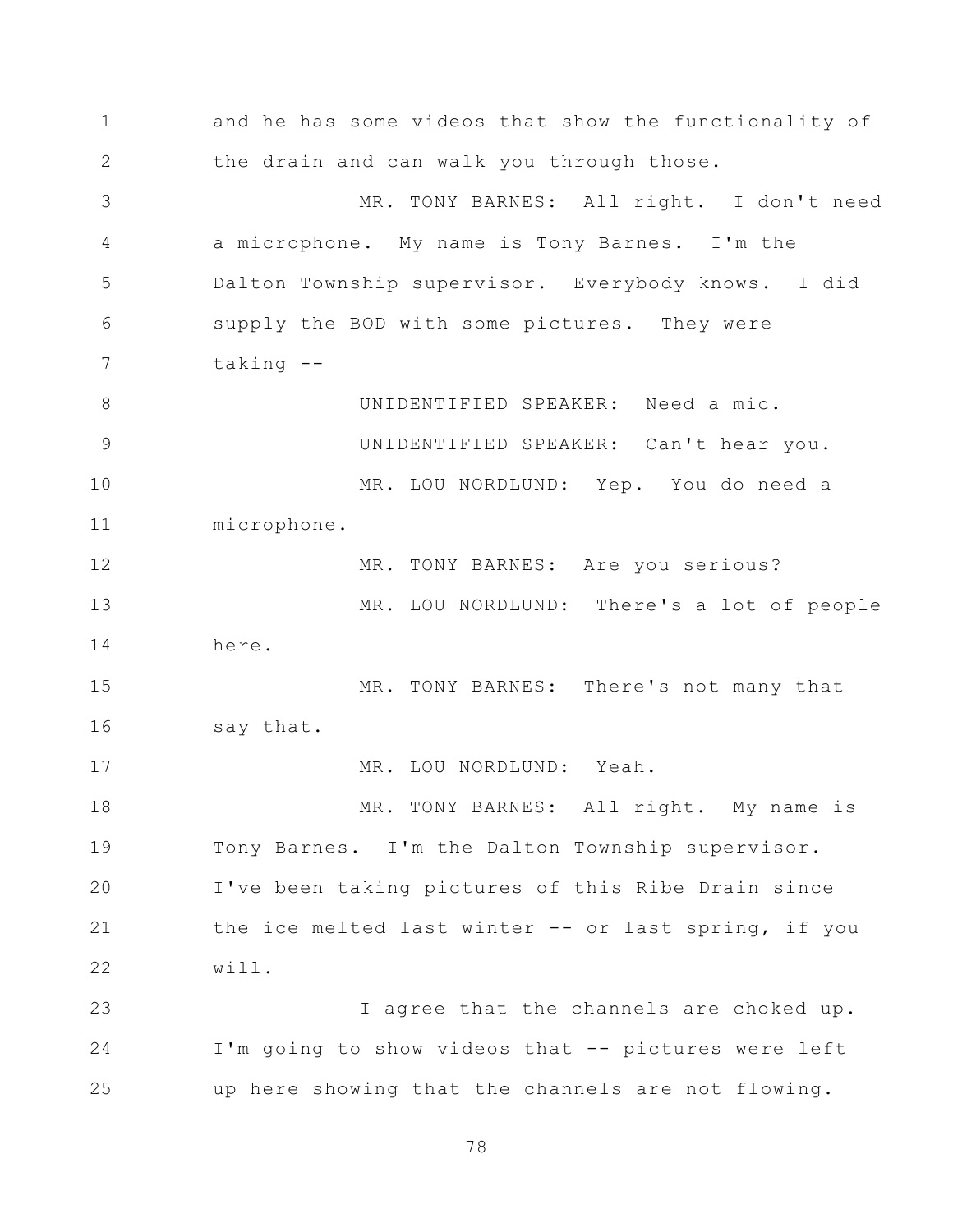1 2 3 4 They did, however, flow as soon as the ice melted because the lake was high. When I opened the manhole cover for the Ribe Drain, it was about an inch from the top.

5 6 7 8 9 10 11 12 13 14 15 16 17 18 19 20 21 22 23 I will say that water was going over land from West Lake to Middle Lake and from Middle Lake to Twin Lake and out the lake lever just fine. The snapshot in time that was taken by the engineer shows the water at I believe he said 16 inches. It's closer to basically 75 percent capacity is the way I looked at it. The water went down. It wasn't until even 4th of July, if you recall, the water was still high. They had to build a platform to launch fireworks off of when typically they do it on the island. It wasn't until August 8th when I opened that manhole cover when it finally hit the lake elevation it was supposed to be, but by that time all the water coming from West Lake to Middle Lake had - the channels are clogged, so there's no more water flowing from one to the next. Same thing from Middle Lake to Twin Lake. In fact, I have a video that shows walking from Middle Lake to Twin Lake and it's beach sand.

24 25 So I want to show you a couple of videos where in this latest anomaly where we just had a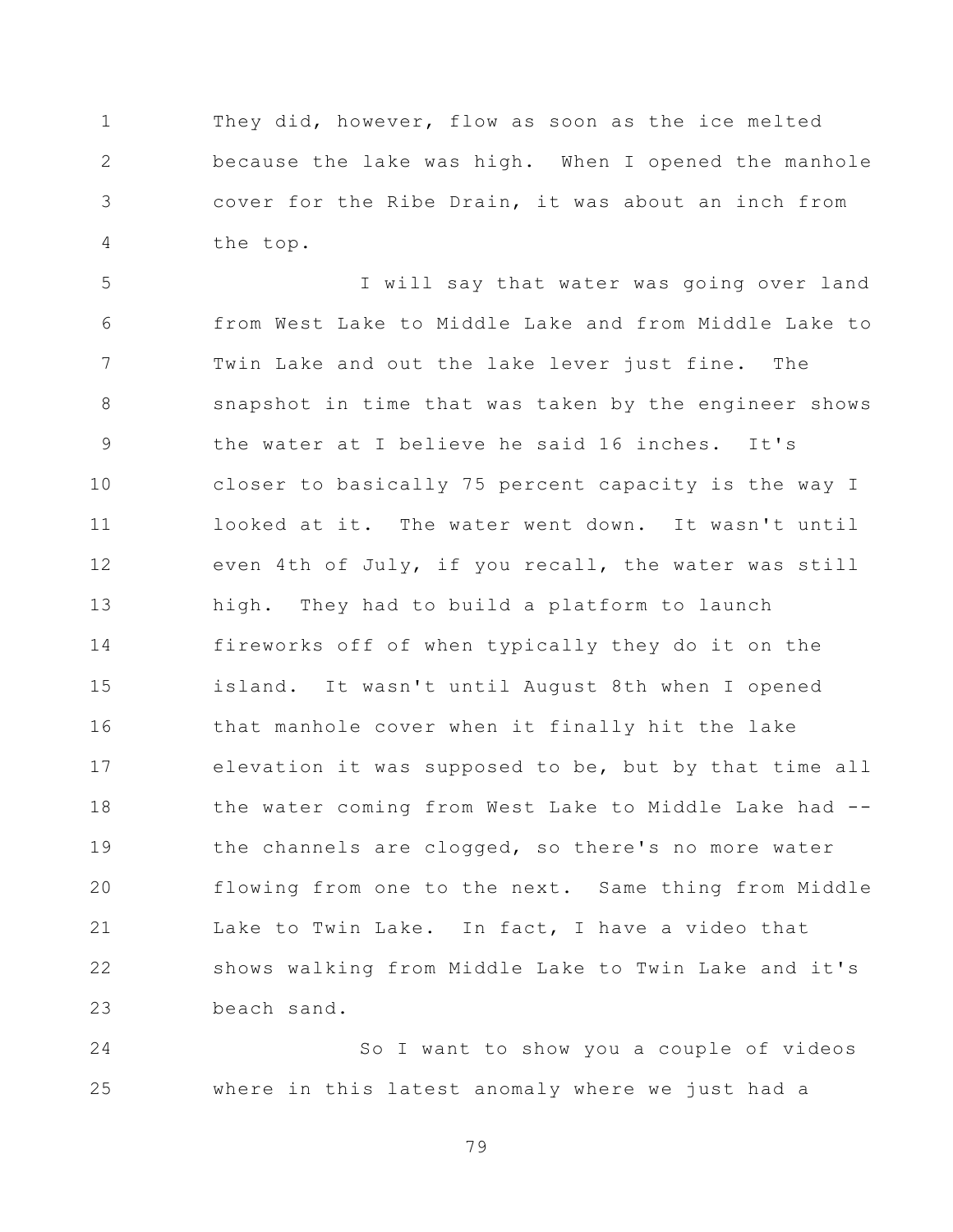1 2 3 4 5 6 7 whole bunch of rain and snow melt and road storm water runoff where the drain functioned flawlessly. So if anyone has any questions after this, I am available for answering questions and I think our attorney would be, too. So if anyone has any questions, otherwise I'm going to play a couple of these videos.

8 9 10 11 12 13 14 15 16 And I'd like to make sure that the record reflects that you do have the pictures and we're asking that the -- there's no public health benefit for the entire township. We claim these channels, there hasn't been a health issue. PLM takes care of the lakes, everyone knows that. There's an assessment on that, too, so they come in regularly. They check the lake, they test it. So there hasn't  $-1$ 

17 18 19 20 21 22 23 24 25 If it comes to septic systems, I heard that brought up, the Muskegon County Health Department deals with it. We've had a couple of residents call thinking they had an odor and we sent the health department out there. We take care of it. So there's no public health issue for the majority of the township, so that's why we're presenting this to you tonight.

MR. LOU NORDLUND: Thank you.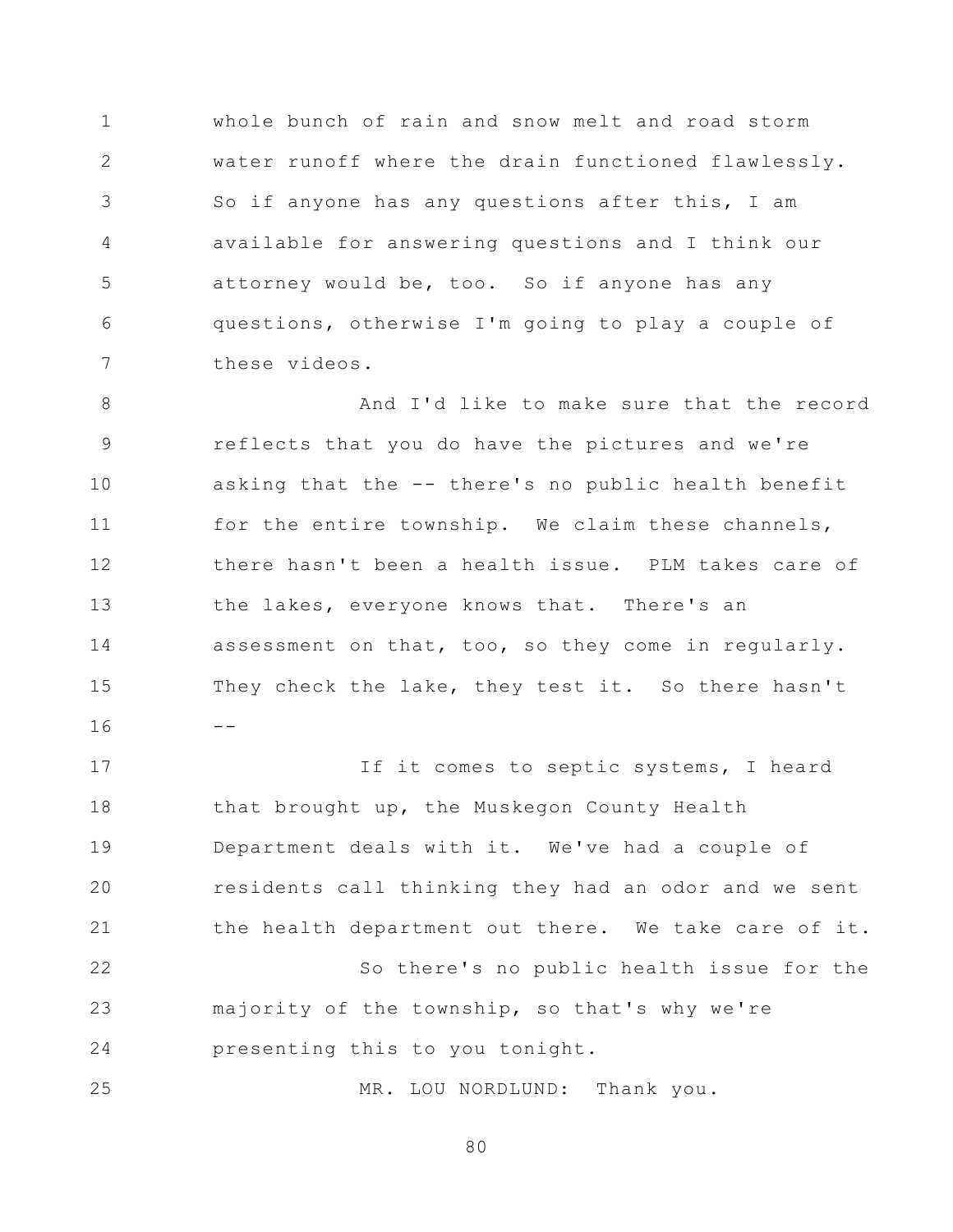1 2 3 4 5 6 7 8 9 10 11 12 13 14 15 16 17 18 19 20 21 22 23 24 25 MR. TONY BARNES: All right. I'm going to play a couple of videos. (Whereupon video playing.) MR. TONY BARNES: Okay. What you're looking at right now is standing on McMillan -- Michillinda Road and it makes a 90-degree turn into that channel. I don't know how well you can see that, but that was after all the snow melt, we had all that rain. The Ribe Drain is flowing fine. Makes a 90-degree turn under the culvert. I walked across Michillinda Road and here is the culvert where pretty much we could have kayaked all the way down that Ribe Drain. And there's still probably 4 foot, 3-1/2 foot of bank on each side of it, so I don't know what the engineer thinks they're going to do to make that drain flow any better. It's flowing. So that's -- that's the Ribe Drain looking south or downstream from McMillan Road. UNIDENTIFIED SPEAKER: Michillinda. MR. TONY BARNES: Michillinda. Thank you. Okay. This location is on Rich Road looking -- this is actually on the Brandstrom Drain. That's looking down Rich Road as the water -- storm water is coming down right there. This is straight across into Cedar Creek, looking upstream on the Brandstrom Drain. And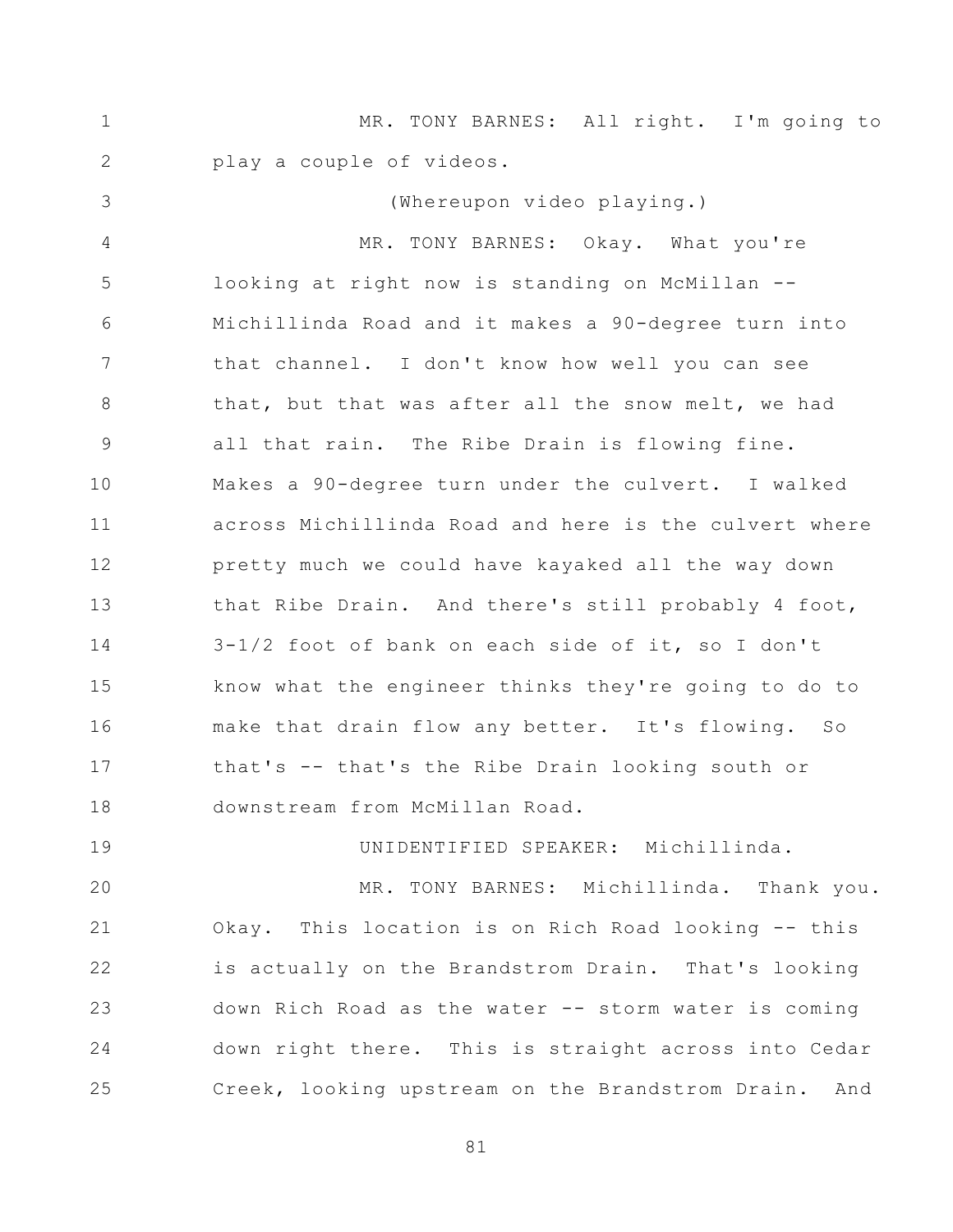1 2 3 4 5 that is a tributary to the Ribe Drain. It's in the Ribe Drain District, but they're not touching any part of this. You look on the other side, the water again is flowing flawlessly and feeding into the Ribe Drain.

6 7 8 9 10 11 12 13 14 15 16 17 18 19 20 So this one is on the Brandstrom Drain, it's over by Rich Road. That's where it crosses. You'll see that that's a brand new culvert. And you can tell in one of these pictures that are in the packet, the Board can take a look at, there's brand new section of asphalt that's probably about 10 foot, 12 foot wide and they put a brand new culvert there, so this drain is flowing just fine, too. These people are -- I mean, even Cedar Creek, you're looking towards Cedar Creek right now. I don't understand how we can even be talking about a special assessment when they're not touching this particular part of it. It's contributing just fine and flowing all the way down into the Ribe Drain and it's handling sufficiently.

21 22 23 24 25 All right. A couple days later, I'm standing on Michillinda Road after this rain and you can see that the Ribe Drain is still working flawlessly. Took all that water and it pushed it down the drain and it did its job. So that's where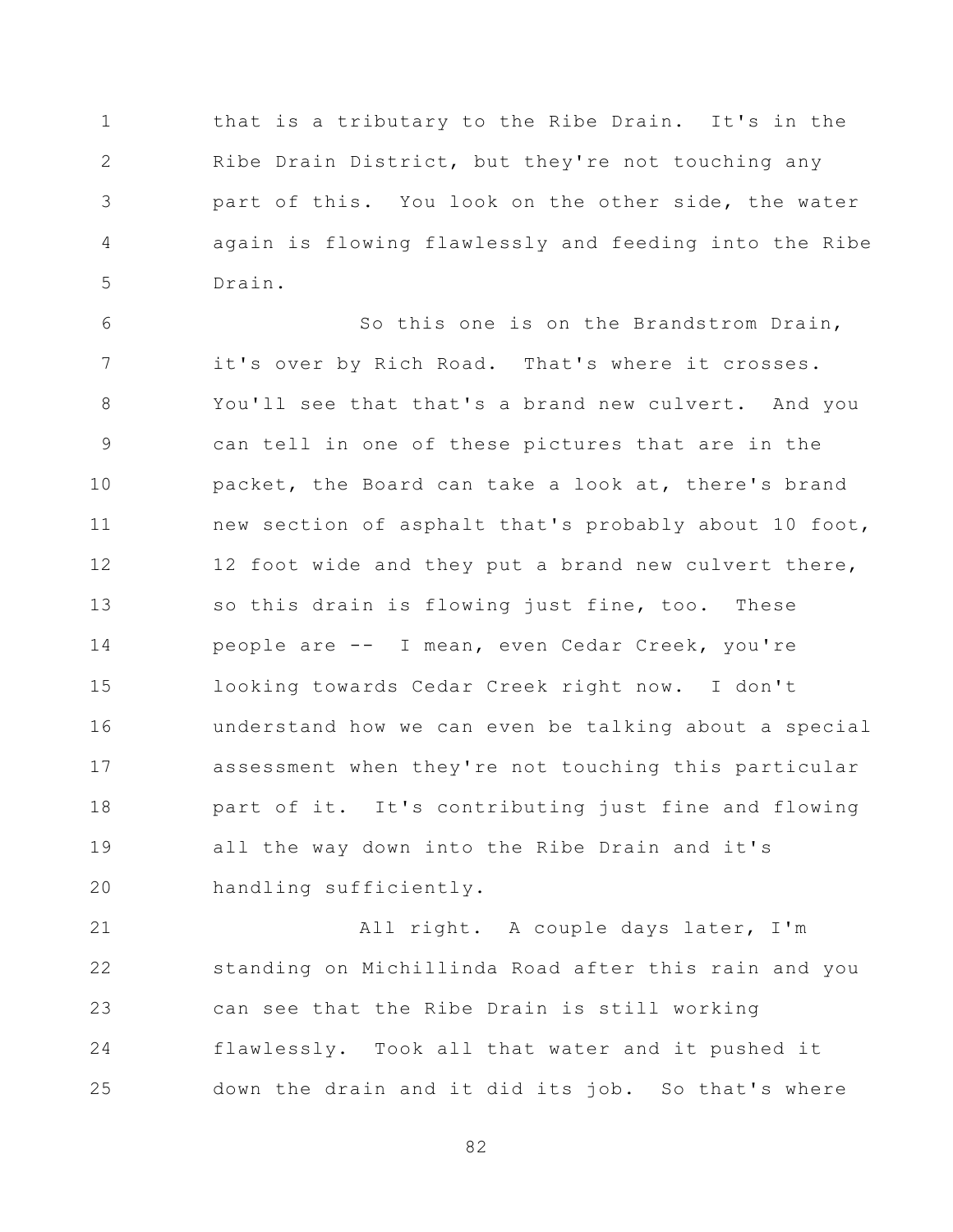1 2 3 4 5 6 7 8 it makes its 90-degree turn, goes under the culvert on Michillinda. I was in the red truck this day. And as you cross the street looking downstream, you can see that the water level drops significantly. This was two days later. I was a little busy the second day, otherwise I would have done it then. But this one right here shows you that it took a large volume of water and sent it down the Ribe Drain.

9 10 11 12 13 The point of cleaning it to me is pointless. The public health benefit of this is where we're talking about tonight. I don't know what you do downstream to make this eradicate some public health benefit. I don't -- I don't see it.

14 15 16 17 18 19 20 21 22 23 24 25 Here is after the water had gone down at the -- I mean, it's flowing -- I don't know anybody here that can tell me that's not flowing. If I had volume, you would hear the water is running just fine. You can see that wet line right there. That meant that the water was at least four inches, five inches higher with -- and it went down that night. Five inches, it went down. So no one can say that this drain doesn't work. It's flowing just fine. Might be a little bit of cattails in there. I think someone mentioned cleaning. I think they used to dive down, there's a T at the end of that pipe that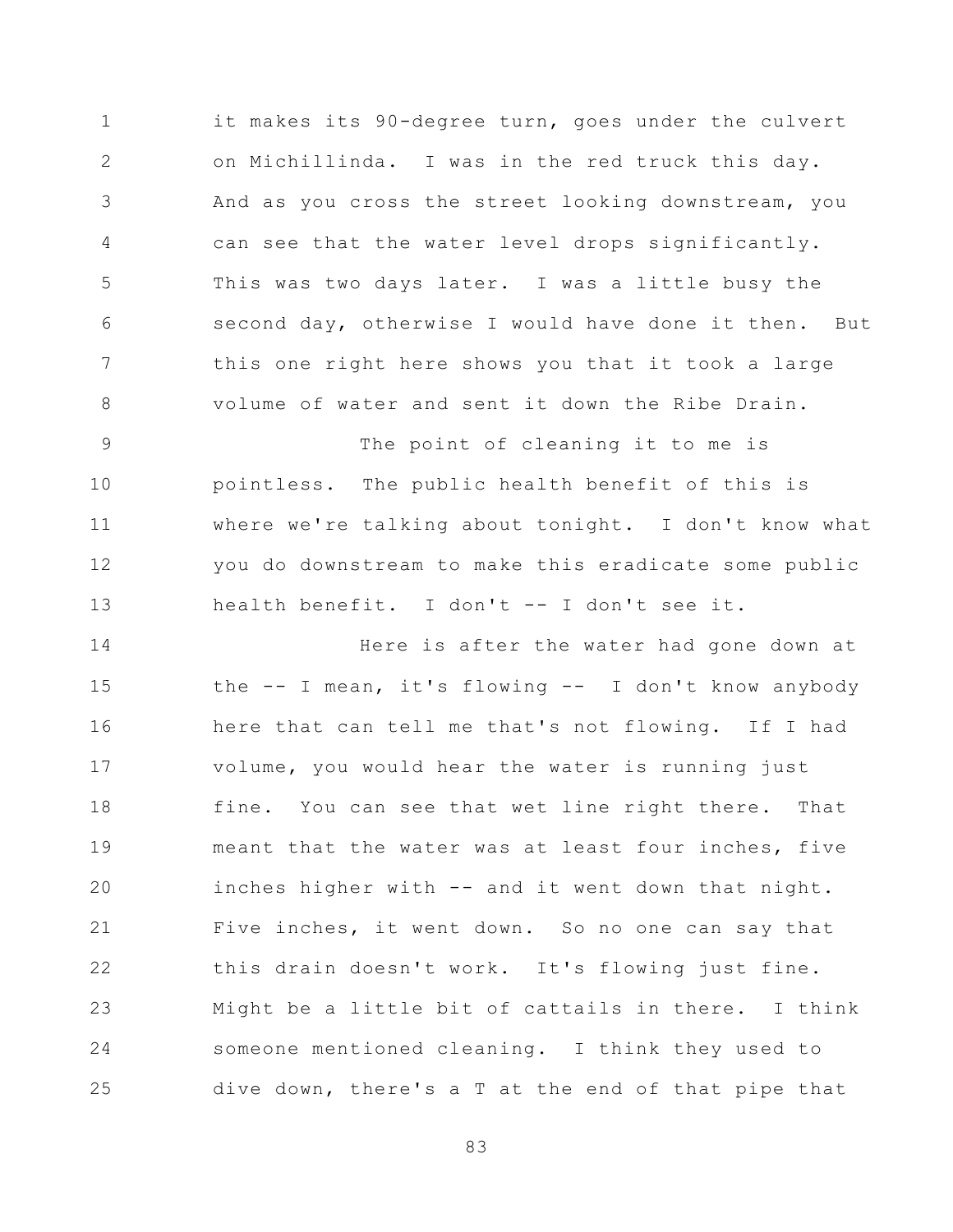1 2 3 4 5 6 7 8 9 10 11 12 13 14 15 16 17 18 19 20 21 22 23 24 25 goes out into Twin Lake, but you can see there's a few cattails there, but the water is definitely flowing quite fast, and this was after the rain. This is also on Rich Road looking at the Brandstrom Drain, that's coming down Tyler -- or I'm sorry, Rich. And looking at this Brandstrom Drain after the rain had subsided, you can see that there's still water working through there. They're not dredging it. They're not doing anything to it. The culvert, you could have walked through it. It's huge, brand new. That's all part of this. I mean, everyone around this area is going to pay, but they're not touching this. The water is flowing fine. I don't -- I don't understand where there is a public health benefit to the township when this water is moving away. And if you notice, there's the new cement asphalt right there on Rich Road. So that culvert, I was trying to demonstrate to you, is brand new, relatively new. So there it is going downstream heading towards the Ribe Drain. This is the McMillan Road Bridge. This is where it transitions from the Ribe Drain into Bear Creek. I don't know that that's anywhere in the proposal to change any of this or the engineering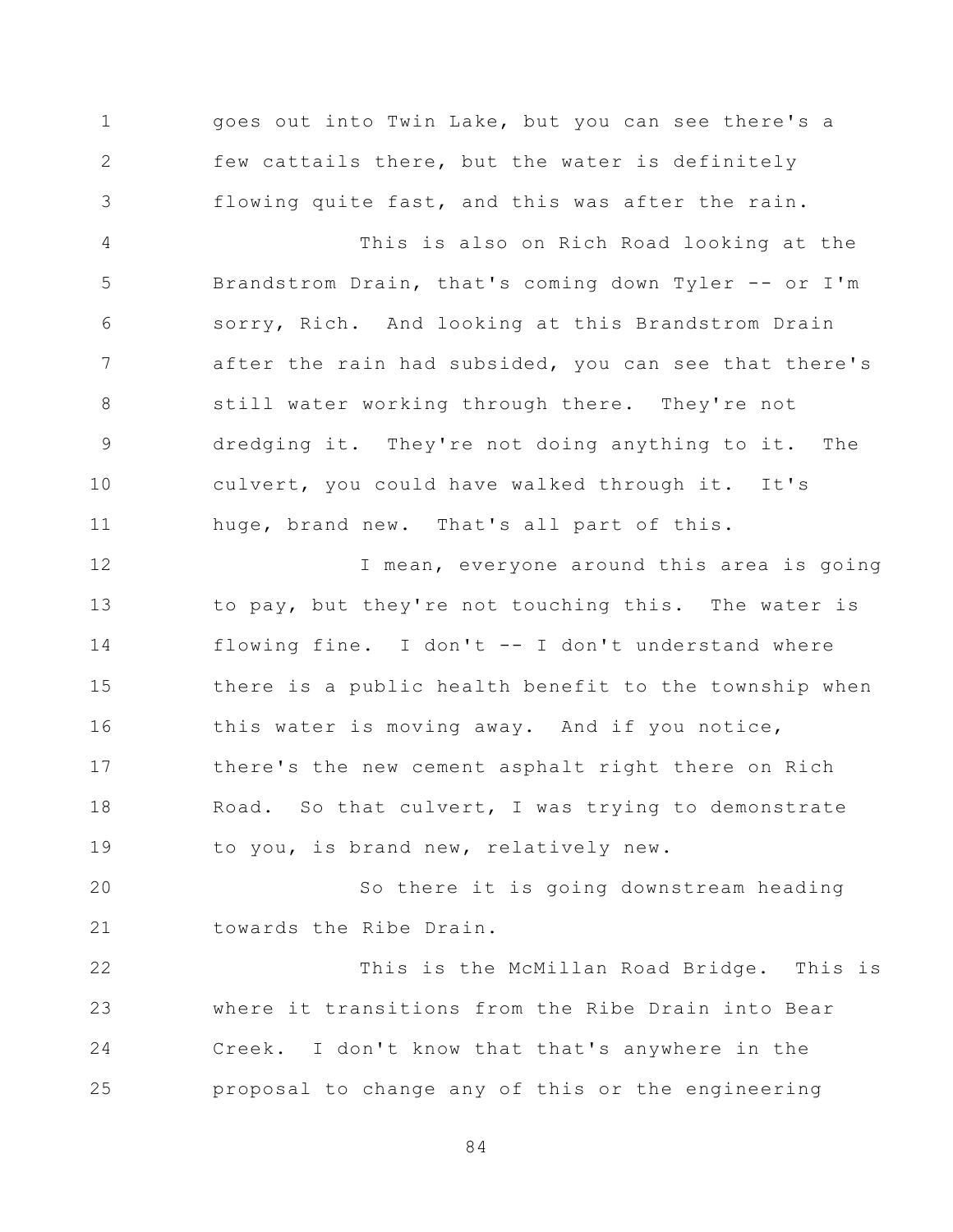1 2 3 4 5 6 7 8 9 10 11 12 plans to change any of this, but that bridge right there handled every bit of water you just saw. And I -- I can tell you right now, when I took -- went out there and took these videos, the phone blew up that day, 20 inches of water on some of these roads -- Cady Road, Belfast, Fowler. It was deep over there. I have the voice messages. I think I saw Brad here earlier today. He's one been calling me on it, too. There's a lot of people that called and said there's a lot of water and -- and I've demonstrated to you that it was sent downstream just fine. MR. TOM JASICK: Tony, how many more?

13 14 15 MR. TONY BARNES: That's it. That's my last video, so I thank you for giving me the opportunity to show you that video.

16 17 18 19 20 21 22 23 24 My question, I guess I haven't heard from the drain commissioner, I haven't heard from the engineer, I haven't heard from their attorney, I don't think the Board has heard anything as to how this is going to be a public health benefit to the 80 percent of the township that doesn't live anywhere near this. So at this point, that's -- I would ask that we defer and it not be a public health benefit to the people outside of the district.

25 MR. TOM JASICK: Thank you.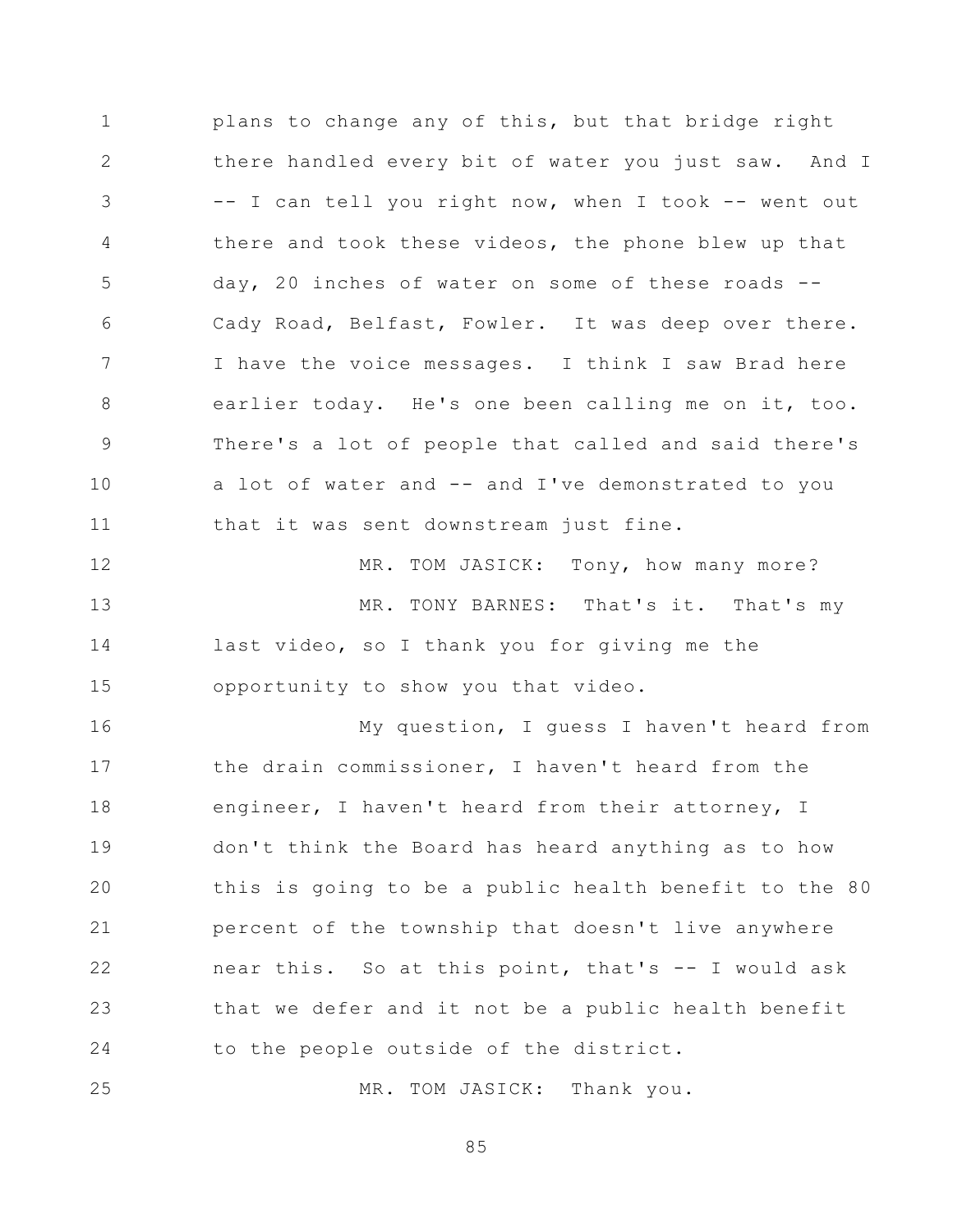1 2 3 4 5 6 7 8 9 10 11 12 13 14 15 16 17 18 19 20 21 22 23 24 25 MR. LOU NORDLUND: Thank you. MR. TOM JASICK: We're ready to close. MR. LOU NORDLUND: Okay. Move that we close public comment. MR. BRIAN MULNIX: Support. MR. TOM JASICK: I support that. MR. LOU NORDLUND: Okay. How say we? MR. TOM JASICK: Aye. MR. LOU NORDLUND: Aye. MR. LOU MULNIX: Aye. MR. TOM JASICK: The meeting is now closed to the public. MR. LOU NORDLUND: Yep, but you can sit there and listen to us. I think you're supposed to be able to, aren't they? MS. STACY HISSONG: Deliberations have to be open. Sorry. MR. TOM JASICK: All right. Then let me start. I've learned nothing more than I learned three years ago. Okay? Nothing has changed in - about this project, but we're not here to talk about the project because the project is going to go on. That's not what we're here for tonight. That was made very clear to me. It was for me to make one of the three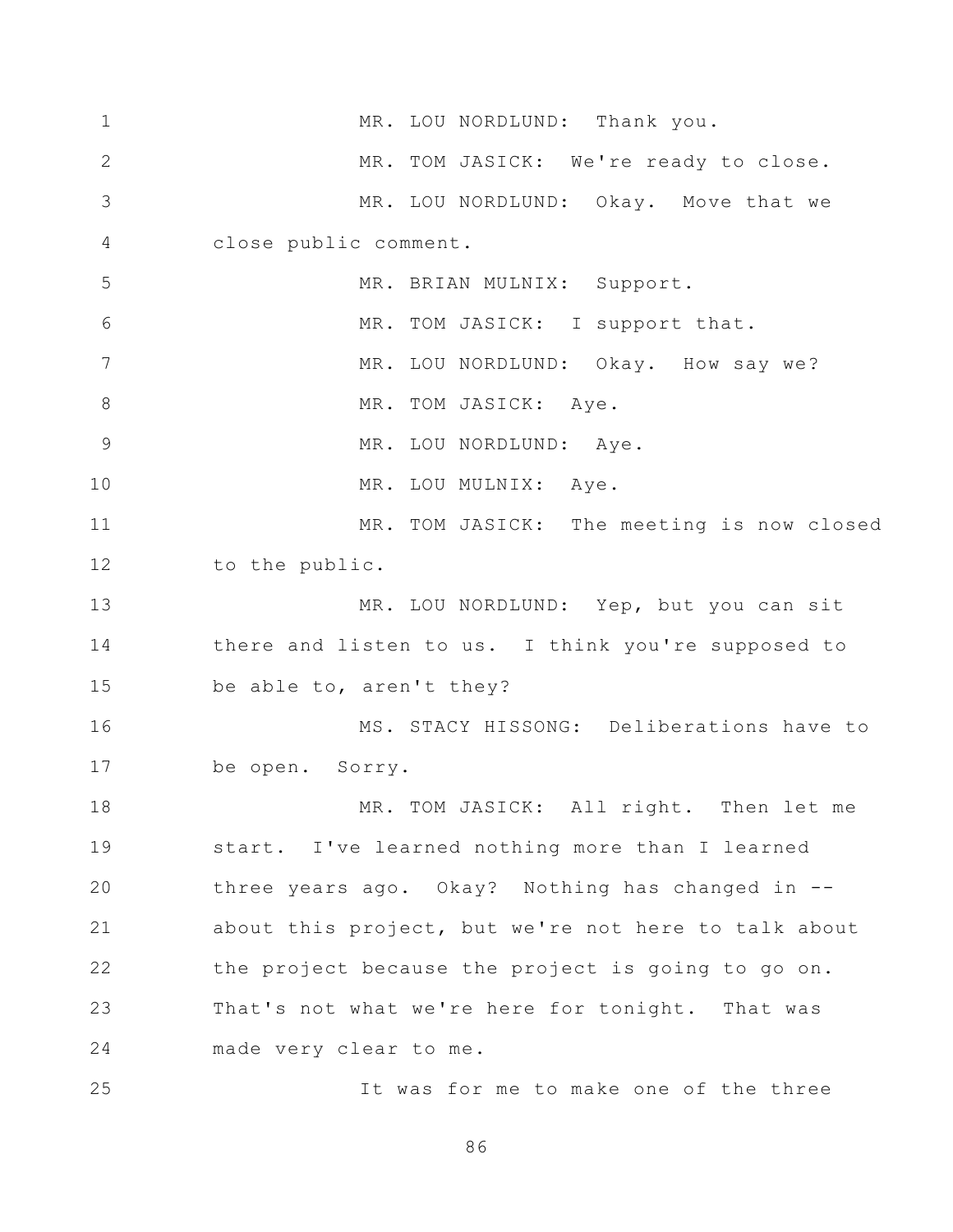1 2 3 4 5 votes that says do I think this is a public health concern to the community, to the townships, either one of them or both or whatever. That -- that argument has not been made to me.  $I$  -- I did not hear it.

6 7 8 9 10 11 12 I heard about a basement. I heard about black mold. I heard about somebody who has got a septic system that doesn't work well when the water is high. I hear you.  $I - I've$  had some of those same issues myself. But the argument has not been made for me to say I think this is a public health concern.

13 14 15 16 17 MR. LOU NORDLUND: Okay. As far as what I heard here today for -- We have to do it one at a time or can we just make general comments first? MS. STACY HISSONG: You can make general comments.

18 19 20 21 22 23 24 25 MR. LOU NORDLUND: Okay. I heard an awful lot about the drain project, a lot of the same arguments that were presented the last time we had this last summer. A lot nicer day today, though. And I haven't heard much presentation about a public health concern. There -- there wasn't anything presented that said there was, you know, sewage going into the lake. I didn't hear anything about roads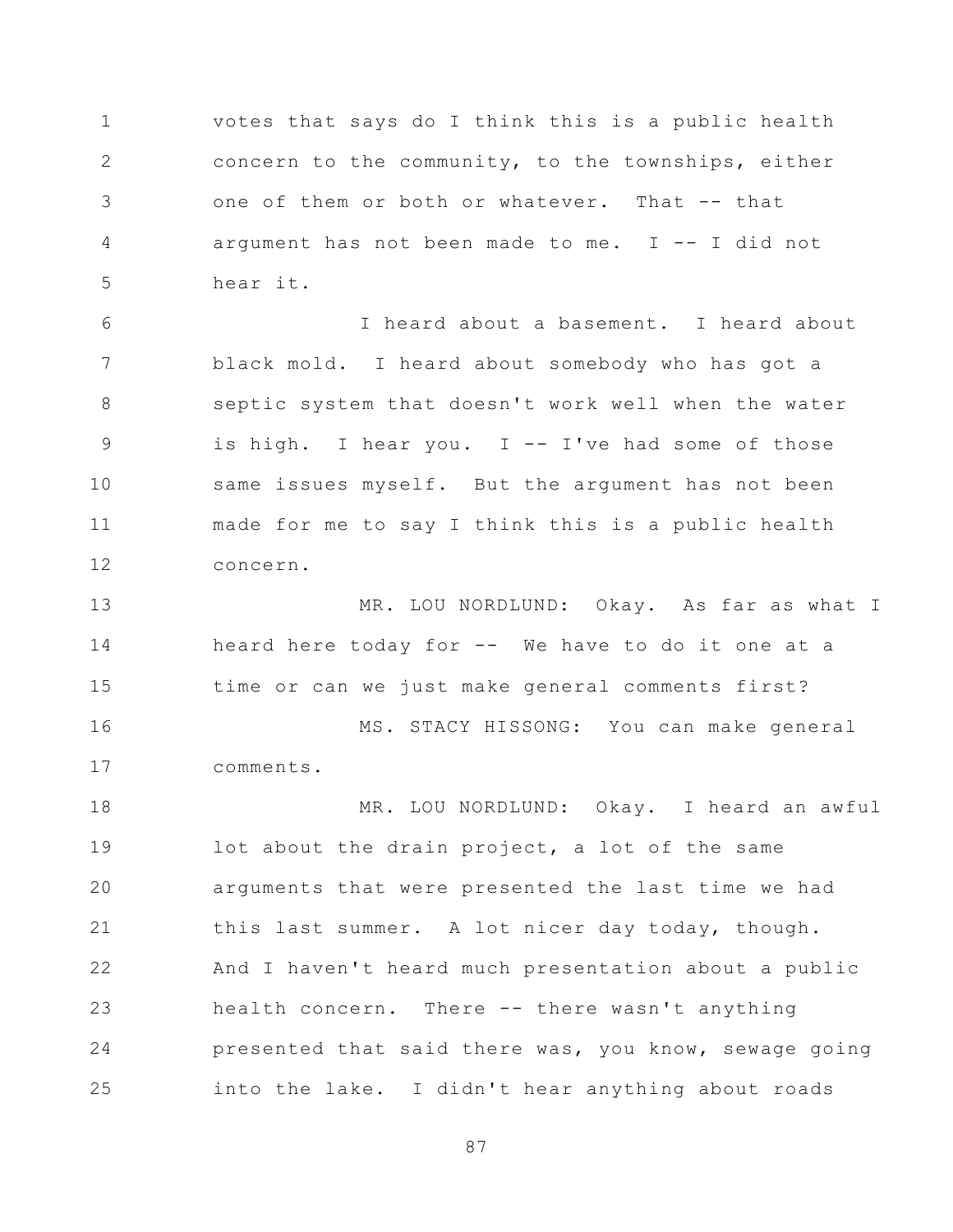1 2 3 4 being washed out or anything like that. So I guess I don't see a lot of public health concern with -- with what's been presented tonight. I haven't heard anything about that.

5 6 7 8 9 10 MR. BRIAN MULNIX: I also agree that I have not heard the evidence for a public health concern. I do have a concern as far as voting on this, because am I understanding this correctly that if we vote no, that we don't feel that there's a health issue --

11 12 13 14 MR. LOU NORDLUND: For the township. MR. BRIAN MULNIX: -- for the township, then the burden comes to the residents. Is that true?

15 UNIDENTIFIED SPEAKER: Yes.

16

UNIDENTIFIED SPEAKER: Yes.

17 18 MR. TOM JASICK: It's going to be that, anyhow.

19 20 MR. BRIAN MULNIX: It's going to be that --

21 22 23 24 25 MR. TOM JASICK: It's that anyhow. MR. BRIAN MULNIX: Sure. But I -- And I just wonder if the ability of the townships to take this to a further appeal or something is stronger than the residents, so I don't -- I don't know what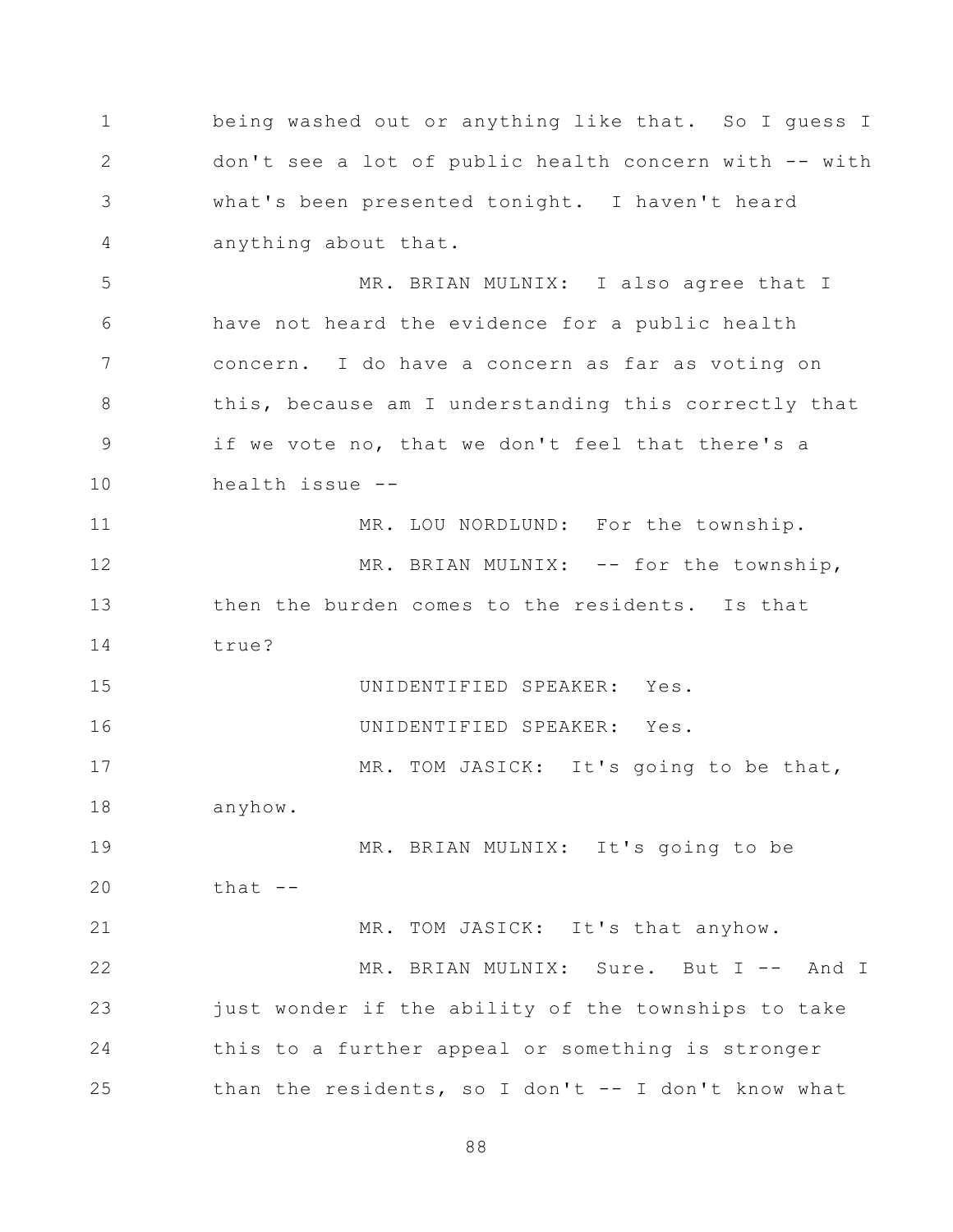1

the answer to that is, but --

2 3 4 5 6 7 8 9 10 11 12 13 14 15 16 17 18 19 20 21 22 23 24 25 MR. TOM JASICK: I guess from my perspective, the money is not what I'm here to listen about. If the project is going to make the culvert brand new culverts or dig two more feet out or get all the cattails, that's not what I'm here to talk about or even decide tonight. My direction tonight is is this a public health concern or condition. UNIDENTIFIED SPEAKER: Speak up. MR. TOM JASICK: The reason I'm here is not to talk about or listen to how the drain doesn't work because nobody has cleaned it out in 20 years. So be it. If that's the way -- the problem then that's the problem. But that's not what I'm here to talk about tonight or listen to. I listened to it, just like I did two years ago, and said I don't think it's an issue. It's not an issue for the township, for -- for the community. Somebody hasn't done their job properly. Okay? Nothing has changed. So this is not a public health thing is what I've been asked to decide. In my opinion, this is not a public health issue. UNIDENTIFIED SPEAKER: Is there any way I can say one thing? MR. LOU NORDLUND: Public comment has been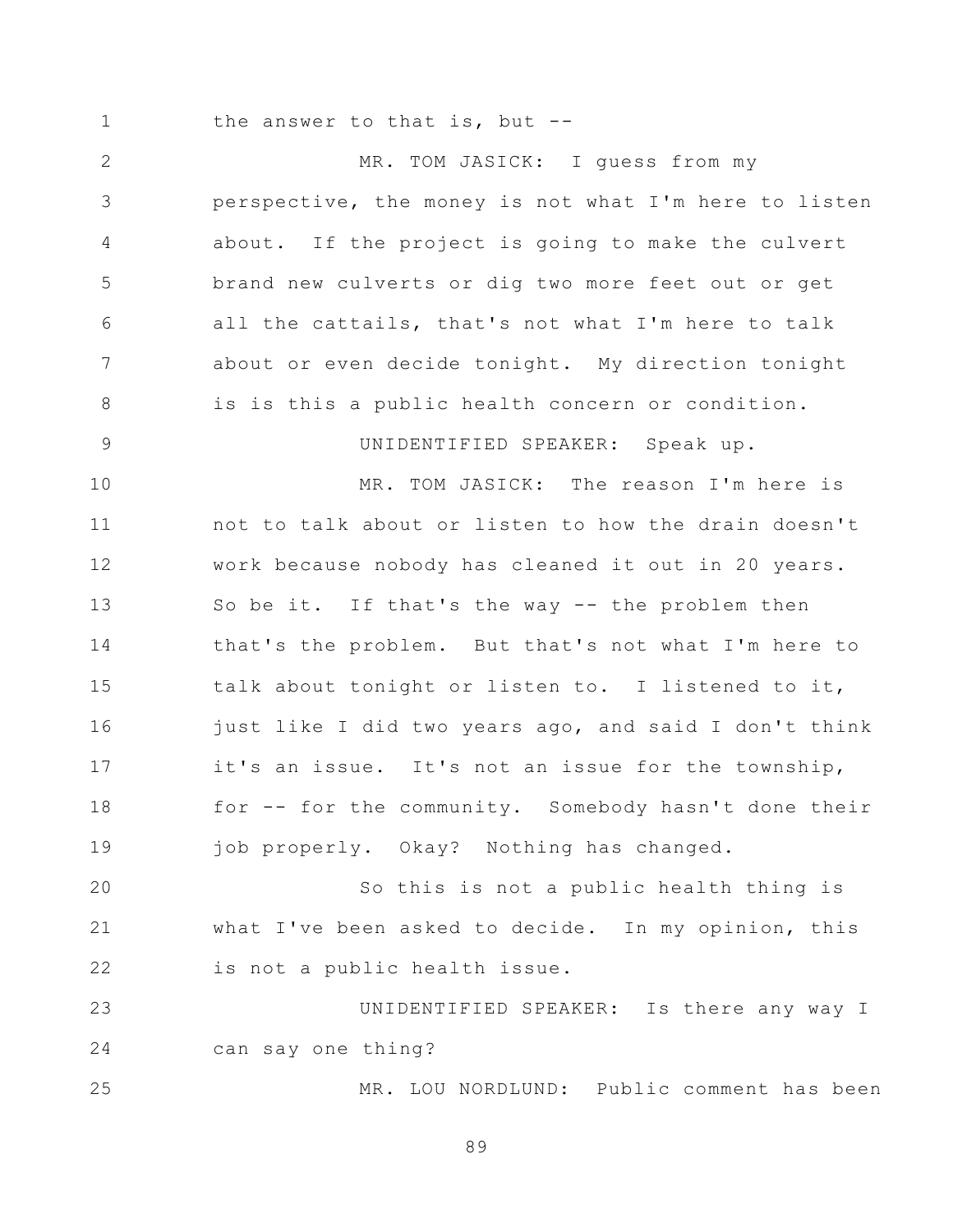1 closed.

2 3 4 5 6 7 8 9 10 11 12 13 14 15 16 17 18 19 20 21 22 23 24 25 UNIDENTIFIED SPEAKER: I know, but the three of you guys are make -- have got to make a decision. I don't want to be in your shoes. MR. TOM JASICK: I've already made mine. UNIDENTIFIED SPEAKER: I don't think you guys have heard enough to make a decision. Neither have I and I can't  $-$  I don't think anyone  $-$ MR. LOU NORDLUND: That's what the hearing for today was for was to present evidence to -- you know, to decide whether or not we feel that Cedar Creek Township or Dalton Township has a public health issue because of the Ribe Drain. Is that correct? MS. STACY HISSONG: Yes. So now you can vote. MR. LOU NORDLUND: Okay. And like I say, I didn't hear very much evidence brought forth about public health. It wasn't presented. I didn't hear anything about water quality. I didn't hear any, you know, tests or reports about it. We didn't hear that evidence. We heard a lot of comments about the drain. MR. BRIAN MULNIX: I'm kind of in a tough spot here. I mean, I agree with both of these guys. I don't agree that this is necessary and I wonder --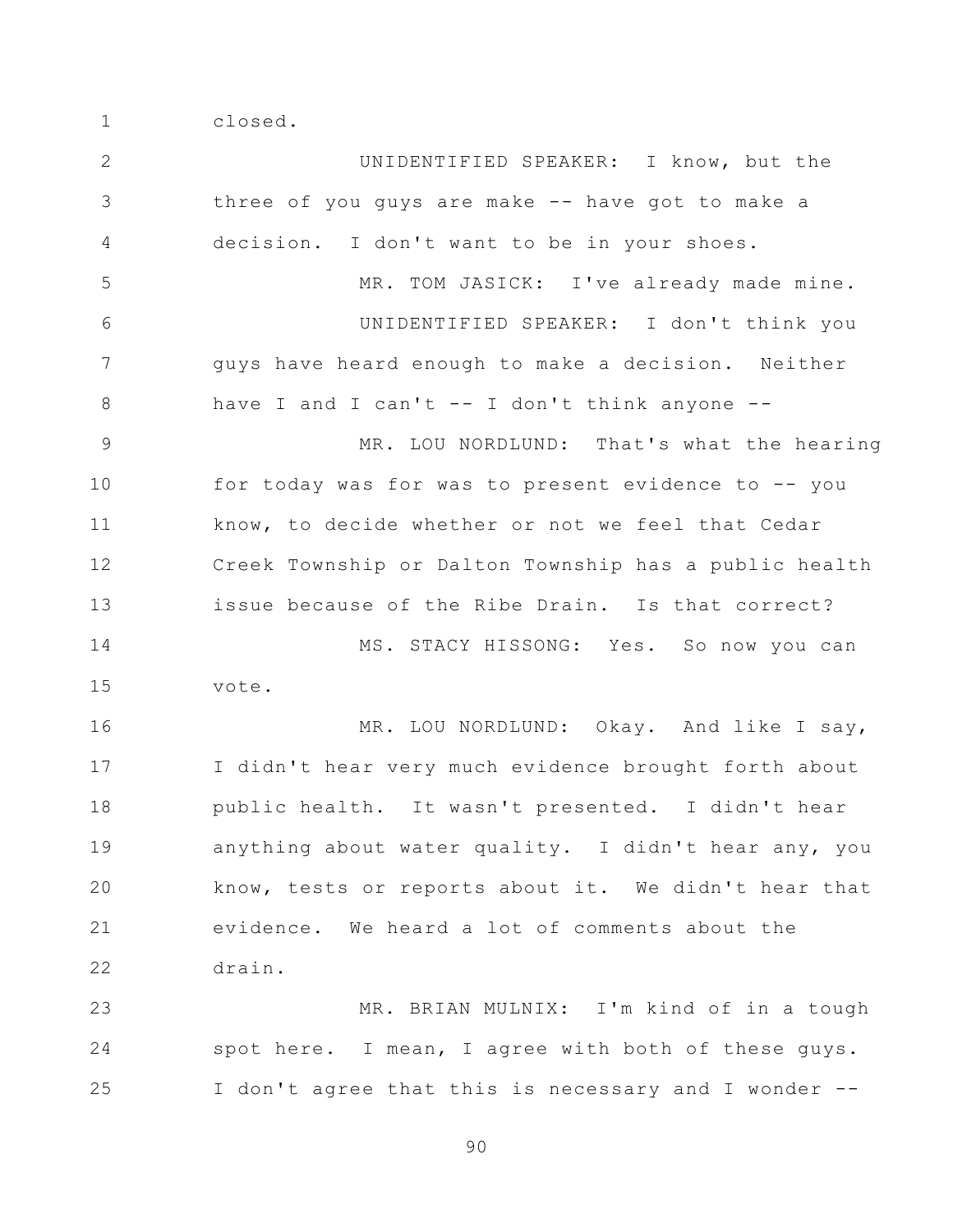1 2 3 4 5 6 7 8 9 10 11 12 13 14 15 16 17 18 19 20 21 22 23 24 25 I wondered why -- why we're even being presented this in the first place. But what -- what -- Are our only options yes or no? MR. LOU NORDLUND: Yes. MR. BRIAN MULNIX: Can we abstain because we don't feel it's, you know, been presented to us? MR. LOU NORDLUND: You have to say yes or no. MR. BRIAN MULNIX: Is that true? Can we ask our attorney that? MS. STACY HISSONG: The question is can you abstain? I can't physically force you to vote, but the drain commissioner needs a determination as to the public -- the necessity for public health so as to the townships. So if you abstain from voting then we have to do this again until we get one. Okay? MR. BRIAN MULNIX: Just curious. MS. STACY HISSONG: Nope. I think that's a fine question, but that's what this is about. MR. LOU NORDLUND: I'll call for a vote. MS. STACY HISSONG: Well, there's two motions, so a motion needs to be made before you vote. MR. LOU NORDLUND: Okay. So the first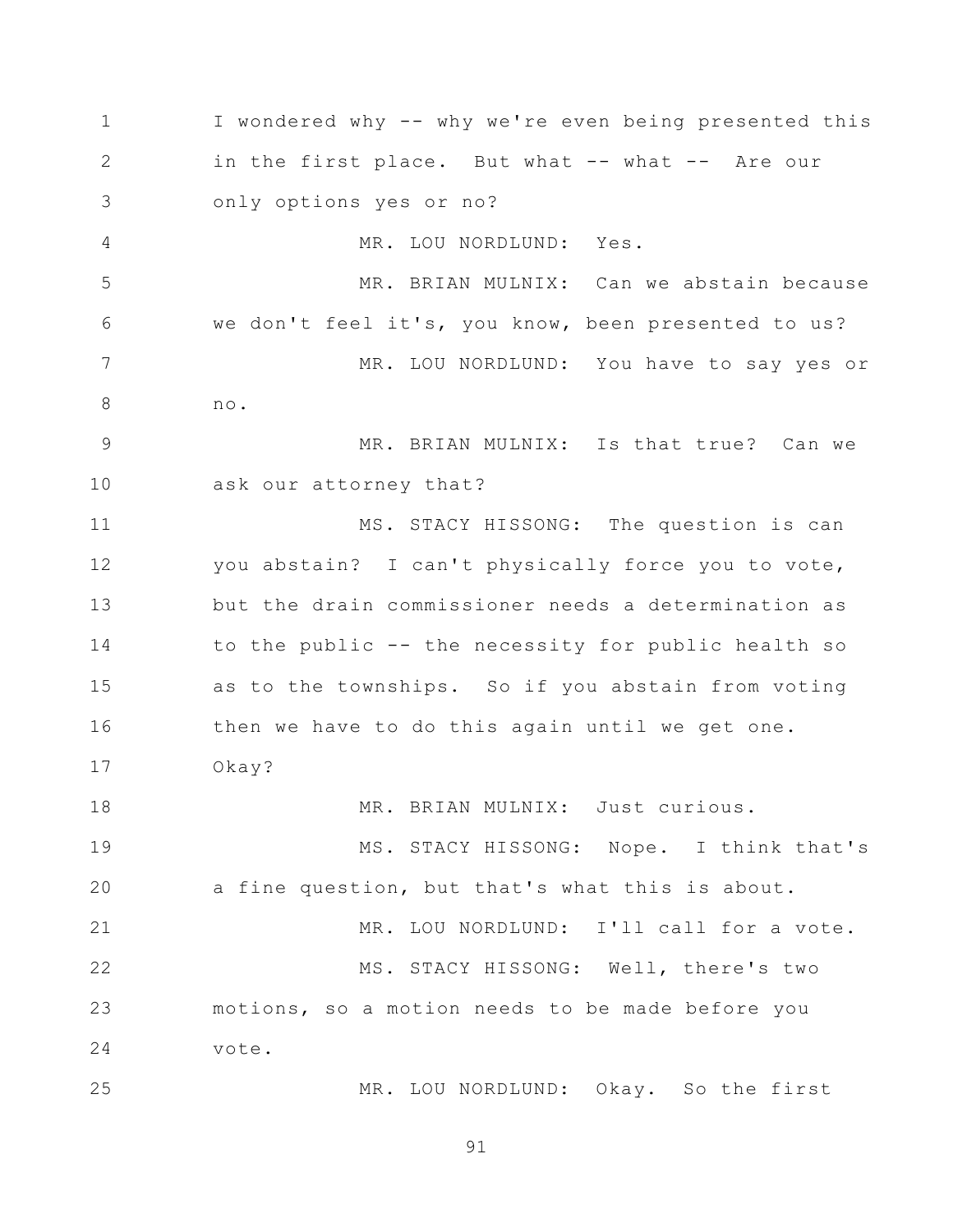1 2 3 4 5 6 7 8 9 10 11 12 13 14 15 16 17 18 19 20 21 22 23 24 25 motion here, I'll make a motion that the proposed maintenance and improvement of the Ribe Drain is or is not necessary for the protection of public health in Cedar Creek Township. MS. STACY HISSONG: So your motion was is or is not. You got to pick one, is necessary or is not necessary. MR. LOU NORDLUND: Okay. Well, shucks. Okay. So I will move that the proposed maintenance and improvement of the Ribe Drain is not necessary for the protection of public health for Cedar Creek Township. MR. TOM JASICK: I agree. MR. LOU NORDLUND: Do we have to second first? MS. STACY HISSONG: Yes, a second and then a vote. MR. TOM JASICK: Okay. I second that. MR. LOU NORDLUND: Okay. And how do we vote? MR. TOM JASICK: I agreed, it's not necessary. MR. BRIAN MULNIX: I agree that it's not necessary. MR. LOU NORDLUND: And I guess it's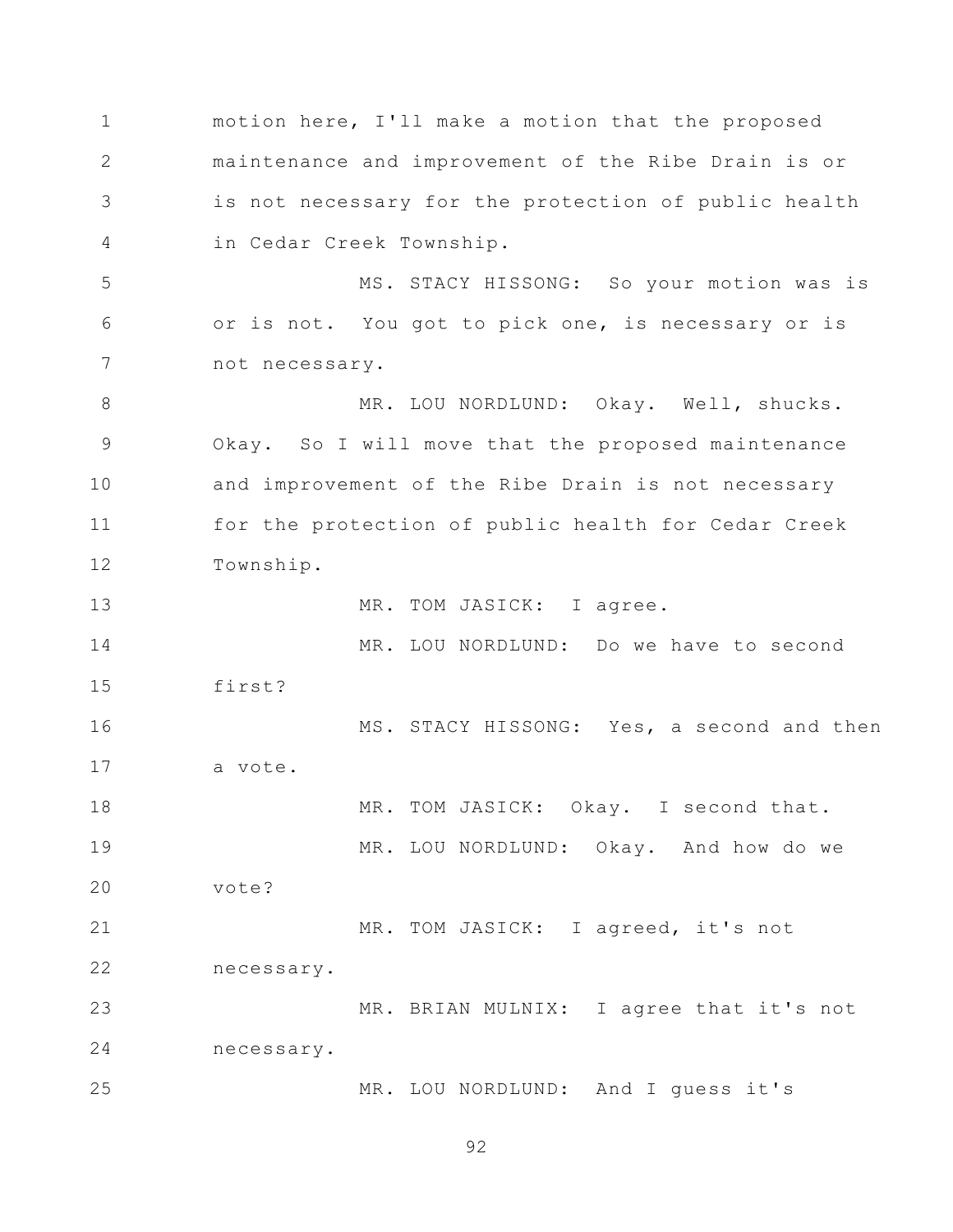1 unanimous, then. Okay.

2 3 4 5 6 7 8 9 10 11 12 13 14 15 16 17 18 19 20 21 22 23 24 25 And then I make a motion that the proposed maintenance and improvement of the Ribe Drain is not necessary for the protection of public health in Dalton Township. Whoops. What's that last little bit? A portion or all? MS. STACY HISSONG: You don't have to go through that. MR. LOU NORDLUND: Okay. Don't have to say that. Okay. That's my motion, then, is not necessary for public health. MR. TOM JASICK: I second that. MR. LOU NORDLUND: Okay. It's been seconded. How do we vote? MR. TOM JASICK: I agree it is not necessary. MR. LOU NORDLUND: I agree it is not necessary. MR. BRIAN MULNIX: I agree that it's not necessary. MR. LOU NORDLUND: Okay. It is unanimous. MS. STACY HISSONG: Move to adjourn. MR. LOU NORDLUND: Okay. I vote to -- or I move to adjourn the meeting. Someone want to second it?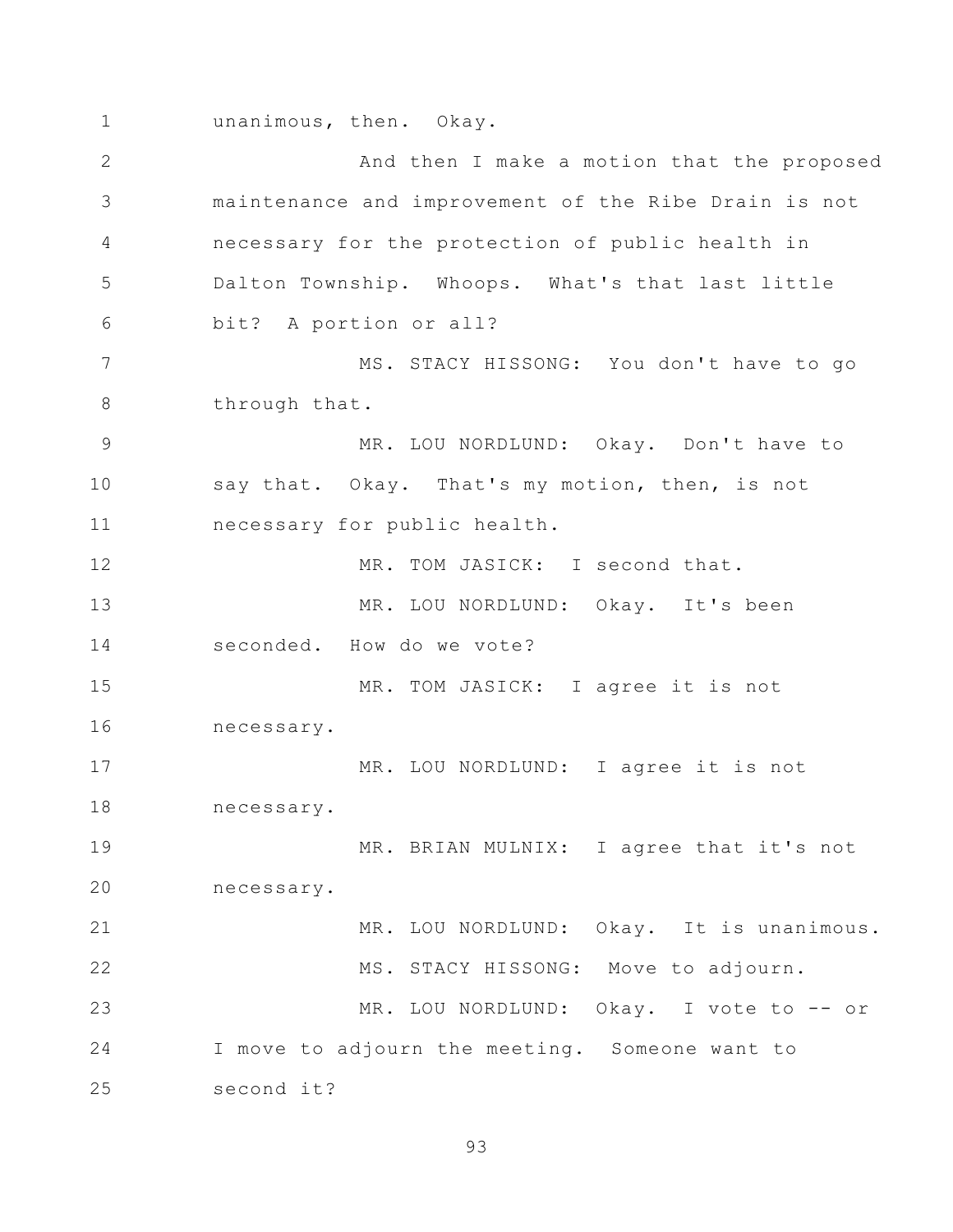| $1\,$          | MR. TOM JASICK: I second that.                     |
|----------------|----------------------------------------------------|
| $\mathbf{2}$   | MR. LOU NORDLUND: Okay. Let's vote. All            |
| 3              | in favor, say aye.                                 |
| $\overline{4}$ | MS. CRYSTAL SMITH: Appeal process.                 |
| 5              | MR. BRIAN MULNIX: Aye.                             |
| 6              | MR. TOM JASICK: Aye.                               |
| $\overline{7}$ | MS. CRYSTAL SMITH: Can we discuss the              |
| $8\,$          | appeal process that's on the agenda before we move |
| 9              | on?                                                |
| 10             | MS. STACY HISSONG: We can. There's an              |
| 11             | opportunity to appeal to probate court. And if you |
| 12             | want specifics on that, you should seek your own   |
| 13             | legal counsel with regard to that.                 |
| 14             | MR. LOU NORDLUND: Thank you all for                |
| 15             | coming and we appreciated your input.              |
| 16             | (Whereupon, meeting concluded.                     |
| 17             | at 8:31 P.M)                                       |
| $18\,$         | $--00000--$                                        |
| 19             |                                                    |
| 20             |                                                    |
| 21             |                                                    |
| 22             |                                                    |
| 23             |                                                    |
| 24             |                                                    |
| 25             |                                                    |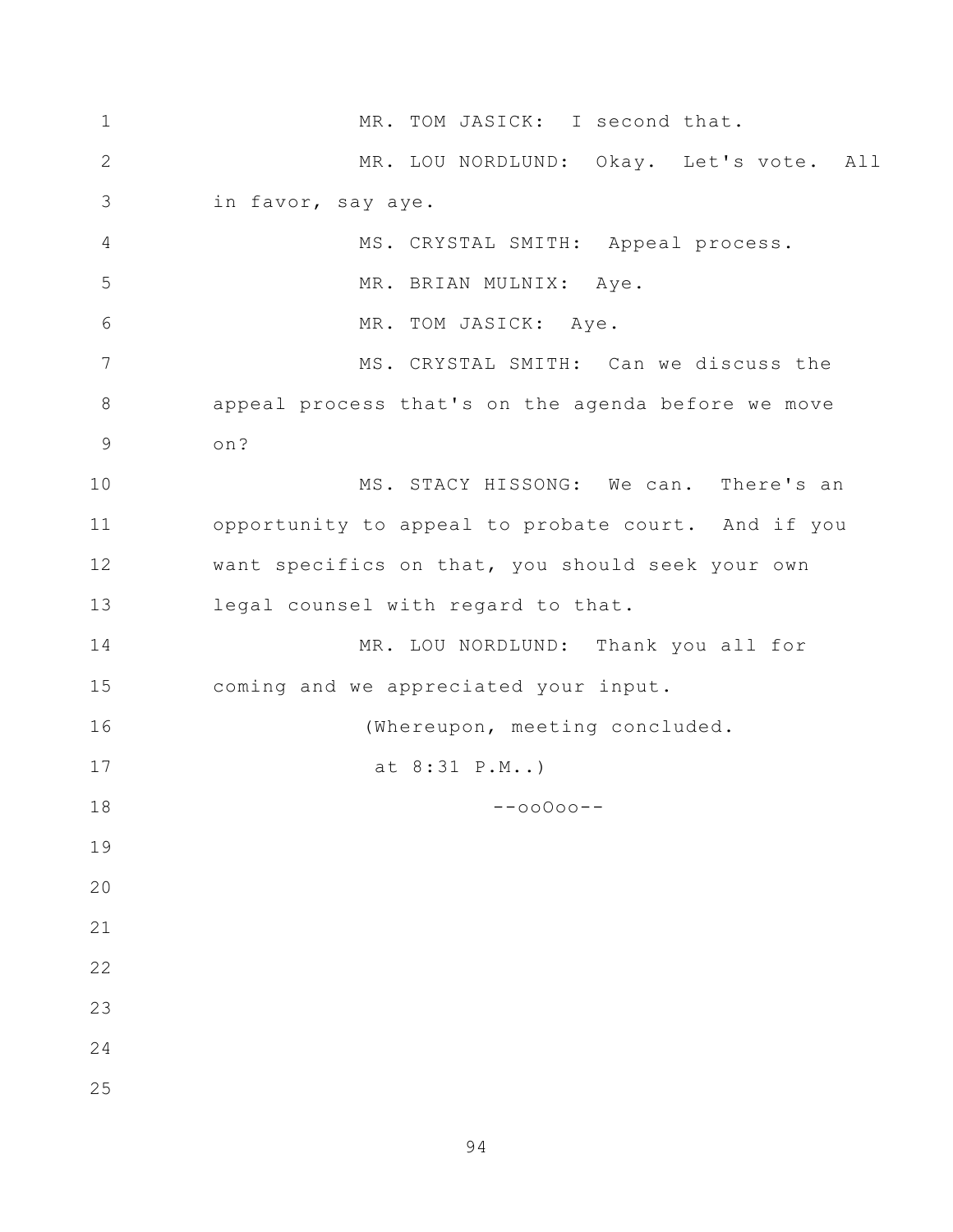1 2 3 4 5 6 7 8 9 10 11 12 13 14 15 16 17 18 19 20 21 22 23 24 25 STATE OF MICHIGAN )  $\qquad \qquad$  ss. COUNTY OF MUSKEGON ) I, Michelle M. McKee, Certified Shorthand Reporter (CSR-3841), and Notary Public in and for the County of Muskegon and State of Michigan, do hereby certify that the foregoing meeting was taken before me at the time and place herein before set forth. I further certify that said meeting was recorded by me stenographically, and subsequently transcribed under my directions and supervision; and that the foregoing is a full, true, and correct transcript of my original shorthand notes. I further certify that I am not counsel for or related to any of the parties to the foregoing cause, or employed by them or their attorneys, and am not interested in the subject matter or outcome thereof. The foregoing certification of this transcript does not apply to any reproduction of the same by any means unless under the direct control and/or supervision of the certifying reporter. Dated at Muskegon, Michigan, this 7th day of March, 2018.  $\overline{\phantom{a}}$  ,  $\overline{\phantom{a}}$  ,  $\overline{\phantom{a}}$  ,  $\overline{\phantom{a}}$  ,  $\overline{\phantom{a}}$  ,  $\overline{\phantom{a}}$  ,  $\overline{\phantom{a}}$  ,  $\overline{\phantom{a}}$  ,  $\overline{\phantom{a}}$  ,  $\overline{\phantom{a}}$  ,  $\overline{\phantom{a}}$  ,  $\overline{\phantom{a}}$  ,  $\overline{\phantom{a}}$  ,  $\overline{\phantom{a}}$  ,  $\overline{\phantom{a}}$  ,  $\overline{\phantom{a}}$ Michelle M. McKee, CSR-3841 Notary Public, Muskegon County, Michigan My commission expires June 7, 2021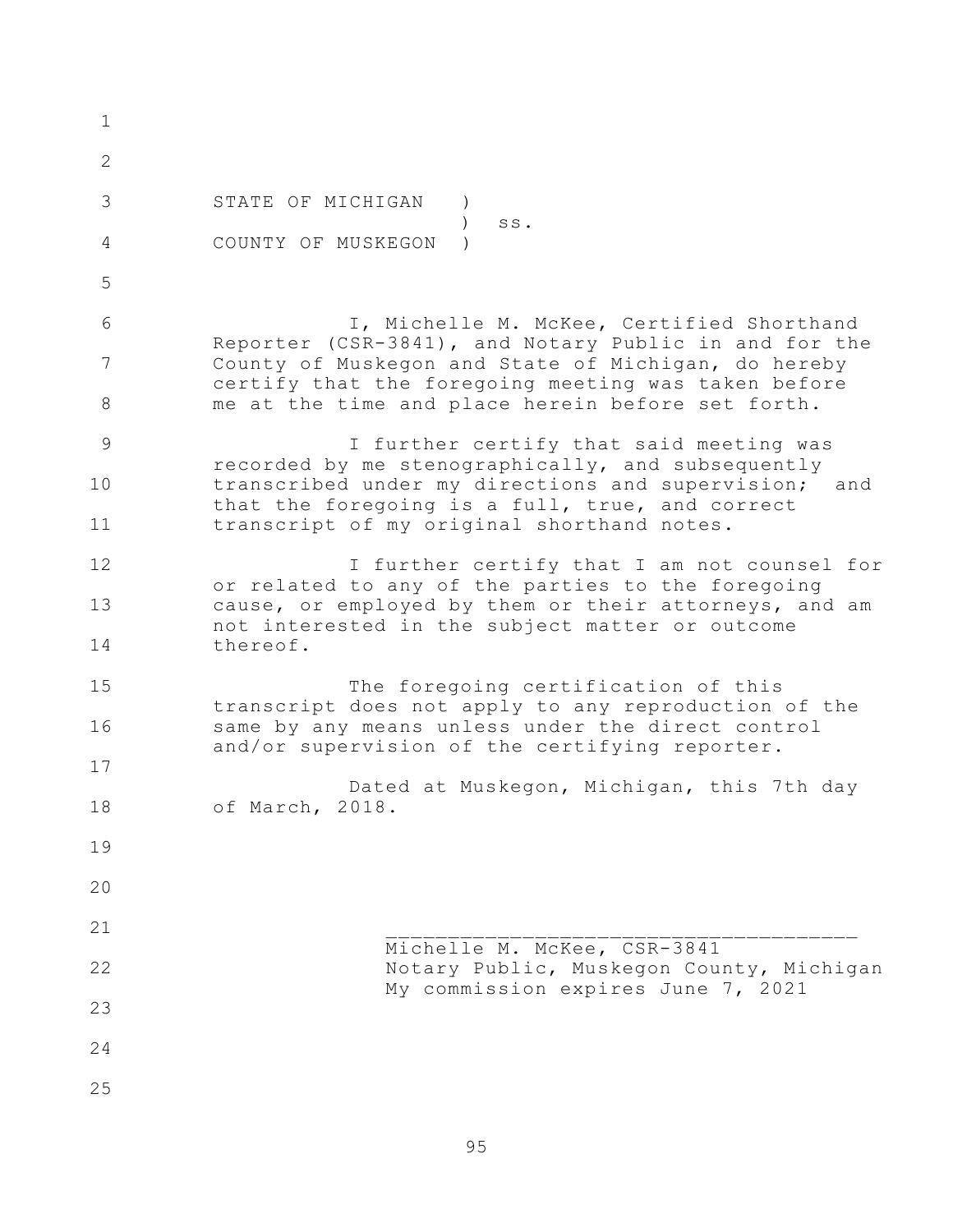| \$                                                            |  |
|---------------------------------------------------------------|--|
| \$5,000 [1] - 44:20                                           |  |
|                                                               |  |
| $960s$ [1] - 37:6<br>$70s$ [4] - 36:18, 37:6,<br>52:20, 53:11 |  |
| $73$ [1] - 61:9                                               |  |
| $'80s$ [3] - 36:18, 53:2,<br>59:21                            |  |
| <b>'81</b> [1] - 44:9                                         |  |
| $^{\bullet}$ 84 [3] - 44:7, 44:8,<br>44.9                     |  |
| <b>'90s</b> [1] - 53:2                                        |  |
| 0                                                             |  |
| $06$ [1] - 24:20                                              |  |
| 1                                                             |  |
| $1_{[2]} - 11:7, 73:25$                                       |  |
| <b>1.2</b> [1] - 50:1<br>10 [7] - 21:3, 33:10,                |  |
| 48:8, 52:24, 54:13,                                           |  |
| 77:11, 82:11                                                  |  |
| 10-day [1] - 14:2<br>100-year [1] - 23:25                     |  |
| 11 [1] - 52:25                                                |  |
| 12 [3] - 25:25, 65:24,                                        |  |
| 82:12                                                         |  |
| 13 [1] - 52:25<br>14 [2] - 25:22, 65:24                       |  |
| 15 [1] - 41:18                                                |  |
| 15-50122-A [1] - 18:20                                        |  |
| 15-50122-AA [1] -<br>17:24                                    |  |
| <b>1500</b> [3] - 1:15, 36:15,<br>38:4                        |  |
| 16 [1] - 79:9                                                 |  |
| 19 [1] - 44:5<br>1907 (11 - 19:21                             |  |
| <b>1925</b> [1] - 22:14                                       |  |
| 1940 [1] - 22:14                                              |  |
| 1952 [1] - 52:8                                               |  |
| 1960's [1] - 36:18                                            |  |
| 1970's [2] - 52:9,                                            |  |
| 54:17                                                         |  |
| 1974 [1] - 52:12<br>1976 [2] - 52:12, 59:23                   |  |
| 1980's [2] - 37:11,                                           |  |
| 38:11                                                         |  |
| 1981 [2] - 19:23, 49:8                                        |  |
| 1984 [9] - 20:13,<br>24:15, 25:1, 26:12,                      |  |
| 29:13, 49:9, 66:6,                                            |  |
| 70:23, 71:7                                                   |  |
| 1st $[1]$ - 39:23                                             |  |

2-1/2 [1] - 52:11 20 [7] - 33:10, 41:18, 48:3, 61:20, 73:22, 20-day [1] - 14:3 2000's [1] - 53:3 2014 [1] - 77:11 2015 [9] - 18:25, 24:15, 24:17, 25:22, 26:4, 27:19, 29:10, 2016 [3] - 18:8, 19:10, 2017 [1] - 28:22 2018 [2] - 1:12, 95:18 2019 [1] - 28:25 2021 [1] - 95:22 24-inch [3] - 25:17, 25 [2] - 40:14, 40:16 28th [1] - 19:15 3 [3] - 52:12, 52:24, 3-1/2 [1] - 81:14 30 [2] - 33:10, 65:10 4th [2] - 18:8, 79:12 5.2 [2] - 19:22, 21:13 50 [2] - 25:25, 30:6 50-percent [1] - 23:3 56 [2] - 52:6, 52:23 61 [2] - 33:3, 34:6 678.0 [1] - 67:5 678.5 [1] - 67:10 6:31 [1] - 1:13 7 7 [1] - 95:22 70 [1] - 46:21 74 [1] - 36:14 75 [1] - 79:10 7th [1] - 95:17 8 8 [1] - 52:25 80 [3] - 74:23, 77:18, 85:20 8:00 [1] - 72:4 8:31 [1] - 94:17 8th [1] - 79:15 9 9,000 [1] - 77:19 90 [1] - 22:2 90-degree [3] - 81:6, 81:10, 83:1 9900 [1] - 73:24 A abandoned [1] - 13:14 ability [5] - 26:14, 26:21, 29:15, 30:2, 88:23 able [8] - 24:1, 34:11, 35:20, 43:19, 45:7, 63:18, 66:12, 86:15 abstain [3] - 91:5, 91:12, 91:15 **accept** [1] - 48:13 acceptable [1] - 31:25 access [2] - 75:25, 76:1 accumulation [2] - 23:2, 25:3 acre [4] - 69:8, 69:9, 69:17, 69:18 acreage [5] - 43:23, 68:25, 69:1, 69:2 acres [1] - 41:19 active [1] - 54:8 actual [2] - 25:9, 25:11 add [4] - 5:19, 6:23, 16:10, 30:22 addition [2] - 76:23, 77:9 adjourn [2] - 93:22, 93:24 adjudicated [1] - 14:9 administer [1] - 3:2 affect [2] - 21:7, 65:5 affected [7] - 50:19, 52:19, 53:8, 70:12,

2

2 [1] - 74:1

85:5, 89:12

2000 [1] - 51:1

2002 [1] - 11:7

38:7, 70:22

24 [1] - 37:22

25:19, 25:21

28 [1] - 1:12

29th [1] - 38:7

65:25

3233 [1] - 55:2 36 [1] - 49:11 3841 [1] - 1:24

4 [1] - 81:13 46 [1] - 42:11

5 [1] - 21:2

60 [1] - 46:11 600 [1] - 23:24

650 [1] - 23:24

3

4

5

6

48:16

70:15, 70:18, 70:20 affidavit [3] - 48:14, 76:14, 76:24 affidavits [2] - 6:23, 76:11 affirm [2] - 3:12, 4:10 afford [1] - 50:23 agenda [2] - 7:10, 94:8 Aggregate [1] - 16:23 Aggregates [3] - 11:6, 11:18, 12:10 ago [4] - 25:24, 74:7, 86:20, 89:16 agree [20] - 37:8, 41:20, 42:15, 42:23, 43:1, 53:6, 53:8, 54:12, 54:15, 61:23, 62:18, 78:23, 88:5, 90:24, 90:25, 92:13, 92:23, 93:15, 93:17, 93:19 agreeable [1] - 31:5 agreed [2] - 59:19, 92:21 agricultural [1] -37:21 ahead [5] - 5:16, 27:9, 45:3, 70:3, 77:15 alleviate [1] - 77:17 allow [1] - 63:24 alludes [1] - 73:1 almost [3] - 22:2, 38:5, 45:20 alternate [4] - 1:20, 2:20, 2:22 altogether  $[1]$  - 43:23 amazing [1] - 37:15 ambulatory [1] - 12:5 amount [4] - 30:4, 44:19, 44:21, 69:16 Anderson [2] - 1:20, 2:22 ANDERSON [2] - 4:5, 4:8 annual [1] - 72:14 anomaly [1] - 79:25 answer [26] - 12:19, 17:1, 17:18, 18:1, 27:8, 27:12, 33:13, 33:19, 34:15, 34:19, 51:23, 51:24, 52:17, 52:21, 64:15, 64:25, 65:6, 65:12, 65:16, 65:17, 68:3, 68:7, 71:24, 72:21, 73:9, 89:1 answered [1] - 64:16 answering [2] - 64:17, 80:4

answers [1] - 67:16 anticipate [1] - 28:24 anyhow [2] - 88:18, 88:21 anyway [2] - 40:5, 57:4 apologize [1] - 12:11 Appeal [1] - 94:4 appeal [15] - 11:13, 13:23, 13:25, 14:2, 14:3, 14:4, 14:9, 15:9, 17:7, 18:2, 74:12, 88:24, 94:8, 94:11 appealed [8] - 7:22, 11:10, 11:21, 13:21, 17:8, 17:25, 18:2, 42:13 appealing [2] - 15:13, 15:15 Appeals [1] - 11:4 appeals [1] - 11:11 applause [4] - 40:12, 41:3, 47:19, 51:13 apple [2] - 18:21 apply [1] - 95:15 appointed [1] - 3:7 apportioned [1] -15:14 Apportionment [1] - 14:13 apportionment [2] - 14:17, 14:21 Apportionments [1] - 15:7 appreciate  $[3] - 40:19$ , 48:24, 73:12 appreciated [1] -94:15 appropriate [1] - 8:16 area [7] - 24:4, 34:5, 48:5, 50:11, 50:20, 62:2, 84:12 areas [3] - 20:15, 44:22, 53:22 argument [2] - 87:4, 87:10 arguments [1] - 87:20 arose [1] - 31:1 asphalt [2] - 82:11, 84:17 assess [1] - 48:11 assessed [2] - 67:23, 68:1 assessing [2] - 75:2, 77:13 assessment [15] - 9:20, 9:22, 15:12, 16:2, 16:4, 16:6,

16:9, 68:8, 68:9,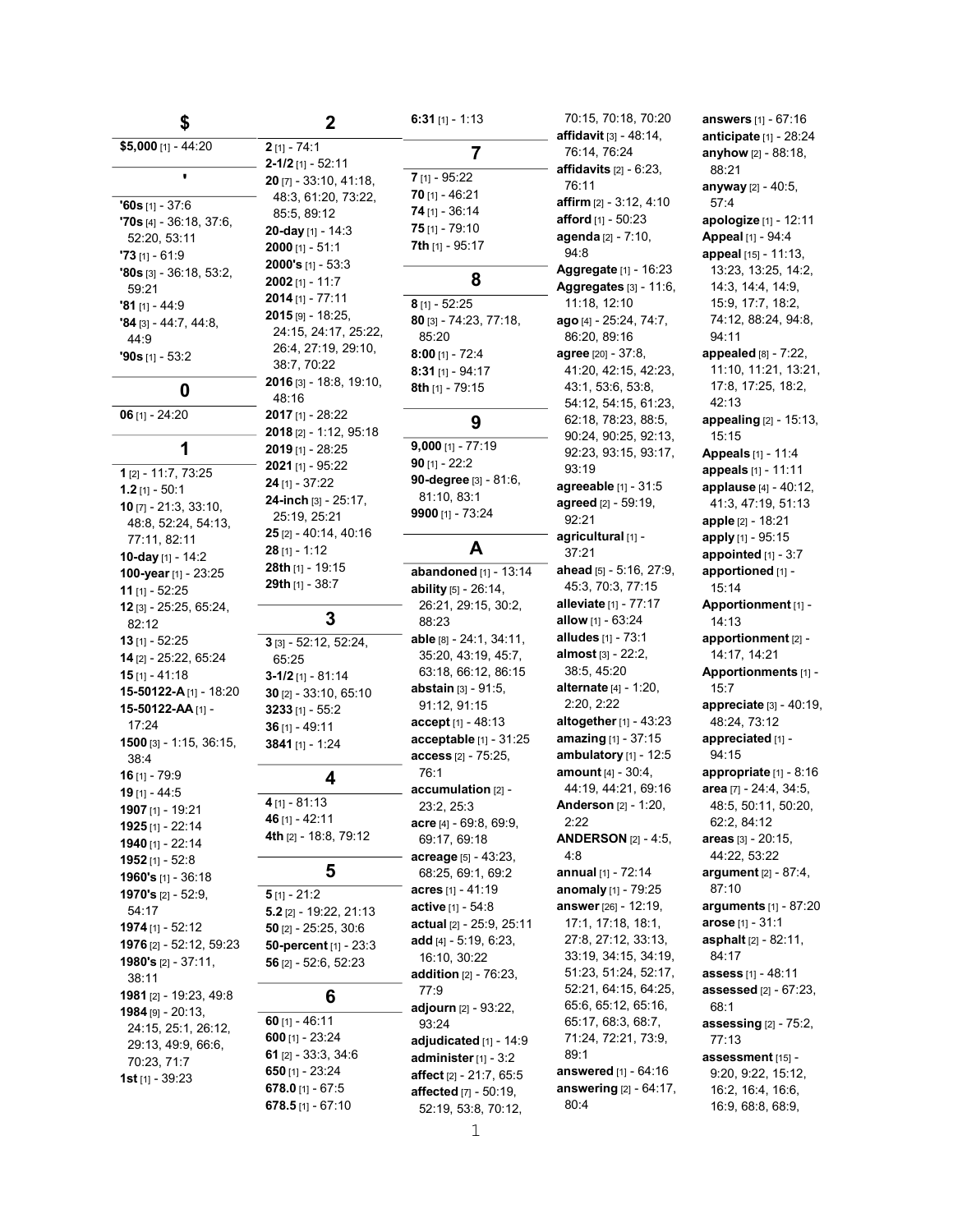68:12, 68:21, 68:24, 69:6, 80:14, 82:17 assessments [1] - 68:13 assist [2] - 38:8, 68:9 at-large [4] - 9:20, 9:21, 16:1, 69:23 attached [1] - 76:24 attack [1] - 43:11 attacks [1] - 43:9 attorney [6] - 7:11, 31:21, 73:17, 80:5, 85:18, 91:10 attorneys [2] - 2:16, 95:13 audience [1] - 4:13 Auditorium [1] - 19:11 August [1] - 79:15 automatically [2] -20:11, 25:6 available [5] - 2:24, 6:15, 8:1, 12:6, 80:4 avert [1] - 64:5 aware [3] - 20:14, 28:22, 77:9 awful [1] - 87:18 axes [1] - 40:17 aye [1] - 94:3 Aye [12] - 5:8, 5:9, 6:3, 6:4, 7:2, 7:3, 7:4, 86:8, 86:9, 86:10, 94:5, 94:6

### B

**baby** [1] - 3:21 **backed** [1] - 37:14 background [1] - 29:1 backup [2] - 12:14, 25:7  $bad$  [1] - 43:6 **bagging** [1] - 59:23 **bags**  $[1]$  - 23:15 ballpark [1] - 24:1 **banded** [1] - 37:17 bank [1] - 81:14 Bard [3] - 21:22, 22:1, 23:17 **BARNES [8] - 78:3,** 78:12, 78:15, 78:18, 81:1, 81:4, 81:20, 85:13 **Barnes** [5] - 32:8, 73:17, 76:13, 78:4, 78:19 **Barrett** [1] - 2:9 base [1] - 22:11 based [6] - 13:14, 15:24, 16:13, 62:18, 63:20, 75:9

**basement** [4] - 12:2, 42:17, 48:6, 87:6 **basements [2] -**36:20, 37:13 **basis** [2] - 38:6, 74:16 **batteries** [1] - 5:12 **battery** [1] - 3:19 Beach [1] - 36:23 beach [1] - 79:23 Bear [4] - 20:1, 20:3, 84:23 became [1] - 77:9 **BECKY** [6] - 64:24, 65:3, 67:1, 67:7, 67:9, 67:14 Becky [2] - 65:3, 65:4 become [3] - 20:12, 21:10, 72:17 **bedroom** [1] - 52:7 **begin** [1] - 49:14 **behind** [1] - 23:15 Belfast [1] - 85:6 **bench**  $[2] - 34:3$ , 59:16 **benefit** [20] - 9:12, 14:20, 15:21, 16:5, 16:7, 31:24, 73:20, 75:18, 76:2, 76:9, 76:18, 76:20, 76:21, 77:18, 80:10, 83:10, 83:13, 84:15, 85:20, 85:23 **benefited** [1] - 77:21 **benefits** [1] - 15:24 **better** [4] - 28:1, 33:24, 33:25, 81:16 between [22] - 22:23, 25:9, 25:10, 26:11, 26:14, 27:22, 29:17, 37:1, 38:1, 38:13, 38:14, 38:21, 38:22, 39:3, 40:7, 43:18, 45:7, 66:15, 67:5, 71:1, 71:8, 77:4 **beyond** [1] - 60:5 **bid** [3] - 10:6, 14:14, 14:16 big [7] - 21:10, 24:4, 41:17, 41:19, 41:21, 42:23, 64:1 biggest [3] - 21:12, 53:7, 55:2 **bill**  $[1]$  -  $64:2$ **bit** [10] - 2:4, 24:5, 27:16, 28:12, 42:22, 50:24, 63:23, 83:23, 85:2, 93:6 **black**  $[3] - 53:21$ , 63:15, 87:7 **blew** [1] - 85:4

blocked [1] - 30:6 blueberries [2] -50:21, 55:3 blueberry [1] - 49:25 Board [37] - 1:9, 1:18, 3:6, 4:17, 5:3, 5:13, 7:6, 7:7, 7:10, 7:16, 7:18, 7:21, 8:1, 8:2, 8:10, 8:14, 8:17, 8:22, 10:1, 10:7, 10:8, 10:11, 15:25, 18:17, 19:1, 19:19, 31:25, 38:6, 39:1, 39:2, 39:4, 65:16, 68:7, 70:22, 82:10, 85:19 Board's [1] - 28:17 boat [1] - 62:5 boats [1] - 37:1 BOB [2] - 39:11, 62:10 Bob [5] - 32:22, 39:11, 61:4, 62:9 BOD [6] - 2:4, 2:12, 2:18, 3:22, 19:16, 78:6 bodies [1] - 67:24 born [2] - 42:7, 62:15 bottom [7] - 25:19, 25:21, 25:23, 29:19, 29:25, 30:12, 47:14 boundaries [3] -68:11, 68:16, 69:3 boundary [1] - 19:20 box [1] - 43:17 Brad [1] - 85:7 brand [7] - 4:21, 82:8, 82:10, 82:12, 84:11, 84:19, 89:5 **Brandstrom** [6] - 20:7, 81:22, 81:25, 82:6, 84:5, 84:6 Brandt [1] - 18:3 breeding [1] - 60:11 BRENDA [8] - 2:1, 2:7, 3:20, 4:1, 4:6, 4:9, 18:13, 31:3 Brenda [6] - 2:8, 20:25, 35:24, 45:16, 45:22, 57:17 Brent [3] - 47:21, 49:2 BRENT [1] - 49:7 BRIAN [22] - 4:4, 5:8, 5:17, 6:3, 6:20, 7:2, 13:2, 13:5, 13:20, 31:6, 86:5, 88:5, 88:12, 88:19, 88:22, 90:23, 91:5, 91:9, 91:18, 92:23, 93:19, 94:5 Brian [3] - 1:19, 2:19,

Bridge [1] - 84:22 bridge [3] - 22:11, 22:13, 85:1 bridges [1] - 75:22 brief [2] - 19:6, 67:22 **briefer** [1] - 28:13 **briefly** [1] - 72:8 bring [1] - 18:11 **brother** [1] - 55:3 brought [4] - 39:6, 59:11, 80:18, 90:17 Brownstown [2] -17:10, 17:11 build [2] - 51:1, 79:13 buildup [1] - 21:6 built [6] - 22:19, 26:22, 37:19, 42:16, 51:1, 52:7 bullshit [2] - 46:10, 46:25 bunch [2] - 47:9, 80:1 burden [2] - 75:7, 88:13 Burzych [1] - 7:12 bus [1] - 12:5 busy [1] - 83:5 Buzzell [7] - 36:7, 36:13, 41:5, 41:20, 56:20, 58:2, 58:14 BUZZELL [12] - 36:11, 39:9, 39:17, 39:21, 40:13, 40:24, 62:25, 64:15, 67:16, 71:22, 71:24, 72:10 BY [1] - 1:24  $\mathbf C$ 

5:4

Cady [1] - 85:6 camp [1] - 43:23 Camp [1] - 43:20 canoe [1] - 63:7 capacity [7] - 20:19, 21:7, 22:3, 24:9, 54:10, 56:23, 79:10 card [5] - 6:16, 30:24, 39:18, 40:23, 58:8 cards [6] - 6:5, 6:14, 31:3, 39:19, 64:14 care [4] - 8:25, 75:23, 80:12, 80:21 cared [1] - 59:21 carried [1] - 7:4 case [14] - 11:4, 11:7, 11:8, 11:18, 13:16, 15:5, 17:4, 17:23, 18:10, 18:20, 53:15, 74:17, 74:22 Case [1] - 17:24

Casey [1] - 45:25 categorized [1] -69:12 cattails [3] - 83:23, 84:2, 89:6 causing [4] - 30:7, 35:13, 60:9, 74:5 caveat [1] - 5:20 Cedar [12] - 3:11, 3:16, 8:21, 47:23, 48:10, 76:14, 81:24, 82:14, 82:15, 90:11, 92:4, 92:11 cement [1] - 84:17 certain [3] - 15:13, 29:6, 44:17 certainly [4] - 35:24, 36:1, 44:18, 45:5 certification [1] -95:15 Certified [2] - 1:24, 95:6 certify [3] - 95:7, 95:9, 95:12 certifying [1] - 95:16 cetera [1] - 37:14 chairman [2] - 1:19, 5:4 chance [2] - 64:22, 67:18 change [2] - 84:25, 85:1 changed [2] - 86:20, 89:19 Channel [1] - 53:6 channel [12] - 20:18, 25:14, 26:20, 28:2, 28:3, 37:4, 38:21, 38:22, 41:12, 41:22, 46:9, 81:7 channels [24] - 20:21, 22:23, 25:9, 26:11, 26:13, 26:24, 27:12, 30:9, 30:12, 30:13, 35:18, 35:19, 37:3, 38:13, 53:1, 56:25, 57:4, 66:15, 77:4, 78:23, 78:25, 79:19, 80:11 Charles [3] - 52:2, 54:22, 55:1 CHARLES [4] - 52:3, 55:1, 62:25, 67:16 Charlie [1] - 62:11 check [2] - 34:12, 80:15 choked [1] - 78:23 chooses [1] - 5:14 Chuck [10] - 36:4, 36:13, 40:18, 41:2,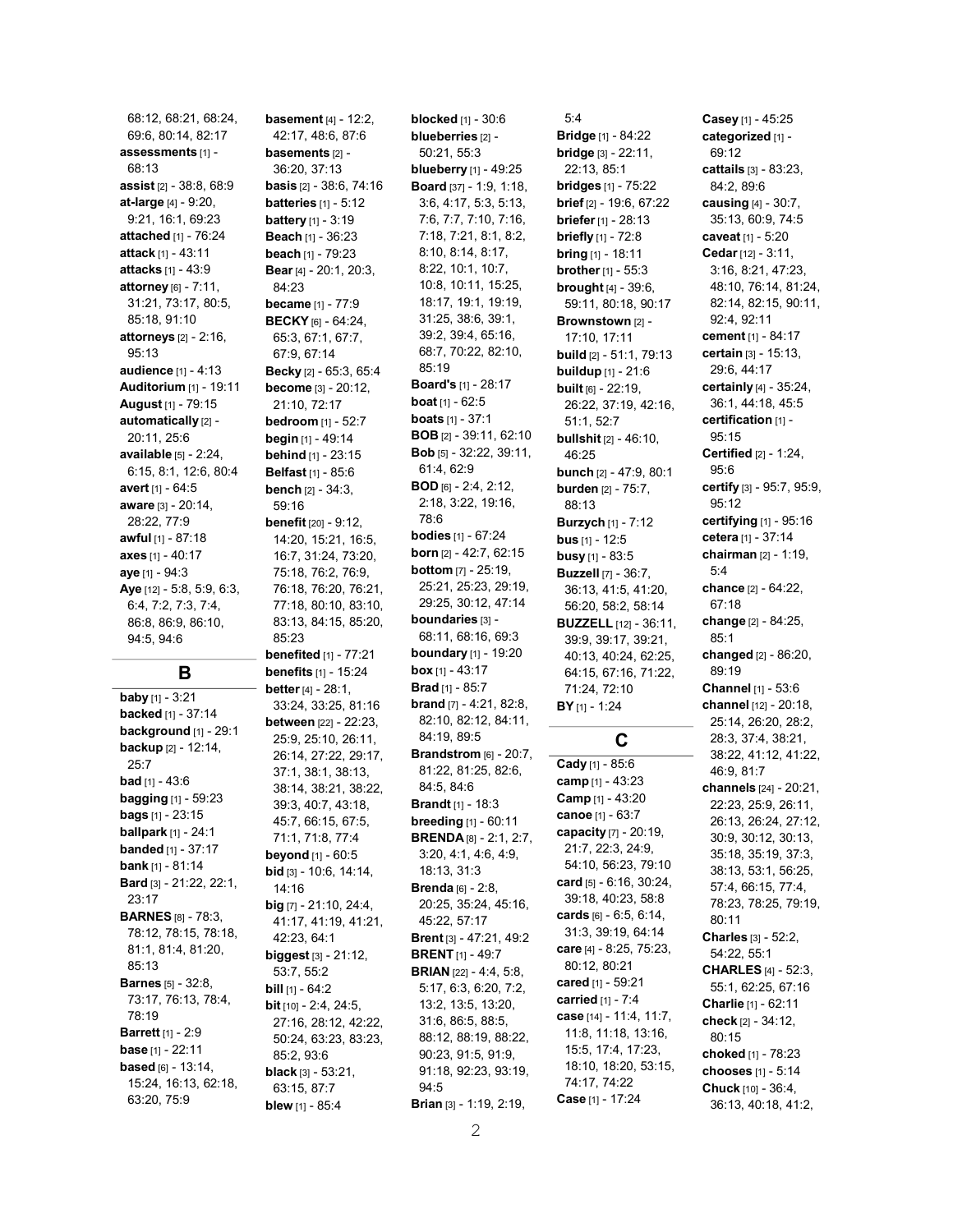42:23, 70:1, 71:19, 71:21, 72:8, 73:11 chuck [3] - 36:7, 39:7, 40:18 CHUCK [10] - 36:11, 39:9, 39:17, 39:21, 40:13, 40:24, 64:15, 71:22, 71:24, 72:10 Chuck's [1] - 62:19 Circuit [1] - 11:19 circuit [5] - 7:22, 7:24, 11:14, 14:6, 74:12 cited [1] - 17:4 citizen [1] - 31:15 citizens [2] - 31:23, 76:2 City [1] - 76:25 civil [1] - 42:19 claim [1] - 80:11 clarify [1] - 29:3 clean [8] - 24:25, 40:17, 41:21, 46:17, 56:18, 63:18, 63:19, 73:3 cleaned [7] - 26:25, 29:8, 41:14, 55:6, 62:23, 77:4, 89:12 cleaning [5] - 38:22, 63:23, 73:5, 83:9, 83:24 clear [4] - 47:24, 53:2, 65:21, 86:24 clerk [1] - 76:12 clogged [1] - 79:19 close [6] - 21:24, 41:12, 61:2, 61:3, 86:2, 86:4 closed [2] - 86:11, 90:1 closer [2] - 45:14, 79:10 code [3] - 7:23, 11:2, 44:18 Cole [1] - 2:16 College [1] - 45:23 college [1] - 46:2 comfortable [1] -18:14 coming [8] - 2:10, 39:24, 46:5, 56:23, 79:18, 81:23, 84:5, 94:15 comment [14] - 5:14, 6:5, 6:13, 6:16, 27:16, 32:9, 33:17, 33:19, 35:22, 64:14, 72:24, 73:6, 86:4, 89:25 comments [9] - 7:5, 31:15, 31:23, 40:20,

58:13, 58:18, 87:15, 87:17, 90:21 commission [5] -22:12, 37:17, 75:23, 95:22 COMMISSIONER [1] - 1:4 commissioner [21] - 2:8, 10:4, 10:15, 36:15, 37:5, 37:9, 37:16, 39:4, 40:15, 43:2, 43:6, 55:17, 57:12, 68:14, 72:12, 72:13, 72:18, 72:22, 77:10, 85:17, 91:13 Commissioner [2] - 3:8, 11:7 commissioner's [4] - 13:15, 21:17, 38:8, 69:13 commissioners [4] - 7:14, 19:4, 19:5, 73:2 committed [1] - 77:13 common [1] - 20:9 community [7] -14:24, 40:21, 60:16, 60:20, 72:12, 87:2, 89:18 Community [1] - 45:23 complaints [1] - 76:16 completed [1] - 37:25 completely [4] - 33:8, 37:4, 40:8, 52:15 compromise [1] - 36:2 concern [10] - 41:14, 41:19, 64:4, 87:2, 87:12, 87:23, 88:2, 88:7, 89:8 concerned [2] - 50:8, 53:5 concerns [4] - 48:2, 48:8, 48:11, 51:21 concluded [1] - 94:16 concludes [1] - 77:6 conclusion  $[3]$  -  $76:6$ , 77:2, 77:6 concrete [1] - 22:17 condition [5] - 20:19, 22:15, 23:10, 75:22, 89:8 conditions [3] - 20:17, 20:18, 24:16 cone [1] - 45:21 confused [2] - 55:16 confusing [1] - 20:7 connection  $[2]$  -  $71:5$ , 71:8 connections [1] -

42:22 conscious [1] - 35:25 consensus [1] - 31:5 Consensus [1] - 31:8 considerably [1] -65:22 considered [2] - 12:3, 66:1 constitute [1] - 54:5 constructed [3] - 22:13, 28:10, 35:12 consulting [1] - 76:25 context [1] - 52:8 continual [1] - 24:10 continue [1] - 58:22 continues [1] - 14:10 contribute [1] - 74:25 contributes [1] -68:18 contributing [2] -23:13, 82:18 control [8] - 20:25, 29:13, 29:15, 35:8, 66:3, 66:4, 95:16 controlling [1] - 35:9 convey [3] - 24:1, 26:14, 26:17 cooperation [1] - 38:1 correct [8] - 5:22, 30:20, 32:6, 43:14, 56:10, 57:24, 90:13, 95:10 correction [1] - 3:17 correctly [3] - 24:23, 34:4, 88:8 cost [12] - 8:13, 9:8, 9:16, 10:5, 10:13, 10:20, 14:16, 14:18, 14:19, 14:20, 14:24, 15:19 cottage [3] - 52:7, 52:11, 52:22 counsel [3] - 14:5, 94:13, 95:12 country [1] - 53:16 county [9] - 3:11, 9:12, 9:24, 15:7, 16:6, 16:7, 20:5, 36:14 COUNTY [2] - 1:4, 95:4 County [11] - 3:7, 3:14, 3:15, 11:7, 11:19, 11:20, 17:9, 36:23, 80:18, 95:7, 95:22 couple [10] - 11:22, 13:2, 22:16, 25:8, 71:25, 79:24, 80:6, 80:19, 81:2, 82:21

course [2] - 25:15, 45:24 Court [5] - 11:4, 11:19, 11:20, 16:21 court [30] - 2:23, 2:25, 7:22, 7:24, 8:4, 8:6, 8:7, 8:15, 8:16, 10:10, 11:11, 11:14, 11:15, 12:1, 12:2, 13:18, 14:1, 14:6, 15:16, 17:9, 18:10, 18:15, 18:16, 31:19, 55:23, 65:1, 74:12, 94:11 courts [1] - 30:18 cover [3] - 20:17, 79:3, 79:16 covered [4] - 19:9, 29:9, 58:16, 58:18 cracking [1] - 22:17 crap [2] - 46:8, 47:9 cream [1] - 45:21 create [1] - 12:15 Creek [16] - 3:11, 3:16, 8:21, 17:11, 20:1, 47:23, 48:10, 76:15, 81:25, 82:14, 82:15, 84:24, 90:12, 92:4, 92:11 creeks [1] - 62:17 cross [1] - 83:3 crosses [1] - 82:7 crossings [1] - 21:14 crystal [1] - 47:20 Crystal [3] - 45:9, 47:22, 76:14 CRYSTAL [4] - 47:22, 51:20, 94:4, 94:7 CSR [1] - 1:24 CSR-3841 [2] - 95:6, 95:21 cubic [1] - 23:24 culvert [15] - 20:19, 22:2, 22:25, 23:8, 23:17, 24:6, 44:21, 81:10, 81:11, 82:8, 82:12, 83:1, 84:10, 84:18, 89:4 culverts [12] - 21:10, 21:19, 21:21, 21:23, 22:5, 22:9, 23:18, 23:23, 30:5, 44:22, 61:23, 89:5 curious [1] - 91:18 cycle [3] - 33:6, 37:12, 61:18 D dab [1] - 69:4

dad [2] - 52:13, 52:14 daily [1] - 38:5 DALE [17] - 41:11, 45:12, 45:16, 45:19, 45:22, 46:20, 47:18, 58:1, 58:6, 58:13, 58:18, 58:21, 58:25, 59:3, 70:4, 70:8, 70:14 Dale [13] - 36:9, 41:4, 41:7, 41:24, 42:1, 45:8, 55:14, 57:22, 58:7, 58:9, 58:12, 58:13, 70:8 Dalton [22] - 3:10, 3:16, 5:22, 8:21, 31:11, 31:12, 31:21, 73:14, 73:17, 73:22, 73:23, 73:25, 74:19, 74:22, 74:23, 75:4, 76:3, 77:19, 78:5, 78:19, 90:12, 93:5 damage [1] - 27:22 data [3] - 75:13, 75:15, 76:7 Dated [1] - 95:17 dated [1] - 77:10 days [2] - 82:21, 83:5 deal [1] - 41:21 deals [1] - 80:19 dealt [1] - 12:1 decide [14] - 4:16, 7:19, 8:16, 9:17, 10:1, 11:12, 11:13, 12:20, 30:18, 56:4, 56:14, 89:7, 89:21, 90:11 decided [12] - 10:11, 10:15, 10:16, 13:13, 13:18, 33:22, 33:24, 33:25, 51:8, 55:22, 55:23, 56:4 decides [1] - 15:25 deciding [7] - 10:8, 10:9, 10:11, 10:12, 10:13, 10:14, 14:3 decision [17] - 7:22, 8:3, 11:10, 11:16, 12:24, 13:15, 13:17, 13:21, 16:4, 16:7, 16:9, 16:21, 17:13, 74:13, 74:15, 90:4, 90:7 decisions [1] - 14:1 deck [12] - 32:4, 32:17, 45:9, 47:21, 49:4, 49:5, 49:20, 52:1, 54:23, 54:24, 55:14, 61:5 decreases [1] - 24:9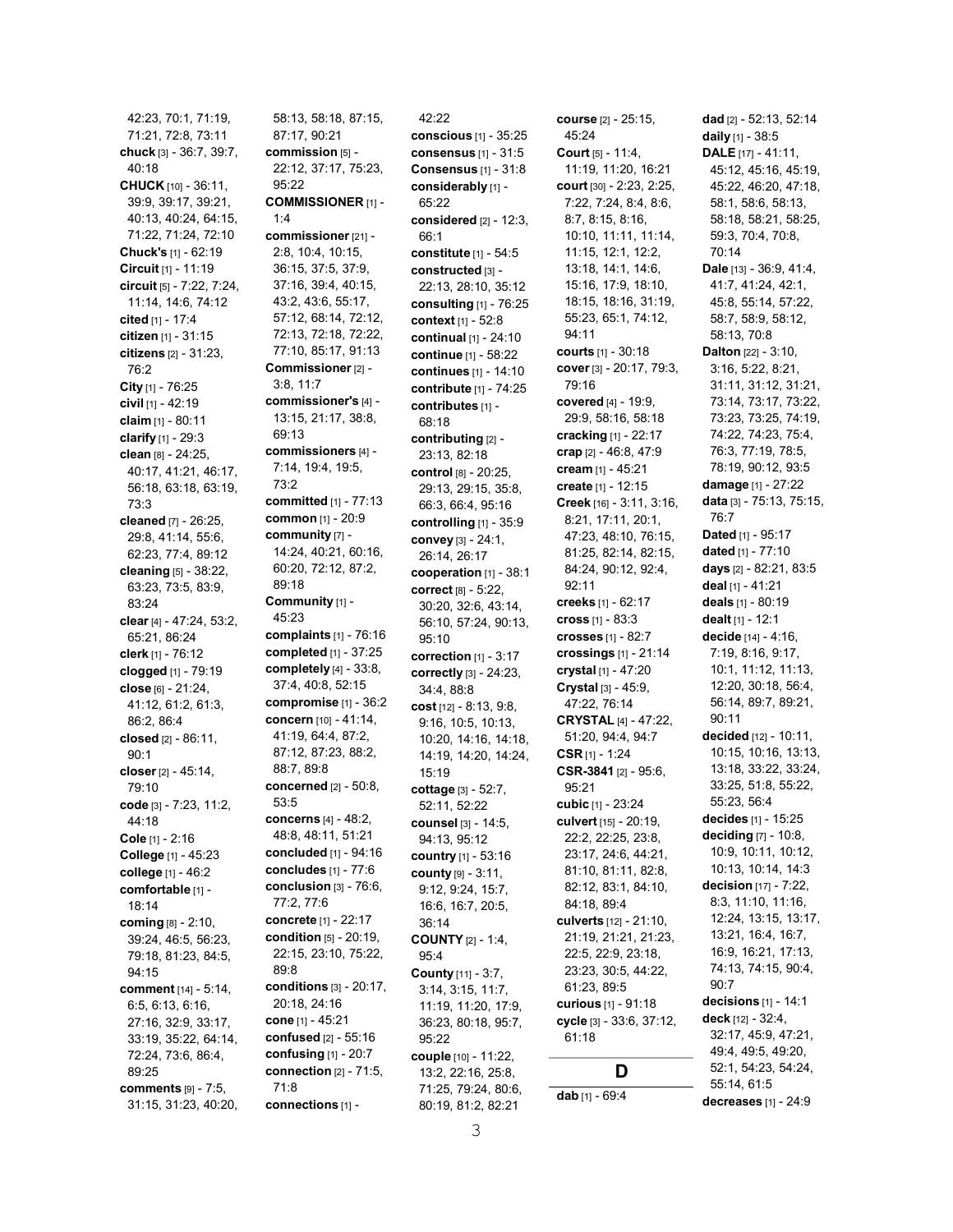deemed [1] - 8:7 deep [1] - 85:6 deer [1] - 25:5 defer [1] - 85:23 define [1] - 11:2 defined [1] - 12:6 definitely [1] - 84:2 definition [1] - 12:7 delay [1] - 2:2 deliberations [1] -86:16 demonstrate [2] -74:9, 84:18 demonstrated [1] -85:10 Department [2] -34:25, 80:19 department  $[2]$  -  $75:2$ , 80:21 dependent [1] - 59:25 depth [4] - 22:18, 24:7, 26:6, 65:6 depths [1] - 36:19 deputy [1] - 2:9 DEQ [4] - 23:22, 28:21, 34:5, 35:24 derived [1] - 15:24 design [9] - 19:12, 24:16, 25:1, 25:16, 26:13, 26:22, 28:7, 28:10, 28:24 designed [5] - 24:18, 49:13, 60:17, 60:19, 65:23 deterioration [1] -23:12 determination [5] -11:9, 16:13, 17:8, 56:9, 91:13 Determination [12] -1:9, 1:18, 3:7, 5:4, 7:16, 7:18, 7:21, 8:2, 8:10, 19:1, 38:6, 39:2 Determination's [1] - 8:3 determinations [1] -14:7 Determine [1] - 70:22 determine [13] - 3:8, 12:21, 12:23, 13:11, 15:17, 15:18, 19:16, 56:13, 59:17, 67:23, 68:1, 74:17, 75:9 determined [6] -14:23, 14:25, 15:1, 15:3, 15:4, 74:18 determiners [1] - 12:19 determines [1] - 10:4

determining [1] - 8:19 developed [1] - 26:16 development [4] - 42:14, 42:18, 43:22, 43:24 Diana [2] - 45:25 died [1] - 25:5 difference [2] - 16:11, 29:23 different [5] - 22:16, 30:17, 68:22, 69:14 dig [5] - 45:6, 47:3, 47:12, 47:14, 89:5 diligence [1] - 35:2 direct [2] - 65:17, 95:16 direction [3] - 22:6, 37:19, 89:7 directions [1] - 95:10 directly [1] - 77:21 dirt [2] - 47:16 disagree [1] - 37:10 discharge  $[3] - 3:5$ , 23:21, 25:14 discuss [1] - 94:7 discussions [2] - 59:13, 72:6 disease [2] - 12:7, 60:13 diseases [3] - 50:10, 60:12, 75:16 district [22] - 7:12, 16:8, 19:20, 19:24, 20:12, 47:25, 48:3, 48:9, 68:8, 68:9, 68:12, 68:21, 68:24, 69:6, 69:14, 69:19, 73:24, 74:24, 76:21, 76:22, 77:22, 85:24 District [1] - 82:2 districts [2] - 20:9, 20:10 ditch [4] - 46:11, 47:14, 56:18, 56:19 ditches [1] - 50:2 dive [1] - 83:25 DNR [2] - 35:10, 66:6 dock [2] - 62:4, 65:10 documented [1] -21:16 documents  $[2] - 6:21$ dollar [2] - 40:25, 69:17 dollars [2] - 62:21, 64:6 Donald [1] - 18:3 done [17] - 15:2, 20:24, 21:3, 29:12, 30:1, 39:20, 43:2, 44:16, 50:17, 56:1,

56:5, 56:9, 70:17, 71:6, 72:22, 83:6, 89:18 Doris [1] - 18:3 DOT [4] - 9:24, 9:25, 15:8, 16:3 Douglas [1] - 43:21 down [33] - 19:25, 20:3, 26:7, 33:6, 33:10, 37:24, 40:1, 40:2, 41:16, 46:19, 46:22, 47:14, 47:15, 56:20, 61:12, 65:10, 65:13, 66:20, 66:23, 69:8, 69:18, 79:11, 81:12, 81:23, 81:24, 82:19, 82:25, 83:8, 83:14, 83:20, 83:21, 83:25, 84:5 downstream [12] -22:5, 30:1, 35:10, 35:11, 66:11, 66:22, 77:7, 81:18, 83:3, 83:12, 84:20, 85:11 dozens [2] - 52:18, 52:19 drain [83] - 2:8, 7:14, 7:23, 9:8, 10:2, 10:4, 10:15, 11:2, 13:15, 15:21, 19:4, 19:23, 20:6, 21:11, 21:17, 22:5, 25:2, 25:5, 33:8, 33:23, 34:9, 37:5, 37:7, 37:8, 37:16, 37:20, 38:5, 38:8, 38:10, 38:16, 38:17, 38:18, 39:3, 39:4, 39:22, 40:7, 40:15, 41:21, 43:2, 43:6, 44:18, 47:9, 47:25, 48:9, 48:20, 50:17, 53:23, 54:4, 55:17, 56:21, 57:12, 59:18, 61:23, 68:14, 69:13, 72:13, 72:17, 72:19, 72:20, 72:22, 72:23, 73:2, 73:19, 73:23, 74:4, 74:9, 75:1, 75:10, 76:16, 77:10, 77:21, 78:2, 80:2, 81:16, 82:13, 82:25, 83:22, 85:17, 87:19, 89:11, 90:22, 91:13 DRAIN [1] - 1:4 Drain [50] - 1:7, 1:10, 3:7, 3:9, 8:19, 11:7, 19:21, 20:6, 20:12, 21:13, 36:16, 37:21, 37:25, 38:4, 38:11,

52:17, 52:20, 53:1, 53:3, 53:10, 54:9, 55:4, 55:6, 66:2, 68:18, 68:20, 73:7, 78:20, 79:3, 81:9, 81:13, 81:17, 81:22, 81:25, 82:1, 82:2, 82:5, 82:6, 82:19, 82:23, 83:8, 84:5, 84:6, 84:21, 84:23, 90:13, 92:2, 92:10, 93:3 drain's [1] - 44:16 drainage [20] - 7:12, 16:8, 20:10, 27:21, 35:4, 35:14, 35:20, 45:7, 46:20, 50:2, 59:25, 66:11, 66:22, 66:24, 69:14, 69:19, 74:24, 76:20, 76:22, 77:22 draining [2] - 50:18, 60:10 drains [7] - 20:5, 47:7, 47:11, 47:12, 72:12, 72:14 drastically [1] - 66:9 drawings [1] - 70:23 dredging [1] - 84:9 dries [1] - 46:9 drinking [1] - 50:7 driveway [1] - 21:14 drop [5] - 33:10, 56:24, 57:4, 62:1, 66:9 dropping [1] - 50:22 drops [1] - 83:4 dry [2] - 39:22, 63:5 Duck [1] - 43:21 ducks [1] - 50:13 due [1] - 35:2 during [5] - 25:19, 37:11, 38:10, 71:3, 74:7 duties [2] - 3:5, 28:17 E Earl [2] - 55:13, 57:21 EARL [8] - 55:15, 55:21, 56:2, 56:7, 56:16, 57:2, 57:13, 57:18 early [2] - 37:11, 53:2 earth [1] - 45:25

easement [6] - 35:19, 39:5, 40:15, 44:3, 44:5, 45:1 easements [5] - 26:24, 27:5, 27:11, 43:17,

easily [2] - 62:24, 64:9 East [1] - 55:2 ecoli [1] - 75:16 ecosystem [2] - 34:13, 63:8 edge [1] - 61:15 edges [1] - 69:6 education [1] - 60:5 effect [1] - 4:20 effectively [3] - 35:6, 35:14, 35:16 effluent [1] - 59:25 effluents [1] - 60:8 effort [1] - 37:24 eight [2] - 36:15, 49:25 either [6] - 9:6, 9:14, 9:17, 10:3, 25:18, 87:2 elaborate [2] - 40:10, 56:17 elect [1] - 4:18 elements [1] - 19:12 elevated [1] - 26:9 elevation  $[2]$  - 35:5, 79:17 elevations [1] - 22:1 elliptical [1] - 23:10 eloquently [1] - 61:8 emerging [1] - 60:12 employed [1] - 95:13 employee [1] - 72:15 end [7] - 10:5, 21:5, 21:18, 21:24, 26:19, 40:22, 83:25 enforcement [2] - 75:3 ENG [1] - 18:24 engineer [21] - 2:14, 16:16, 16:17, 19:2, 33:13, 34:14, 34:19, 37:10, 42:19, 44:1, 51:16, 54:8, 56:25, 57:3, 64:25, 68:14, 72:24, 76:25, 79:8, 81:15, 85:18 engineer's [1] - 77:6 engineering [5] -14:10, 15:2, 31:2, 60:4, 84:25 engineers [5] - 49:13, 68:10, 69:7, 69:11, 73:10 enjoy [1] - 52:25 entered [2] - 8:4, 18:8 entertain [1] - 59:13 entire [12] - 9:3, 13:12, 15:19, 17:5, 42:10, 52:23, 53:10, 54:18, 69:1, 69:5, 75:12,

45:6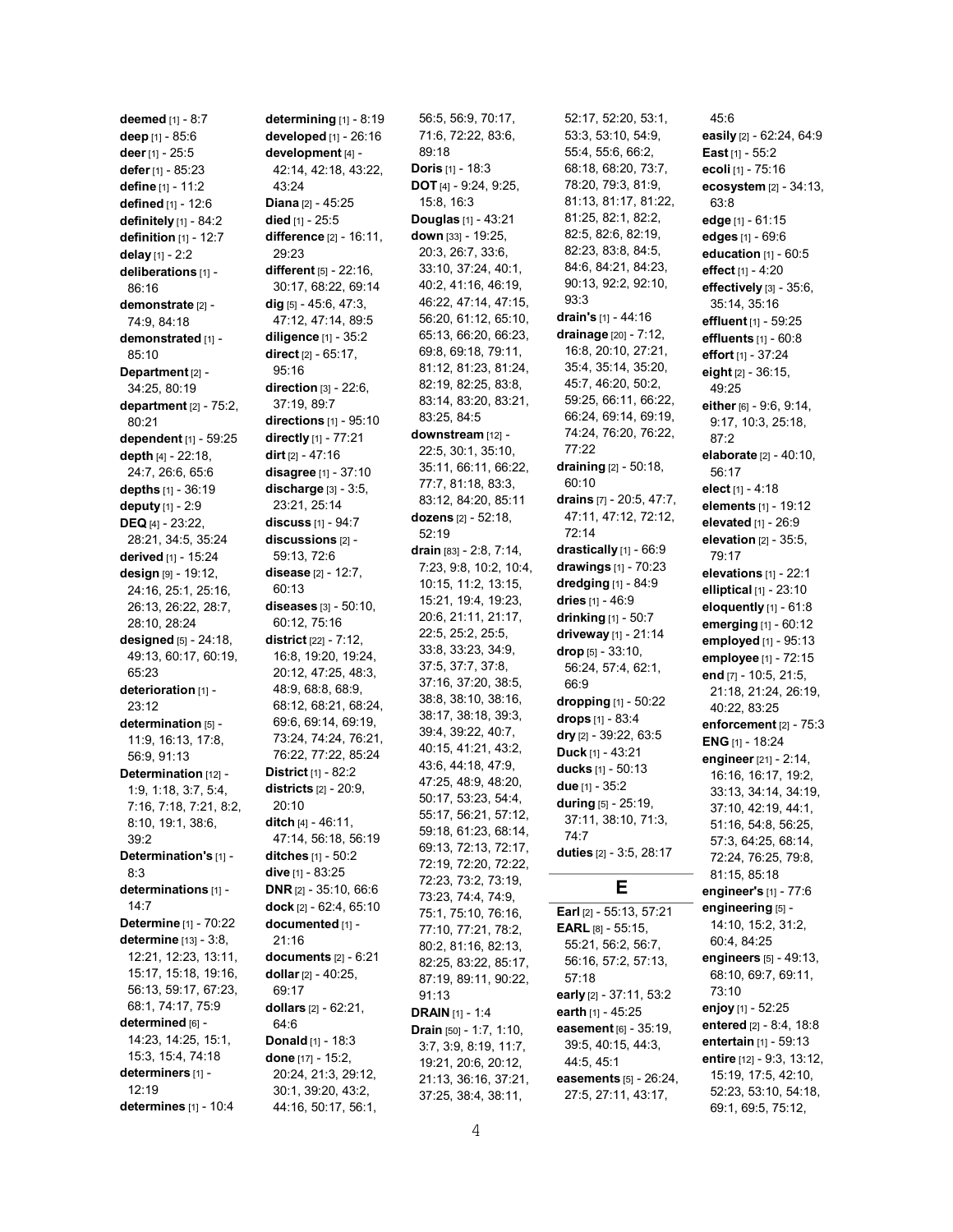80:11 entities [3] - 9:23, 15:14, 16:3 environmentally [2] -35:23, 35:25 equal [2] - 68:25, 69:21 equalization [1] -69:12 equalize [4] - 40:9, 57:8, 66:16 equalized  $[1]$  - 40:1 equipped [1] - 37:21 eradicate [1] - 83:12 especially [1] - 58:14 established [2] -19:21, 68:20 estimate [1] - 33:7 et [1] - 37:14 evening [3] - 18:23, 51:14, 59:10 event [1] - 23:25 eventually  $[2]$  -  $20:3$ , 68:19 evidence [4] - 88:6, 90:10, 90:17, 90:21 examples [1] - 11:22 excavator [1] - 37:18 except [1] - 77:20 excuse [3] - 11:23, 23:1, 65:1 exist [2] - 30:11, 71:6 existing [2] - 20:17, 37:20 expect [1] - 49:10 experiencing [1] -53:13 expires [1] - 95:22 explain [1] - 13:23 extended [2] - 24:18, 52:23 extending [1] - 22:20 extends [3] - 19:23, 25:15, 29:12 **Extension [3] - 36:16,** 38:4, 38:11 extension [4] - 20:14, 24:18, 37:24, 70:23 extremely [1] - 24:20

# F

facilities [1] - 76:17 fact [2] - 18:14, 79:21 factor [1] - 22:7 Fahey [1] - 7:12 failed [3] - 12:4, 36:21, 43:3 failing [3] - 21:21, 21:25, 43:3

failures [1] - 75:14 faithfully [1] - 3:4 fall [2] - 22:4, 25:20 falls [2] - 75:23, 76:4 Falukner [1] - 67:22 familiar [1] - 25:12 family [2] - 2:21, 52:23 far [5] - 22:14, 41:15, 41:18, 87:13, 88:7 farm [1] - 55:3 farmer [2] - 49:24, 50:1 farmers [1] - 50:20 fast [3] - 33:2, 36:13, 84:3 **faster**  $[1] - 50:3$ FAULKNER [1] - 67:21 fauna [1] - 34:8 favor [5] - 5:7, 6:2, 7:1, 74:1, 94:3 February [3] - 1:12, 19:15, 56:21 feeding [1] - 82:4 feet [6] - 23:24, 36:15, 38:4, 52:11, 65:10, 89:5 fertilizer [1] - 54:5 few [5] - 2:11, 25:24, 74:6, 74:7, 84:2 field [1] - 53:24 fields [1] - 54:4 figured [1] - 22:12 files [1] - 21:15 fill [2] - 58:8, 61:13 filled [1] - 22:8 final [1] - 15:4 finalize [1] - 28:23 finally [2] - 24:13, 79:16 fine [12] - 32:2, 40:10, 58:9, 79:7, 81:9, 82:13, 82:18, 83:18, 83:22, 84:14, 85:11, 91:20 finish [4] - 33:16, 33:18, 39:10, 39:20 fire [1] - 75:1 fireworks [1] - 79:14 firm [2] - 76:11, 77:1 first [13] - 31:9, 32:4, 32:5, 33:17, 39:23, 42:25, 64:19, 74:3, 74:14, 87:15, 91:2, 91:25, 92:15 **Fisher** [1] - 72:20 five [5] - 36:25, 53:21, 83:19, 83:21 fix [1] - 40:24 fixed [1] - 33:8

flat [2] - 24:20 flawlessly [3] - 80:2, 82:4, 82:24 float [1] - 62:5 flood [1] - 24:4 flooded [4] - 36:20, 37:13, 52:15, 75:15 flooding [13] - 12:3, 12:4, 48:6, 48:20, 52:10, 52:18, 52:20, 53:8, 53:14, 53:15, 53:16, 54:7, 54:15 flow [11] - 20:11, 23:22, 24:1, 40:4, 41:13, 48:10, 63:21, 63:24, 77:5, 79:1, 81:16 flowing [19] - 24:24, 38:16, 38:17, 38:19, 39:23, 48:21, 50:16, 78:25, 79:20, 81:9, 81:16, 82:4, 82:13, 82:18, 83:15, 83:16, 83:22, 84:3, 84:14 flows [4] - 47:16, 63:5, 63:19, 68:22 fluctuations [1] - 61:22 folks [3] - 33:21, 53:11, 71:17 followed [3] - 42:1, 57:23, 59:15 foot [8] - 22:18, 24:8, 36:25, 52:12, 81:13, 81:14, 82:11, 82:12 football [1] - 36:22 footings [1] - 22:17 force [1] - 91:12 forced [1] - 63:12 foregoing [4] - 95:7, 95:10, 95:12, 95:15 Forest [1] - 47:12 forth [3] - 25:1, 90:17, 95:8 forward [9] - 7:20, 13:8, 13:11, 13:17, 28:25, 33:23, 55:20, 55:25, 59:11 four [4] - 52:14, 52:19, 53:21, 83:19 Fowler [1] - 85:6 Fraser [1] - 77:1 free [1] - 24:24 friends [1] - 36:23 frogs [1] - 34:8 front [4] - 6:22, 36:22, 61:10, 75:17 frustrated [1] - 63:25 frustrating [1] - 63:10 frustration [1] - 62:19

23:3, 30:6, 47:15, 95:10 **Function** [1] - 7:6 function [2] - 7:7, 7:10 functionality [1] - 78:1 functioned [1] - 80:2 functioning [5] - 54:9, 60:17, 60:19, 74:4, 74:9 fund [1] - 74:25 funds [2] - 9:9, 9:11 **Furman [3] - 20:6,** 55:4, 55:6 G Gee [2] - 55:14, 57:22 GEE [7] - 58:1, 58:6, 58:13, 58:18, 58:21, 58:25, 59:3 general [7] - 9:9, 9:11, 12:10, 19:19, 74:25, 87:15, 87:16 gentleman [2] - 53:6, 58:11 gentleman's [1] - 54:10 gentlemen [1] - 31:10 Getty [1] - 1:15 given [2] - 9:15, 16:12 glad [2] - 65:19, 73:8 Gourdie [1] - 77:1 Gourdie-Fraser [1] - 77:1 government [3] - 38:1, 53:14, 61:12 graded [1] - 49:9 Grand [2] - 19:3, 73:16 grandfather  $[2] - 42:7$ , 52:7 grandpa [1] - 52:13 grant [4] - 46:1, 46:3, 47:5, 77:12 great [5] - 11:1, 13:9, 16:14, 37:25, 60:1 grew [1] - 42:7 ground [3] - 28:8, 53:18, 60:11 group [2] - 16:2, 42:12 growing [1] - 48:3 growth [1] - 25:4 guardrail [1] - 22:20 guess [10] - 30:22, 34:16, 51:15, 62:6, 63:10, 71:1, 85:16, 88:1, 89:2, 92:25 guidance [1] - 11:5

fucking [1] - 46:11 full [6] - 14:16, 22:3, guys [4] - 57:3, 90:3, 90:7, 90:24

# H

half [3] - 53:25, 65:9, 67:25 hand [7] - 3:3, 4:13, 6:16, 30:23, 40:2, 40:6, 62:20 handed [1] - 6:21 handled [1] - 85:2 handling [1] - 82:20 hands [2] - 8:8, 10:10 happy [2] - 18:18, 55:5 hard [2] - 24:22, 48:13 Haven [1] - 19:3 hazard [1] - 22:19 heading [1] - 84:20 heads [2] - 2:6, 34:22 headwall [6] - 25:13, 26:5, 29:16, 30:3, 35:12, 66:23 headwalls [1] - 23:13 health [65] - 3:10, 8:11, 8:21, 9:2, 9:5, 9:10, 10:18, 10:24, 11:3, 11:10, 11:23, 12:4, 12:16, 12:18, 12:21, 15:11, 15:19, 16:1, 16:14, 19:17, 50:9, 51:21, 53:19, 56:11, 56:12, 59:17, 59:24, 60:6, 60:7, 60:15, 60:19, 63:13, 64:4, 73:21, 74:5, 74:19, 75:11, 76:8, 77:17, 77:24, 80:10, 80:12, 80:21, 80:22, 83:10, 83:13, 84:15, 85:20, 85:23, 87:1, 87:11, 87:23, 88:2, 88:6, 88:10, 89:8, 89:20, 89:22, 90:12, 90:18, 91:14, 92:3, 92:11, 93:4, 93:11 Health [1] - 80:18 hear [11] - 31:16, 57:18, 78:9, 83:17, 87:5, 87:9, 87:25, 90:17, 90:18, 90:19, 90:20 heard [28] - 14:24, 15:3, 49:7, 49:8, 70:4, 70:9, 70:10, 70:11, 73:25, 75:13, 75:14, 75:15, 75:21, 80:17, 85:16, 85:17, 85:18, 85:19, 87:6, 87:7, 87:14, 87:18, 87:22, 88:3, 88:6,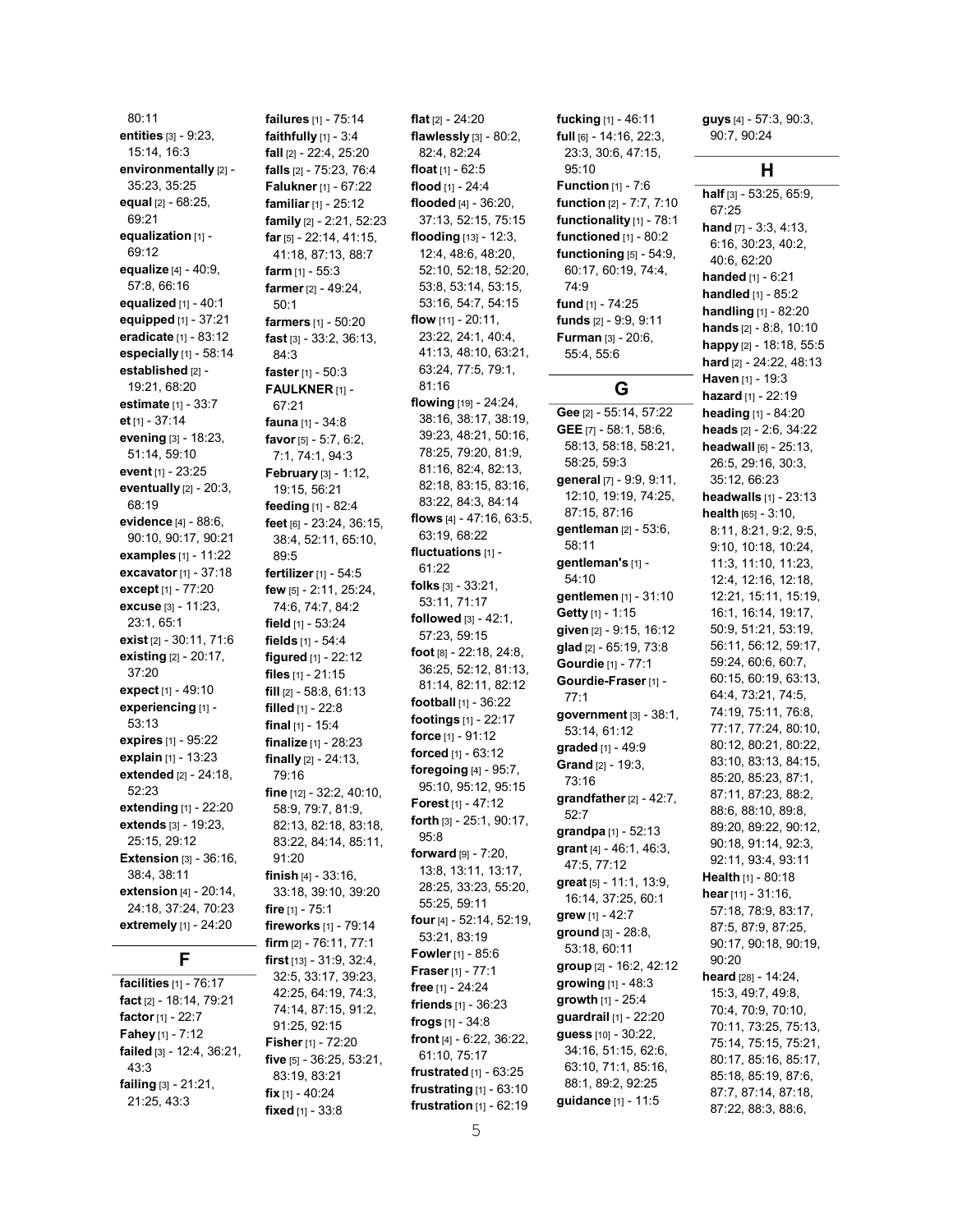90:7, 90:21 hearing [5] - 31:13, 56:15, 57:11, 68:15,  $90.9$ hears [1] - 57:19 heavily [1] - 22:8 heavy [3] - 23:11, 53:24, 74:8 height [1] - 29:6 hello [1] - 62:15 help [5] - 2:16, 50:7, 53:8, 61:12, 66:24 Help [1] - 3:20 helped [3] - 44:18. 59:22, 61:13 helping [1] - 55:7 Hendrick [1] - 2:16 HENDRICKSON [6] - 64:24, 65:3, 67:1, 67:7, 67:9, 67:14 Hendrickson [2] -65:3, 65:4 Hepler [1] - 72:17 hereby [1] - 95:7 herein [1] - 95:8 hi [2] - 47:22, 49:22 high [12] - 36:20, 37:12, 38:9, 40:3, 50:12, 53:13, 53:18, 54:4, 61:10, 79:2, 79:13, 87:9 High [1] - 19:11 higher [6] - 29:22, 30:8, 30:13, 65:22, 66:17, 83:20 highest [1] - 54:17 highways [1] - 16:5 HILL [1] - 71:13  $Hill$  [1] - 71:13 himself [1] - 72:18 hire [1] - 76:25 hired [1] - 42:19 Hissong [2] - 2:15, 7:11 HISSONG [54] - 4:17, 5:12, 6:8, 6:13, 7:6, 7:9, 11:1, 12:17, 13:1, 13:4, 13:9, 13:25, 15:23, 16:22, 16:25, 17:3, 17:14, 17:17, 17:21, 18:1, 18:7, 18:11, 18:17, 31:18, 32:3, 32:10, 32:14, 32:19, 32:21, 34:18, 36:5, 36:8, 44:13, 45:3, 45:10, 45:14, 49:3, 49:20, 51:19, 59:8, 65:1, 68:4, 68:6, 86:16, 87:16, 90:14, 91:11,

91:19, 91:22, 92:5, 92:16, 93:7, 93:22, 94:10 hit [2] - 22:16, 79:16 HOBART [4] - 41:11, 70:4, 70:8, 70:14 Hobart [3] - 36:10, 41:4, 70:8 hold [2] - 5:13, 45:14 **Holton** [1] - 3:15 homes [1] - 36:22 homework [1] - 42:16 hoping [1] - 66:10 horizontal [1] - 23:9 hose [1] - 40:17 hours [2] - 37:22, 38:7 house [3] - 42:16, 61:10, 61:11 huge [1] - 84:11 Hulka [3] - 72:13, 72:14, 72:16 hundred [1] - 16:11 hundredth [1] - 69:9 I ice [3] - 45:21, 78:21, 79:1 idea [4] - 15:2, 28:18, 33:11, 64:6 identify [2] - 67:19, 70:7 illness [1] - 2:21 impact [3] - 23:6, 44:25, 77:8 impacts [2] - 27:2, 27:20 important [2] - 22:24, 75:4 imposed [1] - 3:5 improper [1] - 22:1 improve [2] - 45:7, 66:11 improved [1] - 66:24 improvement [4] - 73:20, 92:2, 92:10, 93:3 improvements [6] -3:9, 19:16, 66:22, 75:11, 76:3, 77:6 IN [1] - 1:6 inch [2] - 53:24, 79:3 inches [15] - 25:22, 25:25, 26:5, 29:23, 29:24, 33:10, 53:20, 65:24, 79:9, 83:19, 83:20, 83:21, 85:5 include [1] - 29:10 includes [1] - 20:13 including [2] - 38:13,

74:23 incumbrance [1] -25:2 individual [2] - 10:25, 59:24 individually [1] -59:12 individuals  $[3]$  - 43:5, 64:19, 64:22 information  $[3]$  - 7:25, 39:22, 76:23 infrastructure [1] -59:21 Ingham [3] - 11:7, 11:18, 11:19 inlet [1] - 73:5 input [1] - 94:15 insinuated [1] - 71:18 integrity [1] - 21:4 intend [1] - 56:24 intended [1] - 30:14 intense [1] - 69:16 intent [6] - 25:1, 25:16, 26:12, 26:21, 28:7, 28:10 intention [1] - 77:14 interested [1] - 95:13 interesting [1] - 34:2 Intermediate [1] - 1:15 interrupt [1] - 27:5 introductions [1] -2:11 inundation [1] - 27:24 invert [3] - 29:18, 29:19, 29:25 involved [1] - 19:18 island [2] - 36:24, 79:15 isolated [1] - 63:14 issue [22] - 7:17, 12:4, 21:10, 25:3, 39:1, 42:23, 42:24, 43:13, 43:15, 45:1, 48:19, 56:11, 56:12, 76:7, 77:3, 80:12, 80:22, 88:10, 89:17, 89:22, 90:13 issued [1] - 28:22 issues [17] - 20:20, 28:15, 30:3, 42:20, 42:21, 44:10, 44:15, 44:25, 52:18, 53:12, 53:19, 54:6, 54:11, 63:13, 87:10 itself [3] - 48:1, 48:9, 48:12 J jail [1] - 72:16

jams [1] - 25:4 January [1] - 18:8 JASICK [87] - 3:24, 4:2, 4:15, 4:25, 5:9, 6:1, 6:11, 6:18, 6:25, 7:3, 10:22, 17:20, 30:22, 31:7, 32:2, 32:24, 33:14, 33:16, 34:14, 34:20, 39:7, 39:19, 41:2, 41:24, 43:8, 43:25, 44:3, 44:7, 45:20, 46:15, 46:18, 49:1, 49:18, 51:15, 51:22, 52:4, 54:21, 54:23, 55:19, 55:22, 55:24, 56:3, 56:8, 57:1, 57:10, 57:14, 57:21, 58:3, 58:11, 58:16, 58:20, 58:24, 59:2, 60:24, 62:8, 64:12, 64:18, 64:21, 65:14, 67:15, 67:17, 70:13, 70:18, 71:15, 71:17, 71:23, 72:1, 73:11, 85:12, 85:25, 86:2, 86:6, 86:8, 86:11, 86:18, 88:17, 88:21, 89:2, 89:10, 90:5, 92:13, 92:18, 92:21, 93:12, 93:15, 94:1, 94:6 Jasick [2] - 1:20, 2:19 Jastrzembski [3] - 32:7, 33:3, 61:19 JASTRZEMBSKI [4] - 32:23, 33:1, 33:18, 34:16 Jaye [1] - 18:4 Jeff [1] - 72:17 Jeiler [3] - 18:4, 18:6, 18:7 JELIER [2] - 51:14, 52:5 Jelier [2] - 49:21, 52:6  $JIM$  [5] - 31:11, 31:13, 31:20, 67:21, 73:15 Jim [5] - 31:20, 59:7, 61:4, 67:22, 73:16 job [3] - 75:9, 82:25, 89:19 JONES [6] - 41:9, 42:5, 43:10, 44:2, 44:4, 44:9 Jones [4] - 41:9, 41:10, 42:1, 42:5 judge [5] - 16:21, 17:10, 33:25, 56:8 Judge [1] - 17:22 July [3] - 18:25, 38:7, 79:12

June [3] - 18:24, 19:10, 95:22 justifies [1] - 76:8 justify [1] - 75:18

# K

kayaked [1] - 81:12 keep [9] - 4:17, 4:19, 5:1, 5:2, 35:25, 40:22, 50:24, 51:5, 61:11 kept [5] - 37:3, 37:6, 37:7, 53:4, 61:19 kid [1] - 63:6 kids [3] - 34:7, 34:11, 52:24 kind [29] - 3:22, 19:7, 19:11, 20:24, 21:7, 21:18, 22:7, 22:9, 22:12, 23:2, 23:12, 24:1, 24:4, 24:11, 24:15, 24:21, 25:2, 25:6, 26:1, 26:3, 26:8, 27:2, 27:20, 28:4, 63:12, 64:1, 65:7, 65:24, 90:23 knows [2] - 78:5, 80:13 KOEHLER [2] - 39:11, 62:10 Koehler [5] - 32:22, 39:11, 61:4, 61:5, 62:9 Krukowski [1] - 62:14 KRUKOWSKI [2] -

#### 62:15, 63:2

# L

lack [1] - 24:11 Lake [88] - 20:3, 20:4, 22:11, 24:19, 25:16, 26:16, 26:18, 28:3, 33:4, 36:14, 36:23, 36:24, 37:1, 37:2, 37:15, 38:9, 38:13, 38:14, 38:19, 38:20, 38:21, 38:23, 38:24, 39:3, 39:25, 40:1, 40:3, 40:4, 40:7, 41:12, 42:6, 43:21, 47:2, 52:6, 52:11, 53:6, 54:2, 54:13, 56:24, 62:16, 62:17, 62:23, 63:4, 63:8, 63:18, 65:4, 65:22, 66:16, 66:17, 66:21, 67:25, 70:9, 70:10, 70:11, 70:12, 70:17, 71:1, 71:2, 71:8,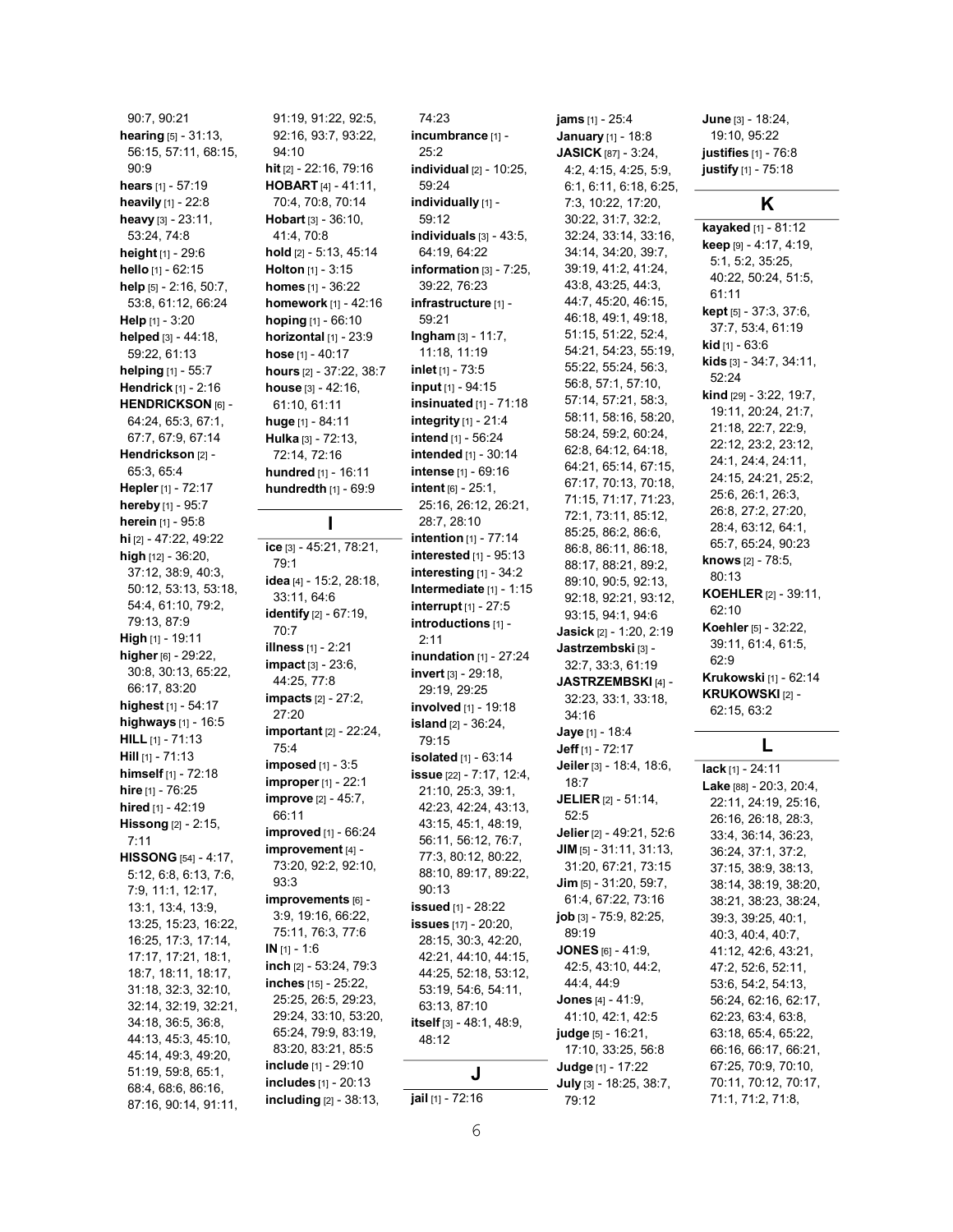71:9, 77:2, 77:7, 79:6, 79:7, 79:18, 79:21, 79:22, 84:1 lake [41] - 20:15, 23:7, 24:23, 29:7, 29:12, 29:15, 29:18, 30:17, 33:5, 33:9, 34:23, 35:9, 35:20, 38:10, 41:16, 41:17, 41:19, 49:9, 53:4, 54:15, 57:5, 57:7, 60:3, 61:15, 62:1, 62:2, 62:3, 66:5, 66:9, 67:2, 73:3, 75:17, 76:3, 76:5, 79:2, 79:7, 79:16, 80:15, 87:25 lakes [32] - 19:24, 20:21, 22:23, 25:10, 26:12, 26:14, 27:22, 30:10, 33:3, 35:6, 36:18, 36:19, 36:21, 37:13, 37:24, 42:7, 43:18, 45:7, 52:19, 54:3, 57:8, 59:3, 59:24, 60:3, 60:7, 69:16, 70:25, 75:25, 76:1, 77:4, 80:13 land [11] - 3:12, 3:13, 3:14, 46:9, 46:10, 50:4, 51:6, 51:8, 63:6, 79:5 landowner's [1] -46:25 landowners [2] - 47:1, 47:8 lands [1] - 3:15 Langler [1] - 55:13 LANGLER [8] - 55:15, 55:21, 56:2, 56:7, 56:16, 57:2, 57:13, 57:18 large [10] - 8:13, 9:8, 9:20, 9:21, 10:24, 16:1, 36:18, 37:22, 69:23, 83:7 larges [2] - 69:20, 69:21 Larry [5] - 49:5, 49:19, 49:22, 51:15, 71:13 LARRY [2] - 49:22, 71:13 last [26] - 2:14, 2:15, 2:19, 18:5, 20:22, 28:13, 31:14, 31:22, 32:11, 38:25, 39:1, 39:22, 41:13, 43:16, 44:6, 49:8, 49:25, 53:20, 56:21, 66:18, 78:21, 85:14, 87:20,

87:21, 93:5 latest [1] - 79:25 launch [1] - 79:13 Laura [2] - 1:20, 2:22 LAURA [2] - 4:5, 4:8 law [4] - 3:6, 59:14, 59:15 lawns [1] - 54:4 laws [2] - 30:16, 34:2 lawyer [1] - 75:7 leak [2] - 57:5, 57:6 learn [1] - 46:6 learned [2] - 86:19 least [4] - 21:15, 24:4, 54:13, 83:19 leaves [1] - 50:4 leaving [2] - 38:24, 48:20 left [1] - 78:24 legal [2] - 14:5, 94:13 letter [2] - 76:10, 77:10 Letting [1] - 14:12 **letting** [1] - 2:3 level [20] - 25:18, 29:15, 29:18, 30:10, 40:2, 53:5, 59:4, 60:2, 60:3, 60:4, 65:9, 65:12, 66:5, 66:16, 66:17, 66:21, 67:4, 67:7, 67:8, 83:4 levels [24] - 26:10, 27:23, 29:7, 29:22, 30:8, 30:13, 30:17, 33:5, 33:9, 34:24, 35:1, 35:9, 35:16, 36:20, 38:9, 45:24, 53:4, 66:5, 66:8, 66:9, 66:11, 66:12, 67:13 lever [1] - 79:7 levied [1] - 68:13 life [6] - 36:14, 42:9, 42:10, 54:16, 54:18, 62:16 life-long [1] - 36:14 lifespan [2] - 21:24, 22:22 lifetime [1] - 44:16 light [1] - 4:10 likely [1] - 14:12 limited [1] - 75:20 limiting [2] - 5:18, 32:24 line [3] - 26:1, 28:8, 83:18 Link [2] - 47:21, 49:2 **LINK**  $[1]$  - 49:7 list [1] - 42:13

listen [6] - 31:14, 31:23, 86:14, 89:3, 89:11, 89:15 listened [1] - 89:15 listening [2] - 31:21, 48:23 LITTLE [1] - 49:22 live [15] - 34:5, 41:11, 43:20, 47:24, 48:2, 51:7, 62:2, 65:4, 65:7, 73:8, 73:23, 73:24, 76:4, 77:19, 85:21 lived [4] - 42:9, 47:8, 62:16, 77:21 lives [1] - 41:23 loading [1] - 23:11 local [3] - 37:18, 37:22, 38:1 location [4] - 19:3, 23:19, 29:21, 81:21 log [2] - 25:4, 66:4 logs [1] - 29:14 long-term [1] - 26:8 look [12] - 17:23, 27:3, 30:4, 30:5, 35:19, 53:11, 53:15, 69:11, 76:13, 77:1, 82:3, 82:10 looked [7] - 5:5, 12:2, 25:13, 27:19, 42:18, 70:23, 79:11 looking [18] - 25:18, 34:7, 34:8, 35:6, 55:4, 57:2, 64:1, 66:7, 68:25, 81:5, 81:17, 81:21, 81:22, 81:25, 82:15, 83:3, 84:4, 84:6 looks [2] - 61:24, 69:13 lose [2] - 41:18, 65:8 lost [1] - 27:22 Lothschutz [3] - 52:2, 52:3, 55:2 LOTHSCHUTZ [2] -52:3, 55:1 Lou [3] - 1:19, 2:19, 5:4 LOU [120] - 4:3, 4:7, 4:23, 5:6, 5:10, 5:16, 5:25, 6:2, 6:4, 6:12, 7:1, 7:4, 7:8, 10:23, 12:12, 12:25, 15:17, 16:17, 17:2, 17:19, 27:9, 27:15, 29:3, 30:15, 30:21, 31:4, 31:8, 31:12, 32:1, 32:5, 32:12, 32:16, 32:22, 33:12, 33:15,

36:9, 40:18, 41:4, 41:7, 41:10, 41:25, 42:3, 44:8, 45:8, 45:18, 46:13, 46:17, 47:17, 47:20, 48:25, 49:2, 49:5, 49:17, 49:19, 49:21, 51:12, 52:1, 54:20, 54:22, 54:24, 55:9, 55:11, 55:13, 55:23, 57:20, 57:22, 58:7, 59:6, 60:22, 60:25, 61:3, 62:7, 62:9, 62:13, 64:11, 64:13, 64:20, 68:3, 68:5, 69:25, 70:6, 70:16, 70:19, 71:11, 71:16, 72:9, 78:10, 78:13, 78:17, 80:25, 86:1, 86:3, 86:7, 86:9, 86:10, 86:13, 87:13, 87:18, 88:11, 89:25, 90:9, 90:16, 91:4, 91:7, 91:21, 91:25, 92:8, 92:14, 92:19, 92:25, 93:9, 93:13, 93:17, 93:21, 93:23, 94:2, 94:14 loud [2] - 5:15, 18:20 love [1] - 54:2 low [3] - 36:21, 61:14, 62:1 lower [8] - 19:5, 35:7, 41:17, 54:12, 54:14, 56:16, 60:2, 67:12

34:21, 36:3, 36:6,

# M

M-120 [1] - 55:3 M-DEQ [1] - 23:22 M-DNR [1] - 66:6 M-DOT [4] - 9:24, 9:25, 15:8, 16:3 mail [1] - 14:11 maintain [10] - 21:3, 27:6, 27:12, 35:4, 49:11, 49:12, 49:15, 60:3, 66:10, 66:24 maintained [10] - 21:4, 35:13, 35:17, 43:7, 43:12, 43:15, 44:5, 46:22, 46:23, 46:24 maintaining [1] - 45:24 maintenance [20] -3:9, 19:22, 20:24, 21:2, 24:12, 43:1, 44:15, 44:23, 49:8, 61:24, 63:22, 72:11, 72:14, 72:16, 72:18,

72:20, 72:23, 92:2, 92:9, 93:3 majority [1] - 80:23 man [1] - 61:18 manage [1] - 19:3 manageable [1] - 50:14 managing [1] - 50:14 manhole [2] - 79:2, 79:16 manner [1] - 26:18 March [1] - 95:18 Marietti [1] - 17:22 **Marijean** [1] - 18:3 Mark [5] - 32:6, 33:2, 41:14, 61:19 MARK [4] - 32:23, 33:1, 33:18, 34:16 Martin [2] - 72:13, 72:16 Mary [3] - 32:16, 32:17, 36:3 MARY [2] - 32:18, 32:20 materials [1] - 6:23 MATTER [1] - 1:6 matter [4] - 13:7, 16:19, 55:20, 95:13 McEnhill [17] - 2:13, 18:22, 18:23, 27:7, 27:10, 27:18, 29:9, 30:20, 34:23, 44:11, 44:14, 45:4, 65:15, 67:4, 67:8, 67:10, 70:21 McKee [4] - 1:24, 2:23, 95:6, 95:21 McMillan [5] - 19:25, 55:2, 81:5, 81:18, 84:22 mean [19] - 8:24, 21:1, 22:20, 24:6, 24:20, 25:4, 26:20, 29:19, 35:22, 35:23, 43:11, 49:12, 65:11, 72:7, 82:14, 83:15, 84:12,  $90.24$ means [4] - 11:3, 14:13, 95:16 meant [1] - 83:19 mechanism [4] - 26:25, 38:20, 39:25, 72:25 meet [6] - 24:25, 25:16, 26:12, 26:21, 28:9, 66:12 meeting [17] - 2:12, 2:15, 19:10, 19:14, 24:15, 27:20, 33:21, 33:22, 39:1, 56:4,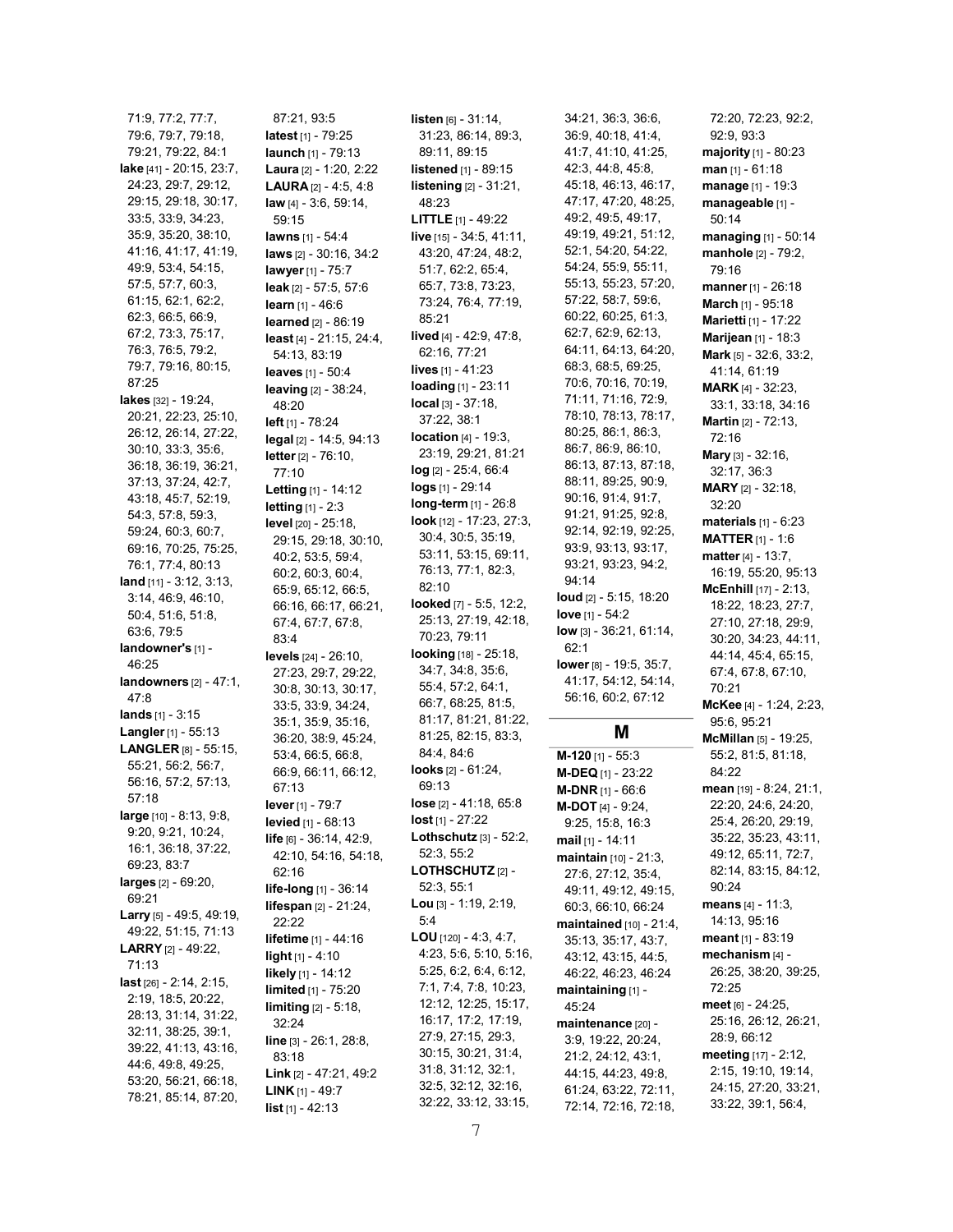57:15, 57:17, 86:11, 93:24, 94:16, 95:7, 95:9 meets [1] - 19:25 melt [2] - 80:1, 81:8 melted [2] - 78:21, 79:1 members [3] - 2:4, 2:18, 3:6 mention [1] - 66:21 mentioned [5] - 18:24, 20:23, 30:2, 72:11, 83:24 messages [1] - 85:7 Meyers [1] - 73:16 MI [1] - 1:16 mic [1] - 78:8 MICHAEL [3] - 57:25, 58:10, 59:10 **Michael** [5] - 18:2, 57:23, 59:6, 59:11, 60:23 Michelle [4] - 1:24, 2:23, 95:6, 95:21 Michigan [11] - 7:13, 19:2, 19:5, 20:4, 28:20, 34:24, 35:24, 76:1, 95:7, 95:17, 95:22 MICHIGAN [2] - 1:3, 95:3 Michillinda [10] -38:12, 38:17, 38:18, 66:23, 81:6, 81:11, 81:19, 81:20, 82:22, 83:2 microphone [2] - 78:4, 78:11 Middle [27] - 22:10, 26:17, 28:2, 37:2, 38:13, 38:14, 38:19, 38:20, 38:21, 38:23, 39:3, 40:4, 40:7, 54:14, 62:17, 63:4, 65:4, 65:8, 70:10, 71:1, 71:8, 79:6, 79:18, 79:20, 79:22 middle [2] - 25:5, 69:5 might [10] - 12:3, 12:5, 14:23, 23:20, 30:22, 34:21, 69:7, 69:16, 77:20, 83:23 Mika [1] - 73:16 Mike [4] - 41:8, 41:25, 42:5, 43:25 MIKE [6] - 41:9, 42:5, 43:10, 44:2, 44:4, 44:9 mile [4] - 19:23, 44:20, 47:15, 67:25

miles [1] - 21:13 million [1] - 40:25 millions [2] - 62:21, 64:6 mind [1] - 29:4 mine [1] - 90:5 minus [1] - 16:3 minute [1] - 75:7 minutes [16] - 5:19, 5:24, 6:5, 27:25, 32:8, 32:25, 33:1, 39:12, 39:14, 39:16, 41:6, 58:1, 58:5, 58:22, 62:11, 74:7 misspoke [3] - 12:9, 16:25, 17:3 misspoken [1] - 23:20 mistake [1] - 56:10 mold [3] - 53:21, 63:15, 87:7 moment [1] - 5:13 money [8] - 42:22, 43:4, 44:19, 46:2, 47:5, 64:7, 74:25, 89:3 monitored [2] - 26:4, 53:4 monitoring [1] - 66:18 monthly [1] - 61:20 months [3] - 25:20, 67:11, 77:11 Moore [3] - 2:8, 45:16, 45:22 MOORE [8] - 2:1, 2:7, 3:20, 4:1, 4:6, 4:9, 18:13, 31:3 most [5] - 14:12, 15:21, 20:13, 21:14, 54:12 mother [1] - 48:5 motion [16] - 4:20, 4:25, 5:2, 5:15, 5:18, 5:24, 6:4, 6:7, 6:22, 7:4, 91:23, 92:1, 92:5, 93:2, 93:10 motions [3] - 4:21, 8:23, 91:23 mouth [4] - 45:15, 62:22, 63:17, 64:8 move [15] - 7:20, 13:8, 13:17, 24:21, 30:2, 35:5, 35:14, 35:15, 35:20, 51:8, 86:3, 92:9, 93:22, 93:24, 94:8 moved [2] - 50:15, 61:9 moves [1] - 13:11 moving [2] - 28:25, 84:16

MR [320] - 3:24, 4:2, 4:3, 4:4, 4:7, 4:15, 4:23, 4:25, 5:6, 5:8, 5:9, 5:10, 5:16, 5:17, 5:25, 6:1, 6:2, 6:3, 6:4, 6:11, 6:12, 6:18, 6:20, 6:25, 7:1, 7:2, 7:3, 7:4, 7:8, 10:22, 10:23, 12:12, 12:25, 13:2, 13:5, 13:20, 15:17, 16:17, 17:2, 17:19, 17:20, 18:22, 27:7, 27:9, 27:10, 27:15, 27:18, 29:3, 29:9, 30:15, 30:20, 30:21, 30:22, 31:4, 31:6, 31:7, 31:8, 31:11, 31:12, 31:13, 31:20, 32:1, 32:2, 32:5, 32:12, 32:16, 32:22, 32:23, 32:24, 33:1, 33:12, 33:14, 33:15, 33:16, 33:18, 34:14, 34:16, 34:20, 34:21, 34:23, 36:3, 36:6, 36:9, 36:11, 39:7, 39:9, 39:11, 39:17, 39:19, 39:21, 40:13, 40:18, 40:24, 41:2, 41:4, 41:7, 41:9, 41:10, 41:11, 41:24, 41:25, 42:3, 42:5, 43:8, 43:10, 43:25, 44:2, 44:3, 44:4, 44:7, 44:8, 44:9, 44:11, 44:14, 45:4, 45:8, 45:12, 45:16, 45:18, 45:19, 45:20, 45:22, 46:13, 46:15, 46:17, 46:18, 46:20, 47:17, 47:18, 47:20, 48:25, 49:1, 49:2, 49:5, 49:7, 49:17, 49:18, 49:19, 49:21, 49:22, 51:12, 51:14, 51:15, 51:22, 52:1, 52:3, 52:4, 52:5, 54:20, 54:21, 54:22, 54:23, 54:24, 55:1, 55:9, 55:10, 55:11, 55:12, 55:13, 55:15, 55:19, 55:21, 55:22, 55:23, 55:24, 56:2, 56:3, 56:7, 56:8, 56:16, 57:1, 57:2, 57:10, 57:13, 57:14, 57:18, 57:20, 57:21, 57:22, 57:25, 58:1, 58:3, 58:6, 58:7, 58:10, 58:11, 58:13, 58:16, 58:18,

58:20, 58:21, 58:24, 58:25, 59:2, 59:3, 59:6, 59:10, 60:22, 60:24, 60:25, 61:2, 61:3, 61:6, 62:7, 62:8, 62:9, 62:10, 62:13, 62:15, 62:25, 63:2, 64:11, 64:12, 64:13, 64:15, 64:18, 64:20, 64:21, 65:14, 65:15, 67:4, 67:8, 67:10, 67:15, 67:16, 67:17, 67:21, 68:3, 68:5, 69:25, 70:4, 70:6, 70:8, 70:13, 70:14, 70:16, 70:18, 70:19, 70:21, 71:11, 71:13, 71:15, 71:17, 71:23, 71:24, 72:1, 72:9, 72:10, 73:11, 73:15, 78:3, 78:10, 78:12, 78:13, 78:15, 78:17, 78:18, 80:25, 81:1, 81:4, 81:20, 85:12, 85:13, 85:25, 86:1, 86:2, 86:3, 86:5, 86:6, 86:7, 86:8, 86:9, 86:10, 86:11, 86:13, 86:18, 87:13, 87:18, 88:5, 88:11, 88:12, 88:17, 88:19, 88:21, 88:22, 89:2, 89:10, 89:25, 90:5, 90:9, 90:16, 90:23, 91:4, 91:5, 91:7, 91:9, 91:18, 91:21, 91:25, 92:8, 92:13, 92:14, 92:18, 92:19, 92:21, 92:23, 92:25, 93:9, 93:12, 93:13, 93:15, 93:17, 93:19, 93:21, 93:23, 94:1, 94:2, 94:5, 94:6, 94:14 MS [76] - 2:1, 2:7, 3:20, 4:1, 4:5, 4:6, 4:8, 4:9, 4:17, 5:12, 6:8, 6:13, 7:6, 7:9, 11:1, 12:17, 13:1, 13:4, 13:9, 13:25, 15:23, 16:22, 16:25, 17:3, 17:14, 17:17, 17:21, 18:1, 18:7, 18:11, 18:13, 18:17, 31:3, 31:18, 32:3, 32:10, 32:14, 32:18, 32:19, 32:20, 32:21, 34:18, 36:5, 36:8, 44:13, 45:3, 45:10, 45:14, 47:22, 49:3, 49:20, 51:19, 51:20,

59:8, 64:24, 65:1, 65:3, 67:1, 67:7, 67:9, 67:14, 68:4, 68:6, 86:16, 87:16, 90:14, 91:11, 91:19, 91:22, 92:5, 92:16, 93:7, 93:22, 94:4, 94:7, 94:10 MULNIX [23] - 4:4, 5:8, 5:17, 6:3, 6:20, 7:2, 13:2, 13:5, 13:20, 31:6, 86:5, 86:10, 88:5, 88:12, 88:19, 88:22, 90:23, 91:5, 91:9, 91:18, 92:23, 93:19, 94:5 Mulnix [2] - 1:19, 2:19 multiple [1] - 20:10 municipalities [1] -19:17 murdered [1] - 61:1 MUSKEGON [2] - 1:4, 95:4 Muskegon [12] - 1:16, 3:7, 3:13, 3:14, 20:3, 45:23, 51:6, 51:7, 80:18, 95:7, 95:17,

# N

95:22

name [19] - 7:11, 16:20, 17:10, 18:5, 18:23, 30:24, 31:19, 31:20, 33:2, 36:13, 42:5, 49:22, 61:1, 65:2, 65:4, 67:22, 73:15, 78:4, 78:18 names [1] - 42:11 Natural [1] - 34:25 natural [1] - 51:5 near [5] - 21:23, 22:25, 23:1, 23:5, 85:22 necessarily [2] - 21:17, 68:25 necessary [43] - 7:19, 7:21, 8:4, 8:7, 8:9, 8:10, 8:11, 8:14, 8:20, 9:1, 9:4, 9:10, 9:14, 9:17, 10:3, 10:18, 11:2, 11:20, 15:11, 15:18, 45:6, 53:11, 73:21, 74:3, 74:13, 74:19, 75:9, 75:11, 76:19, 77:16, 90:25, 92:3, 92:6, 92:7, 92:10, 92:22, 92:24, 93:4, 93:11, 93:16, 93:18, 93:20 necessity [12] - 3:8,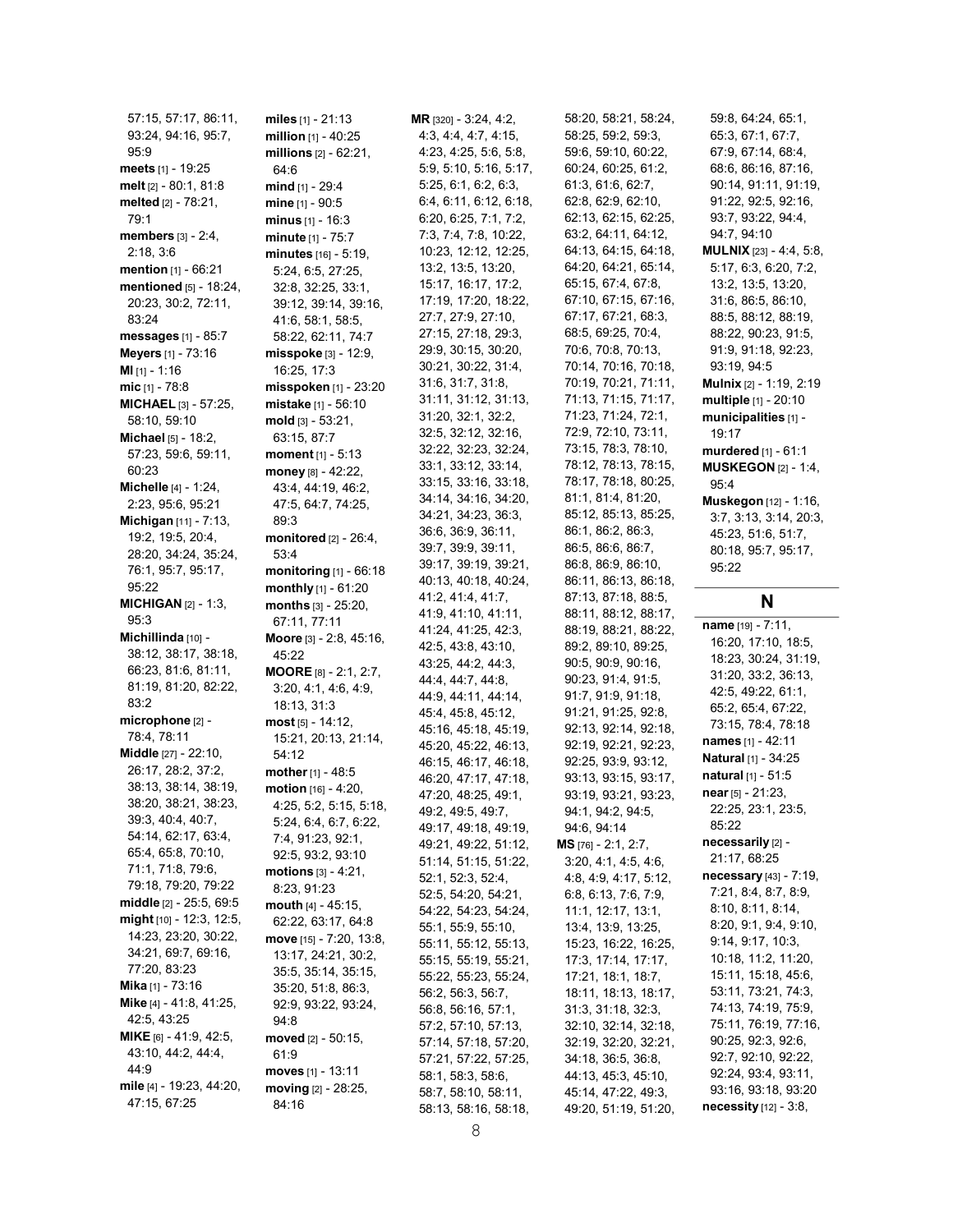7:19, 11:9, 11:25, 12:10, 13:12, 15:25, 16:14, 17:5, 19:16, 77:23, 91:14 Need [1] - 78:8 need [12] - 3:1, 6:8, 16:10, 33:22, 40:10, 41:13, 50:15, 58:25, 61:24, 70:6, 78:3, 78:10 needs [11] - 12:23, 24:24, 25:18, 26:13, 38:22, 43:1, 50:17, 55:6, 65:2, 91:13, 91:23 neighbor [1] - 41:15 neighbors [3] - 52:14, 54:13, 61:12 never [10] - 8:14, 8:17, 22:18, 37:3, 48:4, 48:6, 48:18, 63:18, 65:6, 65:11 new [16] - 4:18, 4:21, 6:16, 50:25, 64:18, 64:21, 82:8, 82:11, 82:12, 84:11, 84:17, 84:19, 89:5 next [13] - 7:9, 14:11, 16:18, 28:18, 32:7, 32:14, 36:4, 36:8, 37:15, 41:8, 46:10, 66:1, 79:20 nice [1] - 34:13 nicer [1] - 87:21 night [1] - 83:20 nobody [4] - 26:24, 46:23, 46:24, 89:12 non [1] - 28:15 non-issues [1] - 28:15 none [1] - 67:24 Nordlund [1] - 1:19 NORDLUND [117] - 4:3, 4:7, 4:23, 5:6, 5:10, 5:16, 5:25, 6:2, 6:4, 6:12, 7:1, 7:4, 7:8, 10:23, 12:12, 12:25, 15:17, 16:17, 17:2, 17:19, 27:9, 27:15, 29:3, 30:15, 30:21, 31:4, 31:8, 31:12, 32:1, 32:5, 32:12, 32:16, 32:22, 33:12, 33:15, 34:21, 36:3, 36:6, 36:9, 40:18, 41:4, 41:7, 41:10, 41:25, 42:3, 44:8, 45:8, 45:18, 46:13, 46:17, 47:17, 47:20, 48:25, 49:2, 49:5, 49:17, 49:19,

49:21, 51:12, 52:1, 54:20, 54:22, 54:24, 55:9, 55:11, 55:13, 55:23, 57:20, 57:22, 59:6, 60:22, 60:25, 61:3, 62:7, 62:9, 62:13, 64:11, 64:13, 64:20, 68:3, 68:5, 69:25, 70:6, 70:16, 70:19, 71:11, 72:9, 78:10, 78:13, 78:17, 80:25, 86:1, 86:3, 86:7, 86:9, 86:13, 87:13, 87:18, 88:11, 89:25, 90:9, 90:16, 91:4, 91:7, 91:21, 91:25, 92:8, 92:14, 92:19, 92:25, 93:9, 93:13, 93:17, 93:21, 93:23, 94:2, 94:14 NORDSTROM [1] - 71:16 Norlund [1] - 2:19 **NORLUND** [1] - 58:7 normal [1] - 30:8  $normally$  [5] - 8:9, 13:16, 32:3, 68:17, 69:21 North [5] - 70:9, 70:11, 70:17, 71:1, 71:8 northern [1] - 19:24 notarized [1] - 48:14 Notary [2] - 95:6, 95:22 note [1] - 48:4 notes [1] - 95:11 nothing [5] - 70:11, 75:17, 86:19, 86:20, 89:19 notice [1] - 84:16 Notice [1] - 14:12 noticed [1] - 21:12 November [1] - 48:16 number [5] - 17:23, 18:20, 61:6, 67:2, 67:3 Number [1] - 17:24 numbers [2] - 16:24, 61:16 O oath [2] - 2:11, 3:2 obtain [2] - 35:19, 45:6 obtained [1] - 28:20 obvious [1] - 61:25 obviously [4] - 5:23,

19:14, 22:10, 57:12

occasions [1] - 22:16 occurring [2] - 26:9, 26:15 October [3] - 29:17, 39:24, 67:5 odor [1] - 80:20 OF [5] - 1:3, 1:4, 1:6, 95:3, 95:4 offend [1] - 57:3 offer [1] - 39:5 offered [1] - 5:22 OFFICE [1] - 1:4 office [6] - 2:11, 3:2, 18:14, 19:3, 21:18, 69:13 officers [5] - 4:18, 4:19, 5:1, 5:3 Okemos [1] - 7:13 old [4] - 22:14, 36:14, 37:21, 42:11 once [1] - 48:18 one [50] - 5:23, 7:17, 9:18, 15:21, 17:14, 17:15, 17:16, 20:7, 21:22, 21:25, 22:6, 22:7, 22:18, 22:21, 22:22, 23:3, 23:4, 23:20, 24:2, 24:17, 25:24, 30:3, 30:23, 32:14, 35:20, 36:22, 37:4, 39:9, 50:2, 53:16, 58:22, 59:22, 61:21, 63:4, 63:19, 64:24, 75:22, 79:20, 82:6, 82:9, 83:7, 83:21, 85:8, 86:25, 87:3, 87:14, 89:24, 91:16, 92:6 One [1] - 54:2 ones [2] - 4:21, 12:1 ooOoo [1] - 94:18 open [11] - 20:18, 25:14, 37:3, 37:6, 37:8, 38:22, 38:23, 63:4, 63:17, 64:8, 86:17 opened [4] - 40:8, 62:22, 79:2, 79:15 operate [2] - 19:3, 38:5 operates [1] - 24:23 operation [1] - 50:1 operations [1] - 75:2 opinion [2] - 13:10, 89:21 opportunities [1] - 13:14 opportunity [7] - 11:13, 11:15, 15:9, 28:14, 74:11, 85:15,

94:11 oppose [1] - 73:19 opposite [2] - 22:6, 26:19 options [3] - 13:7, 13:23, 91:3 order [5] - 8:4, 8:6, 8:7, 18:7, 22:24 ordinance [1] - 75:3 original [11] - 2:18, 5:2, 5:3, 13:21, 18:25, 19:1, 38:6, 42:8, 74:13, 95:11 originally  $[3]$  -  $7:18$ , 65:23, 71:2 otherwise [2] - 80:6, 83:6 outcome [1] - 95:13 outlet [6] - 24:24, 49:9, 66:1, 73:3, 77:2, 77:7 outlined [1] - 13:6 outlook [1] - 70:24 outside [1] - 85:24 outskirts [1] - 69:18 overflows [1] - 29:6 overly [1] - 60:2 overrule [1] - 55:18 overturned [3] - 8:2, 8:15, 13:22 overview [2] - 19:6, 19:20 own [6] - 3:15, 12:24, 14:4, 59:4, 94:12 owner [4] - 36:15, 42:8, 42:14, 46:10 owners [8] - 3:13, 3:14, 9:13, 9:14, 9:23, 15:7, 16:8, 62:23 P P.M [1] - 1:13 P.M. [1] - 94:17 packet [2] - 76:23, 82:10 paid [2] - 9:5, 9:12

painful [1] - 52:16 parcel [3] - 69:1, 69:2,

parents [1] - 42:9 parks [1] - 75:24 part [28] - 7:9, 19:24, 20:1, 20:12, 20:25, 29:13, 36:15, 37:11, 42:12, 43:21, 45:5, 54:16, 62:3, 63:10, 65:8, 66:6, 68:10, 68:15, 68:21, 69:9,

69:5

participate [1] - 74:12 participated [1] - 17:7 particular  $[5] - 7:17$ , 23:4, 57:16, 76:2, 82:17 parties [2] - 53:5, 95:12 parts [3] - 54:13, 54:15, 69:14 pass [4] - 32:18, 51:10, 55:11, 58:1 passed [5] - 5:10, 5:11, 6:4, 36:5, 36:6 passing [2] - 32:19, 32:20 past [2] - 22:21, 72:12 pay [9] - 9:3, 9:7, 9:11, 9:21, 10:14, 16:1, 16:3, 47:5, 84:13 paying [1] - 68:9 pays [1] - 9:20 peak [1] - 23:22 people [34] - 12:14, 15:20, 16:2, 19:13, 20:8, 20:10, 33:23, 37:12, 38:9, 42:10, 42:12, 50:10, 53:15, 55:5, 58:14, 59:19, 59:22, 63:14, 65:20, 73:21, 73:22, 73:24, 74:1, 76:4, 76:20, 76:21, 77:2, 77:18, 77:19, 77:20, 78:13, 82:14, 85:9, 85:24 peoples [1] - 46:3 per [6] - 5:19, 23:24, 44:20, 69:17, 69:18 percent [12] - 16:11, 22:2, 24:20, 25:25, 30:6, 48:8, 69:17, 73:22, 74:23, 77:18, 79:10, 85:21 percentage [9] - 10:2, 10:4, 14:19, 15:9, 15:14, 15:24, 16:12, 69:22, 69:24 percentages [2] - 16:10, 24:22 perform [1] - 3:5 performed [1] - 19:22 perhaps [1] - 69:16 period [5] - 14:2, 14:3, 61:17, 65:25, 74:8 periods [1] - 26:10 permit [3] - 28:21, 35:24, 46:25 permits [1] - 21:16

70:25, 71:2, 71:6, 71:9, 82:3, 82:18,

84:11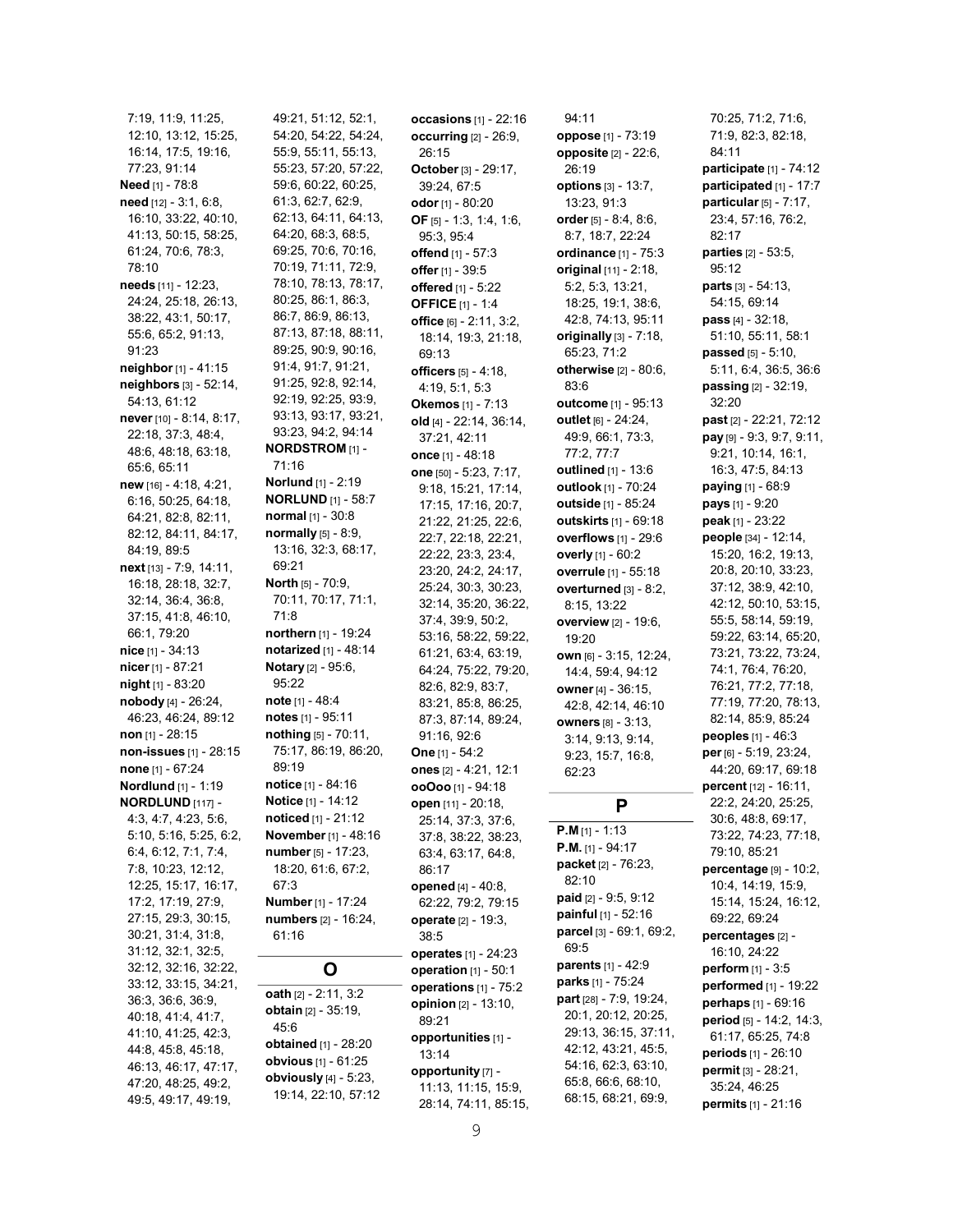person [5] - 32:7, 41:8, 50:1, 51:3, 73:8 personal [2] - 43:9, 43:11 perspective [2] -35:11, 89:3 pertinent [1] - 71:20 pesticides [1] - 54:5 petition [3] - 42:15, 44:23, 59:11 petitions [1] - 77:11 Phone [1] - 16:24 phone [1] - 85:4 phosphorus [1] -75:16 physical [1] - 71:8 **physically**  $[1]$  - 91:12 pick [1] - 92:6 pictures [8] - 29:20, 61:25, 65:24, 78:6, 78:20, 78:24, 80:9, 82:9 piece [1] - 60:4 pill [1] - 48:13 Pillon [1] - 23:20 pipe [11] - 23:10, 25:15, 25:17, 25:19, 25:21, 29:12, 29:16, 29:19, 71:1, 83:25 place [6] - 21:20, 74:3, 74:14, 74:15, 91:2, 95:8 placed [1] - 15:20 plain [1] - 24:4 plan [3] - 40:11, 40:13 plans [2] - 38:8, 85:1 platform [1] - 79:13 play [4] - 36:22, 63:8, 80:6, 81:2 played [1] - 62:17 playing [2] - 42:6, 81:3 plays [1] - 22:7 PLM [1] - 80:12 plugged [5] - 37:4, 37:8, 38:23, 39:3, 40:8 point [14] - 5:13, 7:20, 12:22, 26:2, 27:1, 37:9, 51:10, 56:25, 62:19, 62:20, 63:11, 71:10, 83:9, 85:22 pointed [1] - 37:4 pointless [1] - 83:10 points [3] - 37:9, 58:23, 72:7 pond [1] - 63:8 poor [2] - 22:15, 27:21 porch [3] - 52:12,

53:19, 53:23 portion  $[9] - 8:12$ , 8:25, 9:4, 9:5, 9:8, 9:15, 10:19, 69:7, 93:6 position [1] - 74:2 positive [2] - 58:23, 70:24 possible [4] - 26:17, 28:9, 30:12, 36:13 possibly [1] - 57:11 potentiality  $[1]$  -  $60:9$ powers [1] - 75:20 **practice** [1] - 7:13 prayers [1] - 52:21 predecessors [1] -21:1 predicament [1] - 53:7 **prefer**  $[4] - 4:20$ , 31:14, 31:22, 50:24 preferred [1] - 29:23 prescribed [2] - 38:20, 40:1 present [5] - 37:24, 38:15, 72:22, 76:10, 90:10 presentation [13] -5:21, 16:16, 16:18, 29:11, 31:2, 31:9, 31:14, 31:22, 54:10, 72:5, 73:13, 87:22 presented [9] - 27:11, 75:10, 76:7, 87:20, 87:24, 88:3, 90:18, 91:1, 91:6 presenting [1] - 80:24 preserve [1] - 77:24 pretty [7] - 2:2, 22:14, 22:23, 50:12, 61:24, 64:8, 81:12 prevent [1] - 77:24 preventing  $[1]$  - 77:5 previously [1] - 23:5 price [1] - 56:17 **primarily** [1] - 20:17 prisoners [1] - 72:15 private [4] - 21:23, 26:23, 26:24, 28:5 probate [10] - 11:11, 11:14, 11:15, 12:1, 12:2, 14:1, 14:6, 15:16, 17:9, 94:11 Probate [1] - 11:19 **problem** [17] - 12:16, 23:14, 37:18, 40:6, 46:23, 50:7, 53:9, 53:10, 54:7, 59:20, 62:25, 63:2, 66:16, 66:20, 73:2, 89:13, 89:14

problems [4] - 47:6, 48:4, 60:9, 75:16 proceedings [1] - 7:24 process [3] - 2:17, 94:4, 94:8 professional [1] - 19:2 profile [2] - 28:6, 28:9 project [74] - 7:19, 7:20, 8:3, 8:7, 8:9, 8:13, 9:1, 9:3, 9:8, 9:16, 10:5, 10:9, 10:12, 10:13, 10:20, 13:7, 13:11, 13:12, 13:14, 13:16, 14:14, 14:16, 14:18, 14:22, 14:24, 14:25, 15:20, 17:5, 19:10, 28:19, 28:21, 28:24, 29:13, 31:25, 35:3, 41:1, 45:5, 46:2, 55:18, 55:19, 55:25, 56:1, 56:17, 66:6, 68:10, 69:15, 69:18, 70:24, 70:25, 71:2, 71:7, 71:10, 73:20, 74:1, 74:2, 74:13, 74:19, 75:1, 75:8, 75:19, 76:9, 76:19, 77:13, 77:14, 77:16, 77:24, 86:21, 86:22, 87:19, 89:4 Project [1] - 8:20 prolonged [1] - 30:8 pronounce [1] - 18:4 proof [1] - 75:8 proper [2] - 35:4, 59:25 properly [6] - 35:12, 35:13, 35:20, 60:11, 74:10, 89:19 properties [4] - 52:14, 52:19, 68:8, 68:23 property [20] - 9:13, 9:23, 14:21, 15:7, 16:8, 26:23, 27:23, 28:5, 30:16, 38:5, 42:13, 47:3, 52:25, 62:23, 67:23, 68:18, 69:10, 69:12, 69:22 proposal [1] - 84:25 proposed [3] - 92:1, 92:9, 93:2 proposing [1] - 67:12 protect [1] - 53:15 protection [7] - 3:10, 8:20, 9:10, 19:17, 92:3, 92:11, 93:4 provide [3] - 35:4, 70:24, 72:16 provides [1] - 11:4

proxies [1] - 58:4 Public [2] - 95:6, 95:22 public [61] - 3:10, 5:14, 8:11, 8:20, 9:2, 9:5, 9:10, 10:18, 10:23, 11:3, 11:9, 11:22, 12:4, 12:15, 12:18, 12:21, 15:11, 15:25, 16:14, 19:17, 27:15, 28:13, 31:24, 37:7, 64:1, 73:21, 74:5, 74:19, 75:11, 75:18, 75:24, 76:8, 76:17, 77:17, 77:24, 80:10, 80:22, 83:10, 83:12, 84:15, 85:20, 85:23, 86:4, 86:12, 87:1, 87:11, 87:22, 88:2, 88:6, 89:8, 89:20, 89:22, 89:25, 90:12, 90:18, 91:14, 92:3, 92:11, 93:4, 93:11 Puffer [2] - 1:15, 19:11 pulled [2] - 21:17, 23:21 pump [1] - 37:22 pumps [1] - 61:13 purpose [2] - 56:3, 57:6 purposes [4] - 8:19, 12:7, 59:16, 69:12 pursue [1] - 45:5 push [1] - 23:15 pushed [1] - 82:24 put [12] - 21:19, 24:19, 25:1, 30:25, 38:10, 46:1, 57:5, 57:7, 62:4, 73:10, 74:3, 82:12 putting [2] - 50:4, 50:20 Q quality  $[3] - 54:3,$ 54:6, 90:19 questions [13] - 10:21, 13:3, 13:19, 16:15, 28:19, 57:11, 57:15, 64:16, 67:18, 73:9, 80:3, 80:4, 80:6 quick [2] - 2:2, 39:10 quickly [1] - 3:18 quit [1] - 5:10 quite [4] - 55:16, 61:8,

62:3, 84:3

proving [1] - 75:8

R

railroad [6] - 21:23, 23:1, 23:5, 38:12, 38:18, 38:19 rain [7] - 23:25, 53:24, 80:1, 81:9, 82:22, 84:3, 84:7 rainfall [1] - 74:8 rains [1] - 68:19 raise [5] - 3:3, 6:16, 35:7, 51:3, 67:12 raised [1] - 62:16 rakes [1] - 40:16 ran [1] - 37:22 range [1] - 65:24 Rapids [1] - 73:16 rarely [1] - 26:5 rates [2] - 23:23, 24:2 read [1] - 18:9 ready [3] - 2:25, 32:23, 86:2 real [2] - 41:12, 42:13 really [15] - 5:15, 20:25, 21:9, 24:23, 26:25, 34:13, 37:13, 39:1, 40:19, 40:21, 48:22, 50:5, 50:23, 63:25, 72:3 reason [5] - 35:1, 35:3, 65:15, 65:18, 89:10 reasonable [1] - 53:5 reasons [1] - 54:2 receive [7] - 8:12, 14:11, 15:12, 16:4, 16:6, 16:9, 69:17 receiving [1] - 76:16 recently [1] - 42:11 Reconvened [1] - 1:9 reconvened [2] - 3:6, 19:15 reconvening [2] - 7:17, 8:18 record [6] - 6:24, 7:24, 8:1, 61:19, 61:21, 80:8 RECORDED [1] - 1:24 recorded [1] - 95:9 records [2] - 50:9, 51:21 recovery [1] - 52:16 red [3] - 3:21, 4:9, 83:2 reduce [1] - 21:7 Reeths [2] - 1:15, 19:11 Reeths-Puffer [2] -1:15, 19:11 reference [1] - 26:2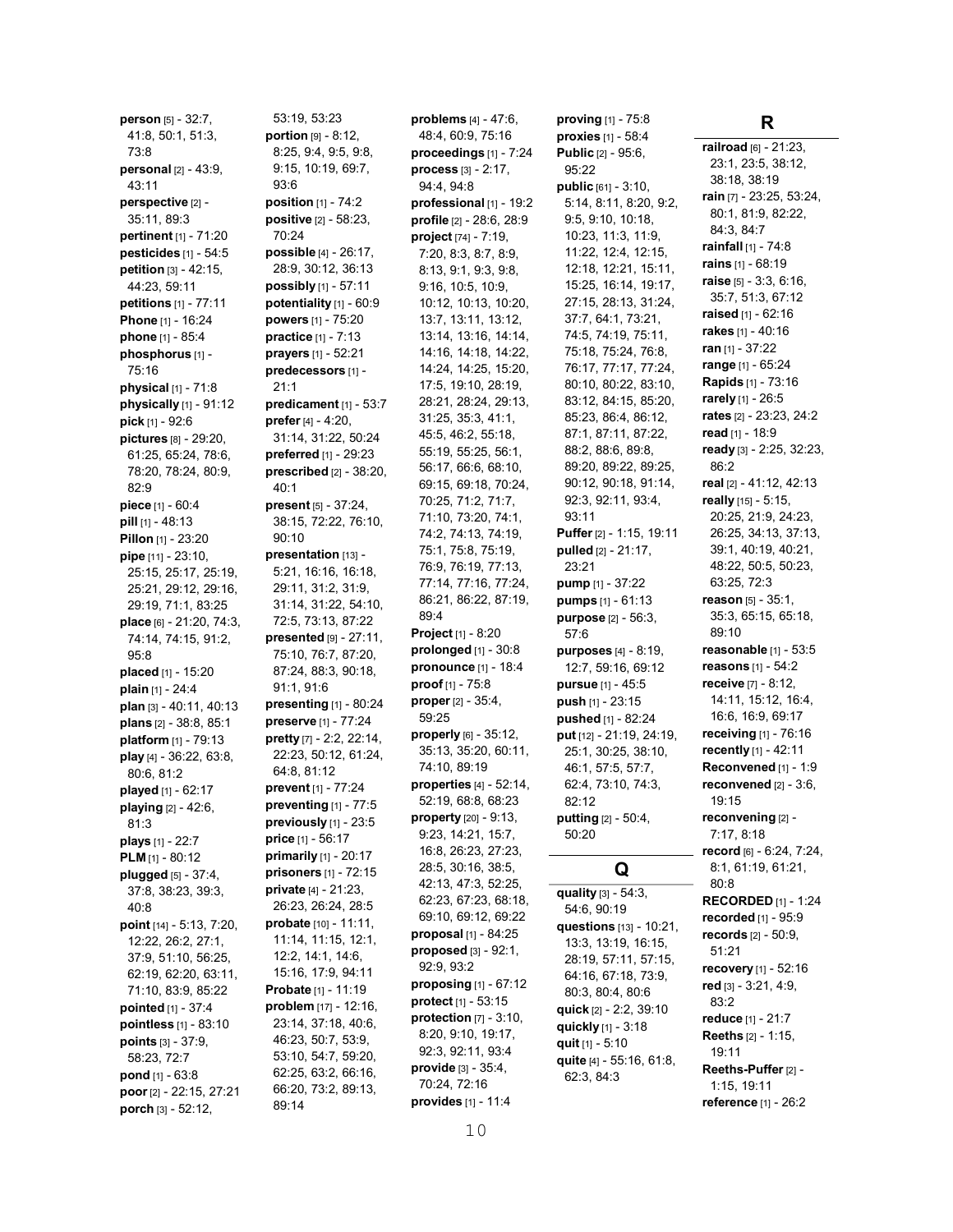referring [1] - 11:6 reflects [1] - 80:9 refueling [1] - 37:23 regard [7] - 8:4, 8:6, 11:5, 14:5, 17:6, 94:13 regardless [4] - 14:23, 16:4, 16:6, 16:9 regularly [1] - 80:14 related [1] - 95:12 relatively [2] - 25:23, 84:19 released [1] - 50:15 remaining [1] - 9:22 remember [6] - 36:17, 36:18, 37:1, 38:25, 56:5, 72:1 repeat [1] - 44:13 repeats [1] - 71:18 replace [1] - 44:21 report [2] - 35:1, 38:16 Reporter [2] - 1:24, 95:6 reporter [4] - 2:23, 31:19, 65:2, 95:16 reporter's [1] - 2:25 reports [1] - 90:20 represent [1] - 47:25 representation [1] - 28:2 representing [1] -7:14 reproduction [1] -95:15 request [2] - 23:22, 46:2 required [1] - 3:6 reside [1] - 3:15 resident [2] - 36:14, 48:18 residential  $[1]$  - 53:22 residents [11] - 3:13, 3:14, 37:15, 37:23, 38:1, 48:9, 48:11, 76:18, 80:20, 88:13, 88:25 resource [1] - 19:4 Resources [1] - 34:25 respect [1] - 54:6 response [2] - 51:25, 53:17 responsibility [1] - 49:16 responsible [1] -10:19 rest [2] - 34:1, 40:9 restricted [2] - 22:4, 44:18 result [1] - 27:21 retaining [1] - 29:5

reversed [1] - 34:1 review [3] - 11:15, 14:17, 19:12 Review [4] - 14:13, 15:6, 15:13, 68:16 reviewed [2] - 7:24, 11:20 Rhodes [1] - 7:13 Ribe [43] - 1:7, 1:10, 3:9, 8:19, 19:21, 20:6, 20:9, 20:11, 20:12, 21:13, 36:16, 37:20, 37:25, 38:4, 38:11, 52:17, 52:20, 53:1, 53:3, 53:10, 54:9, 66:2, 68:18, 68:19, 68:20, 73:7, 78:20, 79:3, 81:9, 81:13, 81:17, 82:1, 82:2, 82:4, 82:19, 82:23, 83:8, 84:21, 84:23, 90:13, 92:2, 92:10, 93:3 **RICH** [1] - 52:5 Rich [7] - 52:5, 81:21, 81:23, 82:7, 84:4, 84:6, 84:17 **Richard** [3] - 18:3, 49:21, 60:25 RICHARD [3] - 51:14, 61:2, 61:6 Ridge [1] - 43:20 ridiculous [1] - 40:6 Riley [3] - 23:9, 49:24, 50:21 rise [1] - 66:10 rises [1] - 26:7 rising [1] - 27:23 risk [3] - 21:25, 60:16, 77:17 road [8] - 12:4, 22:11, 23:1, 37:16, 37:17, 56:22, 75:23, 80:1 Road [24] - 19:25, 21:22, 22:2, 22:11, 23:9, 23:17, 23:20, 38:12, 38:17, 38:18, 38:20, 52:11, 55:2, 81:6, 81:11, 81:18, 81:21, 81:23, 82:7, 82:22, 84:4, 84:18, 84:22, 85:6 roads [6] - 9:13, 16:7, 75:14, 75:21, 85:5, 87:25 roadway [2] - 21:14, 24:3 Robert [2] - 54:24, 55:9

ROBERT [2] - 55:10,

55:12 role [3] - 2:10, 7:7, 7:10 routine [3] - 21:2, 24:12, 44:15 rowing [1] - 37:1 rules [1] - 5:14 ruling [1] - 11:8 run [4] - 5:23, 61:13, 75:21, 75:24 running [3] - 56:22, 56:23, 83:17 runoff [1] - 80:2 RYAN [15] - 18:22. 27:7, 27:10, 27:18, 29:9, 30:20, 34:23, 44:11, 44:14, 45:4, 65:15, 67:4, 67:8, 67:10, 70:21 Ryan [4] - 2:13, 18:23, 43:12, 43:14

# S

safe [2] - 60:4 safety [2] - 22:19, 59:17 Sahlhoff [1] - 61:1 SAHLHOFF [2] - 61:2, 61:6 sand [3] - 47:12, 65:11, 79:23 sandbag [1] - 23:12 sandbagged [1] -52:13 sandbags [2] - 61:10, 61:13 sandbar [1] - 41:16 sandbars [1] - 41:17 saw [4] - 13:20, 65:22, 85:2, 85:7 SCALES [4] - 31:11, 31:13, 31:20, 73:15 Scales [4] - 31:20, 59:7, 61:4, 73:16 School [2] - 1:15, 19:11 schools [1] - 34:11 Schultz [1] - 7:12 scope [6] - 10:12, 14:22, 14:25, 19:10, 60:5, 69:15 sea [2] - 67:7, 67:8 search [1] - 71:4 second [16] - 5:6, 5:25, 6:1, 6:25, 8:10, 23:24, 74:15, 75:6, 83:6, 92:14, 92:16, 92:18, 93:12, 93:25, 94:1

seconded [1] - 93:14 secretary  $[2] - 1:19$ , 5:5 section [2] - 28:6, 82:11 sediment [11] - 21:5, 22:3, 22:8, 23:2, 23:3, 23:11, 23:14, 24:9, 25:3, 30:6, 63:23 sedimentation [4] -21:9, 23:14, 24:10, 30:5 see [29] - 21:9, 22:2, 23:2, 23:12, 23:18, 23:22, 25:21, 26:1, 26:15, 28:4, 29:20, 29:24, 37:25, 44:25, 47:6, 50:9, 55:5, 57:13, 57:17, 61:16, 81:7, 82:8, 82:23, 83:4, 83:13, 83:18, 84:1, 84:7, 88:2 seeing [3] - 24:17, 26:9, 63:21 seek [3] - 14:4, 59:4, 94:12 sense [3] - 15:15, 30:14, 49:10 sensitive [1] - 35:23 sent [3] - 80:20, 83:8, 85:11 separate [3] - 8:23, 9:7, 9:18 September [2] - 39:23, 65:8 septic [11] - 27:24, 36:20, 37:14, 50:25, 51:1, 51:3, 60:7, 60:8, 75:13, 80:17, 87:8 septics [1] - 12:4 serious [1] - 78:12 seriously [1] - 50:19 serve [2] - 20:14, 76:17 served [1] - 60:21 Service [1] - 47:12 service [2] - 12:5 serviceable [1] - 22:22 set [17] - 22:1, 22:4, 22:5, 22:6, 32:1, 34:24, 34:25, 35:2, 35:9, 35:10, 66:5, 66:8, 67:5, 67:13, 68:8, 95:8 settled [1] - 2:3 settles [1] - 47:16 seven [1] - 49:25 several [2] - 6:21,

72:10 severely [1] - 22:3 sewage [1] - 87:24 sewer [1] - 12:15 shallow [3] - 62:2, 62:4, 65:8 shoes [1] - 90:4 short [1] - 77:16 shorthand [1] - 95:11 Shorthand [2] - 1:24, 95:6 shovels [1] - 40:17 show [8] - 61:17, 61:22, 73:9, 74:6, 78:1, 78:24, 79:24, 85:15 showed [5] - 11:22, 23:5, 25:25, 29:16, 65:25 showing [1] - 78:25 shows [4] - 77:14, 79:8, 79:22, 83:7 shucks [1] - 92:8 side [4] - 22:20, 47:8, 81:14, 82:3 sign [2] - 3:22 signed [1] - 48:14 significance [1] -12:20 significant [2] - 54:11, 54:16 significantly [1] - 83:4 similar [2] - 51:18, 76:14 simple [4] - 63:16, 63:25, 64:2, 64:4 single [1] - 48:18 sit [3] - 5:5, 46:19, 86:13 sits [1] - 71:7 situation [2] - 9:24, 26:8 six [3] - 26:5, 29:23, 29:24 sizes [1] - 21:19 skimming [2] - 56:18, 56:19 **skirted** [1] - 65:7 slept [1] - 53:22 slides [1] - 25:8 slightly [1] - 38:22 smack [1] - 69:4 small [2] - 49:23, 49:25 Smith [8] - 18:3, 45:9, 47:20, 47:23, 57:23, 59:6, 59:11, 60:23 SMITH [7] - 47:22, 51:20, 57:25, 58:10,

59:10, 94:4, 94:7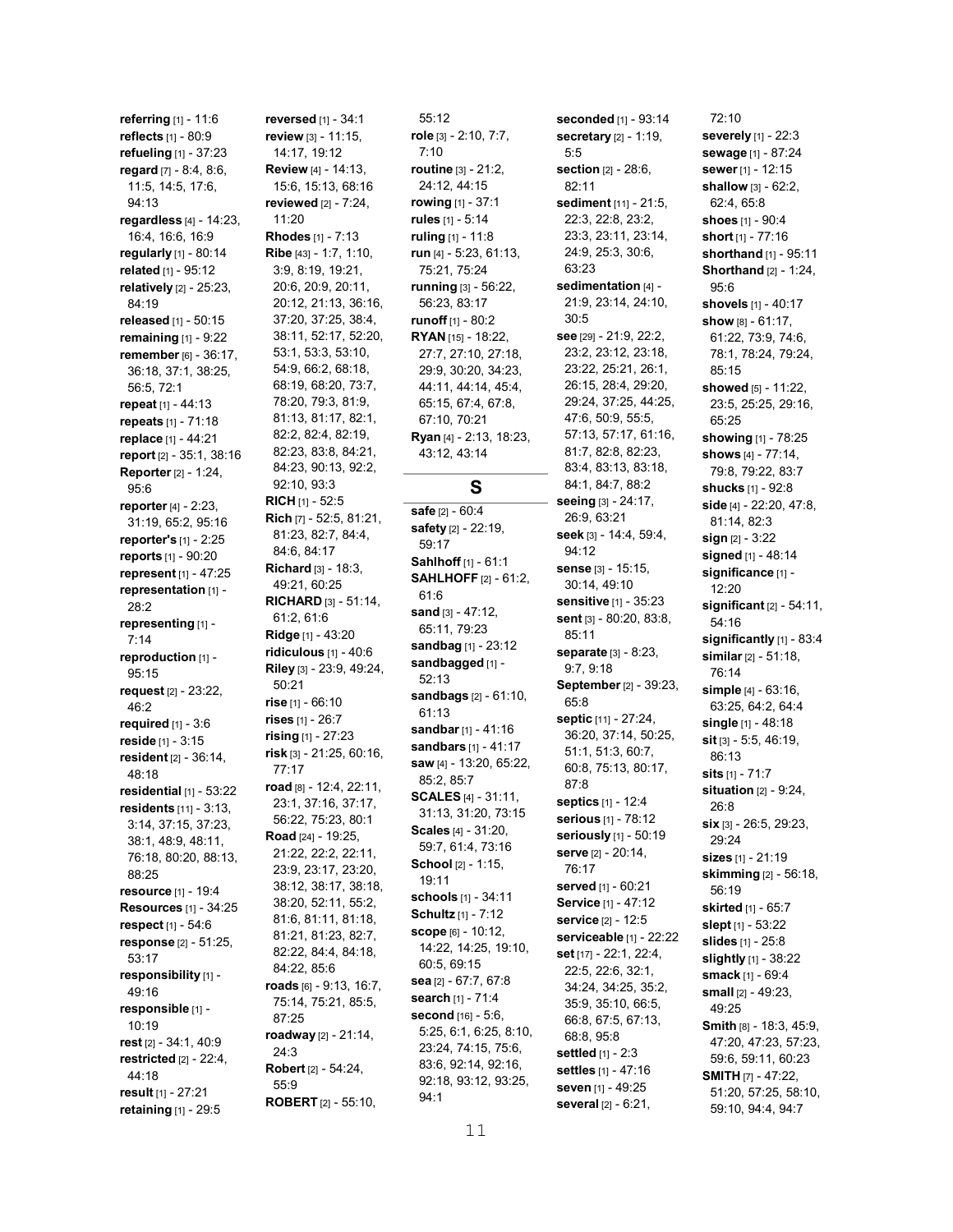snapshot [1] - 79:8 snow [3] - 74:8, 80:1, 81:8 soap [1] - 43:17 sold [2] - 43:22 sole [1] - 8:18 solemnly [1] - 3:4 solution [4] - 30:17, 39:5, 54:8, 63:16 solutions [2] - 64:2, 64:5 solve [5] - 37:18, 53:9, 53:10, 63:24, 66:20 solved [2] - 63:1, 63:3 someone [2] - 83:24, 93:24 sometimes [2] -61:16, 69:9 somewhere [1] -65:23 soon [1] - 79:1 sorry [10] - 2:2, 27:4, 47:18, 52:13, 61:1, 71:15, 84:6, 86:17 sorts [1] - 20:22 sound [1] - 75:6 sounds [1] - 40:20 south [1] - 81:17 southern [1] - 19:5 speaker [3] - 5:19, 32:4, 32:6 SPEAKER [26] - 3:18, 16:19, 16:20, 16:24, 17:12, 17:16, 17:25, 18:6, 18:9, 18:19, 27:4, 27:14, 31:16, 39:13, 39:15, 41:5, 42:2, 78:8, 78:9, 81:19, 88:15, 88:16, 89:9, 89:23, 90:2, 90:6 speakers [1] - 6:6 speaking [1] - 18:14 special [7] - 68:7, 68:9, 68:12, 68:21, 68:24, 69:5, 82:16 specific [2] - 23:23, 65:12 specifically [1] - 30:9 specifics [1] - 94:12 specs [1] - 28:24 spend [2] - 44:19, 44:20 spending [1] - 64:6 spent [2] - 24:14, 38:7 spilling [1] - 28:4 spot [1] - 90:24 spots [1] - 63:14 spread [1] - 9:22 spring  $[2] - 25:20$ ,

78:21 Spring [1] - 28:25 ss [1] - 95:3 stack [1] - 30:25 STACY [54] - 4:17, 5:12, 6:8, 6:13, 7:6, 7:9, 11:1, 12:17, 13:1, 13:4, 13:9, 13:25, 15:23, 16:22, 16:25, 17:3, 17:14, 17:17, 17:21, 18:1, 18:7, 18:11, 18:17, 31:18, 32:3, 32:10, 32:14, 32:19, 32:21, 34:18, 36:5, 36:8, 44:13, 45:3, 45:10, 45:14, 49:3, 49:20, 51:19, 59:8, 65:1, 68:4, 68:6, 86:16, 87:16, 90:14, 91:11, 91:19, 91:22, 92:5, 92:16, 93:7, 93:22, 94:10 Stacy [4] - 2:15, 7:11, 18:13, 19:9 staff [2] - 72:13, 72:18 stagnant [1] - 60:9 Stagnant [1] - 12:6 stand [1] - 6:6 Standard [5] - 11:6, 11:17, 11:18, 12:9, 16:22 standing [4] - 42:17, 53:25, 81:5, 82:22 standpoint [3] - 35:15, 63:11, 63:25 stands [1] - 51:6 start [11] - 5:18, 15:2, 21:8, 45:13, 50:4, 50:6, 72:2, 72:4, 86:19 started [3] - 2:2, 2:5, 38:11 starting [1] - 23:15 starts [2] - 50:18, 50:22 State [3] - 19:2, 75:25, 95:7 state [2] - 7:15, 16:5 **STATE** [2] - 1:3, 95:3 stating [2] - 48:15, 77:12 statistics [1] - 75:13 stay [1] - 29:7 stenographically [1] -95:9 Stephanie [2] - 2:9, 72:21 steps [1] - 28:18 Steve [1] - 62:14

63:2 still [10] - 4:9, 28:22, 44:24, 66:17, 74:18, 79:12, 81:13, 82:23, 84:8 stop [2] - 29:14, 66:4 stopped [1] - 39:22 store [1] - 24:5 storm [2] - 80:1, 81:23 straight [2] - 29:4, 81:24 Street [2] - 1:15, 47:2 **street** [1] - 83:3 stronger [1] - 88:24 structural [1] - 54:11 structure [4] - 27:22, 29:14, 35:8, 66:3 structures [1] - 22:14 struggled [1] - 39:2 stuck [1] - 64:1 student [2] - 45:17, 45:23 students [1] - 46:5 stuff [3] - 30:16, 47:6, 61:24 subject [1] - 95:13 submerged [1] - 23:19 submit [2] - 75:12, 76:13 submitted [1] - 76:15 subsequently [1] -95:9 subsided [1] - 84:7 suddenly [1] - 33:23 suffering [1] - 37:13 sufficiently [1] - 82:20 suggest [1] - 57:16 summer [6] - 29:22, 53:21, 54:18, 63:6, 67:11, 87:21 summers [1] - 53:20 Sunday [1] - 52:23 supervision [2] -95:10, 95:16 supervisor [13] -32:11, 37:16, 37:19, 40:14, 47:4, 47:23, 48:7, 48:15, 48:16, 73:18, 76:11, 78:5, 78:19 supply [1] - 78:6 support [4] - 40:21, 77:12, 86:5, 86:6 supposed [8] - 25:20, 29:18, 30:10, 30:14, 66:19, 66:25, 79:17, 86:14 supposedly [1] - 29:7 Supreme [1] - 16:21

**STEVE** [2] - 62:15,

surprised [1] - 24:2 **survey** [1] - 71:3 surveyed [2] - 28:6, 34:5 survive [1] - 49:11 swallow [3] - 45:18, 45:21, 48:13 swamp [5] - 34:6, 34:10, 51:7, 51:8 swear [1] - 3:4 swings [1] - 36:18 **system** [30] - 12:15, 19:20, 20:2, 20:18, 20:24, 20:25, 21:4, 21:6, 21:8, 22:18, 23:15, 24:10, 25:4, 25:7, 26:4, 27:24, 28:16, 29:5, 30:1, 30:5, 38:10, 40:9, 49:14, 53:14, 60:1, 60:11, 60:16, 60:18, 87:8 systems [4] - 21:2, 60:7, 60:8, 80:17 T table  $\overline{[5] - 46.22}$ , 50:14, 50:22, 51:2, 51:16 tables [2] - 6:24, 50:24 tadpoles [1] - 34:8 tank [4] - 50:25, 51:1, 51:3, 75:14 tanks [2] - 36:20, 37:14 taxicab [2] - 61:14,  $62.1$ taxpayer [1] - 64:7 taxpayers [1] - 74:24 teached [1] - 46:4 teacher [1] - 45:25 temporary [1] - 37:20 tenth [2] - 19:13, 69:8 term [1] - 26:8 terms [1] - 14:8 test [1] - 80:15

testimony [2] - 12:20,

28:14 tests [1] - 90:20 THE [2] - 1:4, 1:6 thereof [1] - 95:14 they've [6] - 12:2, 42:21, 43:3, 43:4, 48:19, 54:17 thinking [1] - 80:20 thinks [1] - 81:15 Thompson [3] - 23:9, 49:24, 50:21 thoughts [1] - 40:19

three [27] - 5:19, 5:24, 6:5, 20:15, 20:16, 22:9, 30:9, 32:8, 32:25, 33:1, 33:23, 36:12, 39:12, 39:14, 39:16, 41:6, 43:5, 53:20, 58:1, 58:22, 61:17, 62:10, 66:18, 67:2, 86:20, 86:25, 90:3 throughout [1] - 44:16 tied [1] - 37:20 tile [1] - 47:14 timeframe [1] - 40:22 timeline [1] - 19:7 tipping [1] - 12:22 today [22] - 10:16, 13:10, 13:13, 13:18, 14:8, 16:5, 16:7, 16:10, 19:14, 19:15, 22:19, 26:22, 28:17, 30:11, 40:14, 44:10, 44:15, 44:25, 85:8, 87:14, 87:21, 90:10 together [2] - 8:23, 37:17 Tom [3] - 1:20, 2:18, 49:23 TOM [86] - 3:24, 4:2, 4:15, 4:25, 5:9, 6:1, 6:11, 6:18, 6:25, 7:3, 10:22, 17:20, 30:22, 31:7, 32:2, 32:24, 33:14, 33:16, 34:14, 34:20, 39:7, 39:19, 41:2, 41:24, 43:8, 43:25, 44:3, 44:7, 45:20, 46:15, 46:18, 49:1, 49:18, 51:15, 51:22, 52:4, 54:21, 54:23, 55:19, 55:22, 55:24, 56:3, 56:8, 57:1, 57:10, 57:14, 57:21, 58:3, 58:11, 58:16, 58:20, 58:24, 59:2, 62:8, 64:12, 64:18, 64:21, 65:14, 67:15, 67:17, 70:13, 70:18, 71:15, 71:17, 71:23, 72:1, 73:11, 85:12, 85:25, 86:2, 86:6, 86:8, 86:11, 86:18, 88:17, 88:21, 89:2, 89:10, 90:5, 92:13, 92:18, 92:21, 93:12, 93:15, 94:1, 94:6 tonight [23] - 2:10, 11:16, 14:1, 14:7,

threat [1] - 74:5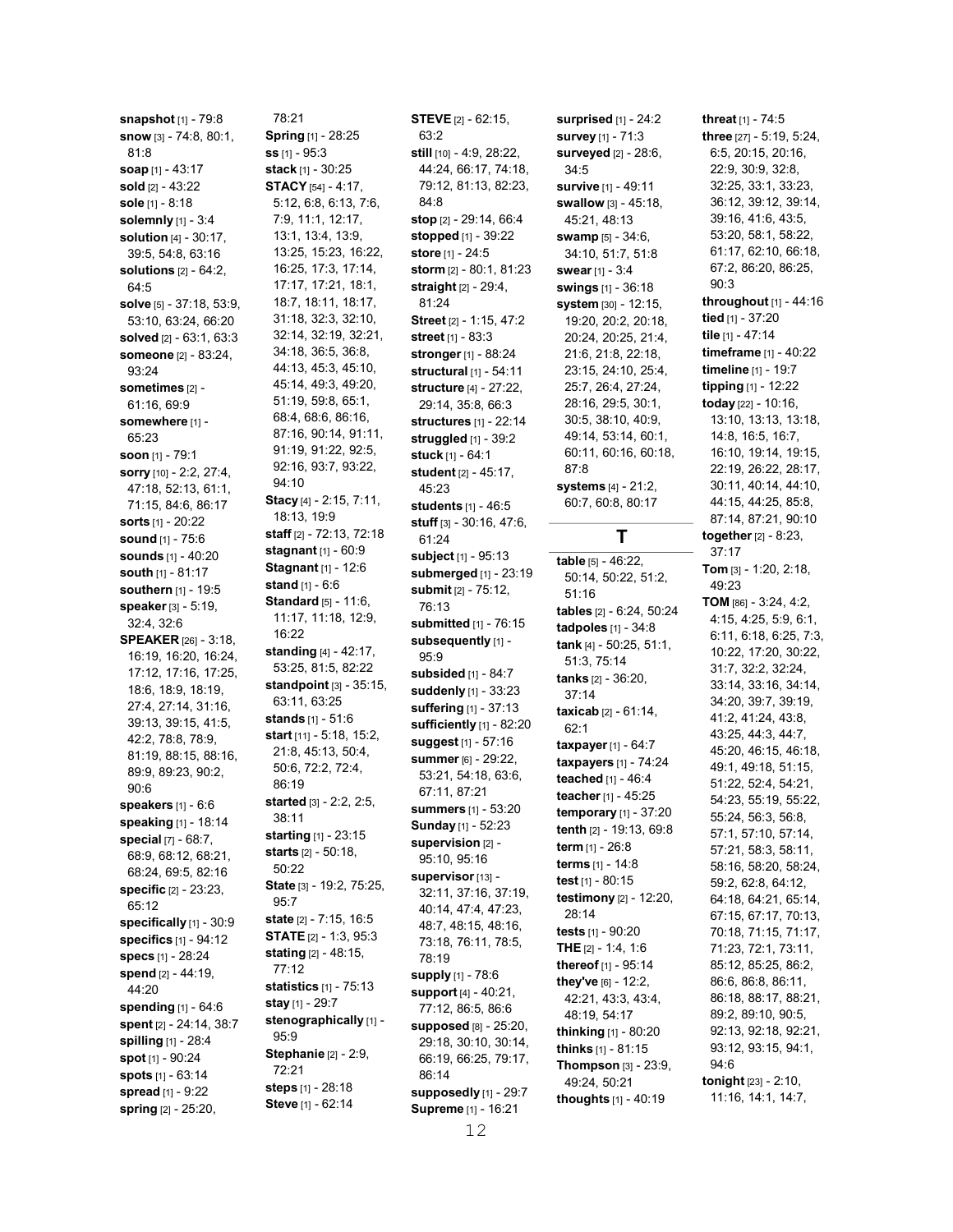55:25, 56:10, 56:13, 57:11, 58:4, 59:16, 68:13, 73:18, 73:25, 74:22, 75:5, 77:3, 80:24, 83:11, 86:23, 88:3, 89:7, 89:15 tonight's [1] - 15:10 TONY [8] - 78:3, 78:12, 78:15, 78:18, 81:1, 81:4, 81:20, 85:13 Tony [8] - 32:8, 73:17, 74:6, 76:13, 76:24, 77:25, 78:4, 78:19 tony [1] - 85:12 took [6] - 37:23, 45:23, 82:24, 83:7, 85:3, 85:4 top [4] - 19:9, 24:3, 74:8, 79:4 touch [2] - 22:10, 25:8 touched [1] - 19:7 touching [5] - 22:11, 24:13, 82:2, 82:17, 84:13 tough [1] - 90:23 tour [2] - 73:7, 73:8 towards [2] - 82:15, 84:21 Township [27] - 3:11, 3:16, 5:22, 8:21, 17:10, 31:11, 31:12, 47:23, 48:10, 73:22, 73:23, 73:25, 74:20, 74:23, 75:4, 76:3, 76:15, 77:19, 78:5, 78:19, 90:12, 92:4, 92:12, 93:5 township [53] - 9:2, 9:6, 9:7, 9:11, 9:15, 9:19, 9:20, 9:21, 10:24, 10:25, 11:10, 11:12, 12:14, 12:16, 12:18, 15:10, 15:19, 17:7, 31:5, 31:9, 32:10, 37:7, 37:16, 37:19, 40:14, 47:4, 48:1, 48:7, 48:12, 48:15, 56:12, 59:9, 69:20, 69:21, 69:23, 72:5, 73:13, 73:18, 75:12, 75:19, 75:20, 75:21, 76:11, 76:18, 77:18, 80:11, 80:23, 84:15, 85:21, 88:11, 88:12, 89:17 Township's [3] - 31:21, 73:17, 74:22 Townships  $[1]$  -  $3:16$ townships [15] - 8:12,

8:23, 9:2, 9:6, 10:3, 10:17, 10:19, 15:8, 15:11, 16:1, 16:3, 16:13, 87:2, 88:23, 91:15 tracks [3] - 38:12, 38:18, 38:19 tractor [3] - 37:21, 37:22, 37:23 Trail [1] - 43:21 transcribed [1] - 95:10 transcript [5] - 2:25, 7:25, 27:19, 95:11, 95:15 transfers [1] - 72:25 transitions [1] - 84:23 traps [1] - 47:13 Traverse [1] - 76:25 treasurer [1] - 76:12 treated [1] - 68:25 tremendous [2] - 52:9, 53:16 tributary [1] - 82:1 tried [1] - 71:4 truck [1] - 83:2 true [3] - 88:14, 91:9, 95:10 truly [1] - 37:15 try [2] - 35:7, 56:13 trying [4] - 35:3, 38:7, 66:13, 84:18 tube [1] - 56:21 turn [6] - 2:12, 3:2, 77:25, 81:6, 81:10, 83:1 turns [1] - 37:23 Twin [31] - 24:19, 25:16, 28:3, 33:4, 36:14, 36:23, 36:24, 37:1, 37:15, 38:14, 38:21, 39:25, 40:1, 40:4, 42:6, 54:14, 56:24, 62:16, 63:8, 65:22, 66:16, 66:17, 66:21, 67:25, 70:10, 77:2, 77:7, 79:7, 79:21, 79:22, 84:1 two [20] - 8:22, 12:14, 19:9, 19:17, 20:5, 21:22, 23:23, 39:23, 40:25, 41:17, 47:15, 52:7, 53:20, 64:15, 67:16, 83:5, 89:5, 89:16, 91:22 two-bedroom [1] - 52:7 Tyler [1] - 84:5 type [2] - 22:12, 69:22 typically [5] - 21:1, 22:13, 22:17, 29:25,

79:14 U U.S [1] - 47:12 ultimately [2] - 23:13, 71:5 unanimous [2] - 93:1, 93:21 under [11] - 7:23, 8:7, 37:18, 38:12, 44:22, 56:22, 73:1, 81:10, 83:1, 95:10, 95:16 understood [1] -58:20 underwater [1] - 36:24 UNIDENTIFIED [26] - 3:18, 16:19, 16:20, 16:24, 17:12, 17:16, 17:25, 18:6, 18:9, 18:19, 27:4, 27:14, 31:16, 39:13, 39:15, 41:5, 42:2, 78:8, 78:9, 81:19, 88:15, 88:16, 89:9, 89:23, 90:2, 90:6 unless [2] - 13:15, 95:16 **unusual**  $[1] - 7:16$ up [47] - 16:10, 19:24, 19:25, 21:5, 21:8, 21:18, 23:6, 23:12, 24:19, 27:21, 30:23, 33:5, 33:8, 36:4, 37:14, 39:6, 39:10, 39:20, 40:8, 41:8, 42:7, 42:9, 45:8, 46:9, 46:17, 46:22, 48:3, 50:12, 50:24, 52:4, 58:4, 58:8, 58:12, 62:22, 63:4, 63:17, 64:8, 67:19, 68:8, 70:1, 71:19, 73:10, 78:23, 78:25, 80:18, 85:4, 89:9 update [3] - 68:11, 68:15, 68:16 upper [2] - 20:15, 20:21 upstream [5] - 23:6, 24:5, 24:14, 25:7, 81:25 V variability [1] - 21:19 vegetation [2] - 21:6, 25:4 velocity [1] - 21:7 verbatim [1] - 2:25 versus [1] - 11:6

video [4] - 79:21, 81:3, 85:14, 85:15 videos [7] - 74:6, 78:1, 78:24, 79:24, 80:7, 81:2, 85:4 viral [1] - 60:13 visually [1] - 28:1 voice [1] - 85:7 volume [2] - 83:8, 83:17 volunteers [4] - 40:14, 40:16, 40:25, 64:8 vote [18] - 6:9, 8:11, 9:19, 9:20, 10:2, 13:8, 13:10, 64:3, 88:9, 90:15, 91:12, 91:21, 91:24, 92:17, 92:20, 93:14, 93:23, 94:2 voted [3] - 7:21, 8:14, 8:17 votes [3] - 9:7, 9:18, 87:1 voting [2] - 88:7, 91:15 W walk [3] - 63:5, 63:17, 78:2 walked [4] - 36:23, 56:20, 81:10, 84:10 walking [1] - 79:22 wall [1] - 29:5 wants [3] - 18:19, 58:7, 62:11 washed [1] - 88:1

**watch**  $[1]$  - 38:5 watched [1] - 47:12 water [100] - 12:6, 19:4, 20:2, 21:8, 24:5, 24:7, 24:8, 24:20, 24:22, 25:6, 25:14, 25:17, 25:18, 26:1, 26:14, 26:17, 27:23, 30:2, 35:5, 35:13, 35:15, 36:19, 37:12, 38:9, 38:24, 39:24, 40:2, 40:3, 40:9, 41:12, 41:18, 42:16, 42:17, 45:24, 46:21, 47:16, 48:20, 50:3, 50:7, 50:12, 50:14, 50:15, 50:17, 50:21, 50:24, 51:2, 51:5, 51:16, 52:10, 53:12, 53:13, 53:20, 53:23, 53:25, 54:4, 54:6, 56:23, 57:5, 57:6, 57:7, 60:9, 60:10, 61:9, 61:11,

68:18, 68:19, 72:25, 79:5, 79:9, 79:11, 79:12, 79:18, 79:19, 80:2, 81:23, 82:3, 82:24, 83:4, 83:8, 83:14, 83:17, 83:19, 84:2, 84:8, 84:13, 84:16, 85:2, 85:5, 85:10, 87:8, 90:19 waters [1] - 54:16 **Watershed** [1] - 20:1 watershed [4] - 20:15, 20:21, 24:14, 68:23 Wayne [1] - 17:9 ways [1] - 62:4 website [1] - 2:24 weeds [2] - 73:4, 73:5 week [1] - 56:21 weekend [1] - 62:21 weeks [3] - 25:24, 39:23, 74:7 Weerstra [1] - 54:25 WEERSTRA [2] -55:10, 55:12 Weisner [2] - 42:2, 42:3 WEISNER [6] - 45:12, 45:16, 45:19, 45:22, 46:20, 47:18 **Weisney** [1] - 42:1 welcome [2] - 2:7, 59:13 welfare [3] - 59:17, 59:23, 60:20 well-documented [1] -21:16 wells [1] - 50:5 West [23] - 26:16, 33:4, 37:2, 38:9, 38:23, 38:24, 39:3, 40:3, 40:4, 40:7, 41:11, 52:6, 52:11, 53:6, 54:2, 54:13, 62:16, 62:22, 63:18, 70:10, 70:12, 79:6, 79:18 wet [1] - 83:18 wetland [1] - 35:22 whistle [1] - 24:25 whole [7] - 9:1, 12:16, 12:18, 19:21, 48:22, 64:6, 80:1 whoops [2] - 57:23, 93:5 wide [1] - 82:12 wildlife [1] - 34:9 WILL [2] - 32:18, 32:20

61:13, 65:6, 65:9, 65:12, 67:24, 68:2,